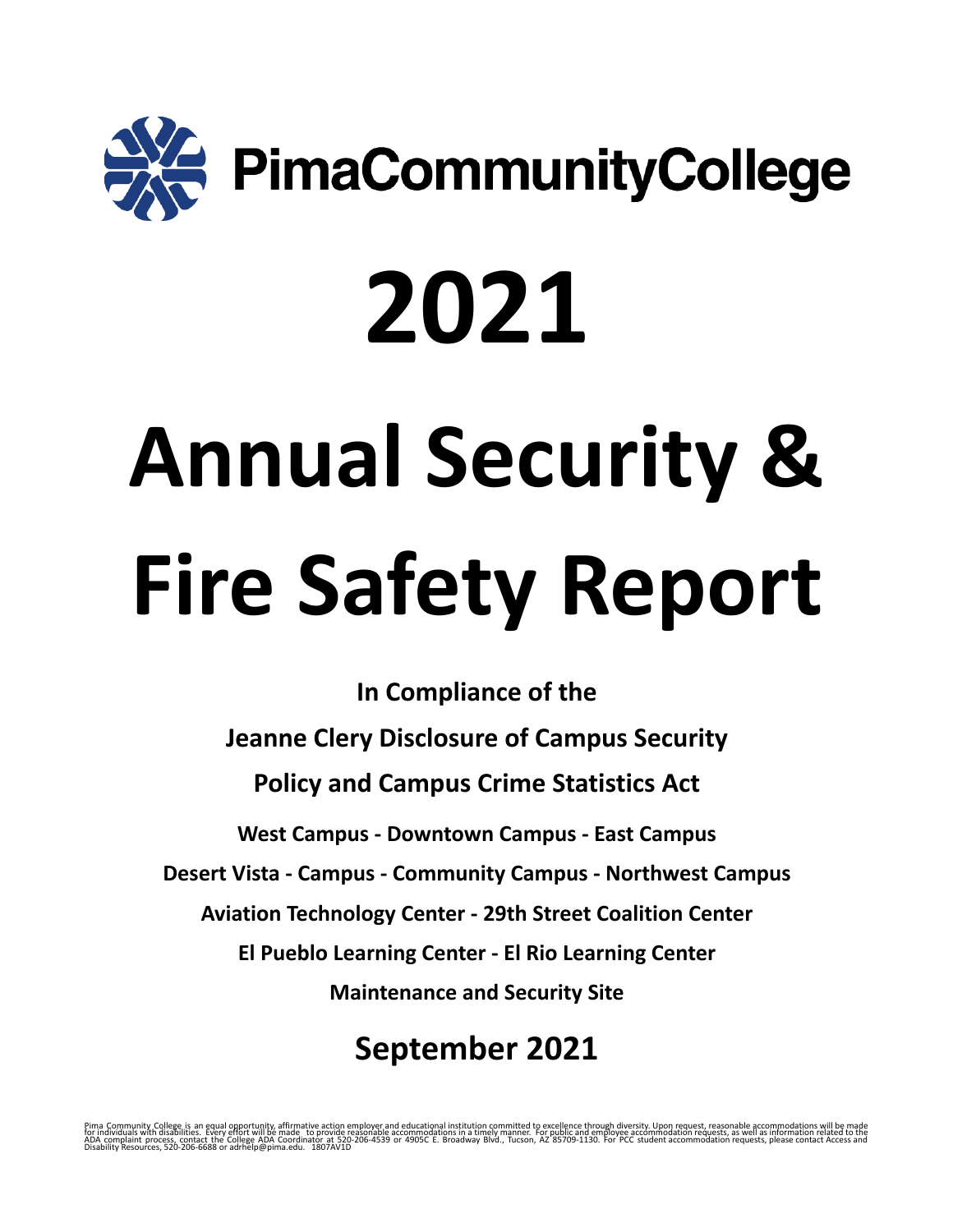# **Contents**

| <b>Introduction: An Overview of Campus Safety and Security Reporting</b><br>Summary                       | 6<br>6         |
|-----------------------------------------------------------------------------------------------------------|----------------|
| Law Enforcement and Security                                                                              | 6              |
| Jurisdictional Authority                                                                                  | 6              |
| State and Local Law Enforcement Agencies                                                                  | $\overline{7}$ |
| <b>Community Service Officers (CSOs)</b>                                                                  | 7              |
| <b>Additional Services</b>                                                                                | 9              |
| <b>Crime and Fire Log</b>                                                                                 | 9              |
| <b>Security of and Access to Campus Facilities</b>                                                        | 9              |
| Security Considerations Used in the Maintenance of Campus Facilities                                      | 10             |
| <b>Reporting Criminal Actions or Other Emergencies</b>                                                    | 10             |
| <b>Medical Emergencies</b>                                                                                | 10             |
| <b>Emergency Notifications</b>                                                                            | 11             |
| <b>PCCAlert - Emergency Messaging</b>                                                                     | 12             |
| When might an emergency text message be sent?                                                             | 13             |
| <b>Timely Warnings</b>                                                                                    | 13             |
| <b>Public Safety Advisories</b>                                                                           | 15             |
| <b>Emergency Response and Emergency Management Plans</b>                                                  | 15             |
| Campus Action Teams (CAT)                                                                                 | 16             |
| <b>Emergency Readiness Tests, Drills and Exercises</b>                                                    | 16             |
| <b>Emergency Evacuations</b>                                                                              | 17             |
| Evacuation of the entire campus                                                                           | 17             |
| <b>Special Assistance</b>                                                                                 | 18             |
| <b>Campus Security Authorities (CSAs)</b>                                                                 | 18             |
| Office of Dispute Resolution                                                                              | 19             |
| <b>Student Complaint Processes</b>                                                                        | 20             |
| <b>Confidential Reporting Procedures</b>                                                                  | 21             |
| Pima Community College Response to Dating Violence, Domestic Violence, Sexual Assault, and Stalking       | 21             |
| Pima Community College Police Department Responsibility                                                   | 22             |
| Title IX Coordinator and Reporting Process                                                                | 22             |
| <b>Supportive Measures</b>                                                                                | 22             |
| Confidentiality                                                                                           | 23             |
| Pima Community College Policies, Procedures and Proceedings on Dating Violence, Domestic Violence, Sexual |                |
| <b>Assault, and Stalking</b>                                                                              | 23             |
| Workplace Violence Prevention                                                                             | 23             |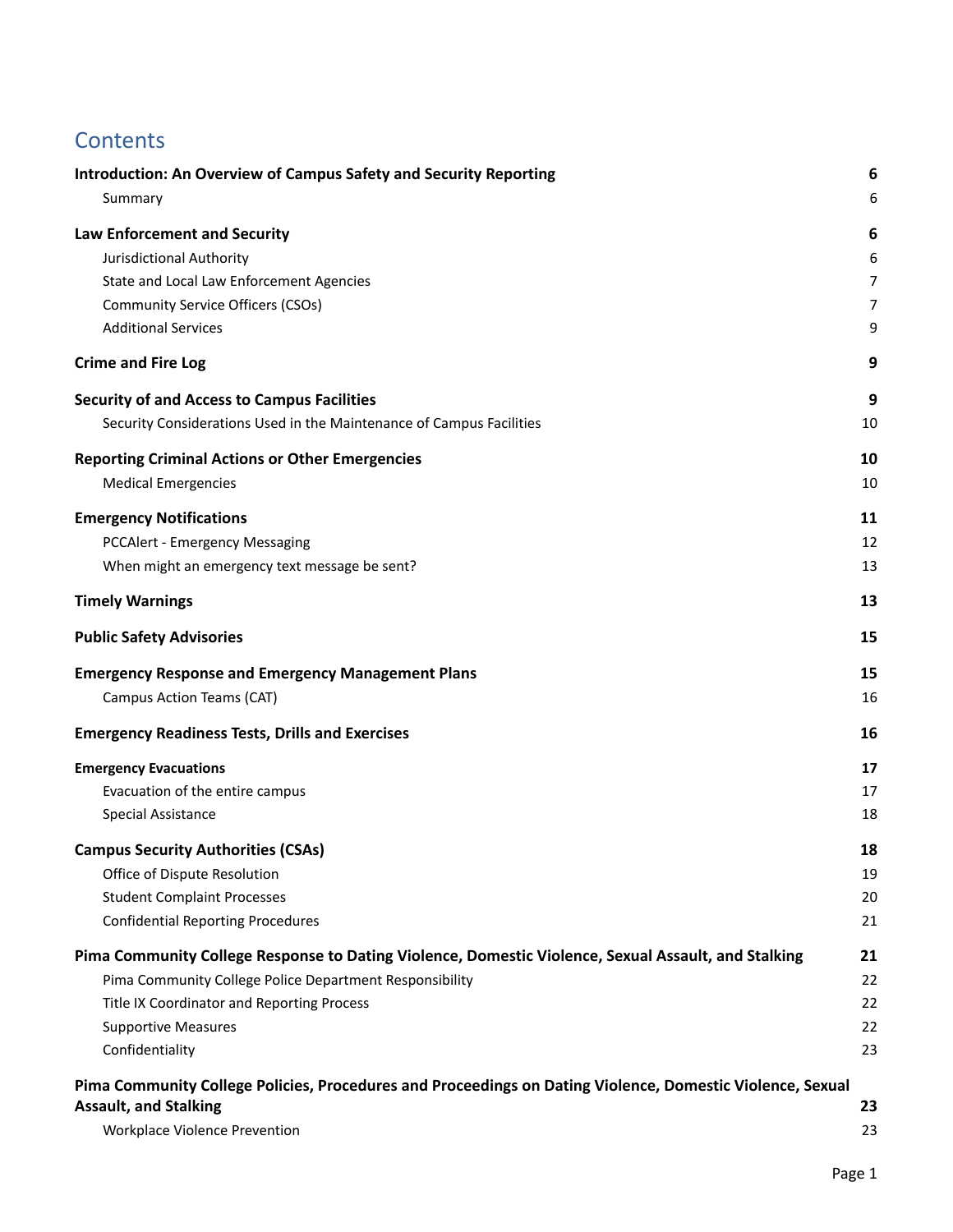| Sexual Violence                                                                          | 24 |
|------------------------------------------------------------------------------------------|----|
| <b>Reporting Responsibilities</b>                                                        | 24 |
| Prevention and Educational Programs                                                      | 24 |
| Crisis Response Team                                                                     | 25 |
| <b>Title IX Update</b>                                                                   | 26 |
| Discrimination, Harassment, and Retaliation-Prevention and Complaint Procedures          | 27 |
| Administrative Procedure Number: AP 2.03.01                                              | 27 |
| Applicability and Scope                                                                  | 28 |
| Prohibited Discrimination and Harassment                                                 | 29 |
| Retaliation                                                                              | 29 |
| <b>Supportive Measures</b>                                                               | 29 |
| Court-Issued Orders of Protection/"No Contact" Orders                                    | 30 |
| College-Wide, Inter-Departmental Cooperation                                             | 30 |
| <b>Complaint and Reporting Processes and Resources</b>                                   | 30 |
| <b>Title IX Sexual Harassment</b>                                                        | 32 |
| Recordkeeping                                                                            | 52 |
| Administrative Procedure Number: AP 3.31.01                                              | 53 |
| <b>Informal Resolution</b>                                                               | 53 |
| <b>Formal Complaint Resolution Process</b>                                               | 53 |
| <b>Formal Complaints Matrix</b>                                                          | 53 |
| <b>Investigation Procedures</b>                                                          | 54 |
| Representation                                                                           | 54 |
| Appeals                                                                                  | 55 |
| Retaliation                                                                              | 55 |
| <b>Student Code of Conduct</b>                                                           | 55 |
| Introduction                                                                             | 55 |
| Students' Rights and Responsibilities                                                    | 56 |
| Distinguishing Between "Lesser" and "Major" Misconduct                                   | 58 |
| Specifically Prohibited Acts of Misconduct                                               | 59 |
| Reporting Code of Conduct Violations                                                     | 60 |
| <b>Conducting Code of Conduct Proceedings</b>                                            | 61 |
| Appeals                                                                                  | 66 |
| College Employees Personnel Policy Statement                                             | 69 |
| Faculty Code of Ethics                                                                   | 69 |
| Code of Conduct and Standards of Behavior for Employees                                  | 71 |
| Reporting Violations of Law and College Policy (Whistle-blowing)                         | 73 |
| Performance Management and Discipline                                                    | 74 |
| Services for Victims of Dating Violence, Domestic Violence, Sexual Assault, and Stalking | 78 |
| On Campus                                                                                | 78 |
| Off Campus Services                                                                      | 79 |
| Victim Compensation                                                                      | 81 |
| Domestic Violence                                                                        | 81 |
| Victim's Rights                                                                          | 82 |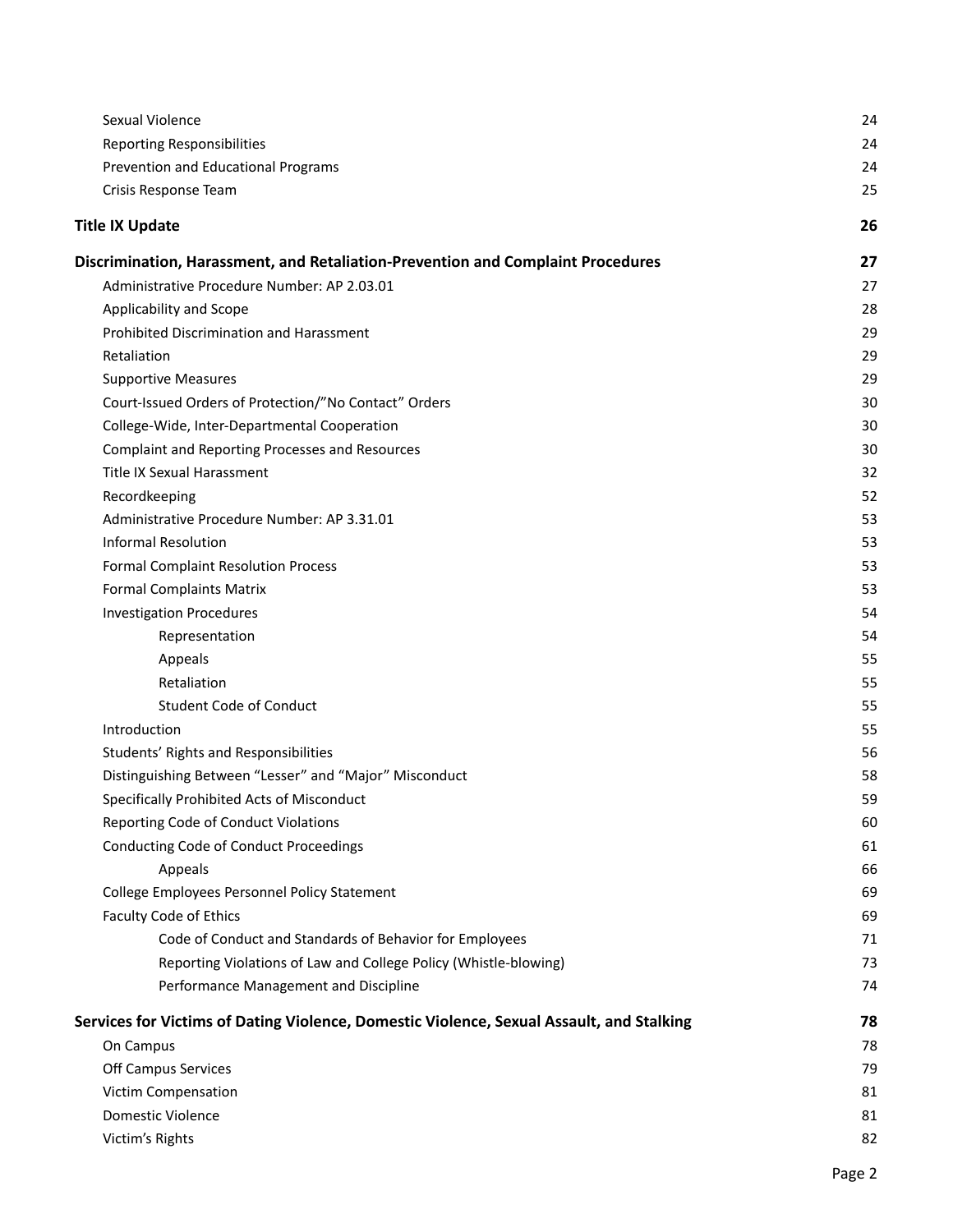| Who Is a Victim For Purposes of Exercising Rights?                                                                              | 82     |
|---------------------------------------------------------------------------------------------------------------------------------|--------|
| Requesting/Waiving Rights                                                                                                       | 82     |
| Legal Entity "Upon Request" Rights                                                                                              | 82     |
| Neighborhood Association "Upon Request" Rights                                                                                  | 82     |
| Your Right to Restitution                                                                                                       | 83     |
| When A Suspect Is Arrested                                                                                                      | 83     |
| Suspect Is an Adult and Has Been Arrested: Initial Appearance (Court Hearing) Purposes:                                         | 83     |
| Suspect Is A Juvenile And Has Been Detained                                                                                     | 84     |
| Rights of Victims and Institutional Responsibilities for Court Orders and Institutional "No contact" Orders                     | 84     |
| Confidentiality                                                                                                                 | 85     |
| <b>Mandatory Reporting</b>                                                                                                      | 85     |
| Sex Offender Notification                                                                                                       | 85     |
| <b>Security Awareness and Crime Prevention Tips</b>                                                                             | 86     |
| Contact the Police                                                                                                              | 86     |
| How to Protect Yourself                                                                                                         | 86     |
| How to Protect Your Textbooks                                                                                                   | 86     |
| How to Protect Personal Property                                                                                                | 87     |
| <b>Campus Crime Awareness and Prevention Programs</b>                                                                           | 87     |
| Campus Safety: New Student Orientation                                                                                          | 88     |
| Campus Safety International: International Student Orientation                                                                  | 88     |
| Back to School: Get to Know PCC Cop/Connect with Your Campus Police/Donuts with DPS/Snack with a Cop (Back<br>to School Basics) | 88     |
| Campus Security Obligations Under Federal Law                                                                                   | 89     |
| National Bullying Prevention                                                                                                    | 89     |
| <b>Spring Safety Fair</b>                                                                                                       | 89     |
| <b>Campus Police Safety Training</b>                                                                                            | 89     |
| Civilian Response to Active Shooter Events                                                                                      | 90     |
| Active Shooter - Campus                                                                                                         | 90     |
| Dating Violence, Domestic Violence, Sexual Assault, and Stalking Awareness and Prevention Tips and Programs 90                  |        |
| How to be an Active Bystander1                                                                                                  | 90     |
| Safety in social settings                                                                                                       | 91     |
| Procedures Students should follow if they are Victims of Sexual Violence, Domestic Violence, Dating Violence, or Stalking91     |        |
| <b>Bystander Intervention</b>                                                                                                   | 93     |
| Clothesline Project                                                                                                             | 93     |
| Healthy Relationship Workshop                                                                                                   | 93     |
| Safe Colleges                                                                                                                   | 93     |
| Web-based continuing Awareness programs available through PCC Employee Development System                                       | 94     |
| Title IX for Higher Education                                                                                                   | 94     |
| <b>Bullying and Hazing on Campus</b>                                                                                            | 94     |
| Discrimination and Harassment Awareness                                                                                         | 95     |
| Pathways to Civility: Addressing Abrasive Conduct                                                                               | 95     |
| PCC Statement on Drug-Free Schools & Communities Act                                                                            | 95     |
| <b>Standards of Conduct</b>                                                                                                     | 96     |
|                                                                                                                                 | Page 3 |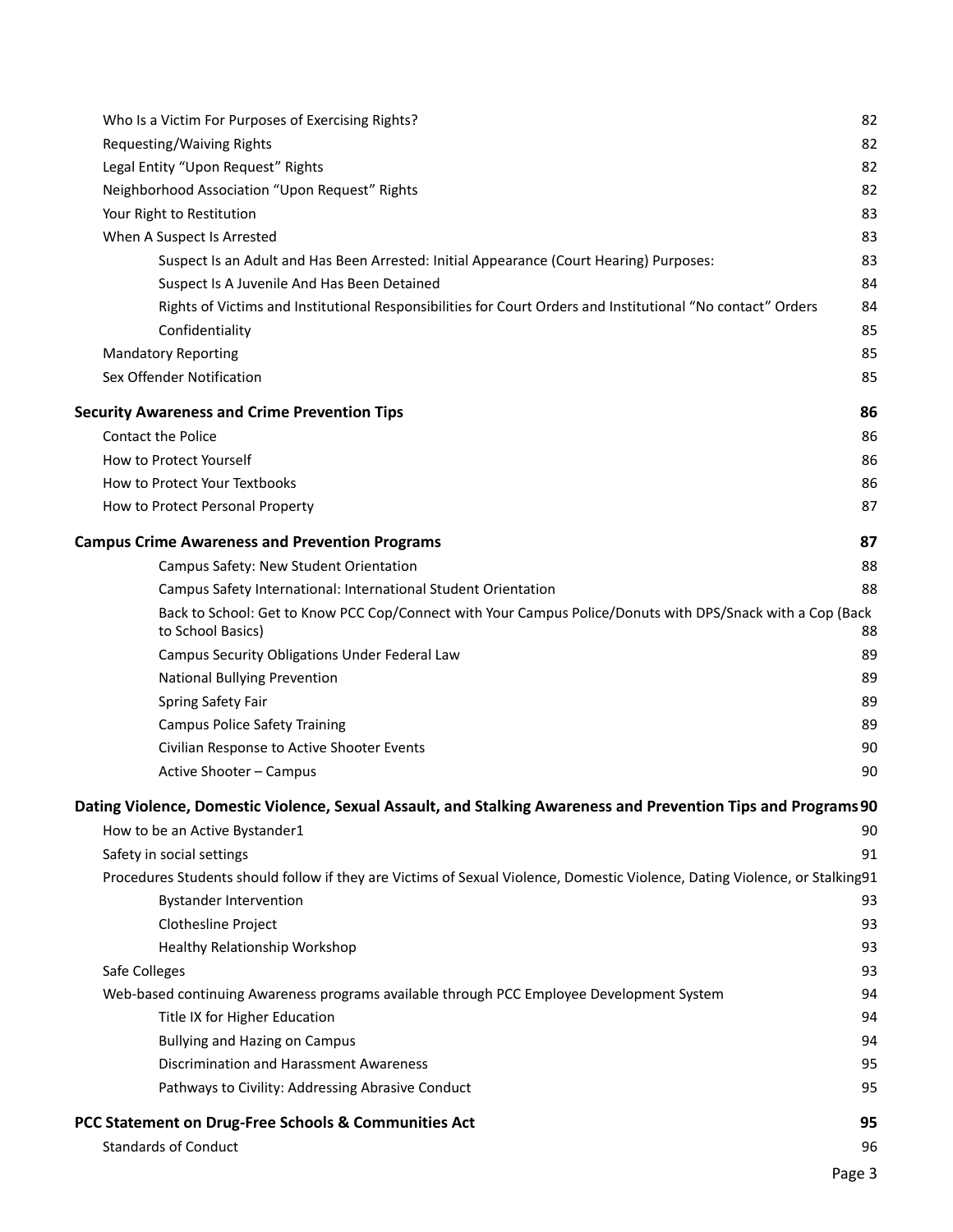| <b>Resident Student Housing</b>                                                            | 96  |
|--------------------------------------------------------------------------------------------|-----|
| <b>Confidential Contact</b>                                                                | 96  |
| <b>Missing Resident Student Procedure</b>                                                  | 97  |
| <b>Crime Definitions</b>                                                                   | 97  |
| FBI's National Incident-Based Reporting System (NIBRS) Definitions:                        | 98  |
| <b>UCR Definitions:</b>                                                                    | 98  |
| Arrests and Referrals for Disciplinary Action                                              | 99  |
| Federal Clery Act Definitions of Domestic Violence, Dating Violence, and Stalking          | 99  |
| Domestic Violence:                                                                         | 100 |
| Dating Violence:                                                                           | 100 |
| Stalking:                                                                                  | 100 |
| Arizona Revised Statutes (ARS) on Sexual Assault, Stalking, Consent, and Domestic Violence | 100 |
| Sexual assault (ARS 13-1406)                                                               | 100 |
| <b>Stalking (ARS 13-2923)</b>                                                              | 101 |
| "Without consent" (ARS 13-1401.A) includes any of the following:                           | 101 |
| Domestic Violence (ARS 13-3601)                                                            | 101 |
| Policies for Preparing the Annual Disclosure of Crime Statistics                           | 102 |
| On-Campus:                                                                                 | 103 |
| Pima Community College Clery Geography                                                     | 103 |
| West Campus, 2202 West Anklam Rd., Tucson                                                  | 103 |
| Downtown Campus, 1255 North Stone Ave., Tucson                                             | 104 |
| East Campus, 8181 East Irvington Rd. Tucson                                                | 104 |
| Northwest Campus, 7600 North Shannon Road, Tucson (part of unincorporated Pima County)     | 104 |
| Desert Vista Campus: 5901 South Calle Santa Cruz, Tucson                                   | 105 |
| Community Campus: 401 North Bonita Avenue, Tucson                                          | 105 |
| Aviation Tech Center, 7211 South Park Ave, Tucson                                          | 105 |
| El Pueblo Learning Center: 101 West Irvington Rd. Building 7, Tucson                       | 105 |
| El Rio Learning Center: 1390 West Speedway Blvd. Tucson                                    | 105 |
| 29th Street Coalition Center: 4355 East Calle Aurora, Tucson                               | 106 |
| Maintenance & Security/Truck Driving Range: 6680 and 6672 South Country Club Road, Tucson  | 106 |
| Pima Community College Non-campus Properties                                               | 106 |
| <b>Clery Act Crime Tables</b>                                                              | 107 |
| 2021 Annual Fire Safety Report                                                             | 118 |
| 2021 Fire Safety Policies at Gateway Apartments                                            | 118 |
| Crime or Emergency                                                                         | 118 |
| No-Smoking Addendum to the Lease Agreement for Gateway Apartments                          | 118 |
| Smoking Outside Buildings of the Apartment Community                                       | 119 |
| <b>Limitations of Conduct</b>                                                              | 119 |
| Fire Hazards                                                                               | 119 |
| Plans for Future Improvements                                                              | 119 |
| 2019 Fire Safety Policies at The Ranch at Star Pass                                        | 119 |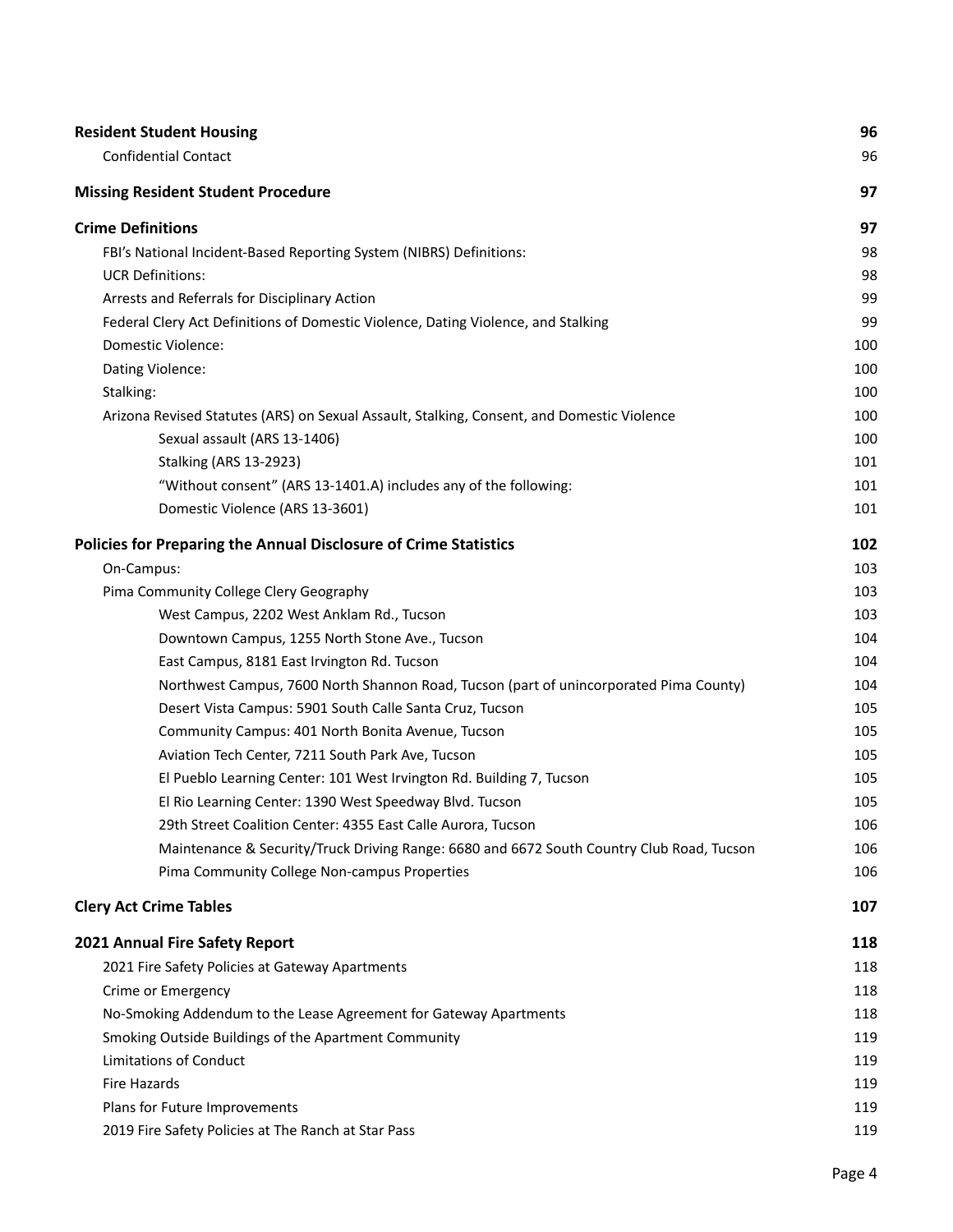| Crime or Emergency                                                                | 119 |
|-----------------------------------------------------------------------------------|-----|
| Plans for Future Improvements                                                     | 120 |
| Student Housing Facility Fire Safety Systems 2021                                 | 120 |
| Fire Statistics Reporting Table for the Annual Safety Report 2018, 2019, and 2020 | 120 |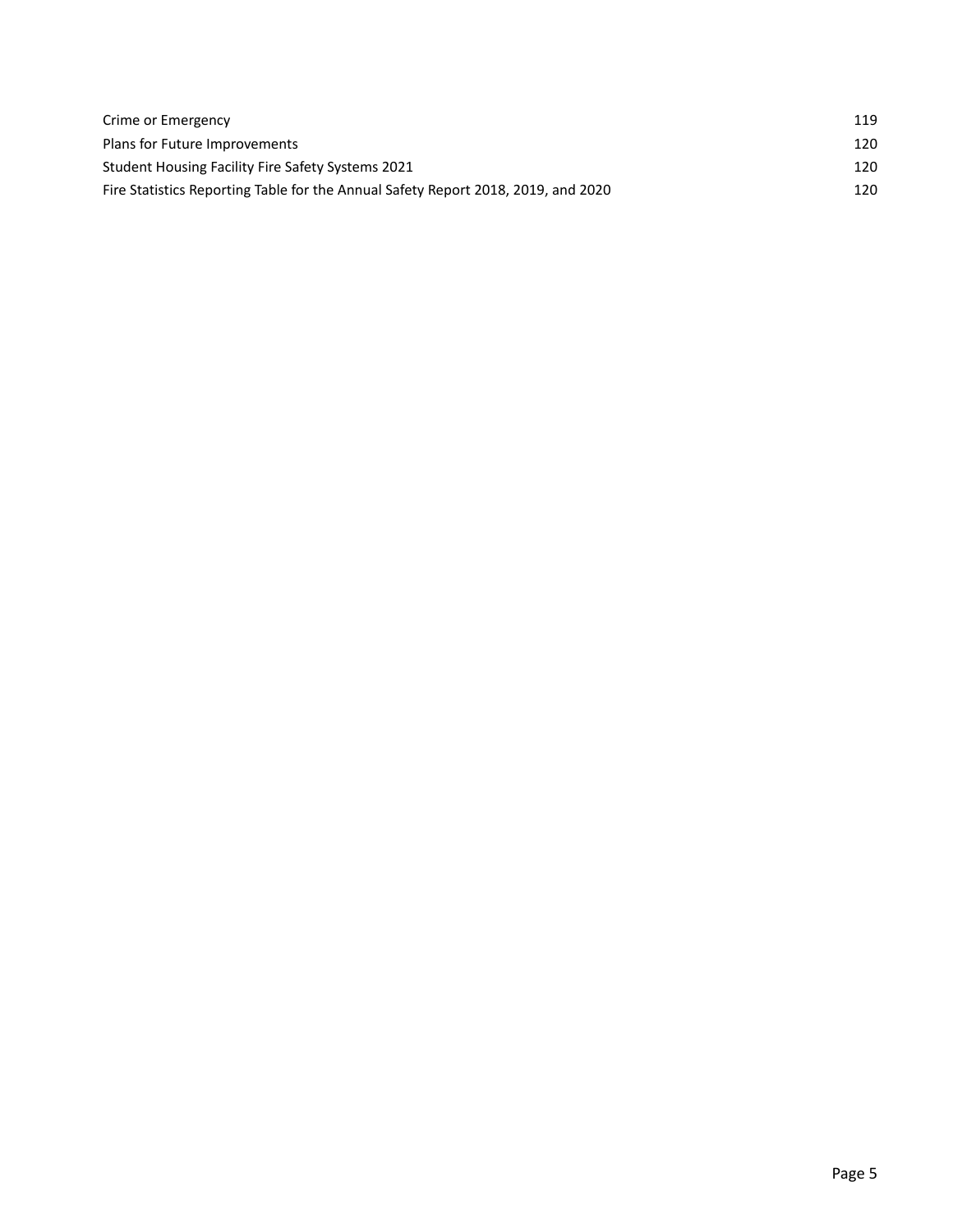# <span id="page-6-0"></span>**Introduction: An Overview of Campus Safety and Security Reporting**

Choosing a postsecondary institution is a major decision for students and their families. Along with academic, financial and geographic considerations, the issue of campus safety is a vital concern. In 1990, Congress enacted the Crime Awareness and Campus Security Act of 1990 (Title II of Public Law 101-542), which amended the Higher Education Act of 1965 (HEA). This act required all postsecondary institutions participating in HEA's Title IV student financial assistance programs to disclose campus crime statistics and security information. The act was amended in 1992, 1998, 2000 and 2013. The 1998 amendments renamed the law the Jeanne Clery Disclosure of Campus Security Policy and Campus Crime Statistics Act in memory of Jeanne Clery, a student who was slain in her dorm room in 1986. It is generally referred to as the Clery Act.

### <span id="page-6-1"></span>**Summary**

This report includes crime statistics for the previous three years concerning reported crimes that occurred on a campus; in certain off-campus buildings or property owned or controlled by the Pima County Community College District (the College or PCC); and on public property within, or immediately adjacent to and accessible from, a campus or building or property owned or controlled by the College. This report also includes institutional policies concerning College security, such as policies concerning sexual assault and other matters. You may obtain a paper copy of this report upon request by contacting (520) 206-2638 or by downloading a copy at:

<https://pima.edu/administration/police/docs/clery-annual-report.pdf>

# <span id="page-6-2"></span>**Law Enforcement and Security**

### **Pima Community College Police Department**

The Pima Community College Police Department (PCCPD) provides safety and security services to the College community. PCCPD has its authority granted by the College Governing Board and Arizona Revised Statutes. All PCCPD sworn officers are certified by the Arizona Peace Officer Standards and Training Board (AZPOST) and have received a minimum 585 hours of basic peace officer training approved by AZPOST. PCCPD police officers are armed and have full peace officer authority and powers of arrest. PCCPD sworn officers enforce College policies as well as local, state and federal laws.

The PCCPD also provides a variety of programs, services, resources and training opportunities to minimize public safety risks throughout the College.

Pima Community College policy statements refer to the PCCPD as the Department of Public Safety.

### <span id="page-6-3"></span>**Jurisdictional Authority**

Pima Community College Police Department officers will use sworn peace officer powers and authority on property owned, leased, or controlled by the College as outlined by the Clery patrol map and property immediately adjacent thereto such as sidewalks, parking lots and streets used by the College community, or as outlined in the General Patrol Procedures-305, with the following exceptions:

- At the direction of the Chief of Police or a command level supervisor during emergency situations.
- Upon receipt of a specific request for assistance by another sworn peace officer in person or through the Dispatch Center. Assistance can be rendered to the level requested. If at all possible, the officer should have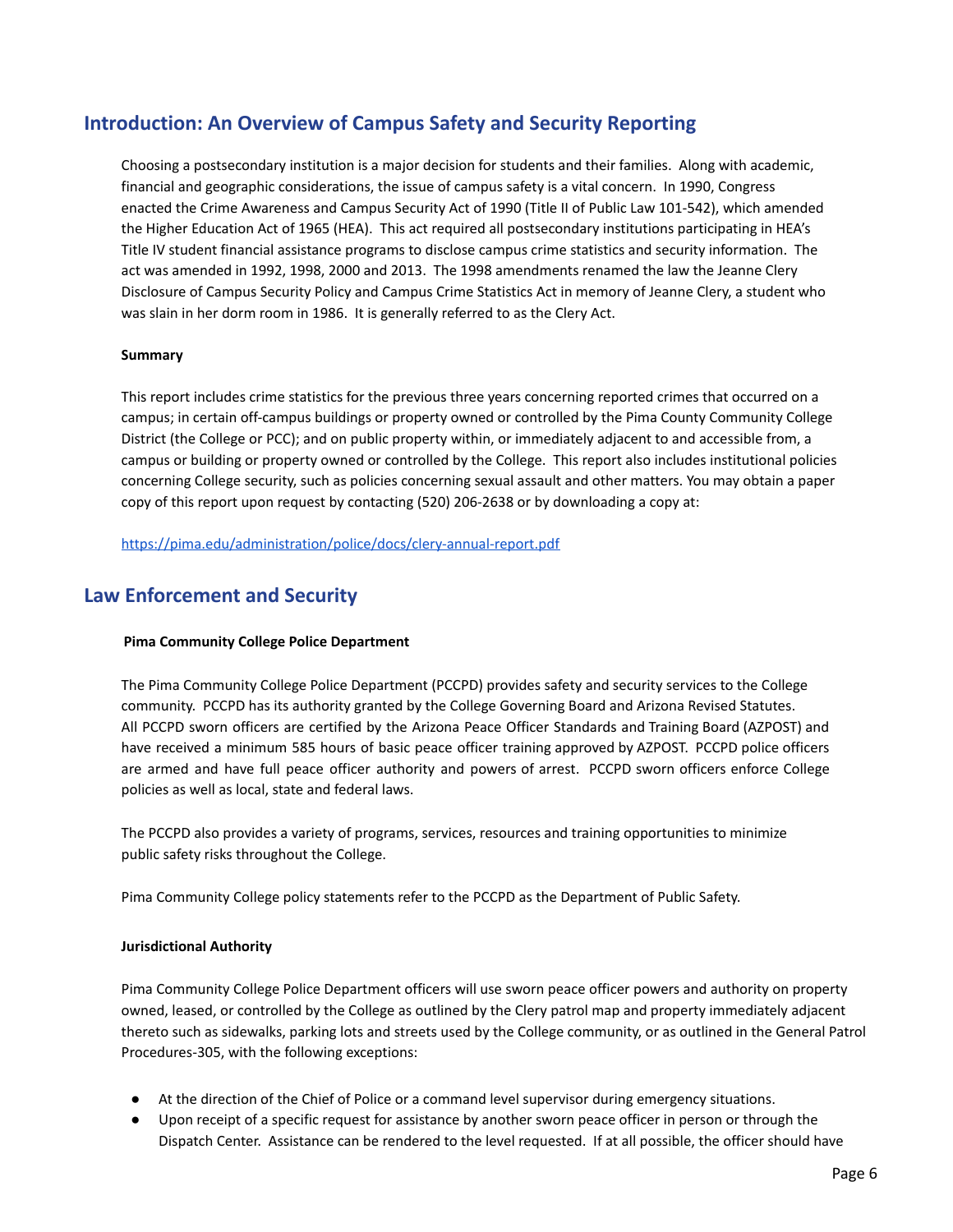the approval of the on-duty supervisor. This should normally only involve situations where the requesting officer or third party is in harm's way, or the situation is related to College interests.

- When a PCC officer comes upon a traffic accident while en route from one PCC location to another, they may render aid to the injured and initiate traffic control. The scene will be released to the responsible agency as soon as they are able to respond.
- When a PCC officer is en route from one PCC location to another and is flagged down by a citizen, the officer will render whatever immediate emergency assistance is required, but will refer the situation to the responsible agency as soon as possible.
- Under the provisions of ARS, Title, 13-3883, PCC officers will do their sworn duty. However they will not routinely enforce rules of the road off PCC property under ARS Title 28 except in life-threatening situations or hazardous traffic conditions such as excessive speed or running a red signal light where to ignore the situation could potentially cause harm to others. They will not proactively seek out situations of a criminal or traffic nature off PCC property that are clearly not within the patrol map boundaries and enforcement is not directly serving the interests of the College community.
- When officers are working off-duty at locations approved by the Chief of Police, they may act as peace officers. Officers on temporary duty working at or with other agencies approved by the PCC Governing Board may act as peace officers under the law regardless of location.

### <span id="page-7-0"></span>**State and Local Law Enforcement Agencies**

The PCCPD maintains working relationships with the Tucson Police Department (TPD) and Pima County Sheriff's Department (PCSD), as well as the Arizona Department of Public Safety (AZDPS). PCCPD maintains mutual assistance agreements with TPD and PCSD pertaining to disaster response and the investigation of criminal incidents. An agreement also exists with AZDPS for evidence analysis.

On-duty PCCPD officers traveling outside routine patrol areas on official College business may take appropriate law enforcement actions as necessary in the absence of available TPD or PCSD officers up to and including investigation and final criminal disposition.

Pima Community College does not have student organizations that operate or control off-campus locations. PCC does, on an intermittent basis, lease student housing from local private residence halls which makes them subject to the Jeanne Clery Disclosure of Campus Security Policy and Campus Crime Statistics Act. PCC Students housed at these locations are directed to call 911 regarding any emergency or crimes and to notify PCCPD dispatch.

If an outside law enforcement agency contacts PCC regarding a student organization that is officially recognized by the institution, the Student Code of Conduct would dictate the appropriate intervention for the college. The Student Code of Conduct governs all conduct that: (a) occurs on College property; (b) occurs at a College sponsored, sanctioned, or supervised event or activity, regardless of the location of the event or activity and inclusive of travel, lodging and unscheduled time in between sessions of the event or activity; and/or (c) adversely affects the operation of the College, regardless of when or where the conduct occurs.

### <span id="page-7-1"></span>**Community Service Officers (CSOs)**

The Pima Community College Community Service Officers (CSOs) are full and part-time, non-exempt employees of the College, who fall under the Operations Division of the PCCPD. CSOs are non-sworn officers distinguished from a sworn officer in that the CSO does not have police authority and does not perform arrests or criminal investigations. The CSOs do not carry a weapon, chemical agents, handcuffs, or any other equipment that would normally be carried by a police officer, or that would require specialized training. The CSO is under the direct supervision of a field supervisor when on duty, or may be assigned to a Lead Officer in a supervisor's absence.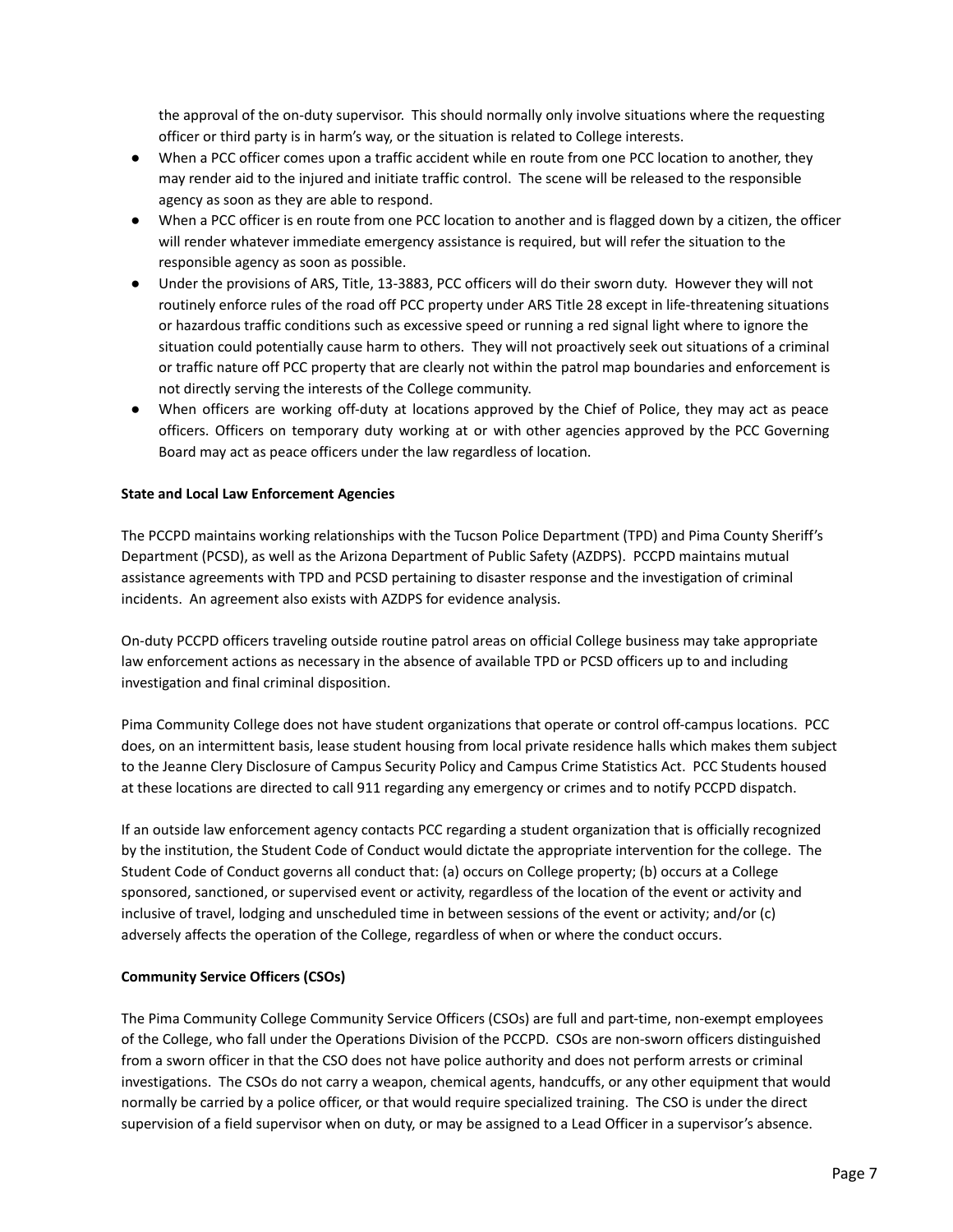The primary duty of a CSO is to be the eyes and ears of commissioned field officers, as well as perform other duties as assigned. Some of those duties may include, but not be limited to:

- Assisting officers with patrol and certain police procedures by directing traffic, crowd control at athletic or special events, or similar activities.
- Enforcing traffic and parking regulations by preparing reports or issuing citations.
- Locking and unlocking college facilities.
- Escorting persons on college property, upon request.
- Processing lost and found property.
- Assisting with administrative tasks, such as filling out or typing reports.
- Answering questions and providing customer service to the community.
- Basic security functions, to include asset protection.
- Other duties assisting Department operations as required.

The College also contracts with independent security firms to oversee safety and security of certain College locations in the absence of PCCPD personnel. The patrol jurisdiction of CSOs and Security Officers include PCC owned and controlled buildings, property, and parking.

PCC officers, CSOs and contracted independent security staff have distinct uniforms and photo IDs that allow them to be identified by members of the college and surrounding community.

Routine patrol outside College property is provided by the Tucson Police Department (TPD) or the Pima County Sheriff's Department (PCSD). Normal patrol patterns maintained by each department may overlap. The concurrent (overlapping) areas of patrol are defined as all College properties and public streets adjacent to or within College properties.

PCCPD administrative offices and the Communications Center are located at the Pima Community College's Maintenance & Security Facility. The Communications Center is staffed 24 hours a day, monitors security and fire alarms for the District, and serves as a primary point-of-contact for department services.

In addition, the PCCPD maintains offices at six campuses and the District Office:

West Campus: 206-6643 Downtown Campus: 206-7087 East Campus: 206-7652 Desert Vista Campus: 206-5052 Northwest Campus: 206-2286 29th Street Coalition: 206-3534 District Office: 206-4855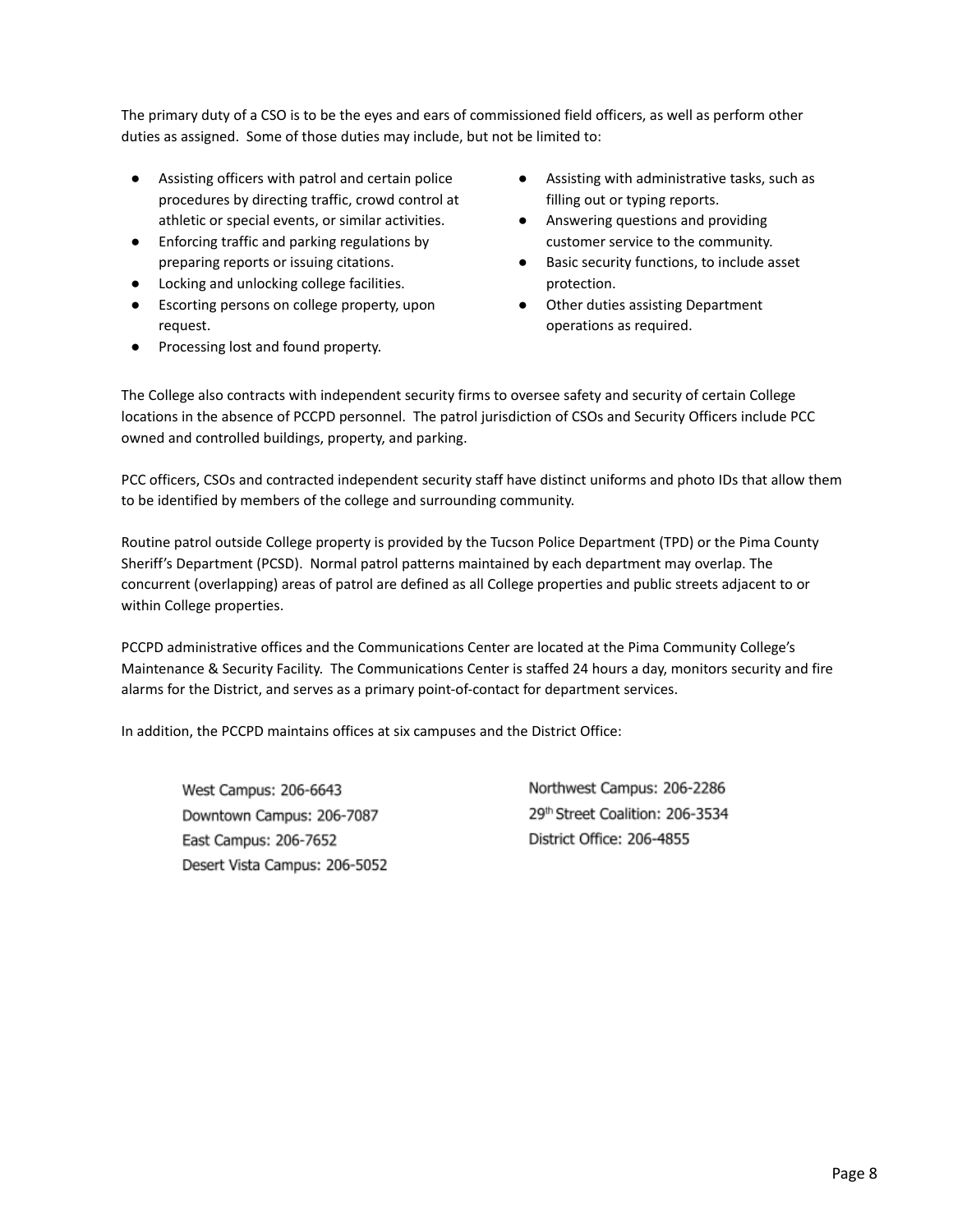### <span id="page-9-0"></span>**Additional Services**

As additional services to the college community, PCCPD provides services in the following areas:

Control lost and found property Escort persons with large amounts of money Store items of value short term for safekeeping **Battery Jumps** 

Provide visitor information First aid services PCCPD officers are available for educational programs upon request.

# <span id="page-9-1"></span>**Crime and Fire Log**

PCCPD maintains a crime and fire log of on and near-campus crimes reported to the Department and fires at PCC-controlled student residences. The log includes the nature, date, time and general location of each crime and fire reported for the previous sixty days. This crime log is available for viewing by the public during normal business hours at the PCCPD Records Unit, 6680 S. Country Club Road, Tucson, AZ 85709-1740. The crime and fire log is also available at the police offices at these locations: West Campus, Downtown Campus, East Campus, Desert Vista Campus, Northwest Campus, District Office, 29th Street Coalition Center, El Pueblo and El Rio Neighborhood Learning Centers, or viewed online at

<https://pima.edu/administration/police/reports.html>.

# <span id="page-9-2"></span>**Security of and Access to Campus Facilities**

The physical security of Pima Community College is essential to protect the assets of the College and ensure a safe environment for students, faculty and staff. The College promotes a fail-safe culture where buildings, spaces and resources will fail to a locked position to maintain the security of both buildings and contents. Primary focus is directed towards deterrence, prevention, detection, delay and apprehension. Physical security can include, but is not limited to, mass notification systems, video surveillance, access systems with various credentials (card, key, mobile device, etc.), alarm systems and CPTED (Crime Prevention Through Environmental Design). Pima Community College's premise will be the use of technology combined with an integrated approach to lay the foundation for confidence in a more secure future. Today's security challenges require a robust, integrated program backed by a holistic strategy including a culture that embraces security for everyone.

Academic and administrative buildings are open and accessible during normal business hours to staff, students, faculty, guests and campus visitors. A Pima Community College ID card typically provides students and employees with proper identification to use appropriate College facilities. At the time of this publication, however, College ID cards are unavailable. The College is working on a system for distribution in the near future. In the interim, state ID cards are being accepted.

The College is in the process of implementing a card access system that augments current lock and key mechanisms. Access is managed through an electronic system that provides oversight and remote control of those systems.

An extensive alarm system monitors the status of most College facilities and includes intrusion and duress alarms. All areas that contain confidential student and employee information are controlled with restricted access and alarm systems. All alarms and access control systems are monitored at the PCCPD Communications Center. All intrusion and duress alarms are managed with immediate law enforcement response.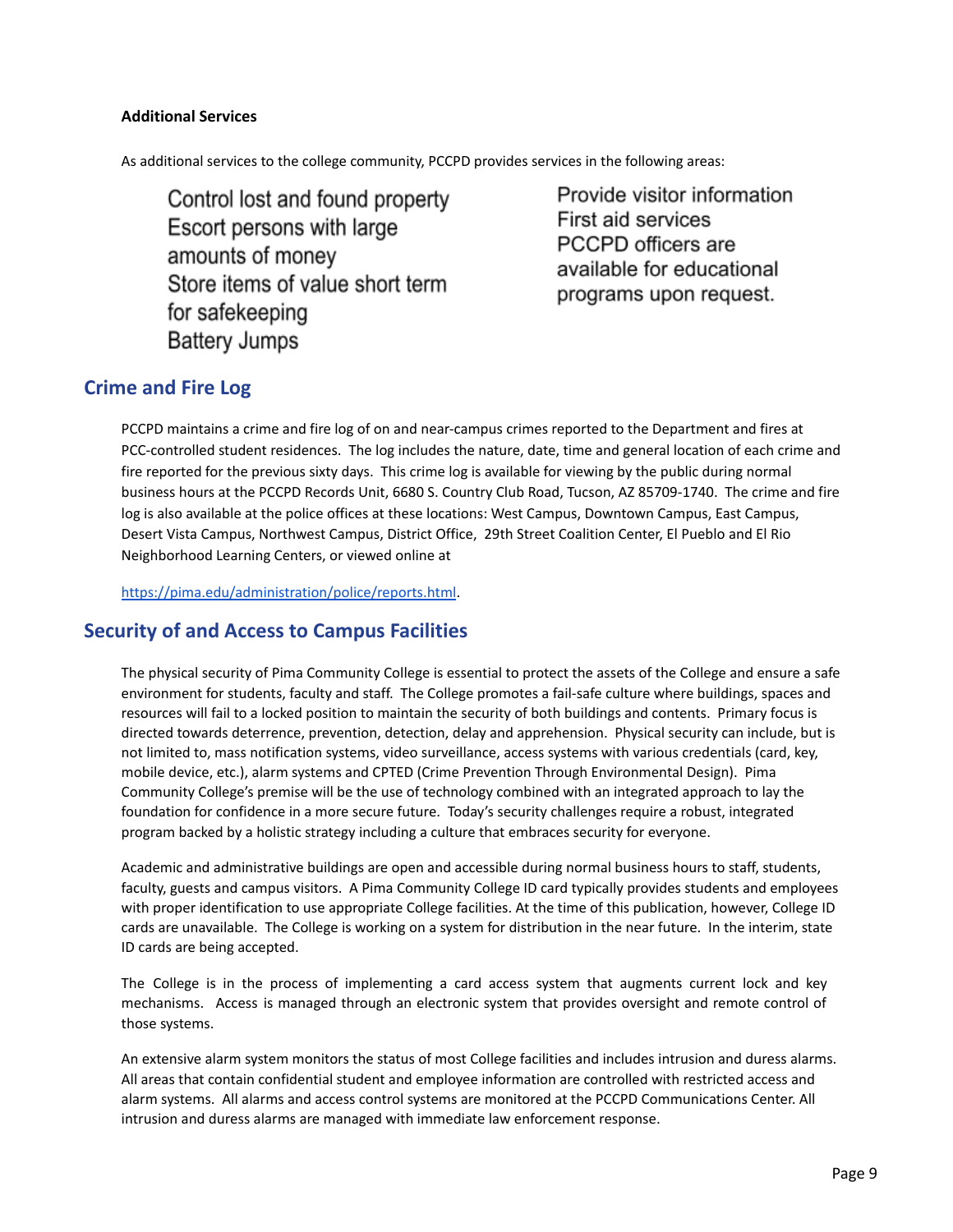PCCPD maintains computerized access to student and employee files in order to verify the status of students and employees and to locate an individual in an emergency. PCCPD conducts routine patrols to monitor and assess security-related matters at PCC facilities. Community Service Officers conduct visual sweeps each day as they open and secure the campuses, as well as routine foot patrols throughout their shifts. PCCPD maintains lists of PCC personnel who are to be notified if an emergency arises at their location.

### <span id="page-10-0"></span>**Security Considerations Used in the Maintenance of Campus Facilities**

Facility inspections are conducted on a continuous basis to evaluate safety and security practices, lighting conditions, emergency telephones and alarm systems. Facilities staff, along with Community Service Officers, perform preventive maintenance checks on safety systems such as duress alarms, emergency blue phone function and exterior lighting. Lost, stolen and compromised access devices are reported immediately to College Police **(520-206-2700)** and Facilities Work Control **(520-206-2733)**.

# <span id="page-10-1"></span>**Reporting Criminal Actions or Other Emergencies**

All members of the College community are encouraged to promptly call **911** in the event of a crime or emergency requiring immediate police, fire or medical assistance. Call the Pima Community College Police Department (PCCPD) at **(520) 206‐2700** to report any on-campus crime, non-emergency security issue, public safety-related matters, or when the victim of a crime elects to or is unable to make such a report him/herself.

There are "Blue Phones" located throughout campus parking lots and other locations and "Red Phones" outside of the campus police offices that contact the PCCPD Communications Center directly.

Dispatchers are available 24 hours a day to answer calls. PCCPD will respond immediately to all emergencies and will respond to and investigate all reports of criminal or suspicious activity. If assistance is required by the Tucson Police Department, Pima County Sheriff's Department, or Tucson Fire Department, Communications Center personnel will contact the appropriate department.

All reported crimes will be investigated by the College and may become a matter of public record.

Individuals are encouraged to report crimes to the PCCPD for the purpose of assessing them to ensure when a Timely Warning Notice is warranted and for inclusion in the Annual Security Report.

### <span id="page-10-2"></span>**Medical Emergencies**

In case of medical emergencies, individuals should dial 911. 911 operators are trained in providing pre-arrival instructions. 911 will contact PCCPD in most cases.

### PCCPD will:

- Dispatch personnel to the scene.
- Administer first aid, if required.
- Radio for medical and ambulance service, if needed.
- Contact relatives or friends, if requested.

In cases that do not require emergency room treatment or ambulance transportation, individuals should contact their own personal physician.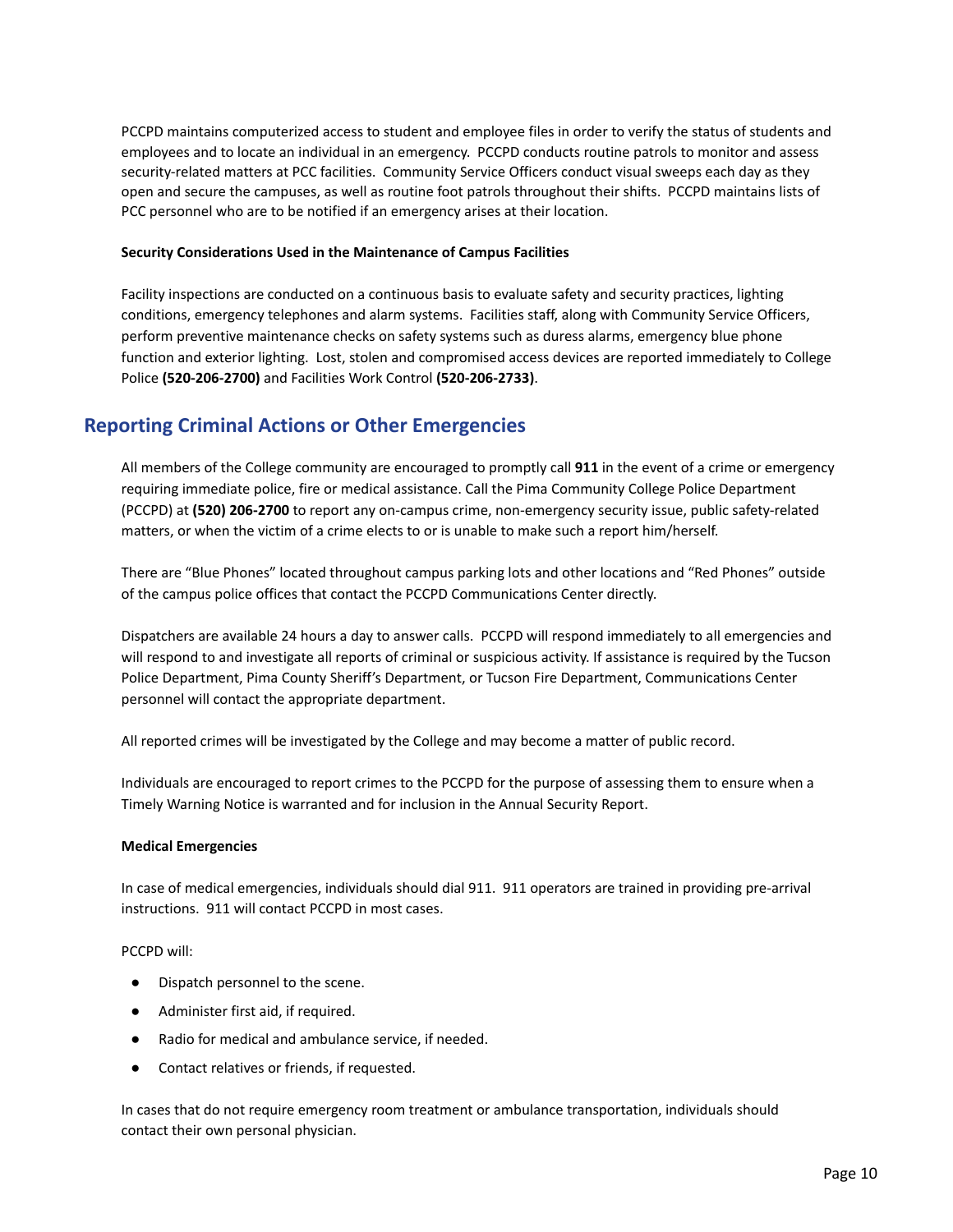# <span id="page-11-0"></span>**Emergency Notifications**

The College will initiate and provide, without delay, emergency notifications to the appropriate segment(s) of the College community upon the confirmation of a significant emergency or dangerous situation involving an immediate threat to the health or safety of students, employees and visitors.

The Pima Community College Police are responsible for confirming emergencies, in conjunction with College administrators, local first responders and/or the National Weather Service that may warrant the distribution of an immediate notification to the College community.

Emergency Notification for incidents that may pose an immediate threat to health and safety will be made unless issuing a notification will, in the professional judgment of responsible authorities and taking into account the safety of the College community, compromise efforts to assist a victim or to contain, respond to, or otherwise mitigate the emergency.

Notification will be made by using some or all of the following methods depending on the type of emergency: PCCAlert text alert system, blast email, telephone, fire alarm, Internal/External Speaker/Public Address Systems (where available), digital signage, local media, webpage and/or in-person communication. The content of the message will vary depending on the situation. At a minimum, the messages will describe the emergency, provide basic instructions to the community and will direct them to where they can receive additional information.

Follow-up information will be distributed using some or all of the identified communication systems (except fire alarm).

The local news media may be utilized to disseminate emergency information to members of the larger community including neighbors, parents and other interested parties. The larger community can also access emergency information via the College website.

| System to use                                      | Primary<br><b>Message</b><br>Creator                                                               | <b>Backup Message</b><br>Creator                                      | <b>Authority for</b><br>approving<br>& sending<br>messages                                                    | <b>Primary Message</b><br>Sender                                                                              | <b>Backup Message</b><br>Sender                                                                     |
|----------------------------------------------------|----------------------------------------------------------------------------------------------------|-----------------------------------------------------------------------|---------------------------------------------------------------------------------------------------------------|---------------------------------------------------------------------------------------------------------------|-----------------------------------------------------------------------------------------------------|
| <b>PRIMARY</b>                                     |                                                                                                    |                                                                       |                                                                                                               |                                                                                                               |                                                                                                     |
| PCCAlert system<br>(text message/<br>email system) | On duty dispatch<br>staff                                                                          | On call<br>facilities, EH&S<br>or college<br>supervisory<br>personnel | On duty facilities,<br>EH&S or college<br>police supervisors                                                  | On duty dispatch<br>staff                                                                                     | On call<br>facilities, EH&S<br>or college<br>supervisory<br>personnel                               |
| <b>Blast Email</b>                                 | Director level staff<br>with facilities, EH&S<br>and college police<br>with Pima-all<br>capability | Designees with<br>Pima-all<br>capability                              | Director level staff<br>with facilities,<br><b>EH&amp;S</b> and college<br>police with<br>Pima-all capability | Director level staff<br>with facilities,<br><b>EH&amp;S</b> and college<br>police with<br>Pima-all capability | Designees with<br>Pima-all<br>capability                                                            |
| <b>External public</b><br>address system           | On duty dispatch<br>staff                                                                          | on site facilities,<br>EH&S or college<br>police member               | Any on duty<br>facilities, EH&S or<br>college police<br>member with<br>knowledge of the<br>incident           | on duty dispatch<br>staff                                                                                     | Any on duty<br>facilities, EH&S or<br>college police<br>member with<br>knowledge of the<br>incident |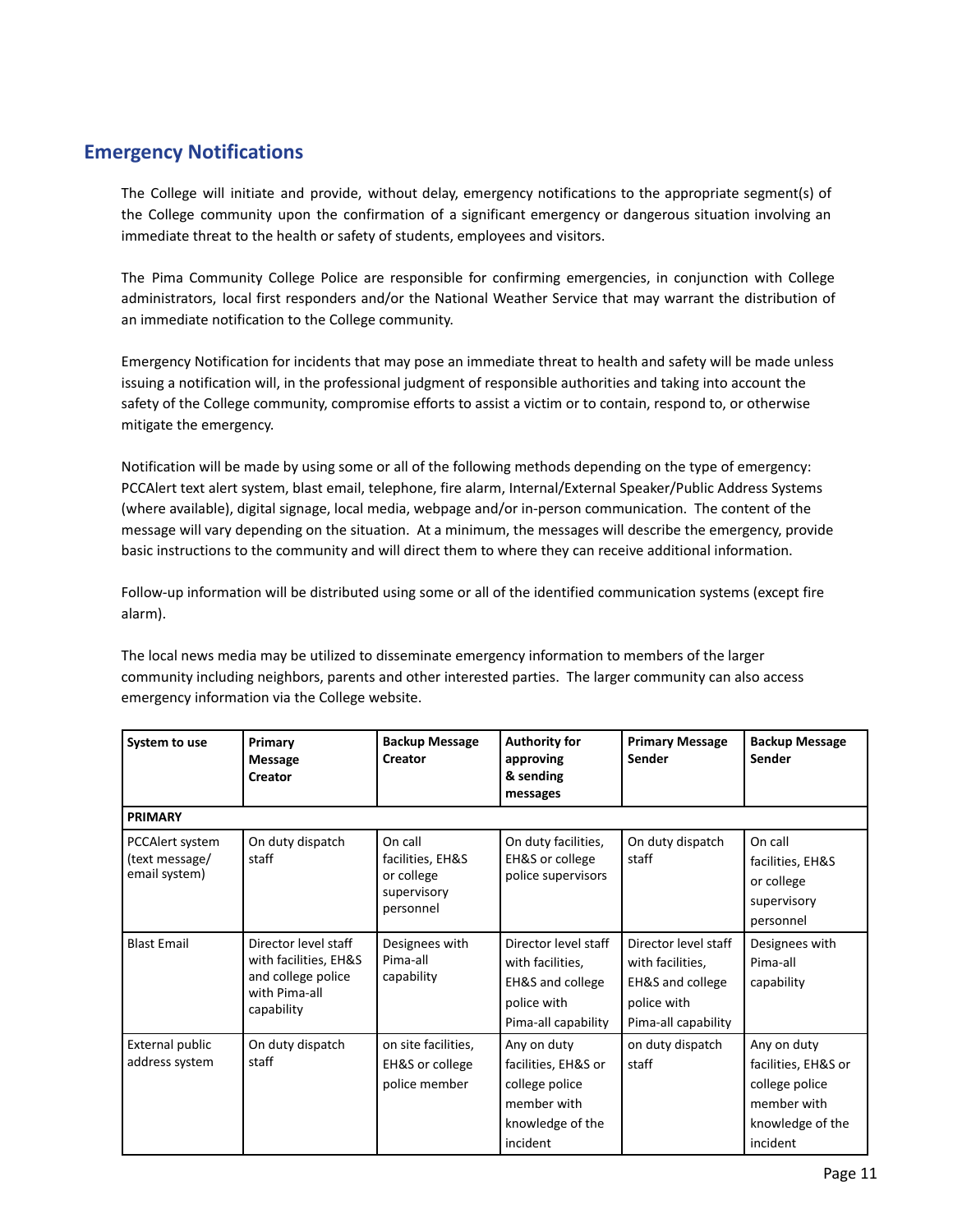| <b>SECONDARY</b>                                                   |                                                                                                                                                                                                 |                                                          |                                                                                        |                                                                                 |                                                          |
|--------------------------------------------------------------------|-------------------------------------------------------------------------------------------------------------------------------------------------------------------------------------------------|----------------------------------------------------------|----------------------------------------------------------------------------------------|---------------------------------------------------------------------------------|----------------------------------------------------------|
| Telephone                                                          | Any on duty<br>facilities, EH&S or<br>police supervisor                                                                                                                                         | Any facilities,<br>EH&S or<br>college police<br>designee | Any on duty<br>facilities, EH&S or<br>police supervisor                                | Any on duty<br>facilities, EH&S or<br>police supervisor                         | Any facilities,<br>EH&S or<br>college police<br>designee |
| Fire Alarm                                                         | Dispatch center monitors fire alarm system throughout the college district and makes<br>notification to first responders internal and external, and notifies CAT team leaders for<br>evacuation |                                                          |                                                                                        |                                                                                 |                                                          |
| Digital Signage                                                    | Director level staff<br>with facilities, EH&S<br>and college police                                                                                                                             | Any facilities,<br>EH&S or<br>college police<br>designee | Director level staff<br>with facilities,<br><b>EH&amp;S and college</b><br>police with | Manager of<br>Marketing and<br>public relations                                 | Marketing and PR<br>Coordinator                          |
| Local Media                                                        | Director level staff<br>with facilities, EH&S<br>and college police                                                                                                                             | Any facilities,<br>EH&S or<br>college police<br>designee | Director level staff<br>with facilities.<br><b>EH&amp;S and college</b><br>police      | Executive<br>Director of<br>Public.<br>Government and<br>Community<br>Relations | Manager of<br>Marketing and<br><b>Public Relations</b>   |
| Webpages-<br>http://pima.edu/<br>dps &<br>http://www.<br>pima. edu | Director level staff<br>with facilities, EH&S<br>and college police                                                                                                                             | Any facilities,<br>EH&S or<br>college police<br>designee | Director level staff<br>with facilities,<br><b>EH&amp;S and college</b><br>police      | Director of Web<br>Services                                                     | <b>System Architect</b>                                  |

If any of these systems fail, or the College deems it appropriate, in-person communication may be used to communicate an emergency.

When an immediate or imminent threat to health and/or safety is identified, an "Emergency Notification" must be activated as soon as possible. Generally, any on-duty PCCPD supervisor can assess and authorize an emergency notification. Approval from a supervisor or command level officer is not required if an excessive delay will occur and life/safety will be compromised. Only a College police officer, sworn supervisor, command level officer, Vice Chancellor of Facilities, or the Environmental Health and Safety Director may authorize.

### <span id="page-12-0"></span>**PCCAlert - Emergency Messaging**

PCC has activated the PCCAlert notification system to provide accurate information and guidance via text message and email to the PCC community about emergencies. Anyone can sign up for PCCAlerts: students, parents, employees and members of the community.

### ● **Text Messaging – Employees, Students**

- o **Employee Instructions:** To subscribe: 1. Log onto MyPima and select the Employees tab > **@work > @work**; 2. Scroll down the left side of the page and find Banner Online at the bottom of the column. Select **Personal Information** under **Banner Self-Service** and scroll down to select the fourth item, **Update Addresses and Phones**; 3. Click on **Update Addresses and Phones** and a window will appear in which you will see your personal information; 4. a) Click on the word Primary under Phones and a new window will appear. Scroll down to locate **Phone Types**. In a blank field, click on the drop-down arrow and select **PCCAlert Text**. Then add the 10-digit cell phone number you wish to receive PCC text alerts. Be sure to include your area code, even if local. Click on **Submit** before exiting the page.
- o **Student Instructions:** Enrollment for students is now captured via a dedicated field on the new student application. This information is transferred to the Banner system. Existing students can confirm their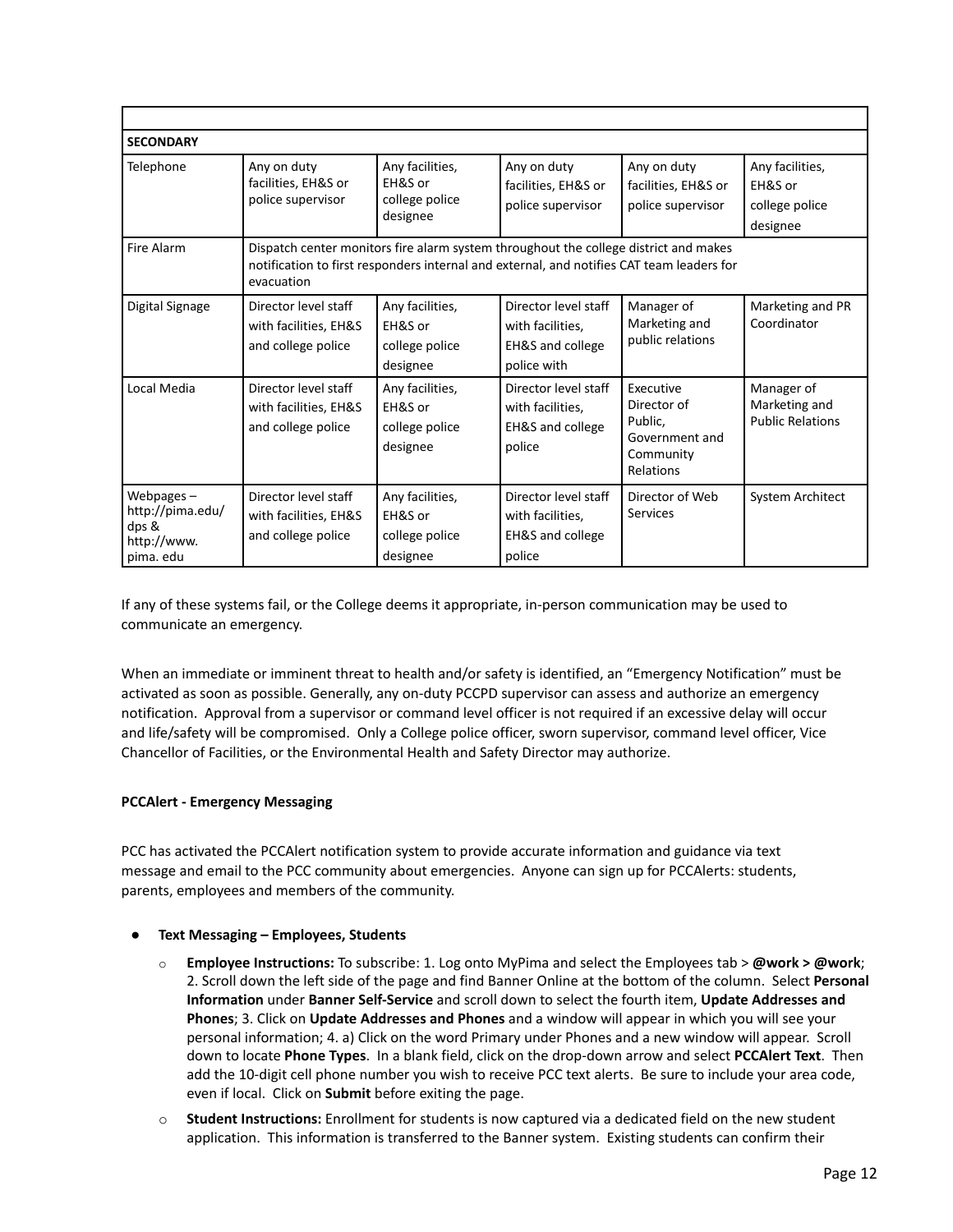enrollment by ensuring that their Personal information in MyPima on the Home tab is up to date to include a cell phone number in the dedicated **PCCAlert Text** phone type field.

### **● Text messaging – Community members**

To sign up: using your cell-phone, text the word **ALERTS** to 79516. Ignore any hyphens that your phone might insert in the number. You will receive a confirmation message. You can text the word "stop" to the same number to stop receiving messages. There is no limit to the number of cell-phones that you can register to receive messages. Note that certain cell-phone providers may charge you a fee for delivery of text messages; however, most carriers will waive these fees if contacted.

### ● **Email**

- o All PCC email addresses will automatically receive these messages.
- o Anyone can request to enroll a non-college email account by emailing [maintinfo@pima.edu](mailto:maintinfo@pima.edu). New enrollees will receive a confirmation email. It will contain information on how to opt out of future messages.

### <span id="page-13-0"></span>**When might an emergency text message be sent?**

- Violent activity: active shooter or immediate threat to the PCC community, including off-campus events.
- Hazards: major fires, hazardous materials leaks or spills that threaten health and safety
- Major disruptions to the College: building closures, campus closures, severe weather, Information Technology emergencies.

PCCAlerts enforces a zero spam policy that clearly prohibits unsolicited messages. PCCAlert does not sell contact information to third-parties. If the text message short code is anything other than 79516 or 50911, then it is not from PCCAlert. To learn more about PCCAlert, go to:

<https://www.pima.edu/administration/police/docs/pccalert-faq.pdf>

# <span id="page-13-1"></span>**Timely Warnings**

Timely Warning Notices shall be distributed to students and employees for any of the 15 Clery Act crimes that pose a serious or continuing threat to the College community and have occurred on or within the College Clery Geography described in the Policies for Preparing the Annual Disclosure of Crime Statistics section. Timely Warnings will be distributed as soon as pertinent information is available, in a manner that withholds the names of victims as confidential and with the intention of trying to aid in the prevention of similar occurrences.

In the event a crime is reported to have occurred within the PCC Clery Geography that in the judgment of the Chief of Police (or designee in PCC Police), constitutes a serious or continuing threat to the community, a campus-wide Timely Warning will be issued. Timely Warnings will be issued to the campus community via blast email. All members of the PCC community are provided an email address to facilitate communication. The Clery Geography is defined as: the core campus boundaries (which includes College-owned or controlled property on campus and public property that is within or immediately adjacent to the campus) and on noncampus properties.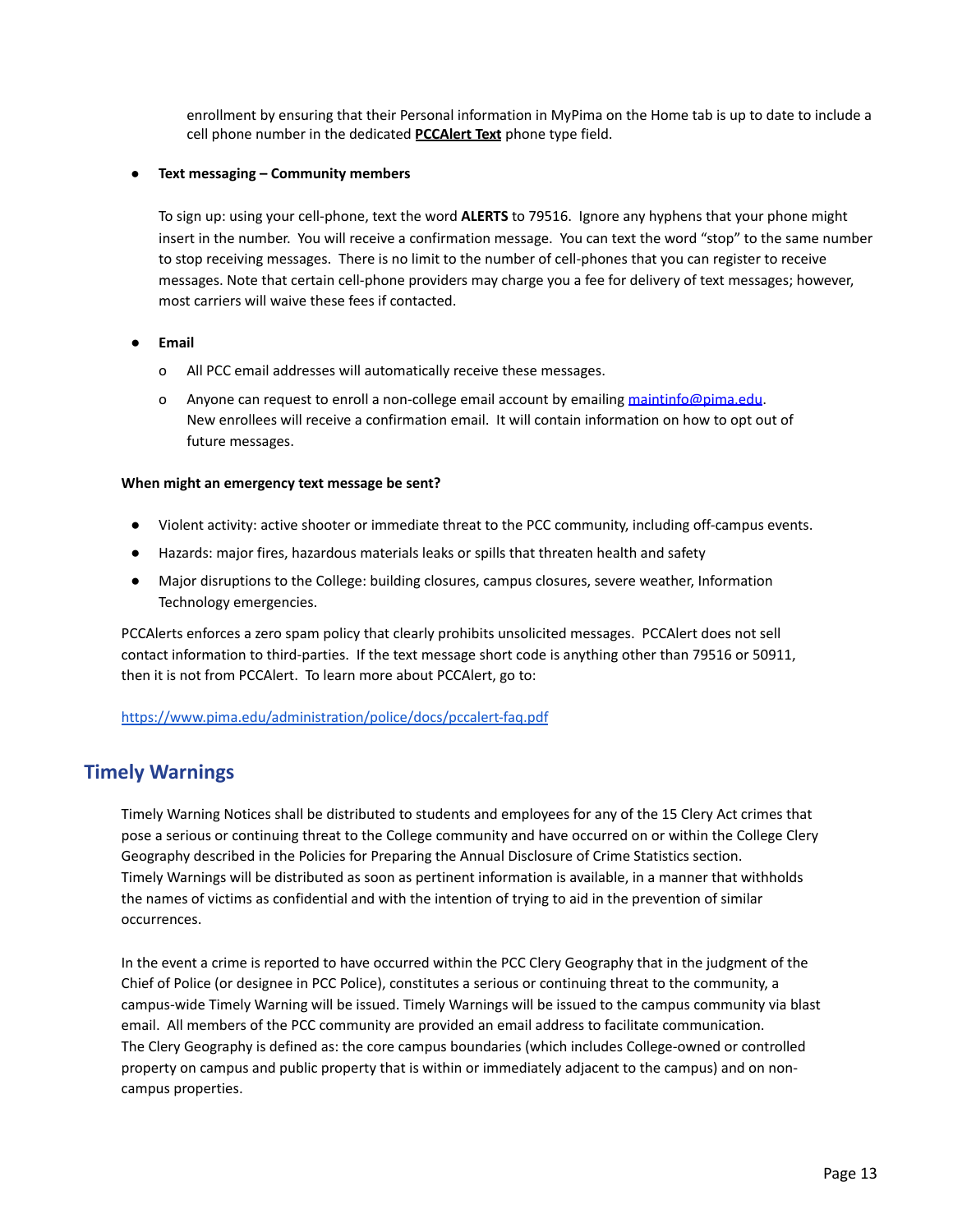Timely Warnings are typically issued for the following Uniform Crime Reporting Program (UCR)/National Incident Based Reporting System (NIBRS) crime classifications:

- Murder/Non-negligent Manslaughter.
- Aggravated Assault (cases involving assaults among known parties, such as two students fighting that results in an aggravated injury, will be evaluated on a case-by-case basis to determine if the individual is believed to be an ongoing threat to the larger PCC community).
- Robbery involving force or violence (cases including pick pocketing and purse snatching will typically not result in the issuance of a Crime Alert, but will be assessed on a case-by-case basis).
- Sexual Assault (considered on a case-by-case basis depending on the facts of the case, when and where the incident occurred, when it was reported, and the amount of information known by the PCC Police Department). Cases involving sexual assault are often reported long after the incident occurred. Therefore, there is no ability to distribute a "timely" warning notice to the community. All cases of sexual assault, including stranger and non-stranger/acquaintance cases, will be assessed for potential issuance of a Timely Warning Notice.
- Major incidents of Arson.
- Other Clery crimes as determined necessary by the Chief of Police, or his or her designee in his or her absence.

Timely Warnings are typically written by the Chief of Police (or designee in PCC Police and are distributed via email by the Chief of Police (or designee in PCC Police).

A Timely Warnings will typically include the following, unless issuing any of this information would risk compromising law enforcement efforts:

- Date and time or period of the incident.
- A brief description of the incident.
- Information that will promote safety and potentially aid in the prevention of similar crimes (crime prevention or safety tips).
- Suspect description(s) when deemed appropriate and if there is sufficient detail (see below).
- Police/Public Safety agency contact information.
- Other information as deemed appropriate by the Chief or his/her designee.

The description of subjects in a case will only be included in the alert if there is a sufficient amount of detail to describe the individual. If the only known descriptors are sex and race, that will not be included in the alert.

### **PCC does not issue Timely Warnings for a Clery crime if:**

- 1. Law enforcement quickly apprehended the subject(s) following the reported incident, he/she is in custody, so that the threat of a serious or continuing threat for members of the PIMA community has been mitigated. PCC will reassess for the threat of serious or continuing threat to members of the community if it becomes aware of the offender making bail or otherwise being released. If the institution believes that a current threat exists, a crime alert shall be distributed.
- 2. A report was not filed with PCC or a local Police agency in a manner that would allow the department to post a "timely" warning for the community. A general guideline will include a report that is filed more than ten days after the date of the alleged incident, which may not allow PCC to distribute a "timely" warning to the community. This type of situation will be evaluated on a case-by-case basis.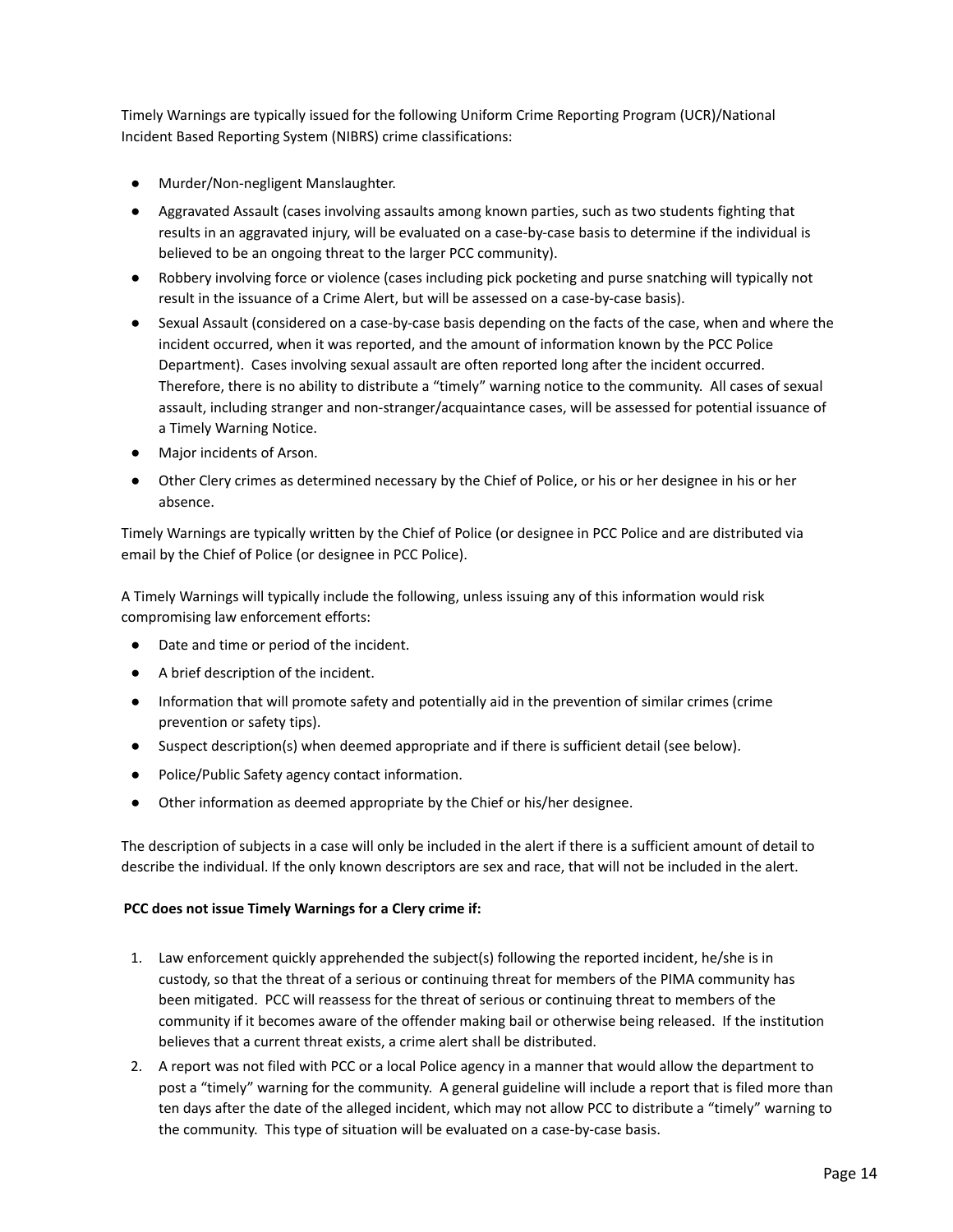Timely Warnings and Emergency Notifications shall be provided to students and employees in a manner that is timely, that withholds the names of victims as confidential and that will aid in the prevention of similar occurrences.

If there is an immediate threat to the health or safety of students or employees occurring on a PCC campus, PCC will follow its emergency notification procedures. When PCC follows its emergency notification procedures, it is not required to issue a timely warning based on the same circumstances; however, PCC will provide adequate follow-up information to the community as needed.

# <span id="page-15-0"></span>**Public Safety Advisories**

Public Safety Advisories are developed and distributed to the community for security- and safety-related incidents that do not meet the legal standards or requirements for the distribution of an Emergency Notification or Timely Warning Notice per the Clery Act. Examples of such incidents and situations include:

- A crime or pattern of crimes that are not one of the 15 reportable Clery crimes (ex., a pattern of larcenies or vandalism cases).
- A crime that occurs outside of the PCC Clery Geography (the decision to issue a Public Safety Advisory for an off-campus crime will be made on a case-by-case basis depending on an assessment of various factors, which include but are not limited to: the nature of the crime, the exact location, the time of the incident, the local police response and guidance to campus officials, and the potential direct effect on the campus community).
- A minor security or safety concern (brush fires caused by cigarettes, etc.).
- Facilities-related issues that may cause a disruption to one or more campuses.

Public Safety Advisories are typically written by the Chief of Police (or designee in PCC Police) or Assistant Vice Chancellor of Facilities (his or her designee in Facilities) and are distributed via email by the Assistant Vice Chancellor of Facilities or the Chief of Police (or designee in PCC Police).

Public Safety Advisories may be distributed to the entire campus community or to the segment(s) of the community that are affected, as deemed appropriate by PCC Police or the Vice Chancellor of Facilities.

# <span id="page-15-1"></span>**Emergency Response and Emergency Management Plans**

Pima Community College has an Emergency Response Plan that is intended to establish policies, procedures, and the organizational structure for responding to events that disrupt or threaten to disrupt normal College operations. The plan describes the roles and responsibilities of College personnel during these situations. The basic emergency procedures are designed to protect lives and property through effective use of College and community resources. Since an emergency may be sudden and without warning, the procedures are designed to be flexible in order to accommodate incidents of various types and magnitudes. This plan outlines emergency preparation, response, and recovery of College personnel and resources. The Emergency Response Plan is consistent with established practices relating to the coordination of emergency response actions and incorporates the use of National Incident Management System (NIMS) practices to facilitate cooperation between responding agencies.

In any type of emergency, the PCCPD Dispatchers are trained to follow standard operating procedures and will route information to the appropriate responders based on the level of emergency. If the emergency incident warrants, Dispatchers will communicate immediately by following the PCCPD communications structure, which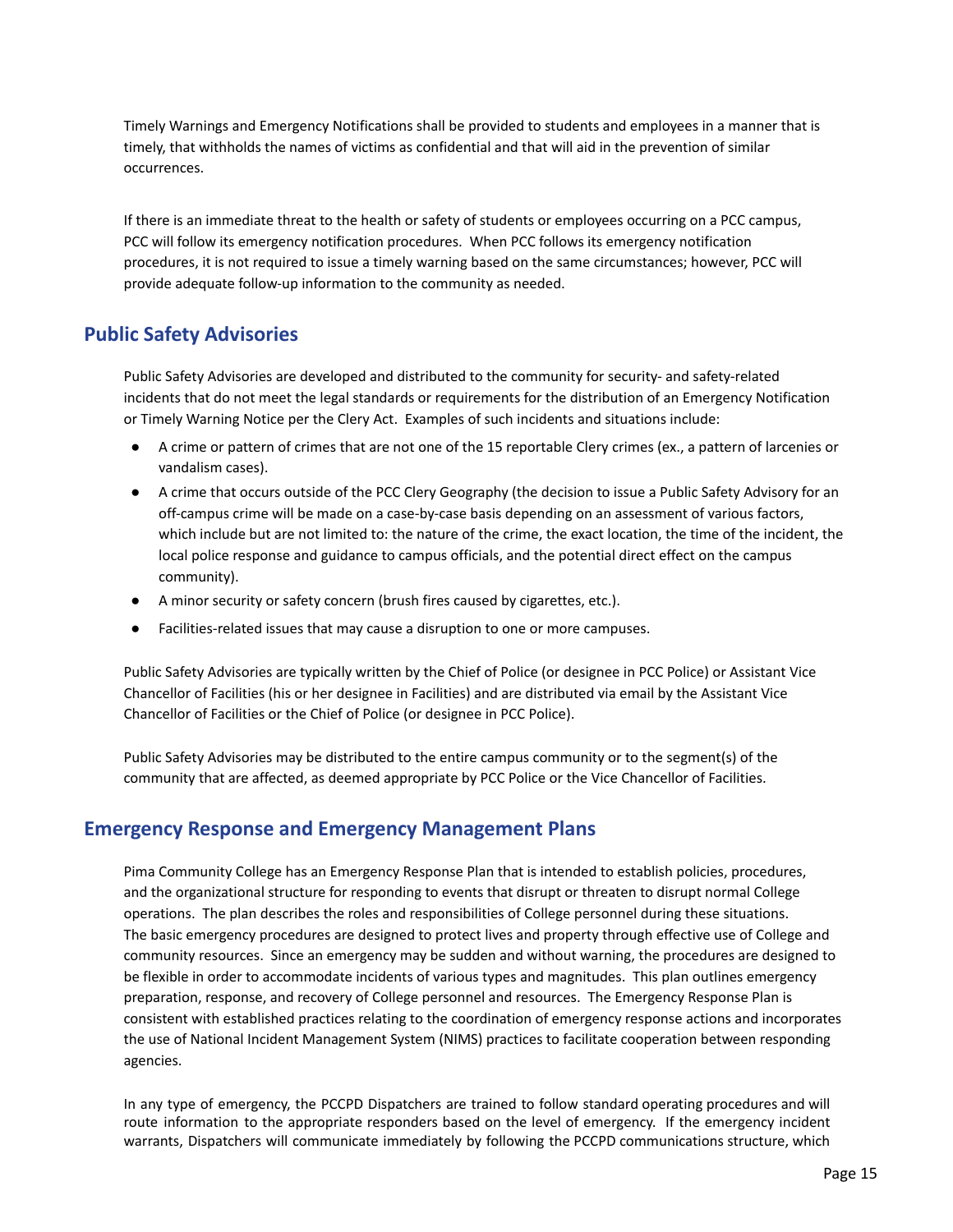outlines the communications hierarchy and the succession procedures, if individuals are unavailable. PCCPD has the responsibility for responding to and summoning any immediately necessary resources. The confirmation may be made in consultation with College Administration and outside governmental agencies, e.g., Pima County Emergency Response Center.

The Emergency Response Plan is drafted under the authority of the Chancellor and all decisions concerning the discontinuation of College functions, cancellation of classes or cessation of operations rest with the Chancellor (or designee).

### <span id="page-16-0"></span>**Campus Action Teams (CAT)**

Members are volunteers staffed at each campus, District Office, or the Maintenance and Security Building. They are assigned to a designated building area and are responsible for assisting and advising during an emergency. Members work under the direction of the CAT Leader.

### **Each CAT member shall be knowledgeable regarding:**

- Emergency plans.
- Infrastructure, including the building areas they represent.
- Communication structure.
- Emergency response.

### **CAT members:**

- Assist in evacuating their assigned buildings and direct people to outdoor emergency assembly areas.
- If a shelter-in-place has been initiated, help communicate information to building occupants.
- Provide assistance to people with disabilities.
- Communicate information and make requests for resources to the CAT Leader.
- Remain with assigned groups at assembly areas until further directions are given by a College official.
- If requested, monitor sidewalks, courtyards, and parking lots to direct lingering people to assembly areas during an evacuation.
- Attend all training, workshops and activities specifically organized for CAT members.

# <span id="page-16-1"></span>**Emergency Readiness Tests, Drills and Exercises**

All emergency tests, drills, and exercises shall be arranged, conducted, and supervised by the Department of Environmental Health and Safety, the Emergency Manager and PCCPD on a regular basis. The tests may be announced or unannounced to building occupants. In the case of an unannounced drill, only the Campus Vice President and the Campus Action Team Leader will be notified of the drill prior to the event to ensure proper participation. All employees, students, contractors and visitors on campus during a test will participate and comply with orders or directions given by those in charge of the drill, as if it were an actual incident. In conjunction with other emergency agencies, the PCC conducts emergency response drills and exercises each year, such as table top exercises, field exercises and tests of emergency notification systems on campus. These tests, which may be announced or unannounced, are designed to assess and evaluate the emergency plans and capabilities of the institution.

Each test is documented and includes a description of the exercise, the date and time of the exercise and whether it was announced or unannounced.

The campus publicizes a summary of the emergency response and evacuation procedures via email at least once each year in conjunction with a test (exercise and drill) that meets all of the requirements of the Higher Education Opportunity Act.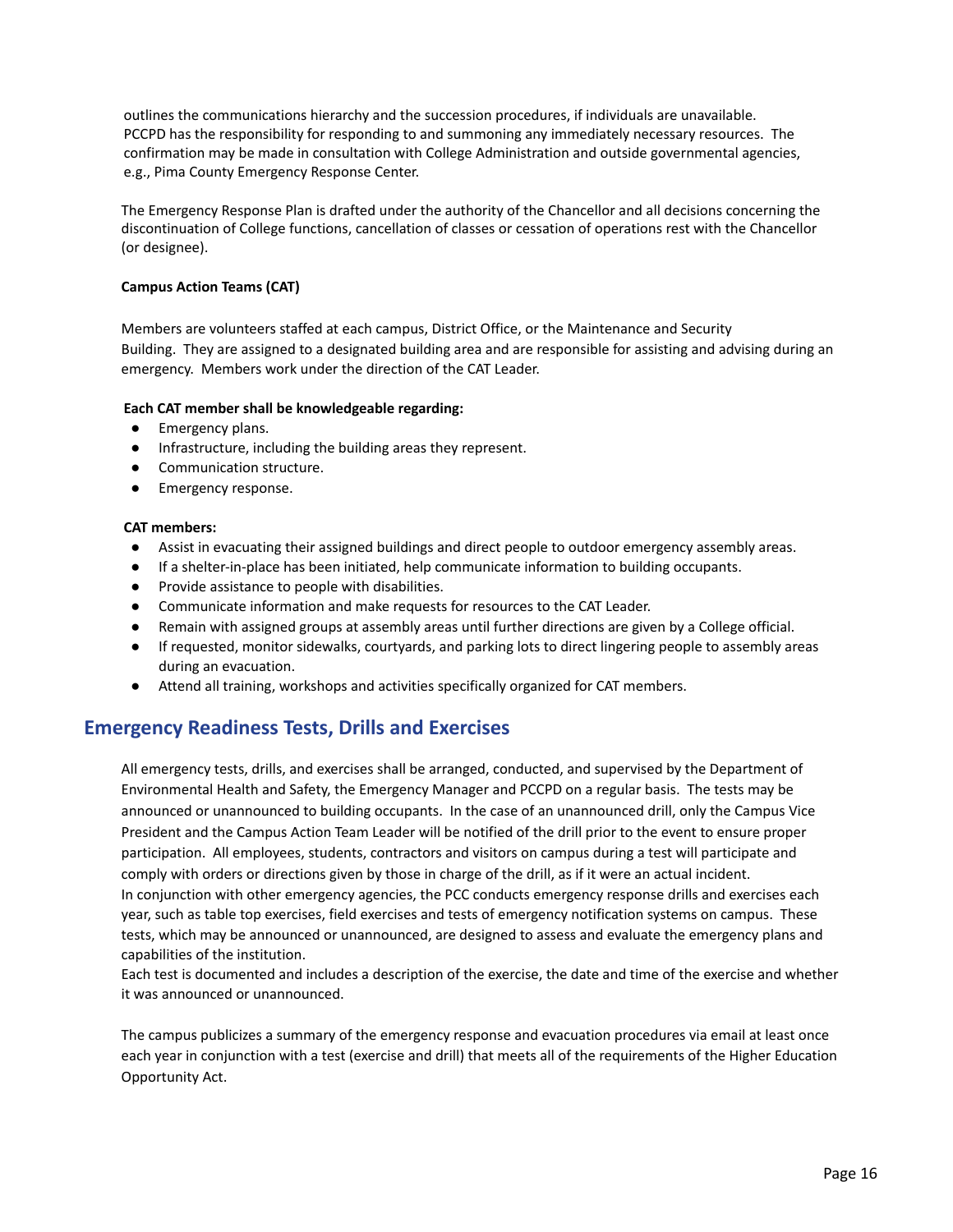# <span id="page-17-0"></span>**Emergency Evacuations**

Emergency evacuation procedures and maps are posted in all classrooms, lecture halls, laboratories and internal public areas at all the campuses.

The emergency evacuation procedures are tested at least twice each year, during day and evening hours, at each campus. Students and employees learn the locations of the emergency exits in the buildings and are provided guidance about the direction they should travel when exiting each facility for a short-term building evacuation. The PCCPD and EH&S do not tell building occupants in advance about the designated locations for long-term evacuations because those decisions are affected by time of day, the location of the building being evacuated, the availability of the various designated emergency gathering locations on campus and other factors such as the location and nature of the threat. In both cases, PCCPD and Campus Action Team members (CAT) staff on the scene will communicate information to students regarding the developing situation or any evacuation status changes.

The purpose of evacuation drills is to prepare building occupants for an organized evacuation in case of a fire or other emergency. PCC evacuation drills are used as a way to educate and train occupants on fire safety issues specific to their building. During the drill, occupants 'practice' drill procedures and familiarize themselves with the location of exits and the sound of the fire alarm.

### **What to do during an emergency evacuation:**

- If a decision is made to evacuate a campus building, you will be notified by activation of the audible/visual fire alarm system, (horns and/or white strobe lights), a phone call, text alert, verbal directions, or by VOIP (some phones can be used as a speaker system) announcement. Once you are notified, evacuation is required.
- If possible, take the most important personal items with you, e.g., medications, keys, purse and jacket.
- Close doors behind you, but do not lock them.
- Do not use elevators.
- Evacuate the area by following the evacuation plans posted in all classrooms and meeting rooms.
- Follow directions of the CAT Members and go to the assigned outdoor assembly area.
- If you are unable to leave the building or there is no ground floor access, notify any CAT Member (wearing bright green vests) of your situation and tell them what type of assistance you require (e.g., wheelchair user, breathing difficulties, visual impairment). CAT Members are trained to assist persons with disabilities and to immediately relay required information to the Campus Emergency Management Team (CEMT). If a CAT Member is not available, notify a co-worker, friend, or other college personnel as they leave the building and ask them to inform the CEMT of your name, location, and type of assistance required.
- After you inform a co-worker, friend or CAT Member of your situation, go to the nearest safe "Emergency Staging Area" (do not use an elevator) and wait until assistance arrives.

### <span id="page-17-1"></span>**Evacuation of the entire campus**

- Once the campus is evacuated, it will be secured and no one will be allowed to reenter without proper authorization.
- The campus will remain closed until the decision to reopen is made by emergency responders and College Administration. Campus reopening will be broadcasted through email, text alert, web, local radio, and television stations.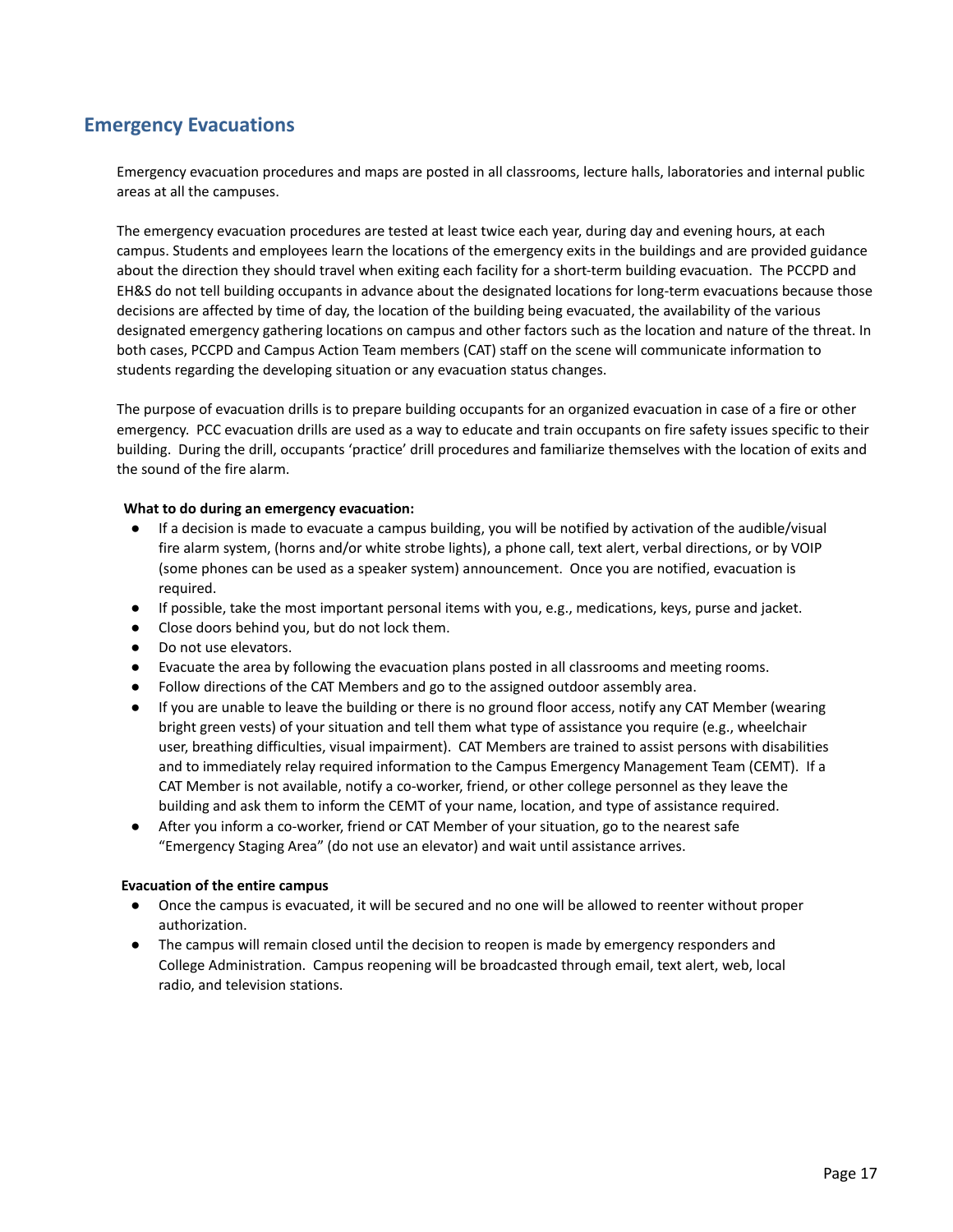### <span id="page-18-0"></span>**Special Assistance**

Individuals with disabilities are encouraged to prepare for emergencies ahead of time by discussing their needs with appropriate personnel.

- Employees should discuss questions or concerns about emergencies with their supervisor and/or the ADA office at 206-3228.
- Students should discuss questions or concerns about emergencies with the Access and Disability Resources (ADR) office on any campus by calling 206-3228, or by email at [ADRhelp@pima.edu.](mailto:ADRhelp@pima.edu)
- Plan ahead know the areas where you work, attend class or visit on campus.
- Identify at least two exits.
- Is there ground floor access? If there is not, and you normally use an elevator to enter and leave a building, you will need evacuation assistance. Do not use elevators during an emergency unless instructed by emergency responders.
- Find a friend or co-worker and ask if they would be willing to assist during an emergency. It is suggested that you find more than one friend or co-worker in the event one of those persons is unavailable. Campus Action Team Members (CAT) are also available to assist persons with disabilities during an emergency. To find out who these personnel are for your work area, please contact your supervisor or the Administrative Business Office.
- Know the location of a telephone for each area you frequent.
- Once you have a plan, practice that plan.

# <span id="page-18-1"></span>**Campus Security Authorities (CSAs)**

Pima Community College prefers that community members promptly report all crimes and emergencies directly to the PCCPD. Students and employees may also choose to report incidents to other College officials. The Clery Act recognizes certain College officials and offices as "Campus Security Authorities" (CSAs).

"Campus Security Authority" is a Clery-specific term that encompasses four groups of individuals and organizations associated with an institution that are responsible for reporting Clery crimes and incidents:

- A campus police department or a campus security department of an institution.
- Any individual or individuals who have responsibility for campus security but who do not constitute a campus police department or a campus security department (e.g., an individual who is responsible for monitoring the entrance into institutional property).
- Any individual or organization specified in an institution's statement of campus security policy as an individual or organization to which students and employees should report criminal offenses.
- An official of an institution who has significant responsibility for student and campus activities, including, but not limited to, student housing, student discipline and campus judicial proceedings. An official is defined as any person who has the authority and the duty to take action or respond to particular issues on behalf of the institution.

Examples of individuals who meet the criteria for being campus security authorities include:

- o A dean of students who oversees student housing, student life center, or student extracurricular activities.
- $\circ$  A director of athletics, a team coach, or a faculty advisor to a student group.
- o A student resident advisor or assistant, or a student who monitors access to dormitories.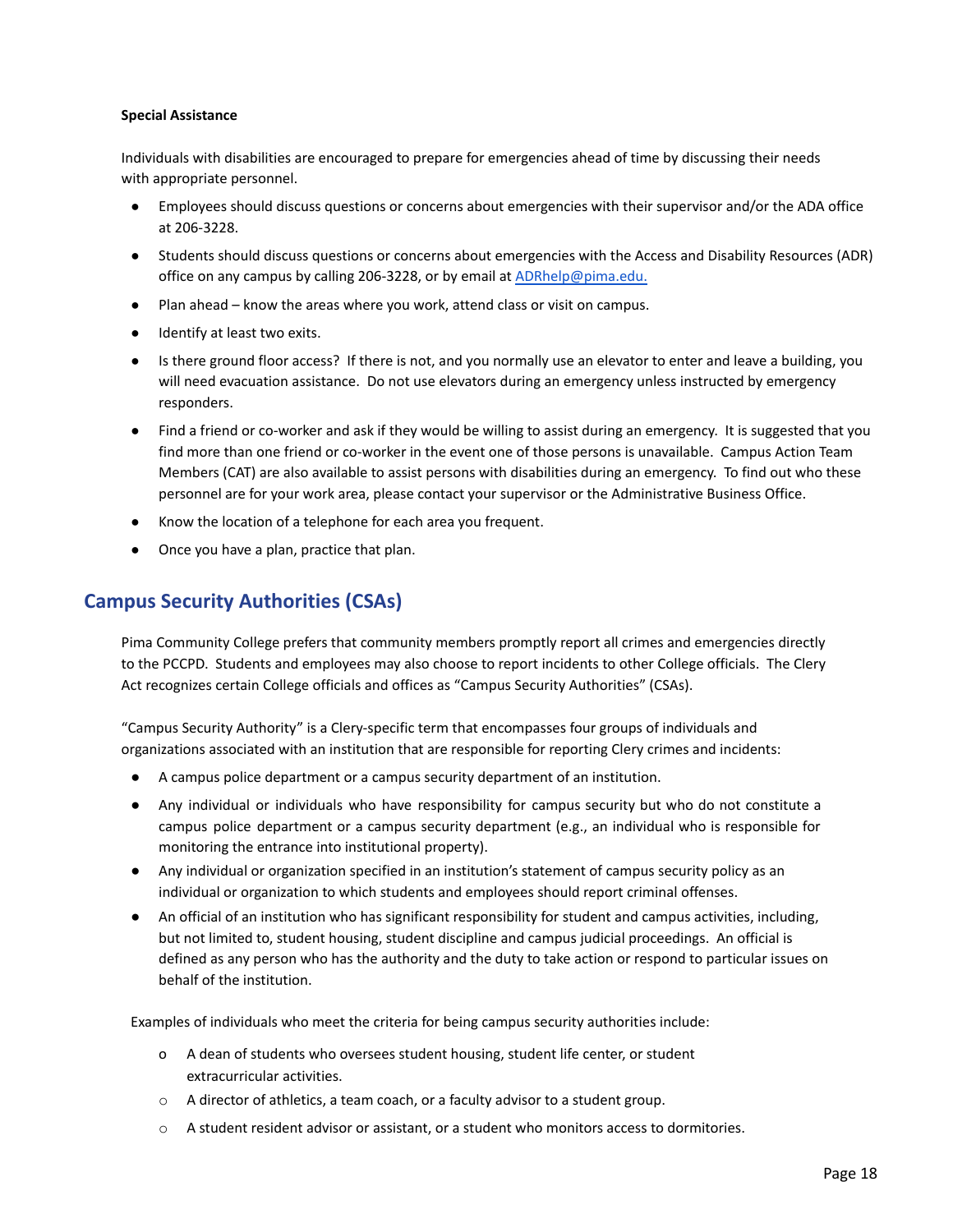The function of a campus security authority at PCC is to report to the PCCPD those allegations of Clery Act crimes that he or she receives. CSAs are responsible for reporting allegations of Clery Act crimes that are reported to them in their capacity as a CSA. This means that CSAs are not responsible for investigating or reporting incidents that they overhear students talking about in a hallway conversation; that a classmate or student mentions during an in-class discussion; that a victim mentions during a speech, workshop, or any other form of group presentation; or that the CSA otherwise learns about in an indirect manner.

### **Crimes and complaints could also be reported to primary PCC Campus Security Authorities as follows:**

### **● PCC's Title IX Coordinator**

Title IX is administered through the Title IX Coordinator's Office, located at PCC's Downtown Campus, Room LB-190, 1255 N. Stone Ave., Tucson, AZ.

| Diane Deskin<br>Dr. Suzanne Desjardin<br>Dean of Students<br>Deputy Title IX Coordinator<br>Title IX Coordinator<br>(520) 206-7120<br>sddeskin@pima.edu<br>(520) 206-6677<br>sdesjardin@pima.edu |                                                                                                            | Staci Shea<br>Deputy Title IX Coordinator<br>(520) 206-7028<br>sshea1@pima.edu                               |
|--------------------------------------------------------------------------------------------------------------------------------------------------------------------------------------------------|------------------------------------------------------------------------------------------------------------|--------------------------------------------------------------------------------------------------------------|
|                                                                                                                                                                                                  | Roxandra Acosta<br>Title IX Coordinator for Employee<br>Complaints<br>(520) 206-4865<br>racosta34@pima.edu | Sharon Eisenmann<br>Title IX Coordinator for Employee<br>Complaints<br>(520) 206-4596<br>seisenmann@pima.edu |

### Email: [title9@pima.edu](mailto:title9@pima.edu)

- o The Title IX Coordinator works to ensure that the College meets its legal obligations under Title IX of the Education Amendments of 1972 and related regulations ("Title IX"). Title IX prohibits discrimination on the basis of sex, including sexual harassment.
- o The Title IX Coordinator maintains overall compliance responsibility for Title IX- related matters and Student Code of Conduct matters related to discrimination and harassment.
- o The Title IX Coordinator is responsible for investigating any applicable complaint that the Student Code of Conduct has been violated by a student, including any allegation that a student has violated the provisions of the Code of Conduct concerning discrimination and harassment.

For more information on Title IX, go to:

<https://www.pima.edu/student-resources/student-policies-complaints/index>

### <span id="page-19-0"></span>**● Office of Dispute Resolution**

PCC's Office of Dispute Resolution provides centralized and consistent oversight to address complaints and grievances from all constituency groups: students, employees and community members. The office is located at PCC's District Office, Room C 208, 4905 East Broadway Blvd, Tucson, AZ.

Office of Dispute Resolution Phone 520.206.4727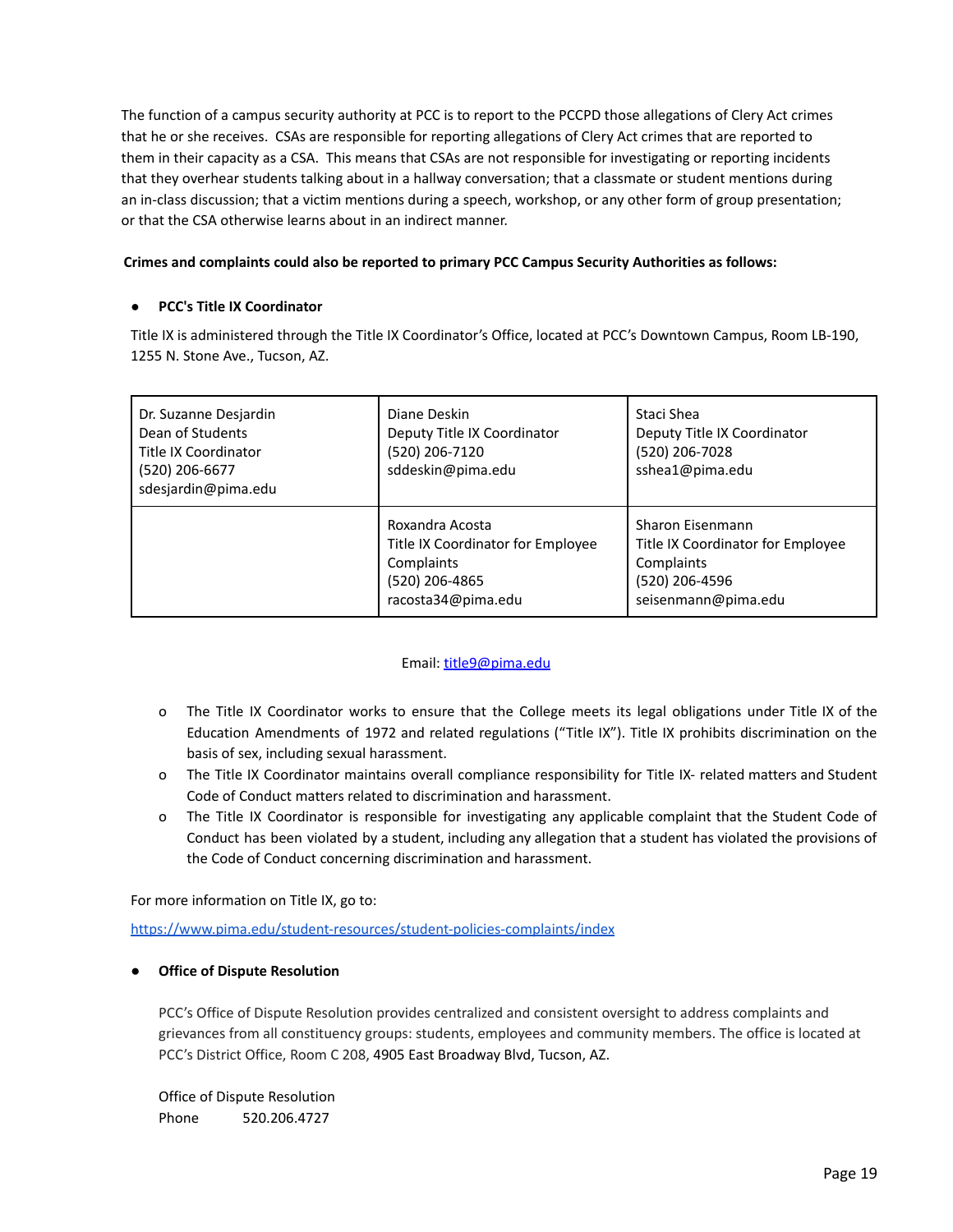ODR is committed to addressing complaints, grievances, or concerns in an independent, fair and objective manner. ODR's core functions include intake, triage, investigation and analysis of complaints and grievances, as well as identification of process improvements. The Office reports to the General Counsel.

Complaints may be filed with the Title IX Coordinator through:

- Online forms found at <https://www.pima.edu/student-resources/student-policies-complaints/titleix/index.html>
	- The 24/7 complaint hotline: 1-855-503-8072
	- Calling or emailing the Title IX administrator or coordinator
	- An in-person visit to the Title IX office

For more information on the Office of Dispute Resolution, go to:

<https://pima.edu/administration/dispute-resolution/index.html>

Anonymous complaints can be made via the online form or hotline. While they are accepted, this type of complaint may affect reporting and resolution.

PCC takes complaints of sexual discrimination or harassment very seriously and encourages all students who feel they have experienced discrimination or harassment on the basis of their sex or gender to reach out to the College for assistance. However, students are not required to file a Title IX complaint with the College before filing a complaint with the U.S. Department of Education's Office of Civil Rights, which may be contacted as follows:

### **U.S. Department of Education – Office for Civil Rights 800-421-3481 [OCR@ed.gov](mailto:OCR@ed.gov)**

### <span id="page-20-0"></span>**● Student Complaint Processes**

Pima Community College, in its goal to provide quality instruction and service, provides students access to appropriate College staff and administration to resolve questions and concerns about PCC staff, policies, procedures, or other actions or inactions of the College.

Students are strongly encouraged to resolve any concern by talking with the individual or faculty member and his/her supervisor if necessary.

Need assistance navigating the complaint process or have questions or a concern? Contact the Student Complaint Resource Liaison at each campus:



### **East Campus:** Rob Carev EC-studentresource@pima.edu 520.206.7880 **Northwest Campus:** Ed Gallagher NW-studentresource@pima.edu 520.206.2121 **West Campus:** Diane Miller WC-studentresource@pima.edu 520.206.6072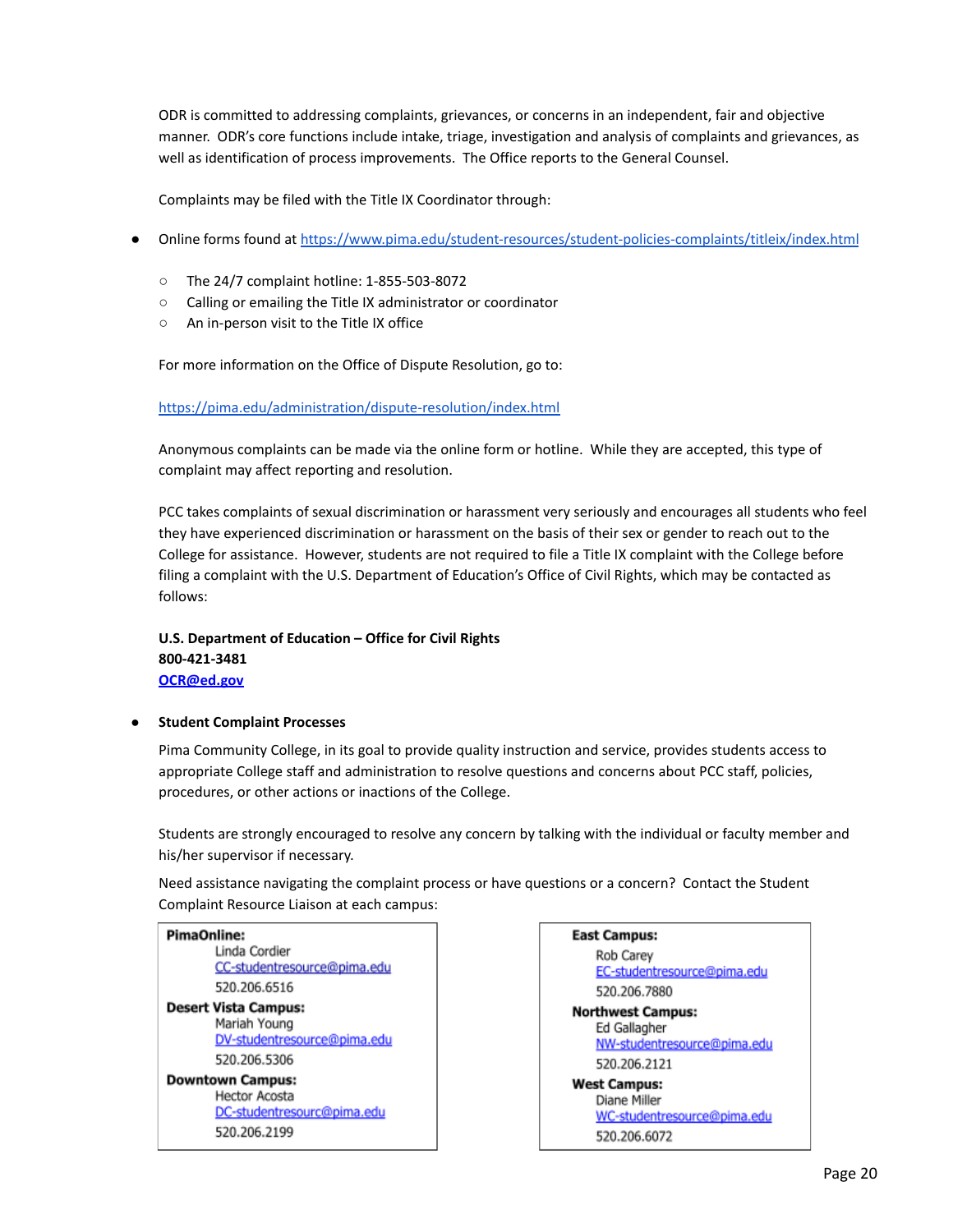Distance Education/Online Students outside the State of Arizona can access the support of AZ SARA at:

<https://azsara.arizona.edu/complaint-process>. Prior to registering a non-instructional complaint with AZ SARA Council, the student must complete PCC's official complaint process.

For more information on Student Complaint Processes, go to:

<https://pima.edu/student-resources/student-policies-complaints/complaint-processes/index.html>

### <span id="page-21-0"></span>**Confidential Reporting Procedures**

Complainants who do not wish to pursue action within the criminal justice system, Title IX, or College Code of Conduct system, may want to consider making a confidential report. An individual may inquire about making a confidential report either in person at any PCCPD office or by calling the PCCPD Communications Center at (520) 206-2700. An officer can fill out a police report and list the reporting party as anonymous to capture the incident. The purpose of confidential reporting is to comply with a person's desire to keep the matter confidential, while taking steps to help ensure the future safety of themselves and others. Reports filed in this manner will be counted and disclosed in the institution's Annual Crime Report.

If the complainant requests confidentiality or asks that the complaint not be pursued, the PCCPD and Title IX Coordinator may nevertheless take all reasonable steps to investigate and respond to the complaint consistent with the request for confidentiality or request not to pursue an investigation. However, the College may be required to pursue an investigation even if a Complainant chooses not to do so to ensure the safety of the Pima Community College Community. If a complainant insists that his or her name or other identifiable information not be disclosed to the alleged perpetrator, PCCPD will inform the complainant that its ability to respond may be limited. Title IX prohibits retaliation. If a Complainant is afraid of reprisals from the alleged perpetrator, PCC will take steps to prevent retaliation and will take strong responsive actions if retaliation occurs.

PCC does not staff pastoral or professional counselors that provide confidential counseling and are exempt from the reporting responsibilities of the Clery Act. This pertains to professional counselors whose official responsibilities include providing mental health counseling within the scope of the counselor's license or certification and to pastoral counselors who are associated with a religious order or denomination, or is recognized by that religious order or denomination as someone who provides confidential counseling, and is functioning within the scope of that recognition as a pastoral counselor.

# <span id="page-21-1"></span>**Pima Community College Response to Dating Violence, Domestic Violence, Sexual Assault, and Stalking**

Dating violence, domestic violence, sexual assault and stalking are criminal acts that subject the alleged perpetrator to criminal and civil penalties in state and federal courts. In addition to court-imposed sanctions, the College will respond administratively if dating violence, domestic violence, sexual assault, stalking, or other crimes are perpetrated by a student or employee.

Pima Community College does not currently have separate policies, and procedures in response to dating violence, domestic violence, sexual assault, or stalking. Initial responses will depend on the circumstances at the time.

An officer from the PCCPD or Title IX Coordinator will guide the victim of dating violence, domestic violence, sexual assault, or stalking through the available options and support the victim in his or her decision. She or he may choose for the investigation to be pursued through the one or more of the following: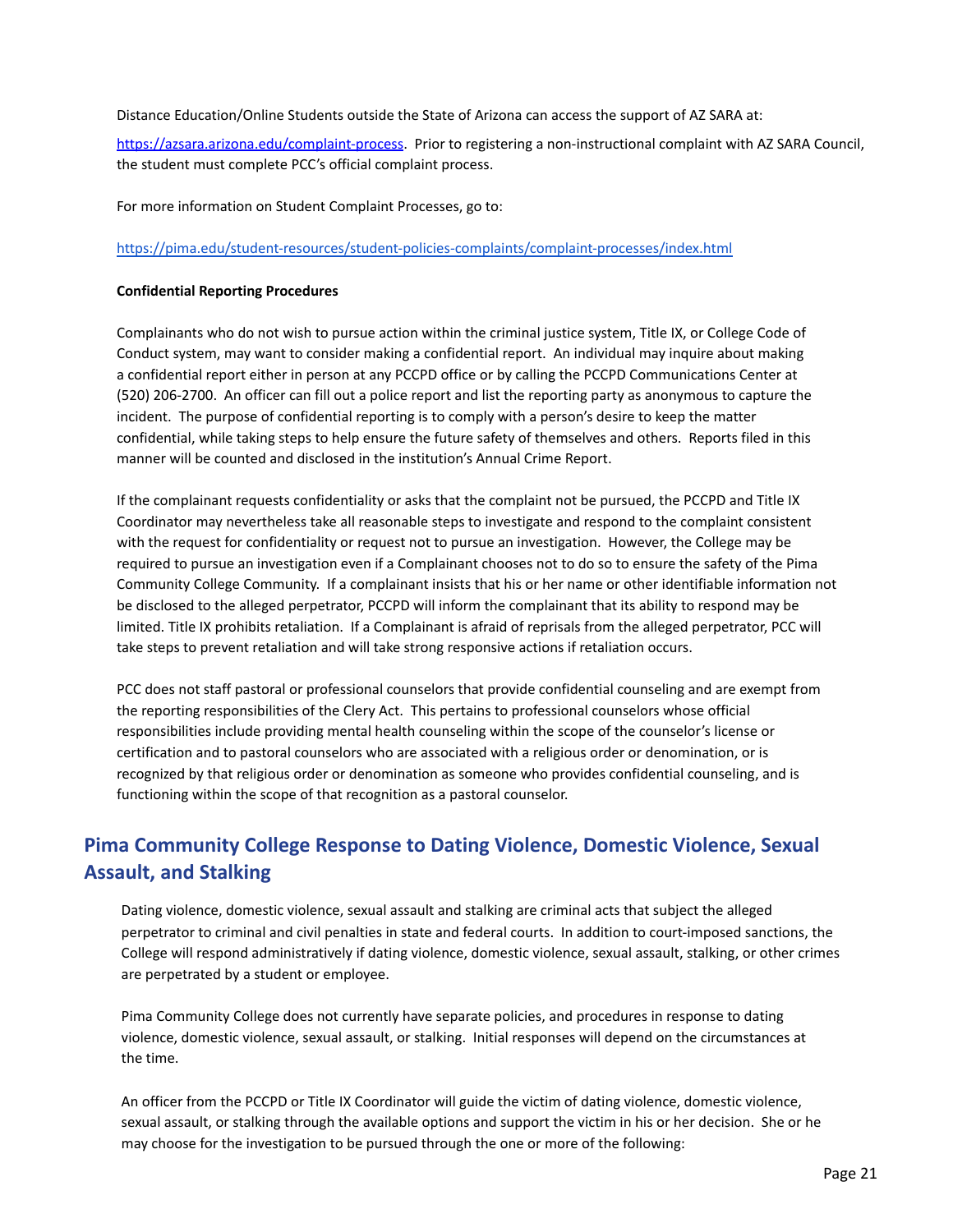- Pima Community College Police Department and the criminal justice system.
- Title IX Coordinator and the Pima Community College Discrimination, Harassment and Retaliation Prevention and Complaint Procedures.

### <span id="page-22-0"></span>**Pima Community College Police Department Responsibility**

The Pima Community College Police Department has the responsibility to:

- Conduct criminal investigations into reports of sexual violence, domestic violence, dating violence, and stalking, and refer to courts.
- Inform victims/complainants about their options regarding the involvement of law enforcement authorities and campus authorities.
- Disseminate sexual assault and other sex crime statistics and, if necessary, issue emergency or timely warnings to the college community.
- Coordinate investigations with the Title IX coordinator.
- Refer off-campus reports to proper jurisdictions, if required.
- Refer Mandatory Reports Abuse of a Minor to Arizona Department of Child Safety (DCS) (ARS 13-3620).
- Provide to the College community timely and appropriate notification of the presence of known Level 2 or Level 3 registered sex offenders who may be on College premises (ARS 13-3826).
- Provide written victim information and assistance to victims of sexual violence (ARS 13-4405).

### <span id="page-22-1"></span>**Title IX Coordinator and Reporting Process**

Reports of dating violence, domestic violence, sexual assault or stalking can be referred the Title IX Coordinator for investigation and sanctions within the PCC Student Code of Conduct or Employee Administrative process.

A complaint of sexual violence, domestic violence, dating violence and stalking may be received directly from a student, employee, visitor or witness or referred by PCCPD or Campus Security Authority. Complaints will be received regardless of the location, whether on or off-campus. Off-campus criminal complaints may be referred to local law enforcement.

The Title IX Coordinator will explain what is involved in making a police report and will comply with a complainant's request for assistance in notifying law enforcement.

All reports of dating violence, domestic violence, sexual assault, or stalking will be reported to PCCPD for Clery statistical purposes or possible timely warnings to the College community. The Title IX Coordinator will provide appropriate and specific contact information for the PCCPD or local law enforcement agency.

### <span id="page-22-2"></span>**Supportive Measures**

At the commencement of, or at any time during the course of an investigation, supportive measures may be imposed in order to protect all parties until the investigation is completed, including, but not limited to:

- The PCCPD issuing a no trespass or suspension order to the respondent.
- The Title IX Investigator issuing a temporary directive to a Respondent or other person relating to conduct that may constitute discrimination, harassment, or retaliation.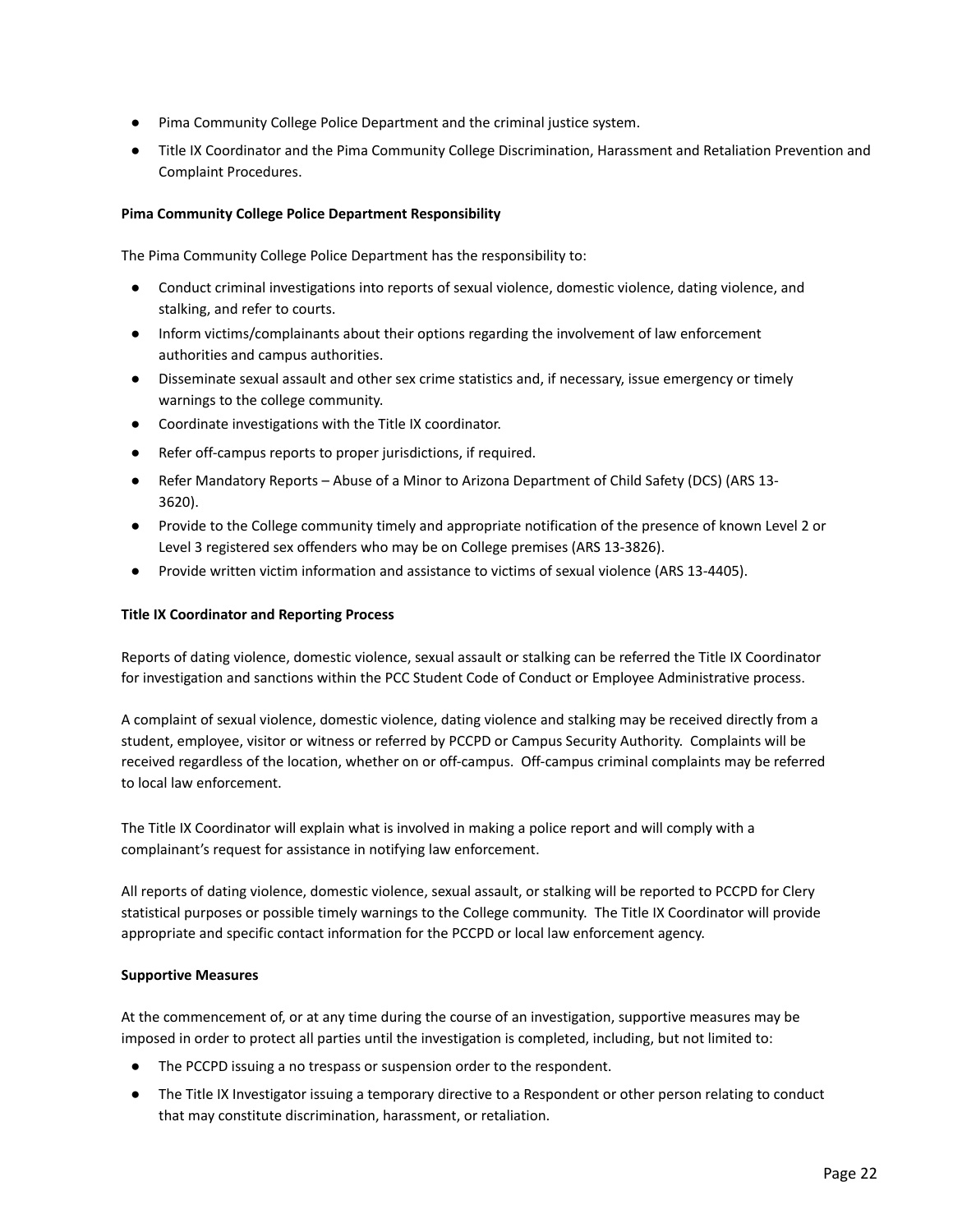- The Chief Human Resources Officer may impose on a Respondent or other person a Paid Investigatory Leave as referenced by the Personnel Policy Statement for College Employees.
- Coordinate protective measures with the PCCPD, The Title IX Coordinator and College administration to request changes to academic, living, transportation and working situations.
	- o Pima Community College is obligated to comply with a student's request for a living and/or academic situation change following an alleged sex offense. This includes a) working with the student and faculty member to find a different class day/time or location; b) working with the faculty member on an incomplete or withdrawal from the course. The college can provide referrals to housing and legal entities to assist the student in requesting those changes.

### <span id="page-23-0"></span>**Confidentiality**

Every reasonable effort will be made to protect the privacy and confidentiality of all parties involved in the investigation, consistent with and subject to the College's need to investigate the report or complaint and/or implement decisions made in order to resolve the report or complaint or remedy conduct that is determined to constitute an act of dating violence, domestic violence, sexual assault, or stalking. No representative of the College is authorized to promise complete confidentiality to any person who possesses information relevant to the investigation of a report or complaint, including the Complainant.

Documentation resulting from any investigation shall be maintained as confidential in a Title IX investigation. Access to documents or any other kind of information related to a complaint is permitted only for College officials with a "need to know" or as allowed or required by law.

# <span id="page-23-1"></span>**Pima Community College Policies, Procedures and Proceedings on Dating Violence, Domestic Violence, Sexual Assault, and Stalking**

The following are relevant policies and procedures pertaining to dating violence, domestic violence, sexual assault and stalking.

Pima Community College Police Department is sometimes referred to as the Department of Public Safety within the published PCC policies. The College is actively working on updating all policies for consistency on this terminology.

### <span id="page-23-2"></span>**Workplace Violence Prevention**

Board Policy Number: BP 1.15

Pima County Community College District promotes a safe environment for its employees, students and visitors. The College is committed to maintaining an environment free from violence, threats of violence, harassment, intimidation and other disruptive behavior. The College provides training, education and resources to promote a safe environment and to help prevent instances of workplace violence.

Violence, threats, harassment, intimidation, and any other disruptive behavior, which carries an expressed, implied or perceived intent to cause harm to a person or property at any Pima Community College facility or sponsored event will not be tolerated. It is the responsibility of every employee, student or visitor to Pima Community College to report any occurrence of such conduct. The College will investigate all reports; deal with all violations in accordance with the College Personnel Policy Statement for College Employees and/or the Student Rights and Responsibilities and report to legal authorities, as appropriate, for criminal prosecution.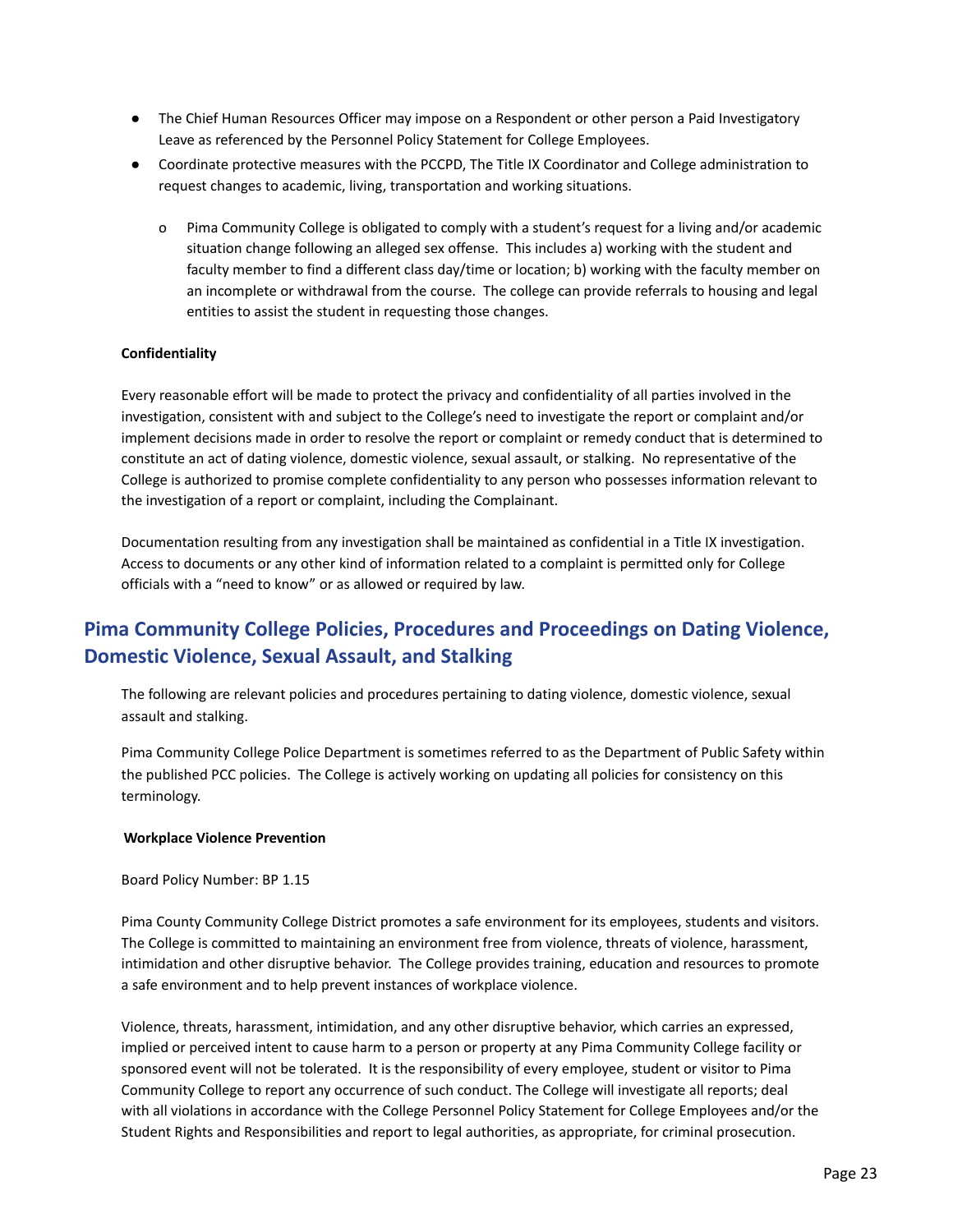### <span id="page-24-0"></span>**Sexual Violence**

Administrative Procedure Number: AP 8.05.01

### **PURPOSE**

The purpose of this procedure is to implement Board Policy on Institutional Security as it relates to sexual violence.

For the purpose of this procedure, the definition of sexual violence is any unwanted sexual contact or attention achieved by force, threats, bribes, manipulation, pressure, tricks or violence. Sexual violence may be physical or non-physical and includes sexual assault (rape), attempted sexual assault and acquaintance rape. Sexual violence is committed by strangers and, more often, acquaintances, friends or relatives. Anyone can become a victim of sexual violence, regardless of age, race or income level. Pima Community College shall provide an environment that will, to the greatest extent possible, preclude the occurrence of and encourage the reporting of sexual violence.

### <span id="page-24-1"></span>**Reporting Responsibilities**

- Victims are encouraged to report acts of sexual violence to the Department of Public Safety as soon as possible. The Department of Public Safety shall post 24-hour emergency telephone numbers at various locations on all campuses or otherwise provide for emergency contact with the Department, such as, direct telephone lines in all elevators and other locations.
- Any student or employee who witness sexual violence or is informed about an alleged sexual offense shall, as soon as possible, contact the Department of Public Safety.
- The Department of Public Safety is responsible for the dissemination of sexual assault statistics to the college community. Sexual assault statistics shall be published annually and provided to the student population in accordance with the Jeanne Clery Disclosure of Campus Security Policy and Campus Crime Statistics Act.

### <span id="page-24-2"></span>**Prevention and Educational Programs**

The College will utilize a number of strategies and activities specifically designed to educate the college community regarding sexual offense issues and to promote awareness of strategies to prevent sexual assault, rape, acquaintance rape and other sexual offenses.

- Campus Vice Presidents/Vice Chancellor for Academic Affairs and Student Development
	- o Campus Vice Presidents or designee will provide workshops for all employees and students. All campus Presidents or designee will provide to the student population information on sexual violence prevention and assistance.
	- $\circ$  Campus Vice Presidents or designee will provide for the display of posters, flyers, brochures, etc. that relate to sexual violence.
	- o The Vice Chancellor for Academic Affairs and Student Development or designee responsibilities are similar to the Campus Vice Presidents for employees at the DO/M&S.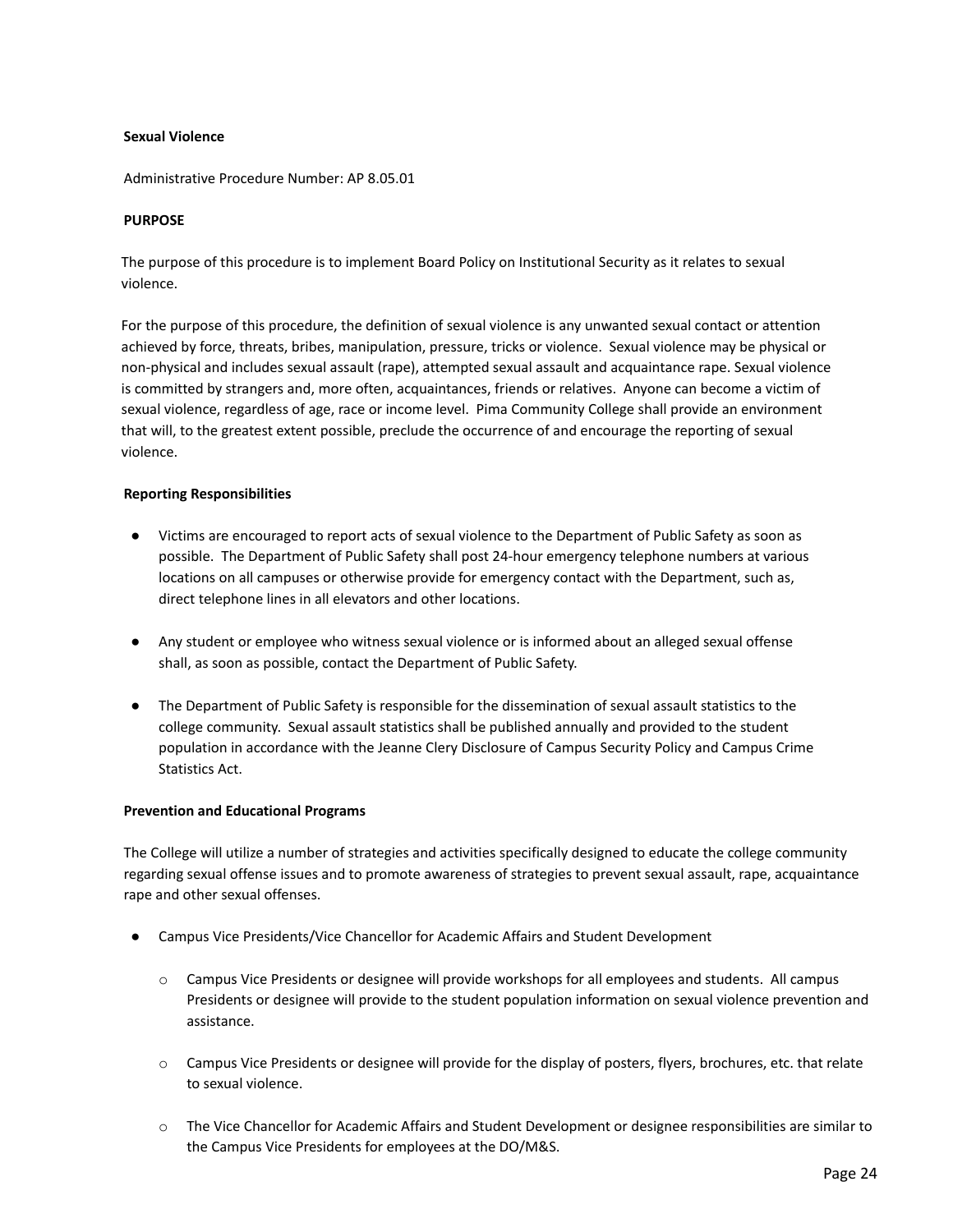- Dean of Student Development
	- o The Deans of Student Development or designee will be responsible for preparing, scheduling and conducting the various workshops or other educational programs dealing with sexual violence.
	- o The Deans of Student Development or designee will be responsible for the selection of locations for the display of posters, flyers, brochures or other educational materials relating to sexual violence.
	- o The Deans of Student Development or designee will ensure that all education support faculty are provided with training in the area of sexual violence counseling.
- Department of Public Safety
	- o The Department of Public Safety will provide assistance and expertise in the preparation of workshops or other educational programs and will provide, as needed, assistance in the presentation of information about the role of the Department in sexual offense response and investigation.
	- o The Department of Public Safety will be responsible for the acquisition of posters, flyers, brochures or other educational materials relating to sexual violence.
	- o The Department of Public Safety will provide a cost-free videotape loan program for the college community. The videotapes will cover various aspects of sexual violence. The Department will also provide a videotape viewing area, so the programs can be viewed by persons without video players.
	- o The Department of Public Safety will provide to the College student newspaper (The Aztec Press), the Bulletin, articles and information on the prevention of sexual violence to be published at least twice yearly, during the Spring and Fall semesters.
	- $\circ$  The Department of Public Safety will provide assistance and referral information electronically to the college community through the Pima Info Web.
- **Human Resources** 
	- o Human Resources will assist in the development of sexual violence workshops by providing expert presenters in the various aspects of the workshops.
	- o Human Resources will be responsible for preparing, scheduling and conducting the workshops or other educational programs dealing with sexual violence for all College employees.
		- These employee-related workshops should include information on receiving reports of sexual violence, reporting incidents of sexual violence to the Department of Public Safety and where to refer victims for assistance.

### <span id="page-25-0"></span>**Crisis Response Team**

The College will establish a Crisis Response Team, which will be activated by the Department of Public Safety in the event of an alleged sexual offense.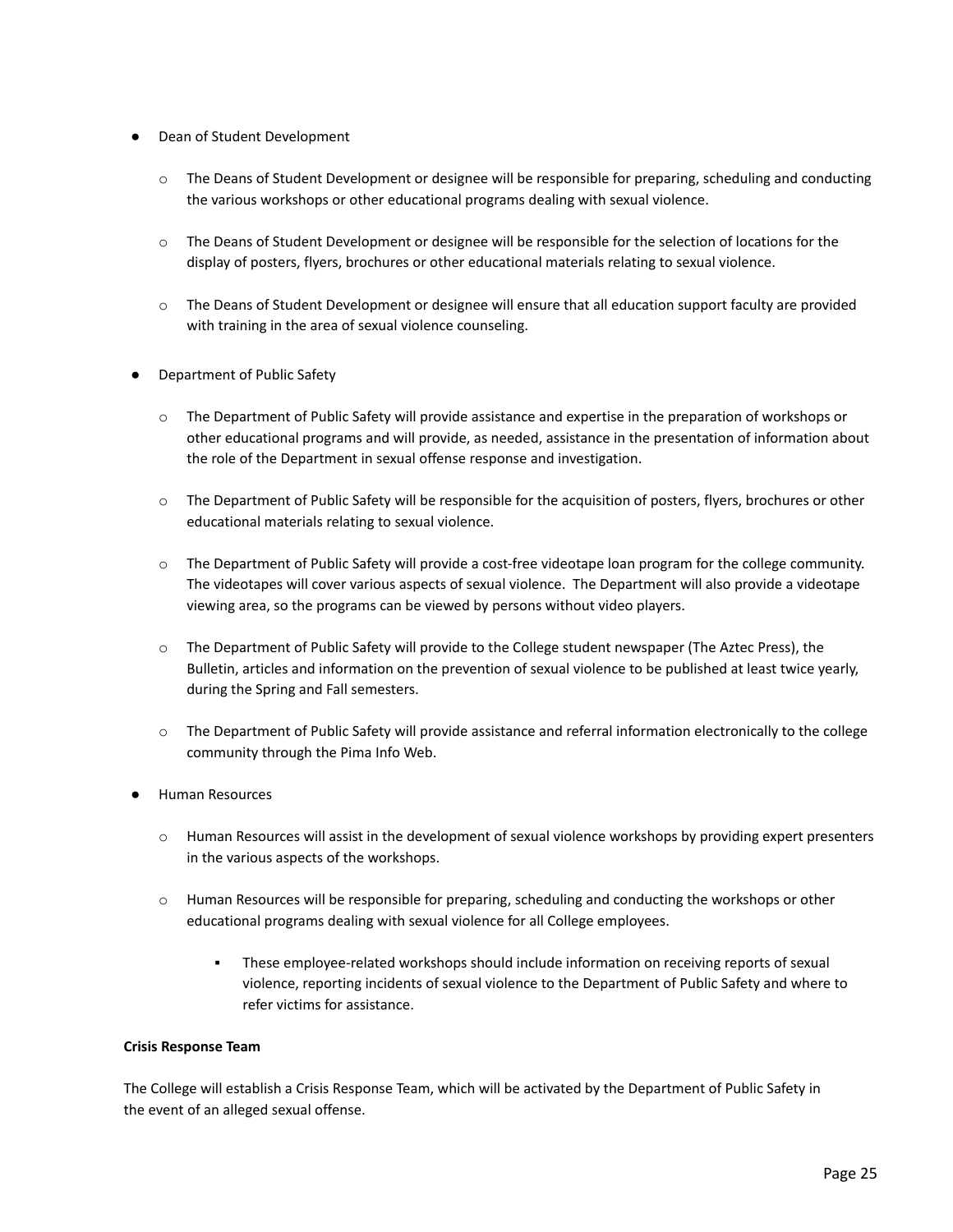- Once the Department of Public Safety becomes aware of an alleged sexual offense, the Department will implement criminal investigative procedures outlined in its Departmental Procedure Manual. These procedures provide specific details on the investigative requirements of sexual offenses and compliance with federal, state and local criminal justice policies.
- In addition to implementing investigative procedures, the Department of Public Safety is responsible for making notifications to all appropriate members of the Crisis Response Team, including but not limited to:
	- o Appropriate Campus President or designee.
	- o The Vice Chancellor for Academic Affairs and Student Development or designee (for incidents at DCO/ DSSC or non-campus areas).
	- o The Vice Chancellor for Human Resources or designee (when a college employee is involved).
	- o Other Community Services as needed (i.e. Rape Crisis Center, Victim Witness Program, Mental Health Services, Medical Services).

# <span id="page-26-0"></span>**Title IX Update**

The U.S. Department of Education recently announced significant changes to the rules and regulations governing Title IX, the federal law that prohibits discrimination on the basis of sex in educational institutions receiving federal funding, including the College. Those new rules and regulations officially went into effect on August, 14, 2020. The revised procedure addresses all forms of discrimination, harassment and retaliation, including sexual assault, stalking and other wrongful conduct.

Requirements of Title IX now apply College-wide, rather than to only student matters. AP 2.03.01 essentially consolidates the Colleges various discrimination and harassment AP's into a single AP under the authority of the Chancellor.

Because of the broad implications of Title IX, other College policies and procedures will be affected by these changes and will require review and revision, which will be conducted in a timely manner in accordance with the College's standard processes. In the meantime, to the extent there are any differences or conflicts with other AP's, the Employee Handbook or the Student Code of Conduct, AP 2.03.01 supersedes those other policies and procedures.

Additional information about the administration of Title IX at the College can be found at

<https://pima.edu/student-resources/student-policies-complaints/titleix/index.html>.

The full text of the AP 2.03.01 can be found here:

<https://pima.edu/about-pima/leadership-policies/policies/administrative-procedures/docs-ap-02/ap-2-03-01.pdf>

The following section covers the Clery Act notifications and requirements in reporting to the College Community. The Clery Act requires colleges to notify the campus community of its responsibility to assist and inform victims of sexual assault, dating violence, domestic violence and stalking on how to obtain help, as well as outlines victims' and alleged perpetrators' rights under the law.

The following is a summary of pertinent College Policies, Procedures and Proceedings on Dating Violence, Domestic Violence, Sexual Assault and Stalking from AP 2.03.01.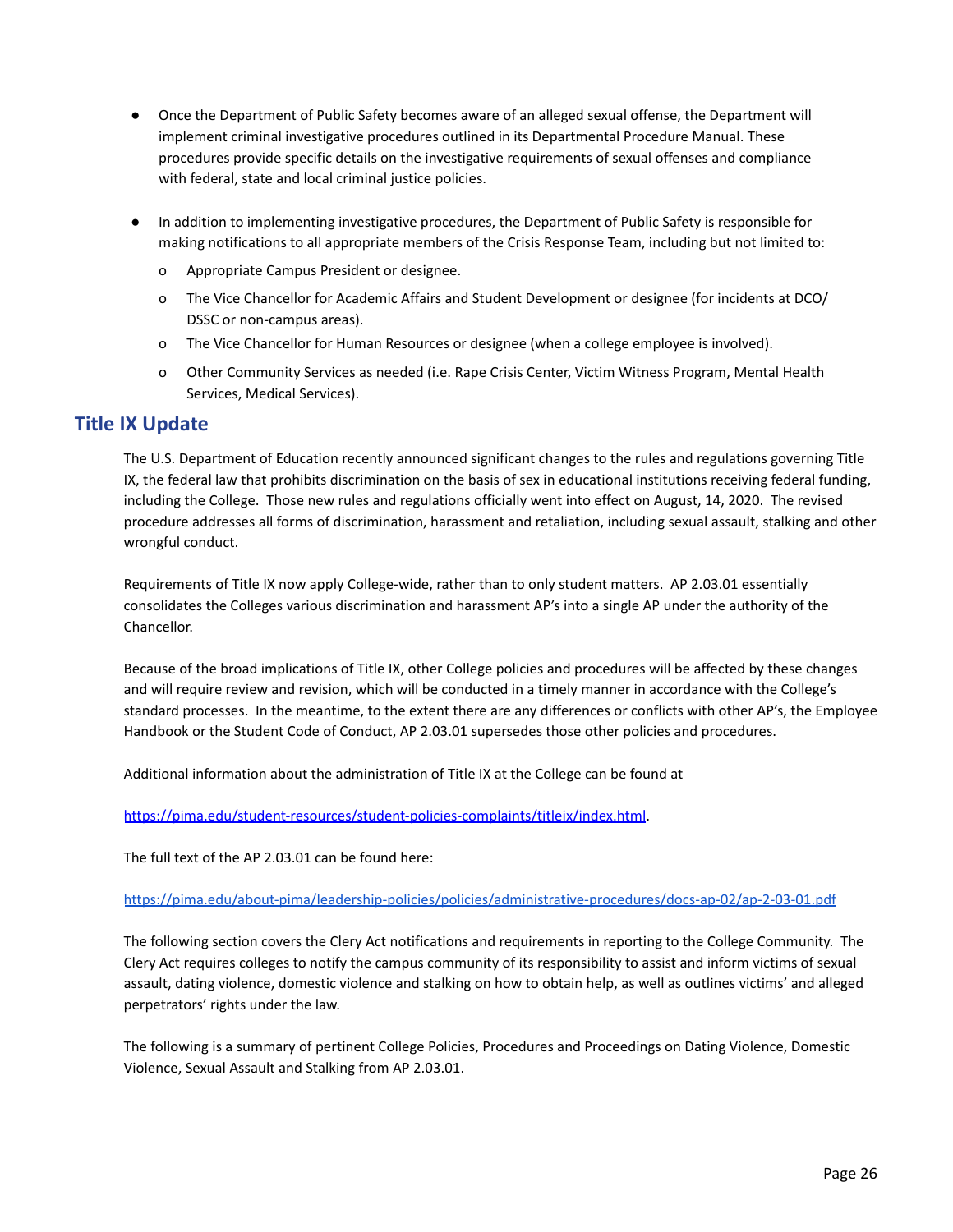# <span id="page-27-1"></span><span id="page-27-0"></span>**Discrimination, Harassment, and Retaliation-Prevention and Complaint Procedures**

### **Administrative Procedure Number: AP 2.03.01**

Defined Terms are capitalized throughout this AP. Please see Section 16 for a Glossary of Definitions. Unless otherwise specified, all terms used in this AP that are not specifically defined in the Glossary of Definitions, including within the definitions themselves, shall be interpreted using their common dictionary definitions.

**"Title IX Sexual Harassment"** means conduct meeting the College's definition of Sexual Harassment that occurs in the United States during the College Education Program or Activity and includes one or more of the following additional elements specifically prohibited by Title IX: a) Quid-Pro-Quo Harassment, b) Sexual Assault, c) Dating Violence, e) Stalking, or f) Other unwelcome conduct of a sexual nature that a Reasonable Person would find to be so severe and pervasive and objectively offensive (all three must be present) that it effectively denies the affected individual of equal access to the College's Education Programs and Activities.

**"Dating Violence"** means violence or other physical, psychological, or emotional abuse directed against an individual by someone with whom that individual is or has been in a social, romantic, or intimate relationship including, but not limited to, acts committed intentionally to frighten, intimidate, coerce, exploit (including economic exploitation), or humiliate the targeted individual or socially isolate them from others.

**"Domestic Violence"** means violence or other physical, psychological, or emotional abuse directed against an individual by someone with whom that individual currently has or previously had a cohabitational relationship of any kind, including, but not limited to, as a spouse, intimate partner, roommate, or family member, including, but not limited to, acts committed intentionally to frighten, intimidate, coerce, exploit (including economically), or humiliate the targeted individual or socially isolate them from others.

**"Sexual Assault"** means physical sexual acts perpetrated against an individual, regardless of any current or prior relationship, either through physical force or coercion, including threats against the individual or others, against the individual's will, without the individual's consent, or where the individual is incapable of giving consent, including, but not limited to, rape (forcible or statutory), sexual violence, sexual battery, sexual abuse, sexual exploitation, and sexual coercion.

**"Stalking"** means repeatedly following, making contact with, observing, or engaging in other conduct, or directing or requesting that others engage in such conduct, against another individual without legal justification in a manner or under circumstances that would cause a Reasonable Person to feel threatened, unsafe, or intimidated or to fear for the safety of others.

### **PURPOSE**

Pima Community College ("College") is an equal opportunity, affirmative action institution. The College does not discriminate on the basis of race, color, religion or irreligion, ethnicity, national origin, age, sex, disability (actual or perceived), sexual orientation, gender identity or expression, veteran or military status or any other unlawful basis.

The College is committed to maintaining a safe and equitable workplace and educational environment in which no member of the College Community is denied full access to the College's educational programs and services or employment opportunities because of unlawful discrimination or harassment. The College will not tolerate unlawful discrimination or harassment of any kind against any member of the College Community.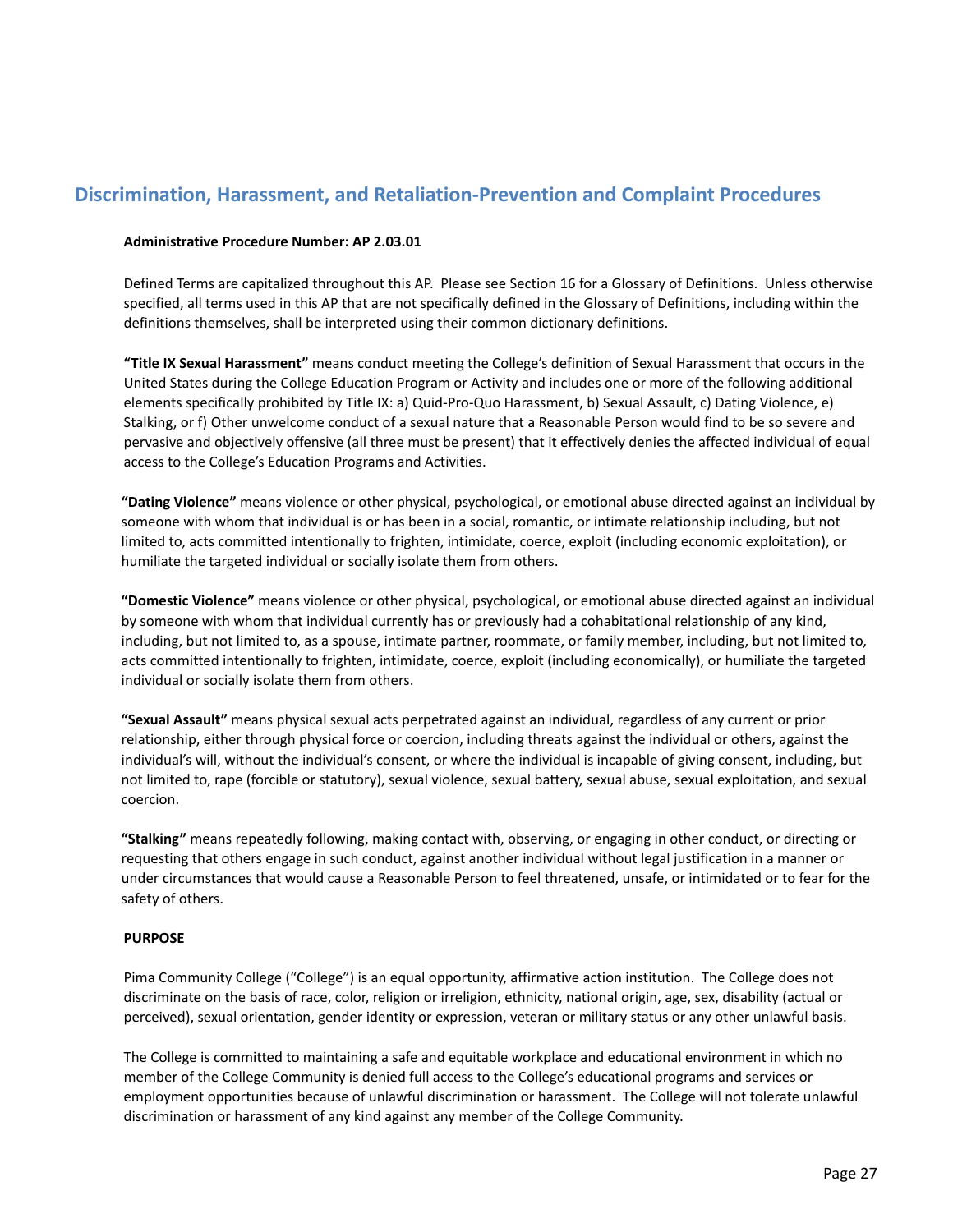### <span id="page-28-0"></span>**Applicability and Scope**

Covered individuals

All provisions of this AP apply to all members of the College Community, including Students, Employees, applicants for admission or employment, visitors, volunteers and contractors, unless otherwise specified.

● Covered Locations and Activities

All provisions of this AP are applicable on all College Property and during all Ordinary College Operations and College Sponsored Activities, on or off campus, regardless of location, unless otherwise specified.

- **Online Activity and Social Media** 
	- $\circ$  This AP applies to all online, telephonic, and otherwise virtual activity, including use of social media that:
		- Occurs on College Property;
		- Occurs during or has a material adverse effect on Ordinary College Operations;
		- Involves a Matter of Substantial College Interest
		- Involves the use of College IT Systems
	- $\circ$  This AP may apply to discriminatory or harassing communications posted to social media sites or other online venues by Students, Employees, or other members of the College Community, even if College IT Systems were not used and/or the College does not control the social-media site or online venue, if the communications can reasonably be shown to be disruptive to Ordinary College Operations.
	- $\circ$  Social media activity and other forms of online communication that are protected by the First Amendment may not be the subject of disciplinary or other adverse action pursuant to this AP. However, the College may still provide Supportive Measures (See Section 6 of this AP) to members of the College Community affected by such communications.
- Additional Covered Events and Circumstances

This AP may also apply to certain events and circumstances involving members of the College Community that do not occur on College Property, during Ordinary College Operations, or during College Sponsored Activities if those events 1) effectively deprive one or more members of the College Community of access to or the benefits of, or subject them to Discrimination or Harassment in the College's Education Programs and Activities, or 2) involve a Matter of Substantial College Interest.

Questions About Applicability and Scope

Questions about this AP's applicability and scope, or other issues related to its interpretation or implementation, including potential conflicts with other policies and procedures, will be resolved by the Chancellor (or designee) and are not subject to further review.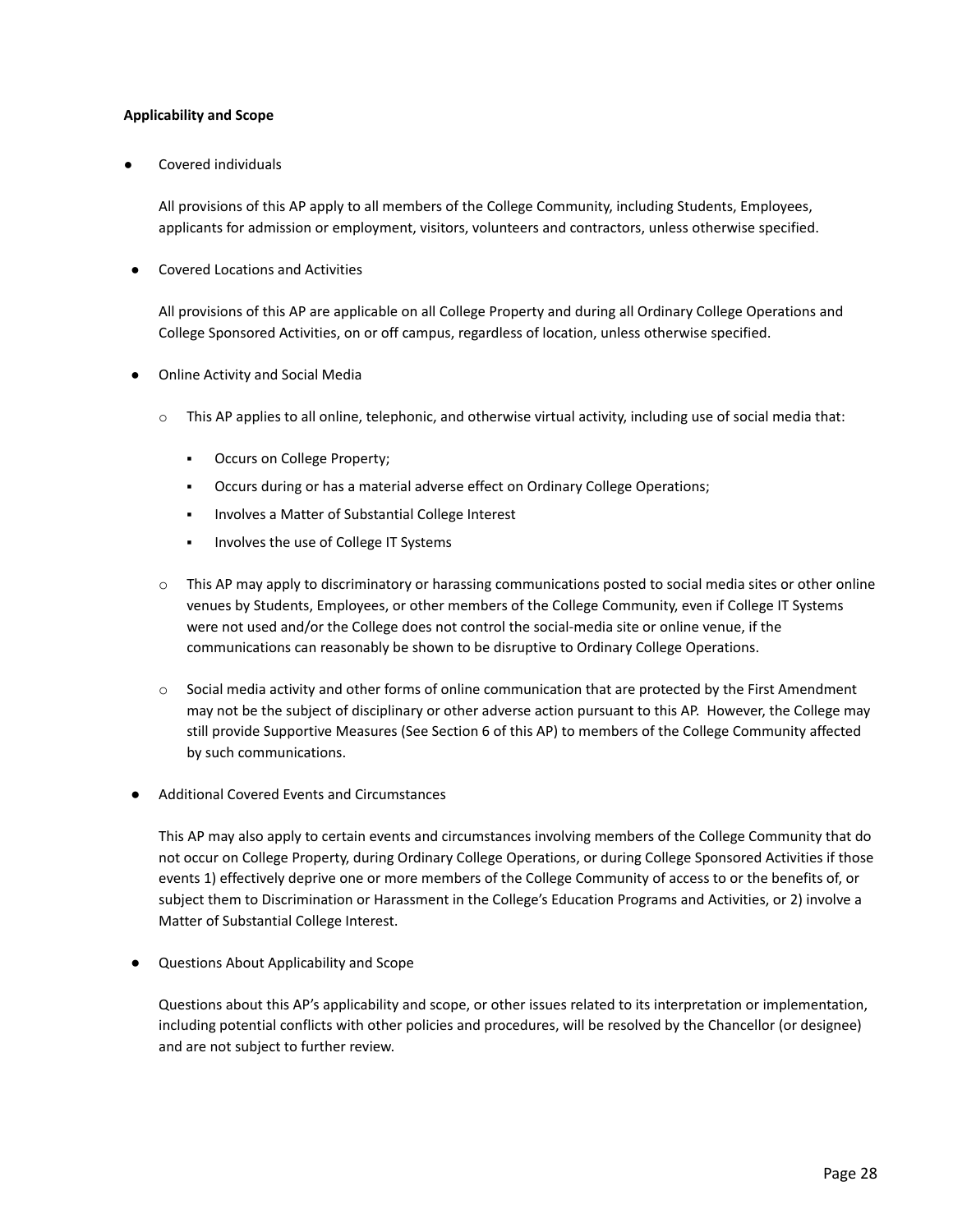### <span id="page-29-0"></span>**Prohibited Discrimination and Harassment**

- The College Strictly prohibits, will not tolerate and shall endeavor to effectively address, remediate and eliminate all forms of Discrimination and Harassment that occur in violation of this AP, including but not limited to, Discrimination or Harassment on the basis of a Protected Class, Retaliation, Title IX Sexual Harassment and other conduct that creates or contributes to a Hostile Environment.
- The College reserves the right to address other offensive or disruptive conduct that a) does not rise to the level of creating or contributing to Hostile Environment , or b) is not based on a Protected Class through the College's other applicable policies and procedures, including, but not limited to, Employee Handbooks and the Student Codes of Conduct.
- The College recognizes that acts of Discrimination or Harassment may be committed by any individual(s) against any other individual(s), regardless of their respective status, even if they are both members of the same Protected Class.

### <span id="page-29-1"></span>**Retaliation**

- Retaliation is a form of unlawful Discrimination prohibited by this AP and will not be tolerated by the College.
- Acts of Retaliation against person who have reported or submitted a Complaint about Discrimination or Harassment, participated in the investigation or resolution of a report or Complaint about Discrimination or Harassment (e.g., as a Complainant, Respondent, witness, Advisor, or decision-maker), or engaged in other Protected Activity pursuant to this AP are prohibited, will not be tolerated by the College and should be reported immediately (see Section 10.31 of this AP).
- Retaliation does not include the following:
	- $\circ$  Adverse action taken against an individual for 1) making materially false, bad-faith statements or Frivolous allegations in the course of College proceedings undertaken pursuant to this AP or other College policies, or 2) refusing to cooperate or otherwise interfering with those same college proceedings when required to do so.
	- o The Legitimate exercise of rights otherwise protected under the First Amendment.

### <span id="page-29-2"></span>**Supportive Measures**

- The College shall offer Supportive Measures to affected members of the College Community upon notice of alleged Discrimination or Harassment, even if a Complaint has not be submitted.
- If a Complaint is submitted, Supportive Measures shall be offered equally to both Complainants and Respondents until at least such time as a decision has been made on the Complaint pursuant to applicable College policy
- The College will endeavor to maintain the privacy of members of the College Community receiving Supportive Measures and avoid unnecessary burdens on individuals involved, provided that doing so does not impair the College's ability to provide the Supportive Measures or to investigate or fully address Discrimination or Harassment.
- Other members of the College Community, including Employees, will not be informed of the reason why an individual is receiving a Supportive Measure unless disclosing that information is necessary to provide the Supportive Measure.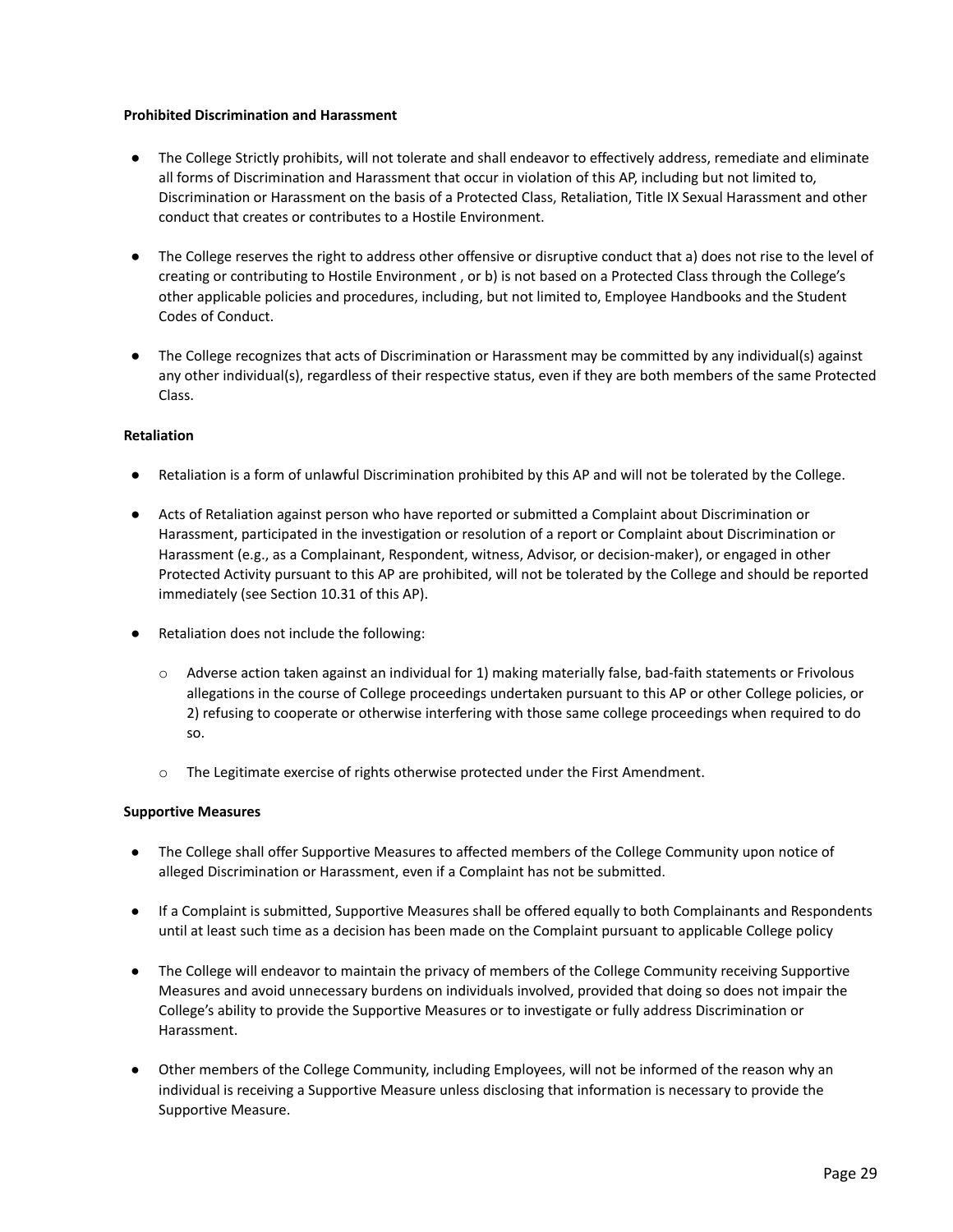### <span id="page-30-0"></span>**Court-Issued Orders of Protection/"No Contact" Orders**

- Although individual members of the College Community may receive lawful civil court orders in their personal capacities related to discrimination and harassment, including orders of protection and "no contact" orders, from local, state and federal courts, the College is generally not in a position, or legally responsible, to enforce or otherwise take action on civil court orders, unless the College itself is a party or subject of the same orders.
- Members of the College Community with questions about complying with, or who believe other individuals are engaging in violations of, civil court orders on College Property or at College Sponsored Activity, may contact the College Police Department for assistance.
- When necessary and appropriate to protect the College Community as a whole from specific incidents of Discrimination and Harassment, particularly when public safety is threatened, the College may seek injunctions, orders of protection, or "no contact" orders on behalf of the College itself from local, state, or federal courts.
- The College itself cannot seek personal orders of protection, "no contact" orders, or other forms of legal relief from local, state, and federal courts on behalf of individual Students, Employees, or other members of the College Community who may be affected by Discrimination or Harassment.
- The College may, in addition to other Supportive Measures, refer members of the College Community affected by Discrimination and Harassment to low- or no-cost legal services outside the College to assist them with related legal matters, including, but not limited to, seeking or defending against such court orders.

### <span id="page-30-1"></span>**College-Wide, Inter-Departmental Cooperation**

- The College is committed to providing a unified, holistic approach to preventing and responding to Discrimination and Harassment, regardless of the form it takes, where or when it occurs, or the status within the College Community of the persons perpetrating or affected by it (e.g., Student, Employee, visitor).
- The College recognizes that individual incidents may include multiple forms of Discrimination and Harassment as well as other violations of College Policy; involve various combinations of Students, Employees and other members of the College Community; and require the simultaneous attention of multiple College departments. Accordingly, all College departments shall share information, combine efforts and otherwise cooperate, to the maximum extent permitted by law and consistent with other applicable College policies, to provide uniform, consistent, efficient and effective responses to Discrimination and Harassment.

### <span id="page-30-2"></span>**Complaint and Reporting Processes and Resources**

**Federal Timely Warning Obligations** 

Pursuant to the Clery Act, the College may be required to issue "timely warnings" upon receipt of reports of certain types of Discrimination or Harassment that pose or may pose a serious or continued threat to the overall College Community (e.g., Sexual Assault and Stalking). If timely warnings are required, the College will ensure that the names and other personally identifying information of the persons reporting the Discrimination and Harassment in question are not disclosed.

**Disability Accommodations in Complaint Processes** 

The College is committed to providing reasonable accommodations to ensure that qualified Students, Employees and other members of the College Community with disabilities have equal access to all aspects of the administration of this AP. Anyone requesting such an accommodation should contact the College's Accesses and Disabilities Resources Office ("ADR").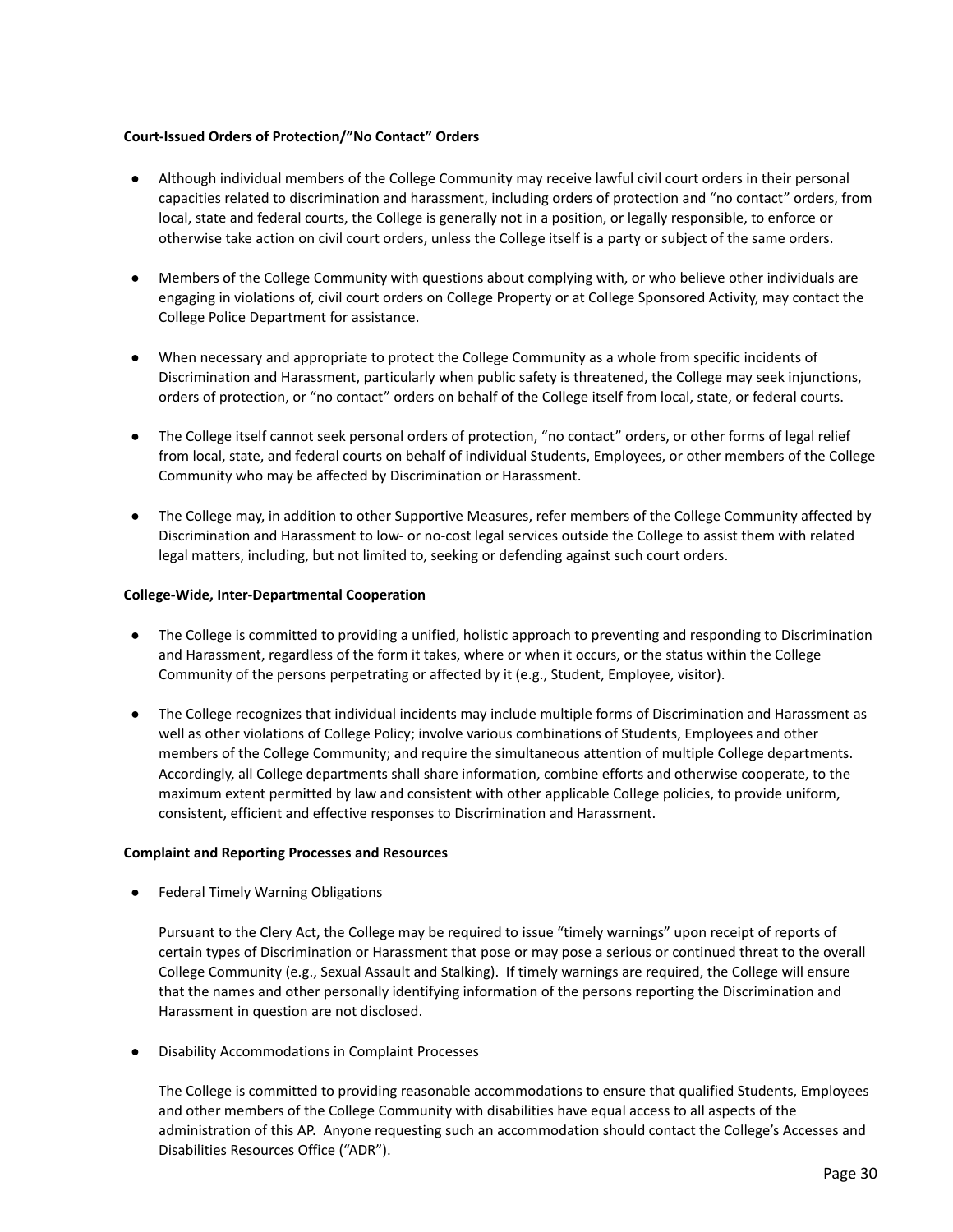- **Effect of Collateral Criminal or Civil Legal Proceedings** 
	- $\circ$  The College is generally not prevented from taking responsive action by ongoing collateral criminal or civil legal proceedings based on the same general allegations as a Complaint received by the College. Likewise, the fact that criminal charges have been dropped or reduced, or civil lawsuits settled, does not affect ongoing related matters at the College.
	- $\circ$  At the request of law enforcement agencies, the College may institute reasonable delays in College proceedings if the College determines that doing so would be in the best interests of the administration of justice and would not materially interfere with the College's ability to effectively investigate or respond to the matter.
	- $\circ$  College proceedings will not be delayed to accommodate civil lawsuits or other non-criminal legal matters.
- Central Repository for all Complaints of Discrimination and Harassment
	- $\circ$  All Complaints of Discrimination and Harassment in violation of this AP shall be recorded and maintained in a centralized electronic database, administered by the Office of the General Counsel or designee (e.g., the Office of Dispute Resolution ("ODR"), regardless of the type of conduct alleged, the roles of the Complainant and/or Respondent within the College Community, or the specific College departments receiving and responding to the Complaints.
	- $\circ$  The College shall monitor this central Complaint repository and periodically review the information contained therein to identify any trends in the reporting of Discrimination and Harassment at the College, to improve the College's investigation and resolution processes and for any other purposes related to the overall reduction of Discrimination and Harassment at the College.
- Confidential and Anonymous Complaints
	- $\circ$  Persons reporting alleged violations of this AP may request that their Complaints remain confidential. The College will endeavor to honor such requests when not prohibited from doing so (e.g., as with Formal Title IX Complaints (see Section 14.6.4 of this AP) and when the College's obligation to protect the College Community does not override the request of confidentiality.
	- $\circ$  Anonymous Complaints may be submitted through a toll-free telephone number and/or anonymous website, which can be found on the Office of Dispute Resolution ("ODR")'s page on the College website.
	- $\circ$  Persons requesting confidentiality or submitting anonymous Complaints should be aware that doing so, even when permitted, may significantly limit the College's ability to investigate and respond to such Complaints.
- Use of Email for Complaint-Related Written Communication and Determining Effective Dates
	- o All written communication related to Complaints made pursuant to this AP shall be conducted by email unless alternative means are required due to extenuating circumstances and expressly approved in writing by a College Administrator with authority of the Complaint process in question or by the College's Access and Disabilities Resources ("ADR") Office as part of an accommodation.
	- $\circ$  Current Employees and Students participating in Complaint proceedings in any capacity (e.g., as Complainants, Respondents, Advisors, or witnesses) must conduct all Complaint-related written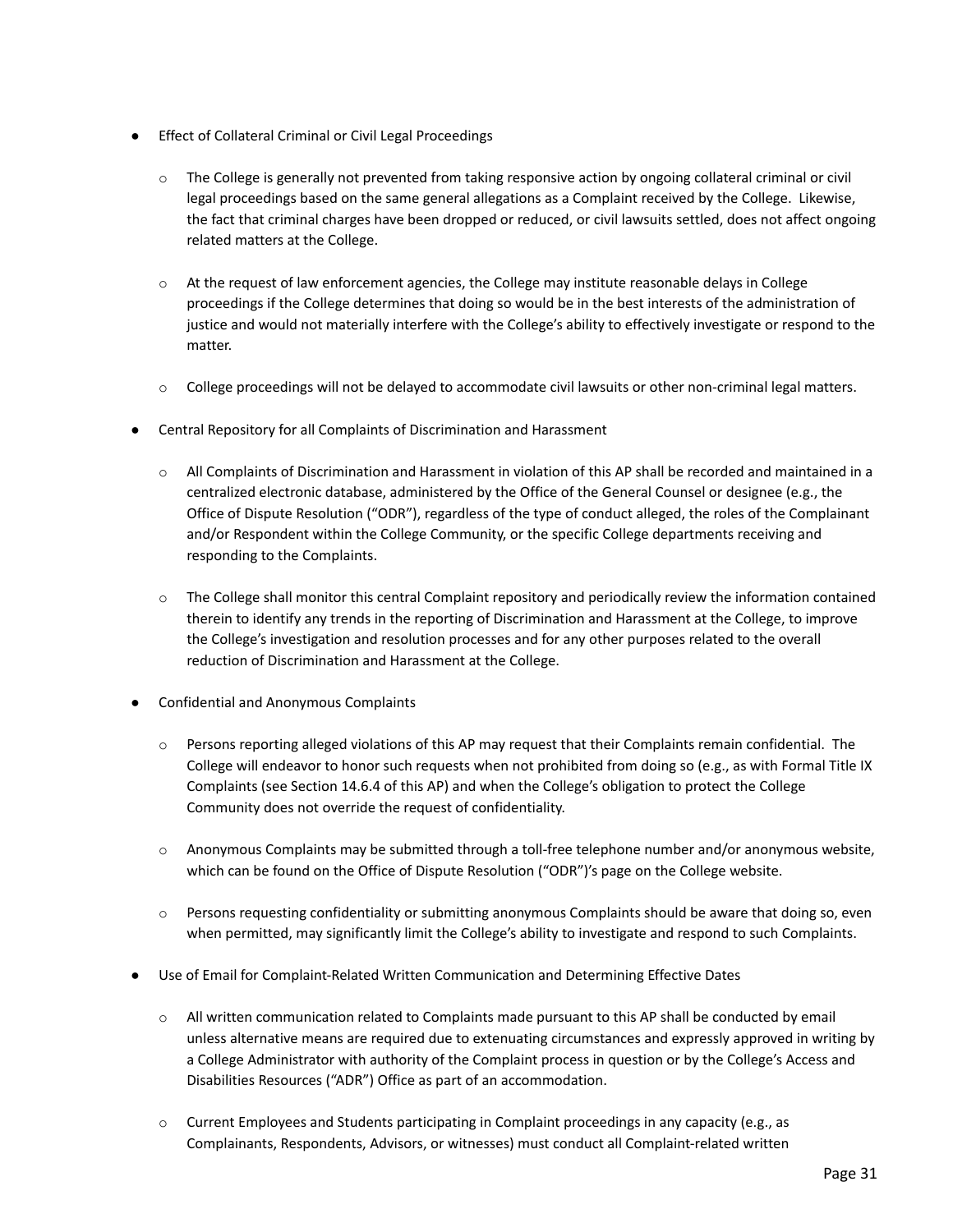correspondence using their assigned "pima.edu" email accounts unless specifically authorized in writing by the College to use another form of correspondence for a specific purpose (e.g., to forward to the College Discriminatory or Harassing messages received at a personal account).

- o All Complaint-related email sent at or before 5:00 p.m. on a Business Day will be deemed received and read by the recipient on the date it was sent. Complaint-related emails sent after 5:00 p.m. will be deemed received and read by the recipient on the next Business Day.
- Duty of Employees to Report Discrimination and Harassment
	- o Employees who are Supervisors or who instruct or advise Students are required to report all potential Discrimination or Harassment that comes to the Employees' attention in the course and scope of their College employment, either because they themselves witness it or because it is reported to them verbally or in writing.
	- $\circ$  Reports must be made as soon as possible (generally within one (1) Business Day, unless specified otherwise) and may be submitted in accordance with the provisions of the Employee Handbook or to the College's Office of Dispute Resolution ("ODR").
	- o The Duty of certain Employees to report Discrimination and Harassment pursuant to this AP is independent of and in addition to the legal "Mandatory Reporting" duty of all Employees to report child abuse, child neglect and other "reportable offenses" as defined by law (see AP 8.05.03, "Mandatory Reporting – Abuse of a Minor or Child").

### <span id="page-32-0"></span>**Title IX Sexual Harassment**

Title IX Sexual Harassment is a specific category of sex or gender-based Discrimination and harassment under federal law (i.e., Title IX and associated regulations promulgated by the U.S. Department of Education) which requires certain different or additional action by the College. All Title IX Sexual Harassment qualifies as prohibited Discrimination and Harassment under this AP, but not all prohibited sex-and gender-based Discrimination and Harassment qualifies as Title IX Sexual Harassment. Questions about the distinction may be directed to the College's Title IX Coordinator

- Authority of the Title IX Coordinator
	- $\circ$  The College's Title IX Coordinator is designated as having the primary responsibility to oversee and coordinate the implementation of the Title IX Sexual Harassment portions of this AP, including, but not limited to, the resolution of Title IX Sexual Harassment Complaints and the delivery of required Title IX Training.
	- o The Title IX Coordinator (or designee) shall be primarily responsible for the College's response to reports and Complaints of Title IX Sexual Harassment, regardless of whether the parties involved are Students, Employees, or other members of the College Community.
- **Designation of Deputy Title IX Coordinators** 
	- o The Title IX Coordinator may designate one or more Deputy Title IX Coordinators to oversee the implementation of this AP within specific College departments, including, but not limited to Human Resources.
	- o Regardless of their respective administrative supervisors, all Deputy Title IX Coordinators will report exclusively to the Title IX Coordinator for purposes of the administration of the Title IX Sexual Harassment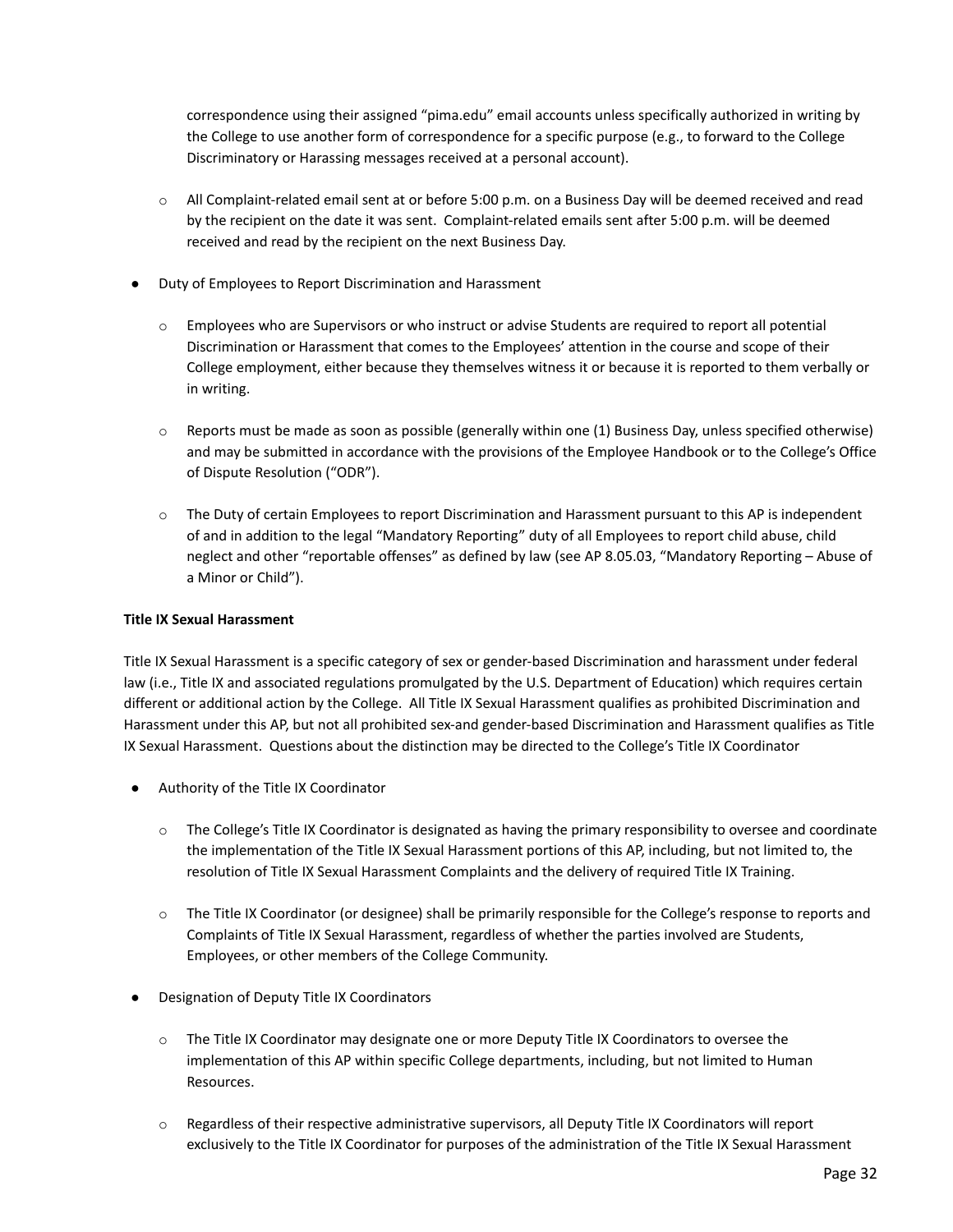provisions of this AP only.

- $\circ$  All Deputy Title IX Coordinators shall be identified on the College's website along with their respective contact information and designated areas of responsibility (e.g., Human Resources).
- Designated "Officials with Authority" for Purposes of Title IX
	- $\circ$  Title IX requires that the College promptly respond to a Formal Title IX Complaint in a manner that is not Deliberately Indifferent when a College Official with Authority to address a Formal Title IX Complaint has actual knowledge of reported Title IX Sexual Harassment. For purposes of the Title IX Sexual Harassment provisions of this AP, such "Officials with Authority" are limited to the following:
		- **Title IX Coordinator**
		- **Deputy Title IX Coordinators**
		- Chancellor
		- **Provost**
		- Chief Human Resources Officer
		- College Employees designated as "mandatory reporters" pursuant to AP 8.05.03 ("Mandatory Reporting—Abuse of a Minor Child") are not necessarily "Officials with Authority" for purposes of this AP and Title IX.
- The Title IX Pool
	- o Role and Responsibilities

The College will utilize a group of specially trained individuals to serve a variety of roles in the Title IX process, including, but not limited to, Title IX Advisors, Title IX Hearing Officers, Title IX Appeal Panelists and informal mediators. These individuals are referred to collectively as the College's Title IX Pool.

- o Membership
	- Membership selection for the Title IX Pool shall be at the discretion of the Title IX Coordinator and shall include, at a minimum, Employees (both academic and non-academic) with administrative responsibilities at the college that are not related directly to Title IX.
	- Employees whose responsibilities already include the administration of Title IX at the College, either specifically or in an oversight or compliance capacity, may not serve in the Title IX Pool, including, but not limited to, the Chancellor, the Provost, the General Counsel and other College legal staff, the Chief Human Resources Officer, the Title IX Coordinator, any Deputy Title IX Coordinators and personnel from the Office of Dispute Resolution ("ODR"). At the Title IX Coordinator's discretion, the College may draw upon qualified individuals from outside the College to serve in the Title IX Pool.
- o Required Training

All members of the Title IX Pool shall have completed specialized Title IX training, shall continue to receive and complete additional training at least annually and more often as determined by the Title IX Coordinator. This training generally includes, but is not limited to, the following topics:

The provisions of this AP and other College policies and procedures related to Discrimination and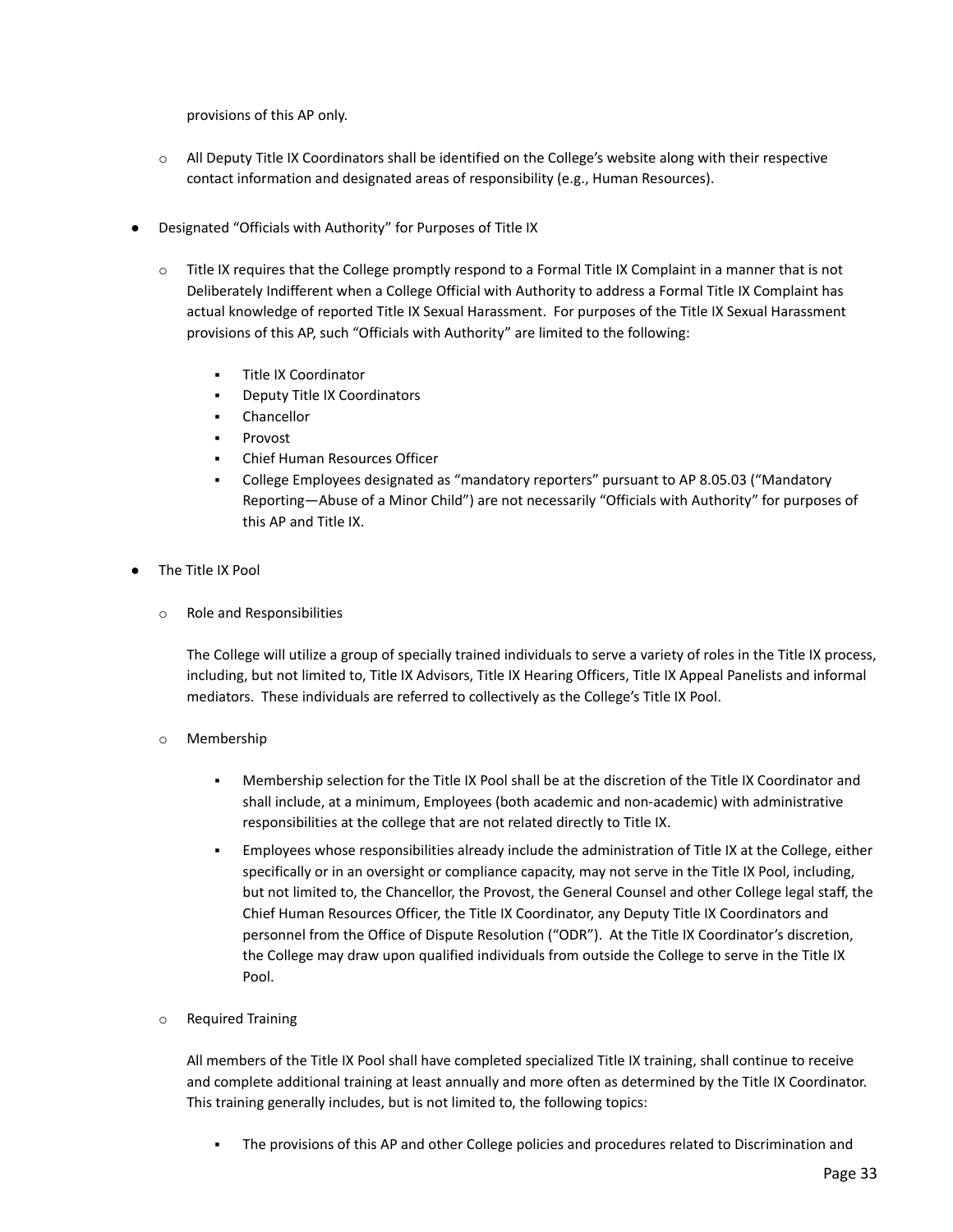Harassment;

- Applicable laws, regulations and federal guidance;
- Maintaining impartiality and objectivity and avoiding biases, including implicit bias;
- Determining and implementing appropriate Supportive Measures;
- Conducting thorough and impartial investigations;
- Conducting hearings and appeal proceedings;
- Conducting questioning, including cross-examination;
- Weighing evidence, including assessing credibility and relevance;
- How to reach decisions and generate clear, concise, evidence-bases written findings;
- Determining and implementing appropriate Disciplinary Sanctions;
- Using technology commonly utilized in the Title IX process.
- Reporting Title IX Sexual Harassment
	- $\circ$  Title IX Sexual Harassment may be reported to the College using any of the following methods:
		- Contacting the Title IX Coordinator, a Deputy Title IX Coordinator or another Official with Authority (see Section 14.3 of this AP) by any method, including, but not limited to, by telephone, email, or in-person (contact information can be found on the Title IX Coordinators website);
		- Contacting the College's Office of Dispute Resolution ("ODR") by any method, including anonymously (contact information and instructions for submitting anonymous reports can be found on the ODR's website);
		- Submitting a Formal Title IX Complaint (see Section 14.6 of this AP).
	- o Title IX Sexual Harassment may be reported without submitting a Formal Title IX Complaint. The College will take appropriate action in response to all reports of Sexual Harassment (or other forms of Discrimination and Harassment), whether formal or informal. However, only Formal Title IX Complaints will be addressed according to the College's Title IX Process.
	- $\circ$  Individuals reporting Title IX Sexual harassment shall be informed of the following:
		- Their right to submit or not to submit a Formal Title IX Complaint;
		- Their right to submit a Formal Title IX Complaint in the future, if they decline to do so at the time of the reporting;
		- Their right to receive Supportive Measures whether or not they submit a Formal Title IX Complaint;
		- A Formal Title IX Complaint must be submitted in order for the College to initiate the Title IX Complaint Process.
- Submission of Formal Title IX Complaints
	- o Formal Title IX Complaints must be submitted to the Title IX Coordinator or a designated Deputy Title IX Coordinator.
	- $\circ$  A formal Title IX Complaint must 1) be in writing; 2)be signed by the Complainant; 3) include enough factual allegations to determine that, if proven to be true, Title IX Sexual Harassment may have occurred; and 4) request that the College investigate the allegations.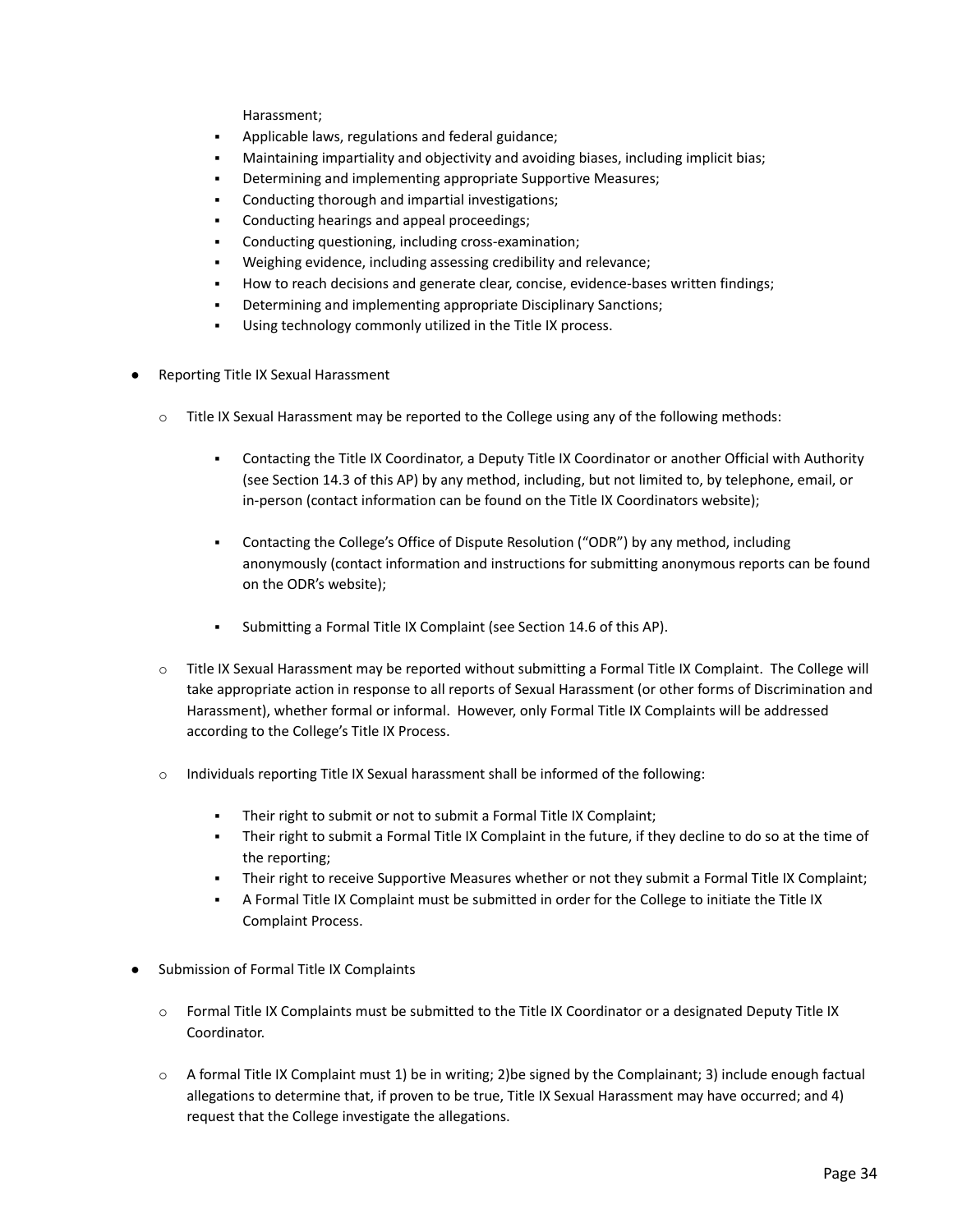- $\circ$  Only current Students and Employees, persons currently attempting to access the College's Education Programs and Activities, or the Title IX Coordinator may be a Complainant to a formal Title IX Complaint. Complaints by former Students and Employees and persons not currently attempting to access the College's Education Programs and Activities may submit complaints of Sexual Harassment and other prohibited Discrimination and Harassment through other College processes.
- $\circ$  Formal title IX Complaints may not be submitted anonymously or confidentially (i.e., with the names of the Complainant withheld).
- $\circ$  Once a Formal Title IX Complaint has been received, the College will offer Supportive Measures to both the Complainant and the Respondent, equally. If the college was already providing Supportive Measures prior to the submission of the Formal Title IX Complaint, the College may continue to do so or provide new or appropriately modified Supportive Measures.
- Formal Title IX Complaints against Multiple Respondents
	- o In the interest of fairness and clarity, all allegations in a single Formal Title IX Complaint should generally be against a single Respondent.
	- o A single Formal Title IX Complaint may, at the discretion of the Title IX Coordinator (or designee) be brought measures;against more than one Respondent if 1) all factual allegations arise from substantially the same event(s) and circumstances, 2) the Complainant clearly identifies which factual allegations are against which Respondent(s), and 3) doing so would not materially prejudice the interests of any party or the jeopardize the College's full and fair resolution of the matter (e.g., by creating an unreasonable risk of unfair "guilt by association").
- Discretionary Inclusion of Other Discrimination or Harassment Allegations in Formal Title IX Complaints
	- o If a Formal Title IX Complaint alleges additional forms of Discrimination or Harassment prohibited by this AP, the Title IX Coordinator shall have the discretion to either 1) separate the additional allegations from the Formal Title IX Complaint and forwarded to the appropriate College department to address those allegations, or 2) direct that the additional allegations be investigated and resolved as part of the Title IX Complaint process in the same manner as the allegations of Title IX Sexual Harassment.
	- o The Title IX Coordinator shall provide written notice to all parties of the decision.
- Notice to Respondent of a Formal Title IX Complaint

Upon receipt of a Formal Title IX Complaint and prior the commencement of the investigation, the Title IX Coordinator (or designee) shall provide timely written notice of the complaint to the Respondent. The written notice must include all of the following:

- o The identities of the parties involved, including Complainant;
- o A meaningful summary of the allegations, including the specific conduct in which the Respondent allegedly engaged that is believed to constitute Title IX Sexual Harassment, including the date and location when each incident of such conduct is alleged to have occurred;
- o The College policies allegedly violated by the Respondent (including citations);
- o A general description of the sanctions with may be imposed if the Respondent is determined to be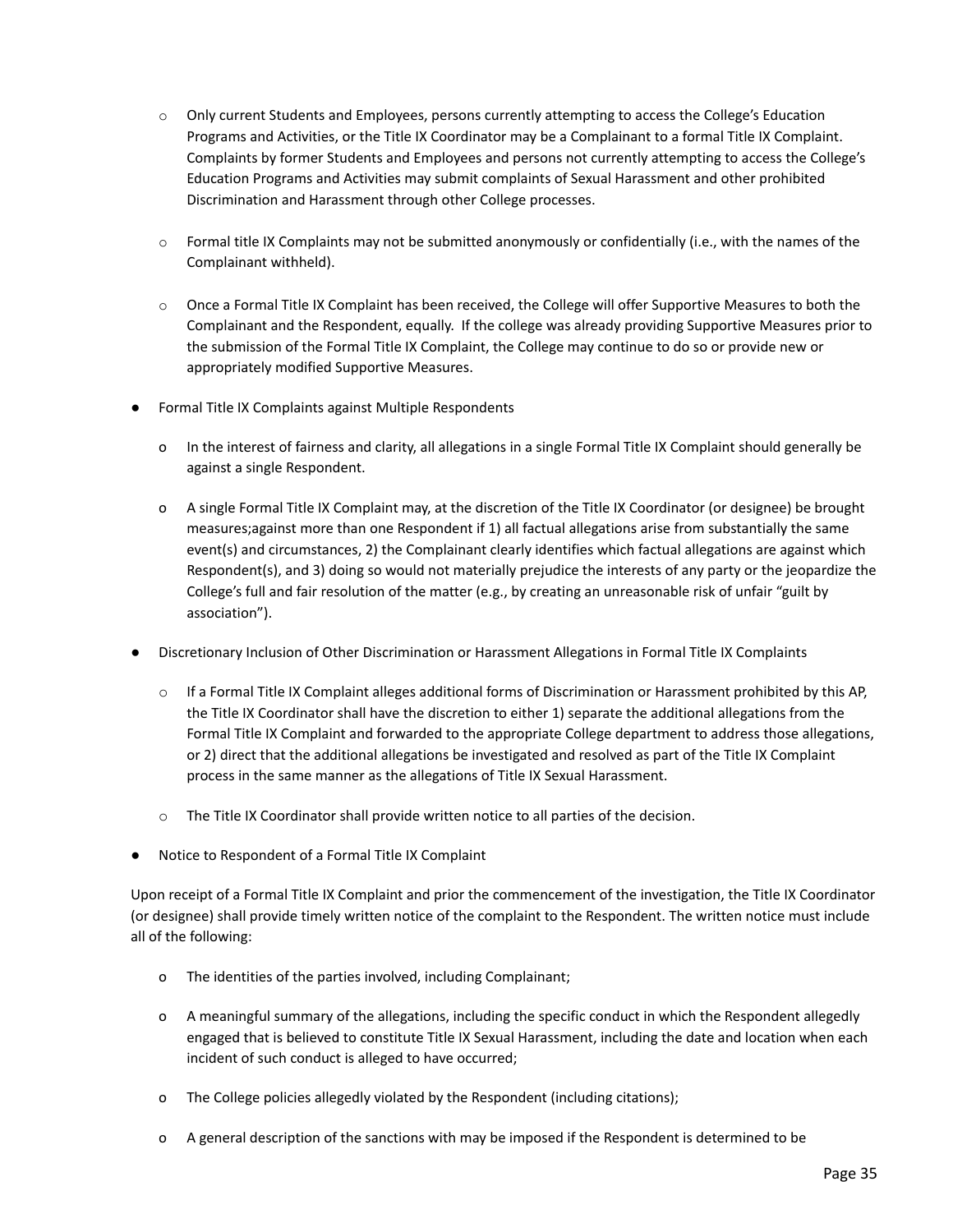responsible for the alleged violations;

- o A statement of or citation/link to any applicable policies and procedures, including, but not limited to, this AP;
- o A statement informing Respondents of their right to a Title IX Advisor;
- o A statement informing Respondents that an investigation will be conducted and of their right to be accompanied by their inspect and review any evidence obtained during that investigation;
- o A statement that the Respondent is presumed not responsible for the alleged violations until determined otherwise at the conclusion of the Formal Title IX Complaint process;
- o A statement that College policy prohibits making false statements or knowingly submitting false information during any College investigation.
- Prohibition against "Gag Orders"

Notwithstanding any other College policies or procedures, the College may not impose a "gag order" on the parties to a Formal Title IX Complaint or otherwise restrict the ability of either party to discuss the allegations in, or to gather evidence during any investigation into, that Formal Title IX Complaint.

- Assessment of Formal Title IX Complaints Mandatory & Discretionary Dismissals
	- o Mandatory Dismissal
		- Upon receipt of a Formal Title IX Complaint, the Title IX Coordinator (or designee) shall conduct an initial assessment to determine if all of the following Title IX jurisdictional requirements are met:
			- If ultimately proven, all or part of the conduct alleged would constitute Title IX Sexual Harassment as defined in this AP;
			- The alleged conduct occurred on College Property or during an Education Program or Activity or other College Sponsored Activity;
			- The alleged conduct occurred in the United States; and
			- At the time the Formal Title IX Complaint was submitted, the Complainant was a Student or Employee or was attempting to access or participate in an Education Program or Activity.
		- If any of the foregoing requirements are not met, the Title IX Coordinator must dismiss the Formal Title IX Complaint (although the allegations may continue to be addressed by the College in another form through non-Title IX processes).
	- o Discretionary Dismissal
		- At any time during the Formal Title IX Complaint process, the Title IX Coordinator may dismiss a Formal Title IX Complaint, in whole or in part, if one or more of the following occurs:
			- The Complainant notifies the Title IX Coordinator in writing that the Complainant is opting to withdraw the Formal Title IX Complaint or any of the allegations made in it;
			- The Respondent is no longer a Student or Employee of the College, or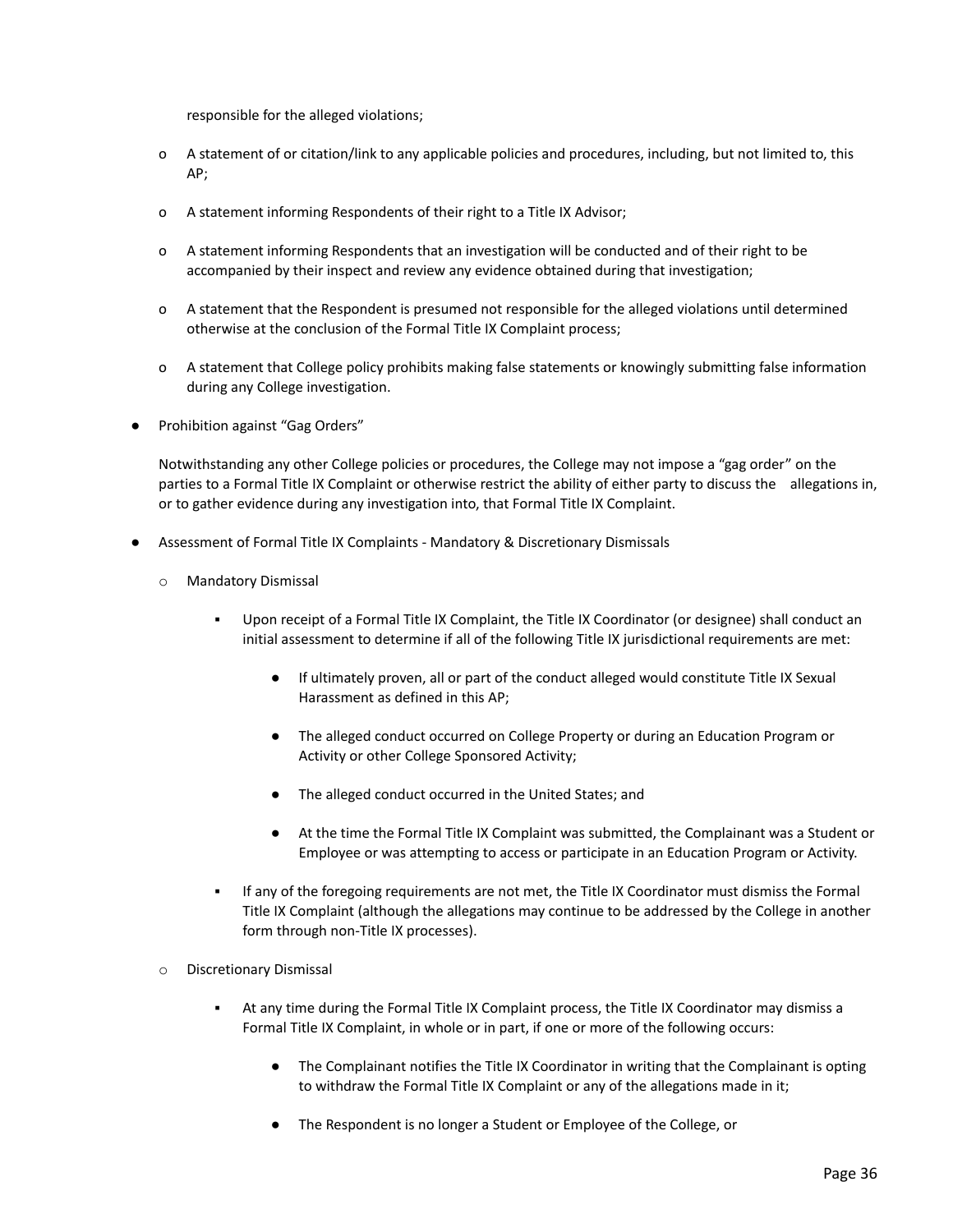● Specific circumstances prevent the College from gathering sufficient evidence to make a full and fair determination on the Formal Title IX Complaint or any of the allegations contained in it.

If the Complainant ceases to be a Student or Employee of the College while a Formal Title IX Complaint is pending, the Formal Title IX Complaint process will generally continue, provided the Complainant continues to participate as required. A Formal Title IX Complaint may be dismissed at the discretion of the Title IX Coordinator if a Complainant who is no longer a Student or Employee fails to participate after being given a reasonable opportunity to do so (e.g., participating remotely, extending timelines, etc.).

The Title IX Coordinator may also opt to substitute the Title IX Coordinator or a designee as the Complainant if the Formal Title IX Complaint alleges Title IX Sexual Harassment that could reasonably harm or threaten the general College Community, rather than just the individual original Complainant.

o Notice of Dismissal

The Title IX Coordinator will promptly and simultaneously provide written notice of the mandatory or discretionary dismissal of a Formal Title IX Complaint to both parties and include a specific rationale for the dismissal. The notice shall include information about submission and resolution of any applicable appeals.

- o Mandatory or Discretionary Dismissals Additional Considerations
	- Complaints or specific allegations that are dismissed as Formal Title IX Complaints for any reason should be referred to other College departments as appropriate for further consideration and/or proceedings in accordance with other College processes (e.g., Employee Handbook or Student Code of Conduct).
	- Complainants who choose to withdraw their Formal Title IX Complaints or any of their Title IX Sexual Harassment allegations may subsequently submit them again as Formal Title IX Complaints or resubmit them in the form of a non- Title IX Complaint (e.g., in accordance with the Employee Handbook or Student Code of Conduct).
	- Decisions by the Title IX Coordinator to dismiss Formal Title IX Complaints may be appealed by either party according to the applicable procedures (e.g., as provided in the Employee Handbook or Student Code of Conduct).
	- The dismissal of a Formal Title IX Complaint for any reason shall not preclude or impair the College's ability to offer, institute, or continue Support Measures for any party.
- Right to a Title IX Advisor
	- o All parties to Title IX Sexual Harassment Complaints may choose to have one Title IX Advisor of their choosing, from inside or outside the College Community, during all stages of the process (e.g., during interviews, meeting, and hearings) provided the parties' chosen advisors are not already involved in the Title IX Sexual Harassment Complaint process (e.g., as a witness) or are not otherwise unwilling or unable to, or prohibited from, participating.
	- o Parties may choose Attorneys to serve as their Title IX Advisors at the parties' own personal expense. Title IX Advisors fulfill the same function and are bound by the same rules, regardless of whether they are Attorneys or non-Attorneys.
	- o Trained Title IX Advisors from the College's Title IX Pool shall be made available to both parties at no cost.
	- o Parties may change their Title IX Advisors at any time and are expected to notify the Title IX Coordinator of any changes at least two (2) Business Days before any scheduled meetings, interviews, or hearings. Regardless of any changes that have occurred, parties may only be accompanied by one Title IX Advisor to a particular meeting, interview, or hearing. Parties generally may not change their selection of Title IX Advisors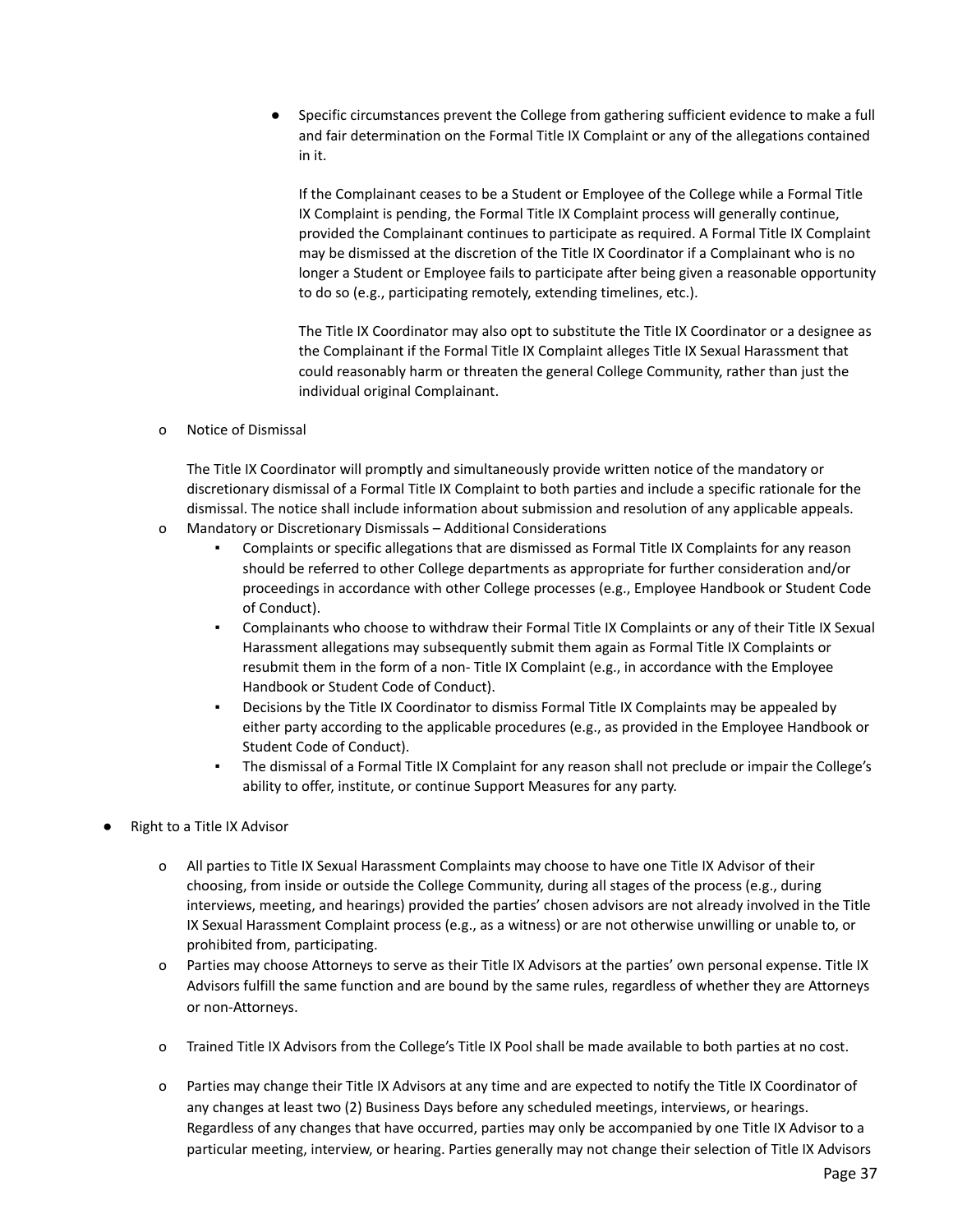during a particular meeting, interview, or hearing, absent exceptional circumstances and only with the approval of the Title IX Coordinator (or designee).

- Title IX Advisors' Roles and Responsibilities
	- o All Title IX Advisors, including those selected or appointed from the College's Title IX Pool, have the duty and responsibility, first and foremost, to consider the best interests of, and provide candid advice to, the parties they advise to the best of the Title IX Advisors' abilities within the parameters set by this AP and any accompanying College procedures.
	- o Title IX Advisors are expected to be available at scheduled dates and times to attend Title IX Sexual Harassment Complaint proceedings in person as required. Dates and times may be adjusted to accommodate Title IX Advisors, and/or proceedings may be conducted remotely (by telephone or video conference), at the sole discretion of the Title IX Coordinator (or designee) if doing so would not unreasonably delay the proceedings, unfairly prejudice or burden another party, or materially interfere with an applicable right of parties to Confront other parties or witnesses who present evidence against them.
	- o Title IX Advisors are required to abide by the College's rules of civility and decorum and to advise their respective parties without being disruptive. Title IX Advisors may be excluded from any proceeding and/or replaced by the College if they repeatedly violate College policy or cause Substantial Disruptions.
	- o Title IX Advisors may not address College officials during meetings, interviews, or hearings with their respective advised parties unless specifically authorized to do so under College policy or invited to speak by the College officials in question.
	- o Parties are expected and required to speak for themselves during the Title IX Sexual Harassment Complaint process, including during investigations and hearings. Advisors may not make present evidence or arguments in favor of their advised parties, object to questions, speak on behalf of their advised parties at any time during the Title IX Sexual Harassment Complaint process, except to conduct cross- examination during hearings.
	- o Parties are expected and required to communicate with College officials themselves about Title IX Sexual Harassment Complaint proceedings. Requests that College officials communicate with parties through attorneys or their Title IX Advisors will be declined.
	- o Parties may consult with their Title IX Advisors as needed during any part of the Title IX Sexual Harassment Complaint process and may request reasonable breaks during any proceedings to consult privately.
	- o Parties may share otherwise confidential information and documents with their Title IX Advisors and may request that the College share such information with their Title IX Advisors, or allow them to access it directly, by completing a FERPA release in accordance with applicable College policy. Title IX Advisors are required to maintain the confidentiality of any information shared with them and may be prohibited from acting as Title IX Advisors or subject to disciplinary action by the College if they fail to do so.
	- o Parties' selected Title IX Advisors may request to meet or otherwise confer with the Title IX Coordinator (or designee) prior to interviews, meetings, and hearings with their respective advised parties for guidance on the College's Title IX Sexual Harassment Complaint process and to clarify the role and responsibilities of Title IX Advisors.
	- Appointment of Title IX Advisors to Conduct Cross-Examination During Hearings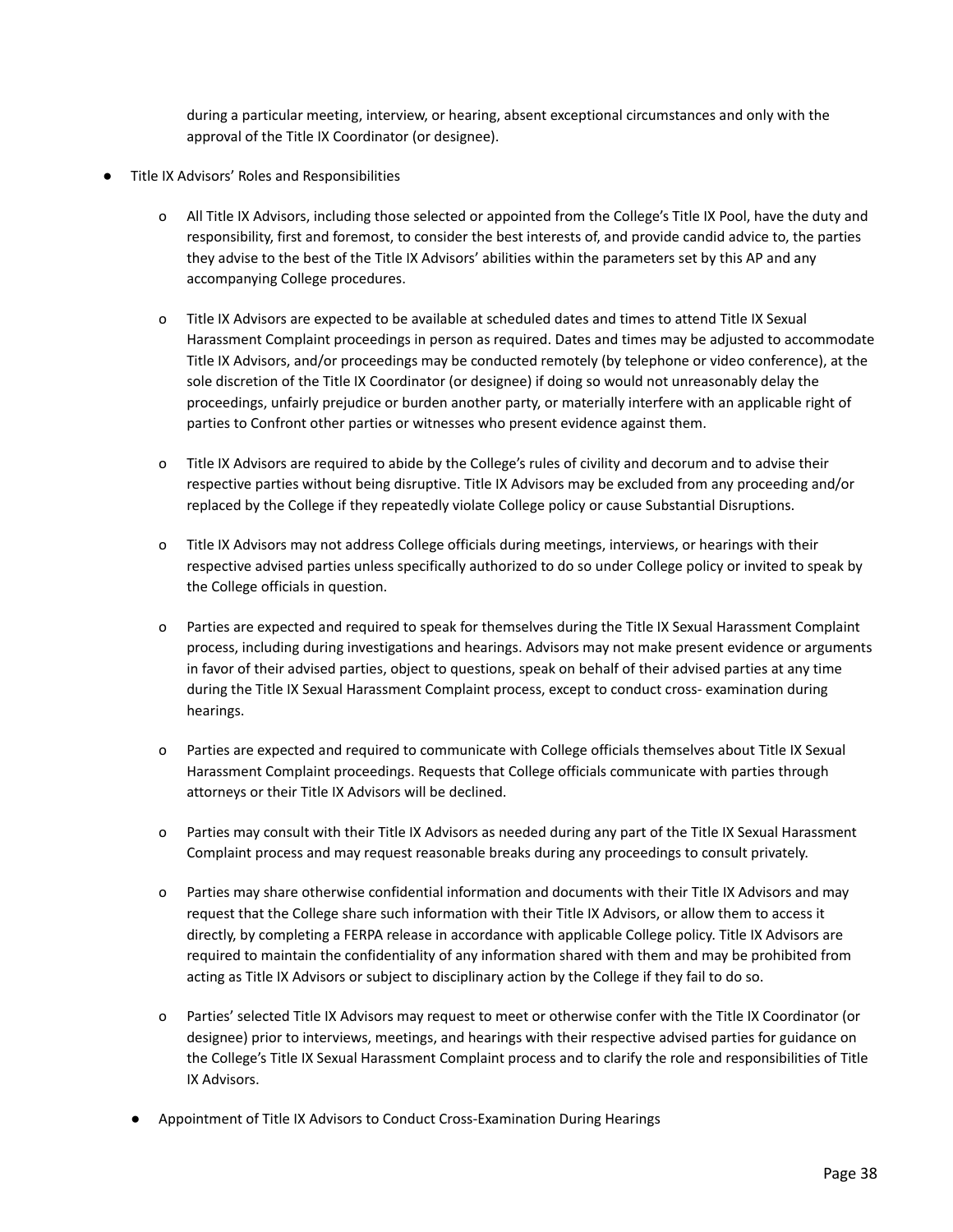- o Federal Title IX regulations require that cross-examination of parties and witnesses during hearings on Formal Title IX Complaints be conducted only by the parties' Title IX Advisors (see Section 14.16.5.11 of this AP). If a party does not have a Title IX Advisor, the College will appoint a trained Title IX Advisor from the Title IX Pool at no cost to the party for the limited purpose of conducting cross-examination at the hearing. Parties may only reject the College's appointment of a Title IX Advisor if they then provide their own Title IX Advisors to conduct the required cross- examination.
- o If a party does not select a Title IX Advisor, or if the party's chosen Title IX Advisor refuses to or, in the determination of the Title IX Coordinator, is incapable of conducting minimally adequate cross- examination, the College will appoint a Title IX Advisor from the Title IX Pool for the sole purpose of conducting cross-examination, regardless of the participation of the advised party. In the event that occurs, the affected party may otherwise continue to be advised by the party's chosen Title IX Advisor for all other permissible purposes.
- Informal Resolution of Title IX Complaints
	- o Once submitted, and after all parties have been notified, most Formal Title IX Complaints may be resolved informally, without conducting additional investigations, holding a hearing, or making a determination of responsibility.
	- o A Formal Title IX Complaint alleging that an Employee engaged in Title IX Sexual Harassment against a Student may not be resolved informally.
	- o Either the Complainant or the Respondent may request at any time (including after commencing the Formal Title IX Complaint process) that a Formal Title IX Complaint be resolved informally, but both parties must agree to do so in writing, and either party may opt at any time to move forward with the Formal Title IX Complaint process.
	- o Attempting to resolve a Formal Title IX Complaint informally is not required before initiating the Formal Title IX Complaint process.
	- o Formal Title IX Complaints may be resolved informally through a variety of approaches, provided the parties both agree to do so, including, but not limited to, one or more of the following:
		- College-facilitated mediation by a neutral mediator;
		- **Mutually agreeable Restorative Justice**
		- The Respondent accepting responsibility for a violation of College policy (including violations other than Title IX Sexual Harassment) and agreeing to receive a particular Educational Measure or Disciplinary Sanction;
		- The provision of mutually agreeable Supporting Measures by the College.
- The Formal Title IX Complaint Process
	- o Notice of Investigation and Allegations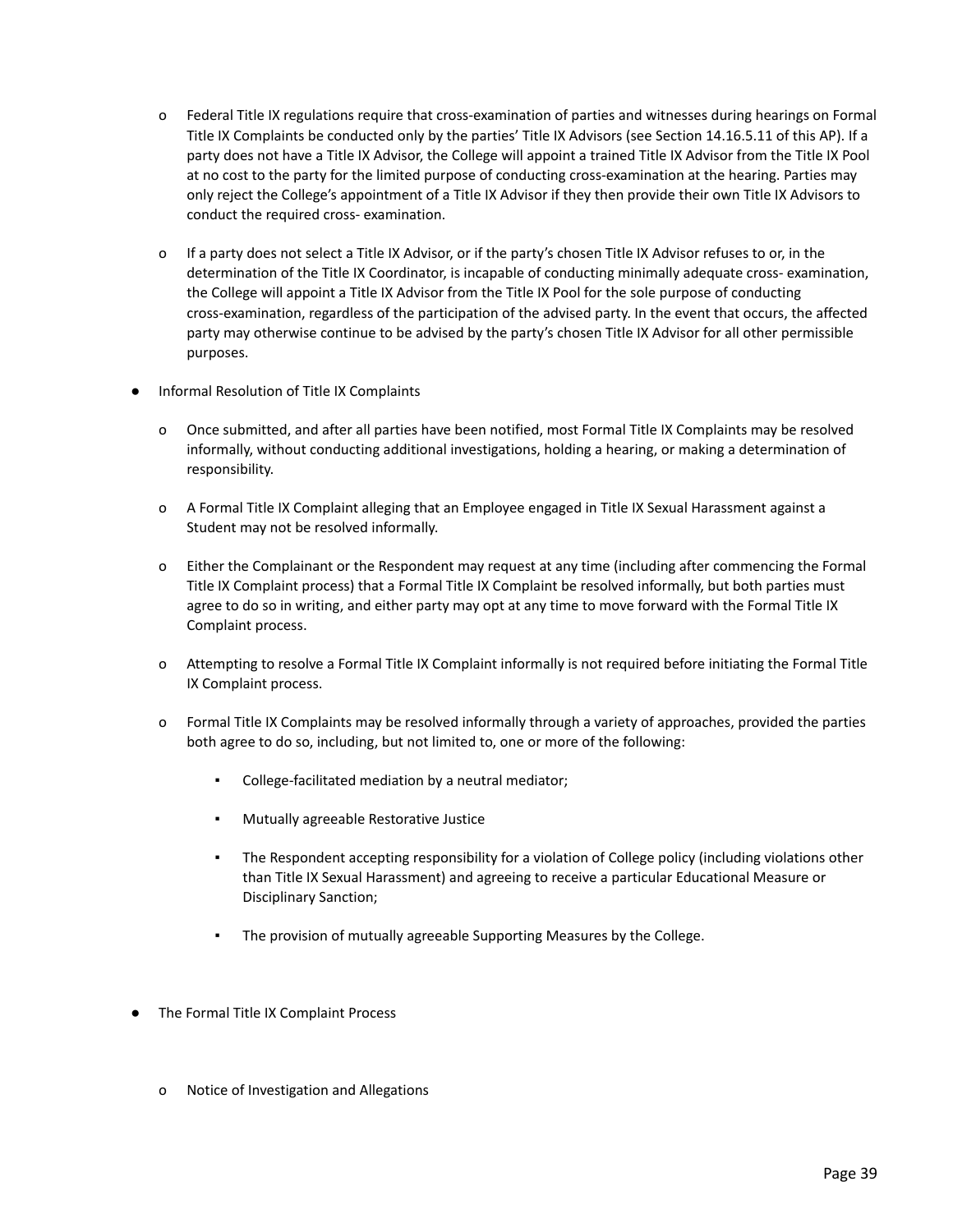- The Title IX Coordinator (or designee) will provide written notice of the Formal Title IX Complaint to the parties prior to commencing any investigatory meetings or interviews.
- Such notice shall be given sufficiently in advance to allow the parties a reasonable opportunity to gather and review evidence, select and confer with their respective Title IX Advisors, and otherwise prepare for the meetings/interviews.
- o Resolution Timelines, Deadlines, and Extensions
	- Although there is no specific amount of time by which the Formal Title IX Complaint process must be completed, the College will endeavor to resolve all Formal Title IX Complaints, including any subsequent appeals, within ninety (90) Business Days from the date of submission.
	- Deadlines and other dates set during the Formal Title IX Complaint process may be extended at the discretion of the Title IX Coordinator (or designee) for good cause, including, but not limited to, requests from law enforcement to delay investigations, the unavailability of parties or witnesses, and to accommodate disabilities or health conditions.
	- The Title IX Coordinator (or designee) shall inform the parties in writing of any delays, the reasons for them, and the anticipated date when the process will resume. Supportive Measures shall continue, and additional or modified Supportive Measures may be implemented, during any delays.
	- Proceedings on Formal Title IX Complaints will generally not be delayed or postponed if they are ongoing at the end of an academic term or semester, except for good cause and at the sole discretion of the Title IX Coordinator. If the Respondent is a graduating or transferring Student, a hold may be placed on the Student's degree or official transcripts, and other institutional restrictions may be put in place, until the matter is fully resolved, including any appeal.
- o Ensuring Impartiality
	- All persons involved in administering the Formal Title IX Complaint process, including, but not limited to, the Title IX Coordinator (and any designees), the Investigators, and all decision-makers must be neutral, objective, and free from any material conflicts or biases that might unfairly affect the resolution of the Formal Title IX Complaint for one party or the other.
	- Either party may, at any time during the Formal Title IX Complaint process, raise a concern about a perceived material bias or conflict on the part of anyone involved. The Title IX Coordinator (or designee) shall make a timely determination if the concern is reasonable and factually supported, and, if so, assign someone else to fulfill the role of the individual about whom the concern was raised. Concerns about bias or conflict by the Title IX Coordinator should be brought to the attention of the Chancellor (or designee).
- o Investigations
	- **Investigator Training Requirements**

All individuals conducting investigations into Formal Title IX Complaints must complete specific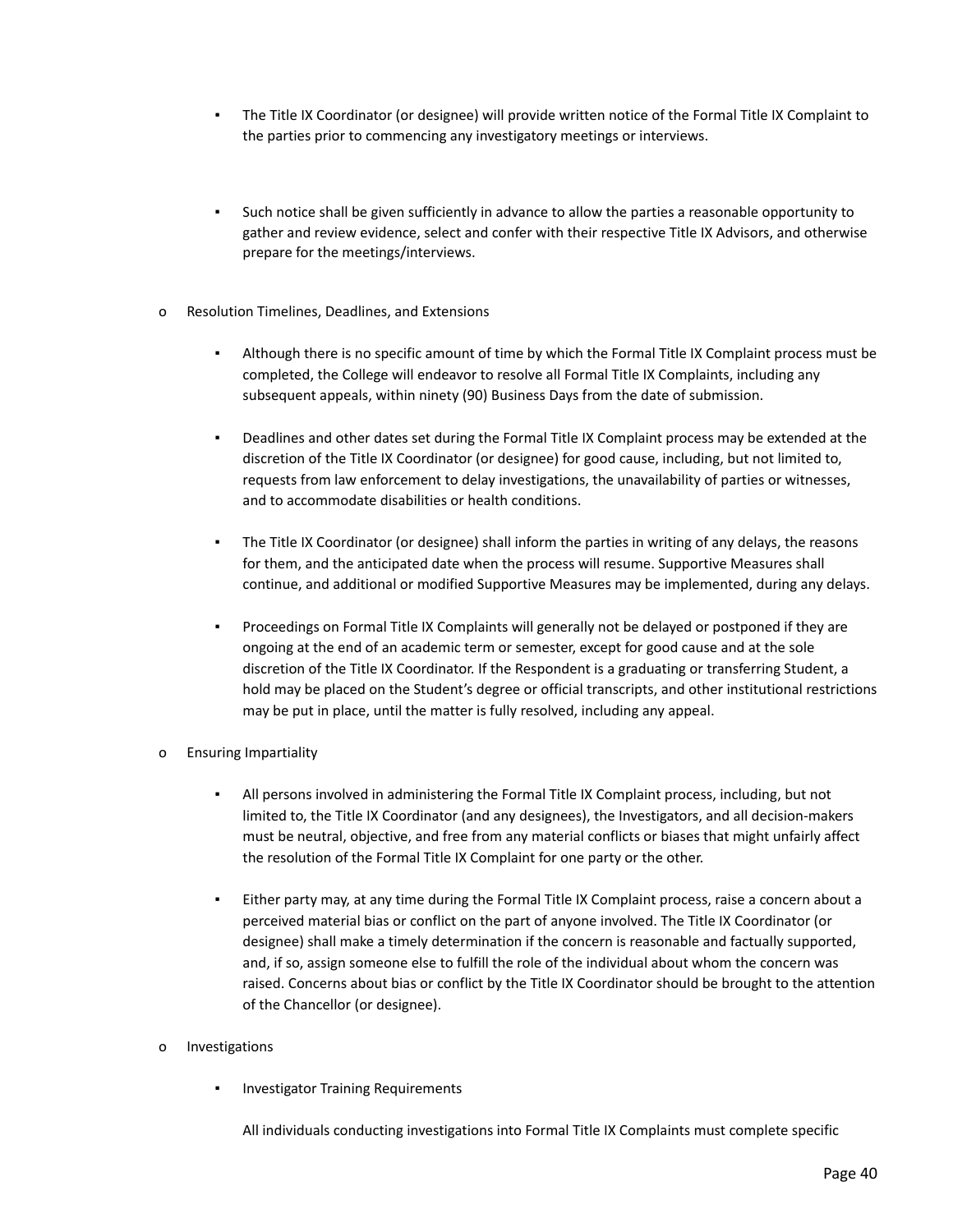training, provided by the College, on the proper methodology for conducting thorough, unbiased investigations in accordance with the requirements of Title IX. This training shall include, but is not limited to, the following topics:

- Title IX and its associated federal regulations;
- This AP and other College policies and procedures related to Discrimination and Harassment;
- Maintaining neutrality and objectivity;
- Avoiding biases, including implicit bias;
- Disparate treatment of Complainants, Respondents, and witnesses and its investigatory implications;
- Reporting, confidentiality, and privacy requirements;
- Conducting investigations in a thorough, reliable, and impartial manner;
- Questioning witnesses neutrally and objectively;
- Generating clear and impartial investigatory reports.
- Selection of Impartial Investigators

The individuals conducting investigations into Formal Title IX Complaints cannot be the same individuals who will serve as the Title IX Hearing Officers, Title IX Appeal Panelists, and/or decision-makers on those same complaints. Investigators must be adequately trained, neutral, impartial, and unbiased. The selection of Investigators into Formal Title IX Complaints shall otherwise be at the discretion of the Title IX Coordinator and may include Investigators from the College's Office of Dispute Resolution ("ODR") or qualified individuals retained or recruited from outside the College.

Impartiality During the Investigative Process

Investigators must remain impartial and objective during investigations into Formal Title IX Complaints. All such investigations shall be conducted with the presumption that the Respondent is not responsible for the alleged Title IX Sexual Harassment unless and until proven otherwise by a Preponderance of the Evidence as determined by the designated decision-maker.

Investigators shall not provide any determinations or assessments of the parties' or witnesses' respective credibility at any point during the Formal Title IX Complaint process. Likewise, Investigators shall not make or draw any conclusions or inferences regarding whether the evidence gathered supports a finding that a Respondent did or did not violate Title IX (e.g., that an allegation is "substantiated" or "unsubstantiated").

**Ensuring Thorough and Fair Investigations** 

To the maximum extent possible, Investigators into Formal Title IX Complaints shall interview all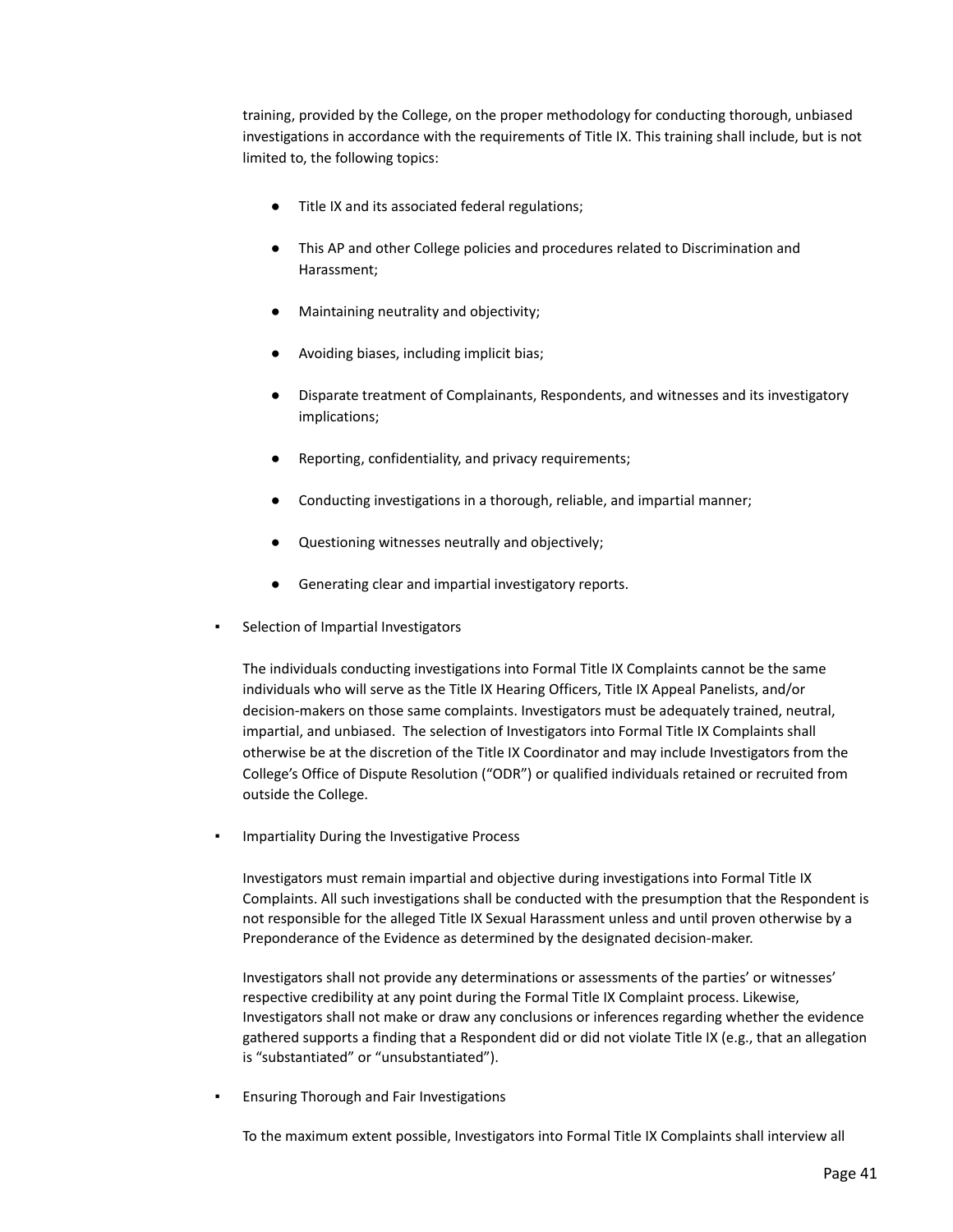parties and relevant witnesses and obtain all potentially relevant evidence that is reasonably available. All parties should have a full, fair, and equal opportunity to 1) identify both fact and expert witnesses and suggest questions for the Investigator to ask those witnesses, 2) provide documents and other evidence to the Investigator, 3) identify sources of expert information, and 4) review and respond to all evidence and to have those responses made part of the investigatory record.

Investigation Timelines for Formal Title IX Complaints

Although there is no set deadline, investigations into Formal Title IX Complaints shall be conducted in a timely manner and completed expeditiously, normally within thirty (30) days, not including any applicable time periods required for the parties and their Title IX Advisors to have an opportunity to review and comment on the evidence collected during the investigation. However, the College is primarily concerned that investigations are conducted fairly and thoroughly, and, as such, some investigations may take substantially longer.

Cooperation of Parties and Witnesses During Investigations

All parties and witnesses are expected to cooperate fully with investigations into Formal Title IX Complaints unless doing so would require them to violate or waive a Legally Recognized Privilege. All claims of privilege must be referred to and reviewed by the College's General Counsel. Witnesses who are Employees or Students of the College may face disciplinary action in accordance with the requirements of the Employee Handbook, Student Code of Conduct, and other applicable College policies and procedures if they fail to cooperate during a Title IX investigation when required to do so.

Party and Witness Interviews

Witness interviews will generally be conducted in person. Witnesses may be interviewed via telephone or other electronic means (e.g., via Zoom, Skype, Google Hangouts, etc.) at the discretion of the Investigator if necessary and doing so would not materially impair the thoroughness or impartiality of the investigation.

Absent exceptional circumstances, audio recordings will be made of all investigatory interviews.

Witness's Written Statements

Witnesses may provide written statements in addition to being interviewed. Witnesses may not provide written statements in lieu of being interviewed. If a witness provides a written statement but is not present or refuses to be cross-examined during the Title IX Hearing, the witness's written statement may not be used as evidence and should be disregarded by the decision-maker.

Limitations on Use of Party's Medical Records

Neither the College nor any other party may access or use a party's confidential medical, psychological, or similar treatment records during the investigation or at any other time during the Formal Title IX Complaint process unless the Title IX Coordinator (or designee) has obtained the voluntary, written consent of the party to whom the records belong.

Additional Considerations During Investigations

Investigations should not include witness statements or other evidence about 1) incidents that are not related directly to the allegations in the Formal Title IX Complaint, unless those incidents could reasonably provide evidence of a pattern of substantially similar conduct, 2) the purported character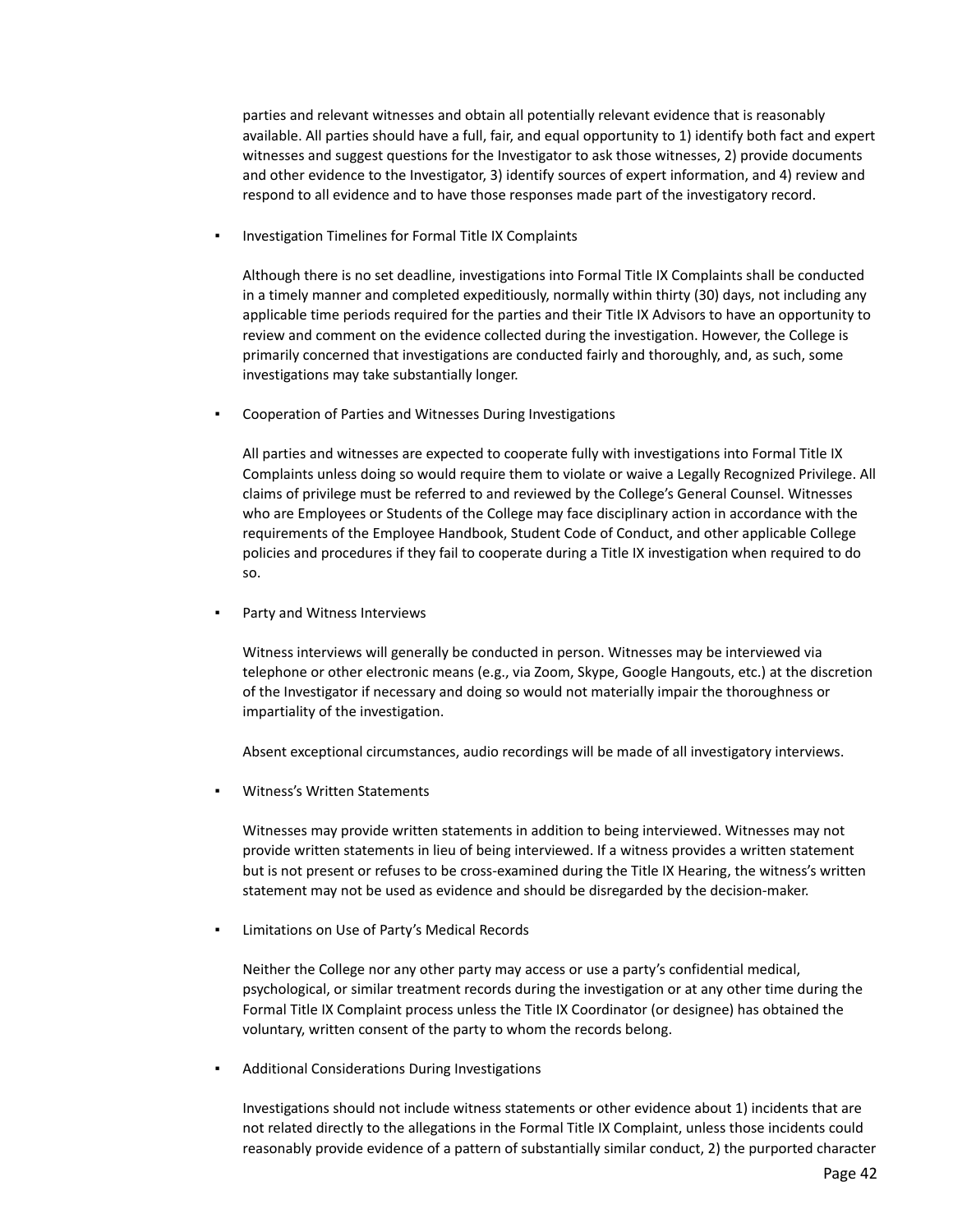or reputation of any party, 3) questions and evidence about the Complainant's prior sexual behavior, unless it is relevant to a question of consent or if someone other than the Respondent is responsible for the alleged violation.

- **Investigative Reports**
- At the conclusion of the investigation into a Formal Title IX Complaint, the Investigator shall produce a final investigative report summarizing all relevant evidence, including, but not limited to, a list of all fact and expert witnesses identified by either party and any potentially Inculpatory Evidence and Exculpatory Evidence.
- The investigative report shall not contain any inferences drawn from that evidence, conclusions about the responsibility of either party for any allegations, or assessments of the parties' and witnesses' credibility, as those are determinations which must be made only by the decision- maker and only after the conclusion of the Title IX Hearing.
- Provision of Final Investigative Reports and Relevant Evidence Prior to Hearing
- At least ten (10) Business Days prior to the Title IX Hearing, the Investigator shall simultaneously 1) provide copies of the final investigative report to all parties, their Title IX Advisors, and the Title IX Coordinator (and any designee), and 2) provide the parties and their Title IX Advisors with copies of, or otherwise make reasonably available for their inspection and review, all evidence collected during the investigation that is directly related to the allegations in the Formal Title IX Complaint, including any potentially Inculpatory Evidence and Exculpatory Evidence.
- o Hearings

Although the College endeavors to provide a clear and well-organized process, administered by knowledgeable and impartial personnel, hearings on Formal Title IX Complaints at the College are nonjudicial proceedings, and formal rules of evidence and procedure, such as would be following in a court of law, are generally not applicable. Questions about the hearing process may be directed to the Title IX Coordinator.

Standard of Proof

The standard of proof for deciding all allegations brought as part of a Formal Title IX Complaint shall be the Preponderance of the Evidence standard.

Burden on the College, not the Parties

The College, not any of the parties, has the sole burden and responsibility to determine, through a thorough and impartial process, if any or all of the allegations in a Formal Title IX Complaint have been established by a Preponderance of the Evidence.

Scheduling the Hearing

After the parties and their Title IX Advisors have received the final investigative report and had an opportunity to review the evidence directly related to the allegations in the Formal Title IX Complaint, the Title IX Coordinator will schedule the matter for a hearing.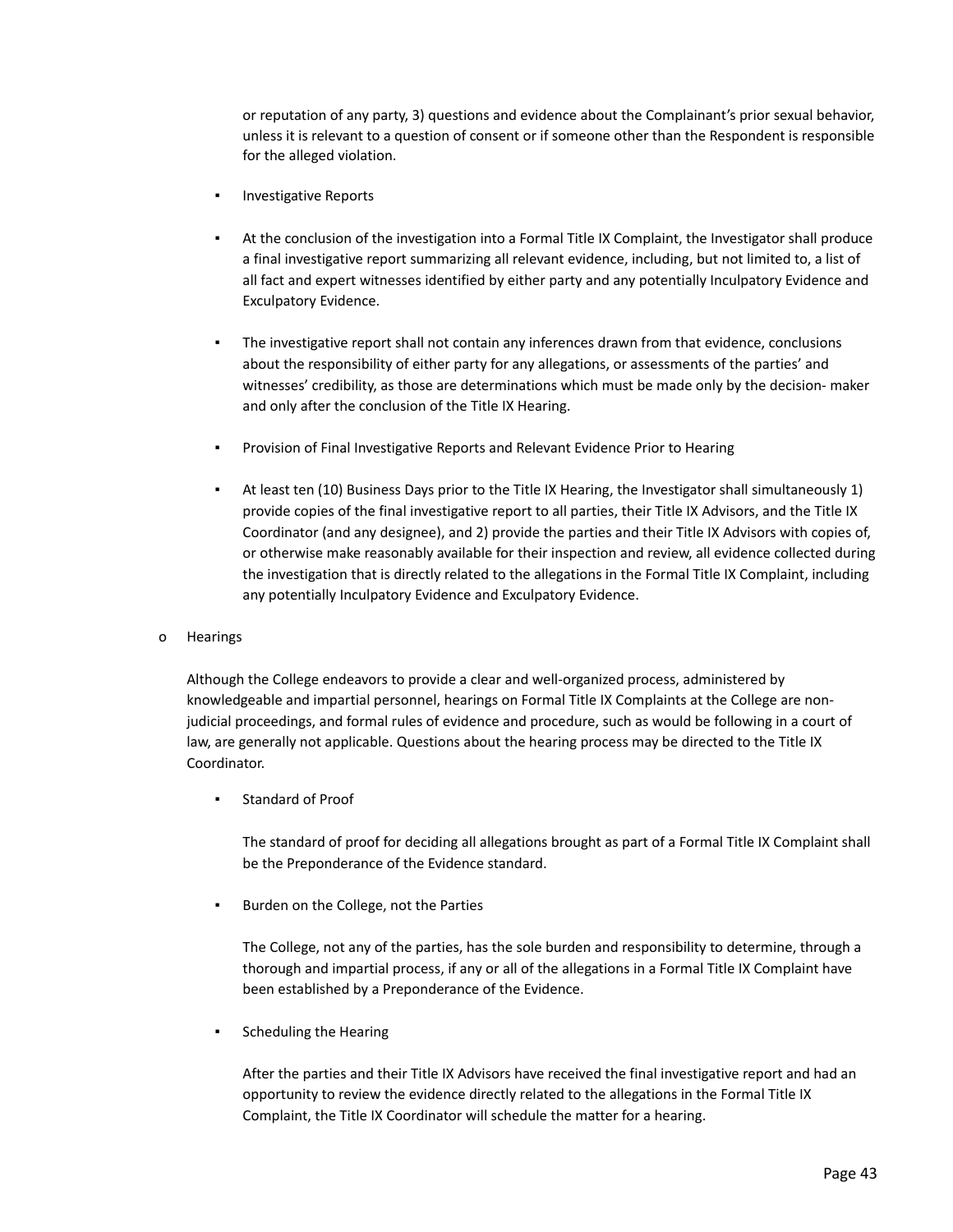Hearings cannot be scheduled for less than ten (10) Business Days after either the date when the final investigative report was provided to the parties or when the evidence was made available to the parties and their Title IX Advisors (whichever date is later), unless all parties and the Title IX Coordinator agree in writing to expedite the hearing schedule.

#### Notice of the Hearing

Not less than ten (10) Business Days prior to the scheduled date of the hearing, the Title IX Coordinator shall send notice to the parties containing the following:

- A description of all alleged violations that will be considered at the hearing and their potential disciplinary consequences, with citations to their corresponding provisions in College policy and/or procedure;
- A description and/or copy of (or link to) the procedures that will be followed during the hearing;
- The time, date, and location (including virtual location, if applicable) of the hearing, and a statement that attendance is mandatory;
- The name and title of the designated Title IX Hearing Officer who will conduct the hearing and act as decision- maker, along with instruction on how to object to the designated hearing officer, acceptable bases for such objections (e.g., conflicts, biases), and the deadline for submitting any such objections.
- Any technology that will be used to facilitate the hearing;
- A list of expected hearing attendees;
- A notice that the hearing will be recorded and information on how parties will be provided access to the recording after the hearing;
- A statement that, if any party or witness does not appear at the scheduled hearing, it will continue as scheduled without them (absent compelling reasons for their absence that the Title IX Hearing Officer determines warrants a discretionary rescheduling of the hearing), and the statements or testimony of any parties or witnesses who do not attend the hearing will not be considered by the Title IX Hearing Officer in reaching a decision;
- Notice that the parties may each have a Title IX Advisor of their choosing present at the hearing and must have a Title IX Advisor, either of their choosing or provided by the College, to conduct cross-examination questioning on their behalf;
- Copies of all evidentiary materials provided to the Title IX Hearing Officer or a list of those materials if they were provided to the parties previously;
- Instructions on how to request disability accommodations, if needed;
- Any other instructions or directives relevant to the administration of the hearing.
- **Hearing Officers**

For each hearing on a Formal Title IX Complaint, the Title IX Coordinator shall designate a single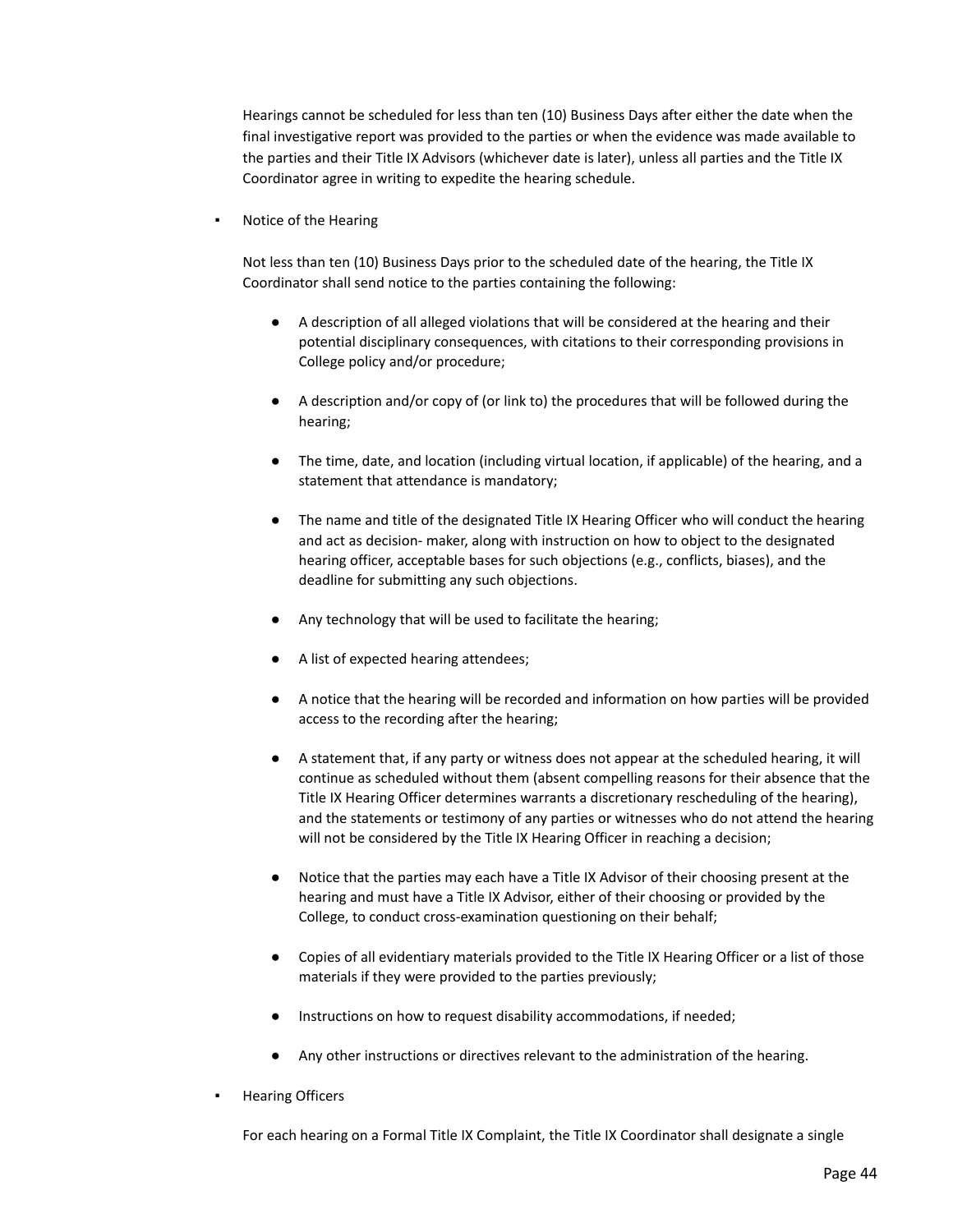member of the Title IX Pool to serve as the Title IX Hearing Officer. The Title IX Hearing Officer shall conduct the hearing, make discretionary decisions during the hearing about the relevance of evidence offered and questions asked (including during cross- examination), and serve as the finder-of-fact and decision- maker.

**Evidentiary Considerations During Hearings** 

Title IX Hearing Officers may generally consider any evidence they believe to be relevant and credible in reaching their decisions. The Title IX Hearing Officer shall make all determinations as to the relevance of all evidence and the credibility of the statements and testimony provided by all parties and witnesses.

Title IX Hearing Officers may not consider the following as evidence at the hearing:

- Incidents not directly related to the allegations in the Formal Title IX Complaint, unless they reasonably evidence a pattern of substantially similar conduct;
- The purported character or reputation of any party;
- The Complainant's prior sexual behavior unless offered to show that someone other than the Respondent committed the conduct alleged in the Formal Title IX Complaint or that the alleged conduct was consensual.
- Virtual Hearings and Remote Testimony

The College will generally hold in-person hearings when it is reasonably feasible to do so, but all or part of any hearing may be conducted virtually at the discretion of the Title IX Coordinator (or designee). The College will make arrangements to utilize technology to allow live testimony to be conducted remotely without compromising fairness or impairing either party's right to Confront witnesses directly and in real time.

**Hearing Participants and Attendees** 

Participants at the hearing will include the Title IX Hearing Officer, the parties and their respective Title IX Advisors, the Investigator(s) who conducted the investigation, and any witnesses who will give testimony and answer questions.

At the discretion of the designated Title IX Hearing Officer, a hearing may also be attended by a limited number of non- participating attendees, including, but not limit to, the Title IX Coordinator (or designee), Deputy Title IX Coordinator(s), and/or the College's General Counsel (to advise on procedural matters), as well as additional members of the Title IX Pool (for observation and training purposes).

▪ Concurrent Hearings

In the event a single Formal Title IX Complaint involves allegations against more than one Respondent, the general practice of the College shall be to conduct separate hearings, typically scheduled consecutively (i.e., one immediately after the other) for each Respondent.

At the discretion of the Title IX Coordinator, and with the written consent of all parties, hearings may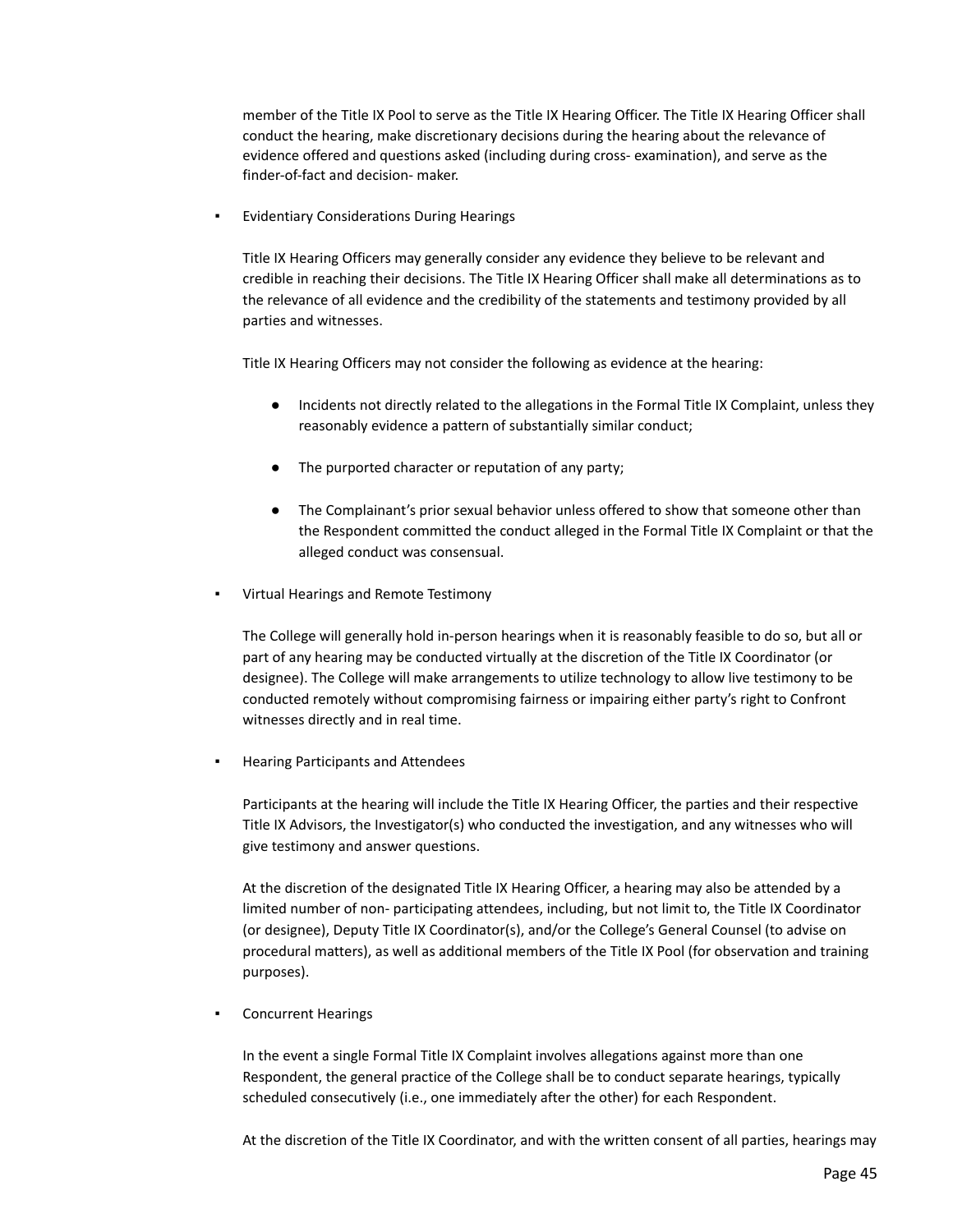be conducted concurrently (i.e., at the same time) to jointly resolve allegations against more than one Respondent to the same Formal Title IX Complaint, if doing so would not unfairly prejudice either Respondent and would materially benefit the parties and/or witnesses (e.g., by avoiding having to testify multiple times).

Testimony and Direct Questioning of Parties and Witnesses

The Title IX Hearing Officer shall afford each party an equal opportunity to present evidence for consideration during the hearing, including testimony from any fact or expert witnesses. Title IX Hearing Officers may call upon parties, witnesses, and other individuals involved in the process (e.g., the Title IX Investigators) to testify in the order the Title IX Hearing Officers wish to hear from them, provided all parties have an equal opportunity to present evidence, including any Aggravating Factors or Mitigating Factors.

Parties and witnesses may give testimony in the form of statements to the Title IX Hearing Officer, and the Title IX Hearing Officer may ask the testifying parties and witnesses questions about those statements and any other matters the Title IX Hearing Officer believes to be relevant. Neither the opposing parties nor their Title IX Advisors may ask questions or offer arguments or objections at this time.

When a party or a particular party's witness has finished testifying, and the Title IX Hearing Officer has finished asking the party or witness questions, the Title IX Hearing Officer shall offer the opposing party's Title IX Advisor the opportunity to conduct cross-examination questioning of the testifying party or witness.

If the testifying witness is the Investigator, both parties' Title IX Advisors shall have an equal opportunity to conduct cross- examination.

Cross-Examination by Title IX Advisors

Only parties' Title IX Advisors may ask testifying parties and witnesses (including Investigators) cross-examination questions. Cross-examination is generally limited to the scope of 1) the specific statements given by the party or witness being cross-examined (i.e., what that party or witness personally said, either during the live hearing or in other statements, such as to an Investigator), 2) statements attributed to the party or witness being cross-examined that are contained in the allegations of the Formal Title IX Complaint (regardless of whether the party or witness testified at the hearing or spoke to Investigators at any time about those purported statements), or 3) if the party being cross- examined is the Complainant, any allegation made in the Formal Title IX Complaint. Title IX Hearing Officers may, at their discretion, allow additional cross-examination if they determine that it is 1) not done solely to embarrass or harass the party or witness, 2) reasonably likely to lead to relevant information and, 3) not likely to cause unnecessary delay or disruption.

Title IX Hearing Officers shall not allow any cross- examination to continue that is irrelevant, repetitive, unnecessarily argumentative, or harassing. Title IX Advisors who engage in such conduct should be warned and subsequently removed from the proceeding if they refused to abide by the Title IX Hearing Officer's directives.

Failure or Refusal to Answer Cross-Examination - Use of Statements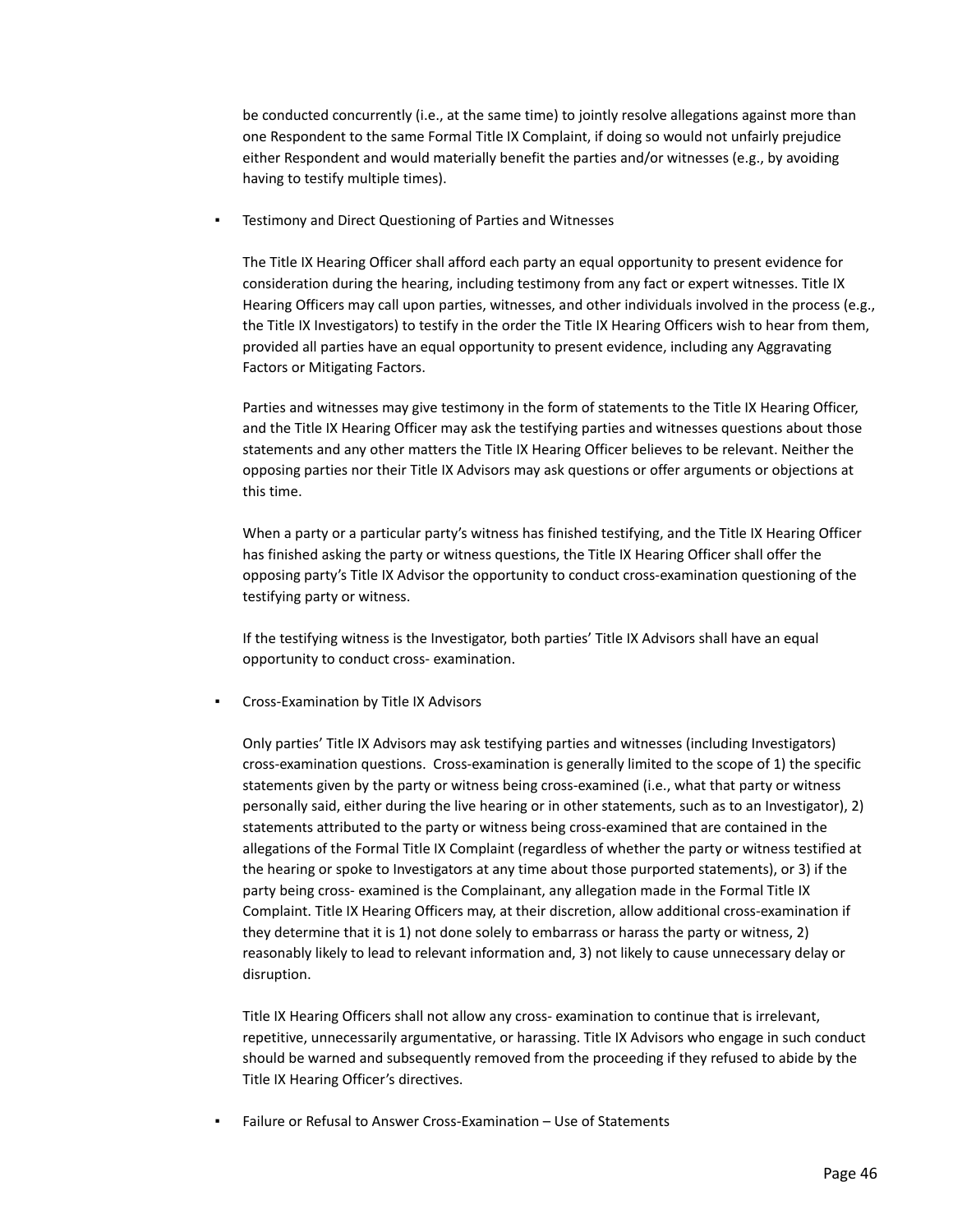If a party or witness does not attend the hearing or refuses to answer any cross-examination questions during the hearing, the Title IX Hearing Officer may not rely upon any prior statements made by that party or witness in reaching a decision, including, but not limited to, statements contained in the final investigative report or attributed to that party or witness in the Formal Title IX Complaint's allegations.

If the party or witness attends the hearing and refuses to answer some cross-examination questions, the Title IX Hearing Officer may not rely upon any prior statements by the party or witness related to the unanswered questions.

Exception: A party's statements that are themselves the central issue in a specific Title IX Sexual Harassment allegation (e.g., verbal harassment or Quid Pro Quo offers) may be considered by the Title IX Hearing Officer in reaching a decision, even if the party does not attend the hearing or refuses to answer cross-examination statements about such statements.

Failure or Refusal to Answer Cross-Examination – Inferences Drawn

Title IX Hearing Officers may not infer that a Respondent is either more likely or less likely to be responsible for an alleged Title IX Sexual Harassment violation based solely on any party or witness failing to attend the hearing or to answer cross-examination questions.

If additional violations other than Title IX Sexual Harassment (e.g., forms of Sexual Harassment that violate College policy or Title VII but not Title IX) are among the alleged violations at issue in a hearing Title IX Hearing Officers may draw reasonable inferences from any decision by a party or witness not to attend the hearing or answer cross-examination about those additional, non-Title IX violations only.

Recordings and Transcripts of Hearings

All hearings on Formal Title IX Complaints shall be recorded by the College and made available for inspection and review upon request to all parties and their Title IX Advisors, as well as to College Employees involved in the Title IX process and the administration and implementation of this AP, for inspection and review. Recordings must be reviewed in a controlled environment. Copies shall not be made, released, or distributed except internally at the College for purposes consistent with this AP (e.g., for training purposes).

Hearing recordings may be transcribed at the discretion of the Title IX Coordinator and made available for inspection and review in a controlled environment under the same conditions and subject to the same restrictions as recordings.

**Closing Statements and Hearing Adjournment** 

Before concluding the hearing, the Title IX Hearing Officer shall confirm that all parties have presented all evidence and arguments that they believe the Title IX Hearing Officer should consider in making a decision. If necessary, the Title IX Hearing Officer may infer a party's confirmation if the party refuses to answer or merely repeats evidence or arguments previously stated.

The Title IX Hearing Officer may also offer each party an opportunity to make a concluding statement (which may include or reiterate any Aggravating Factors or Mitigating Factors the party believes should be considered) and to suggest what decision(s) they believe the Title IX Hearing Officer should make and what, if any, Educational Measures and/or Disciplinary Sanctions should be issued.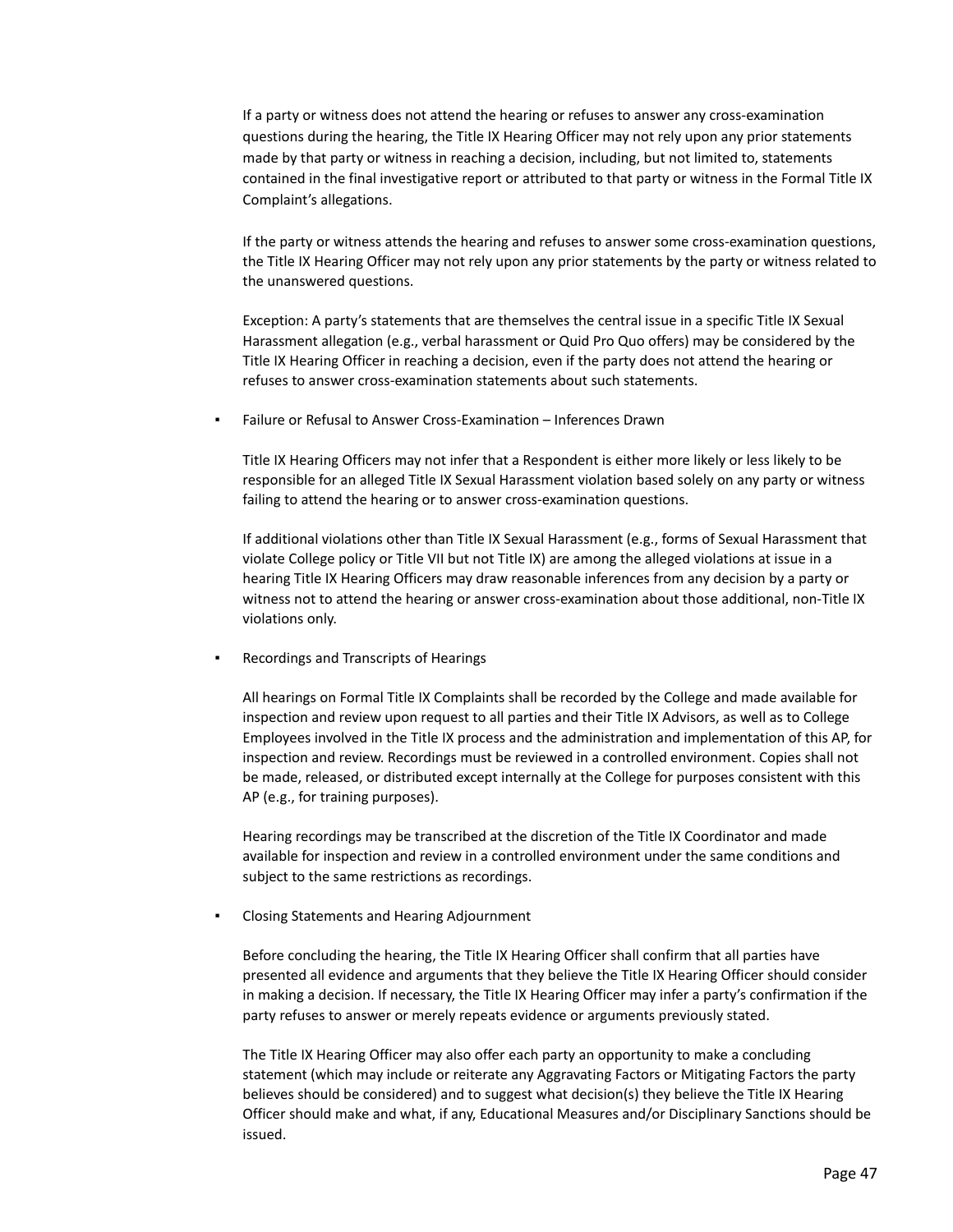The Title IX Hearing Officer shall conclude the hearing by informing the hearing attendees that the matter will be taken under advisement and a decision will be issued in writing.

The Title IX Hearing Officer shall not issue a decision during the hearing.

#### o Educational Measures and Disciplinary Sanctions

The Title IX Hearing Officer may impose any available Educational Measure or Disciplinary Sanction applicable to the party in question under College policy or procedure, including, but not limited, those specified in the Employee Handbook and Student Code of Conduct.

# o Written Decisions

- Following the hearing, the Title IX Hearing Officer will issue a timely written decision according to timeframes and processes established by the Title IX Coordinator.
- Decisions are ultimately at the sole discretion of the individual Title IX Hearing Officers making them. In considering their decisions, Title IX Hearing Officers may confer confidentially with the Title IX Coordinator (or designee), the College's General Counsel, and other College Employees involved in the implementation and administration of this AP and the College's overall compliance with Title IX, as well as with other members of the Title IX Pool. If, after concluding the hearing, the Title IX Hearing Officer determines it is necessary to confer again with the Investigator (e.g., to clarify information in the final investigative report), the Title IX Hearing Officer shall make a note of that conference and the reason for it in the written decision.
- Written decisions shall include specific findings of fact and determination of responsibility on all allegations in the Formal Title IX Complaint based on the Preponderance of the Evidence standard. Decisions must clearly state the specific evidence relied upon in reaching a determination on each alleged violation, as well as the Title IX Hearing Officer's rationale for issuing the specified (or for not issuing any) Educational Measures and/or Disciplinary Sanction.
- Written decisions shall also include information about the availability of any appeals of the Title IX Hearing Officer's decision and the process for submitting them, including, but not limited to, applicable submission deadlines.

#### o Notice and Delivery of Decisions

The Title IX Hearing Officer shall deliver the written decision to the Title IX Coordinator (or designee) in accordance with the College's established timelines and procedures. The Title IX Coordinator shall distribute the written decision to all parties and their Title IX Advisors, along with a notice informing the parties about the availability of any appeals and the processes for submitting them, including, but not limited, applicable submission deadlines.

Imposition of Educational Measures and Disciplinary Sanctions

Educational Measures and Disciplinary Sanctions will be imposed in accordance with the College policies and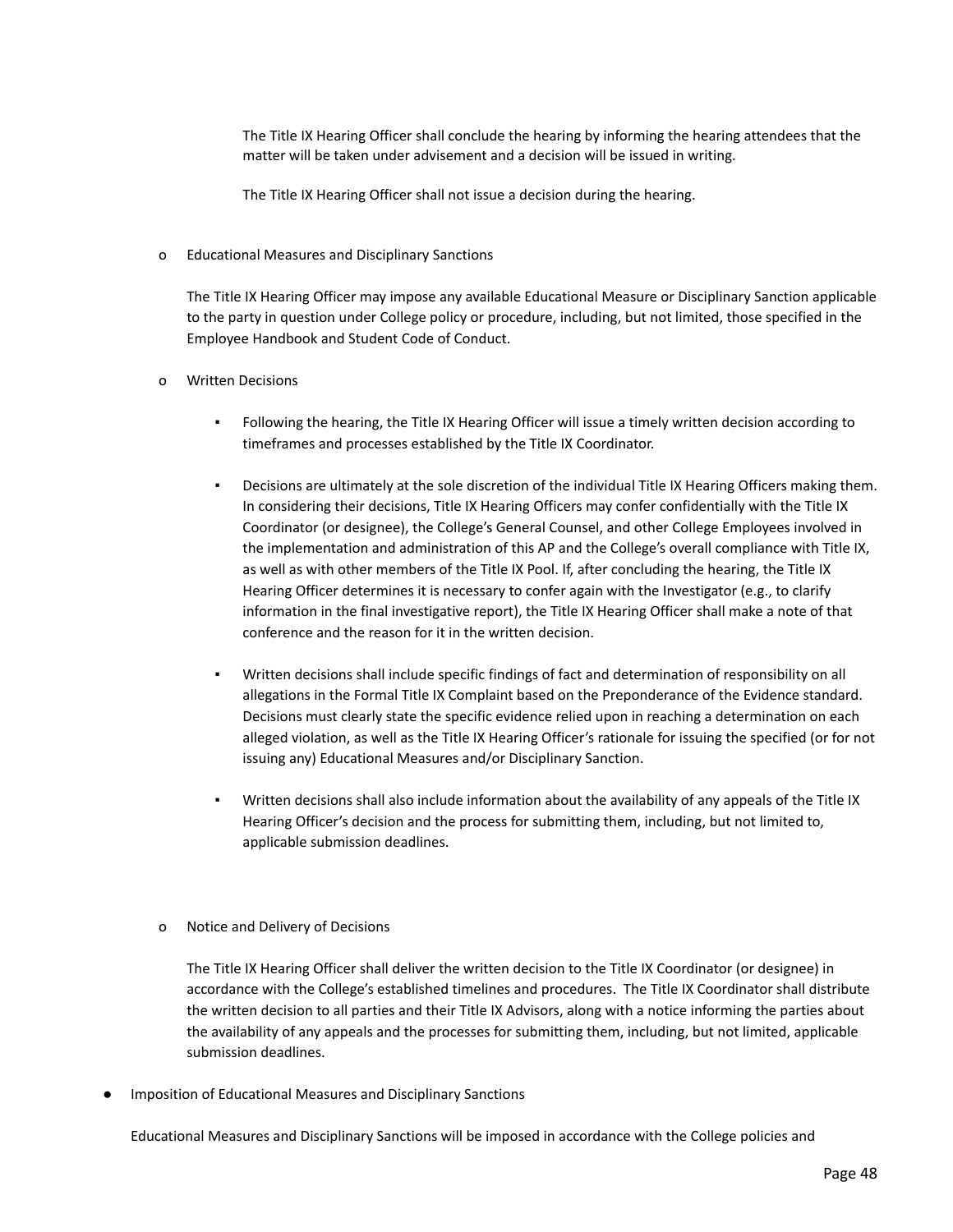procedures applicable to the affected party, including, but not limited to, the Employee Handbook and the Student Code of Conduct.

Appeals of Title IX Decisions

Appeals of certain Title IX decisions may be submitted, and acceptable appeals will be considered and decided in a timely manner, as described below.

o Who May Appeal

Any party to a Formal Title IX Complaint (i.e., a Complainant or Respondent) may submit an appeal of an appealable issue on an appealable basis (see Section 14.18.2 and Section 14.18.4). Parties may likewise submit cross-appeals, including cross-appeals about the same issues (e.g., the Respondent may appeal a sanction on the basis it is too harsh, and the Complainant may appeal the same sanction on the basis that it is too lenient).

- o What May Be Appealed
	- The following may be appealed pursuant to the Title IX appeal processes stated below in this section of this AP:
		- Decisions by the Title IX Coordinator to dismiss a Formal Title IX Complaint pursuant to Section 14.10 of this AP;
		- Decisions by the Title IX Hearing Officer on allegations of Title IX Sexual Harassment, including, but not limited to, decisions about responsibility for the violation(s) alleged, whether or not to impose Educational Measures and/or Disciplinary Sanction, and the specific types or degrees of Educational Measures and/or Disciplinary Sanctions imposed (e.g., if they were too harsh or too lenient).
	- All other decisions, including decisions by the Title IX Hearing Officer on alleged violations of this AP that do not constitute Title IX Sexual Harassment, must be appealed separately according to the policies and procedures applicable to the party appealing the decision (e.g., the Employee Handbook, the Student Code of Conduct) or the specific form of Discrimination or Harassment alleged (e.g., the College's disability- discrimination AP).
- o Submitting an Appeal

Appeals shall be submitted to the Title IX Coordinator or (designee) within five (5) Business Days of the appealing party's receipt of the Title IX Hearing Officer's written decision. Appeals must state an acceptable basis for appeal (see Section 14.18.4 of this AP) and be supported by specific factual information and/or College policy arguments. Appeals will not be considered if they are submitted 1) without specific factual support and/or policy arguments, or 2) solely with conclusory or speculative allegations or arguments not based on College policy.

Please contact the Title IX Coordinator's Office or see the Title IX Coordinators page on the College's website for additional submission instructions and processes.

o Acceptable Bases for Appeal

Appeals are limited to and must be based on one or more of the following acceptable bases: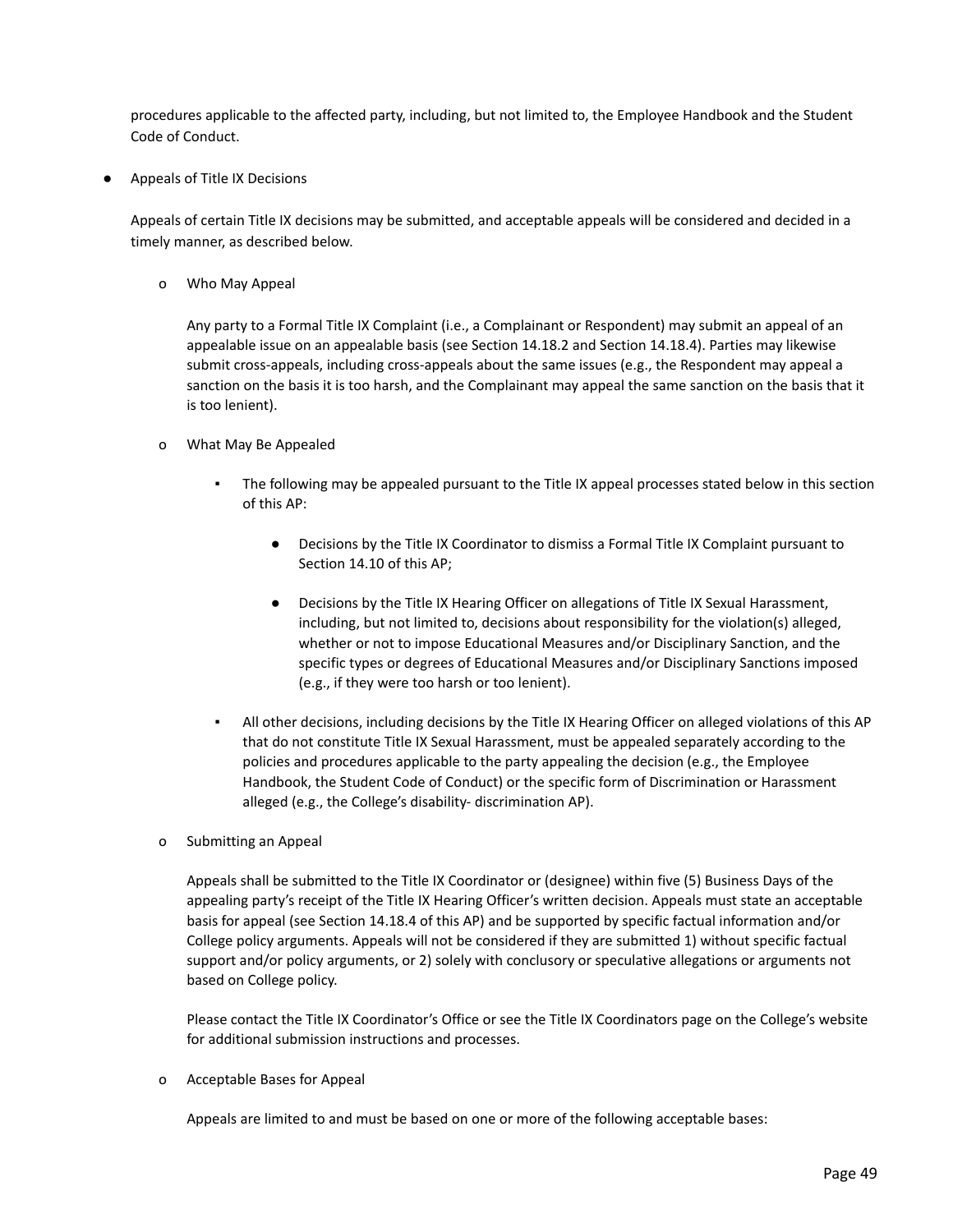- A Material Error in Process occurred that affected or reasonably could have affected an appealable decision to the detriment of the Appellant;
- The discovery of new relevant evidence that was not reasonably available at the time an appealable decision was made that reasonably could have affected that decision in favor of the Appellant had it been presented;
- Bias or a material conflict of interest on the part of the Title IX Coordinator, Investigator, Title IX Advisor, or Title IX Hearing Officer that affected or reasonably could have affected an appealable decision to the detriment of the Appellee;
- The decision being appealed was Clearly Erroneous in light of all information known at the time it was made.
- o Status of Educational Measures and Disciplinary Sanctions While an Appeal Is Pending

Educational Measures or Disciplinary Sanctions imposed by the Title IX Hearing Officer that are the subject of an appeal are generally stayed (i.e., their imposition is postponed temporarily) while the appeal is pending, unless specifically decided otherwise by the Title IX Coordinator. Supportive Measures may be continued, reinstated, or modified at the discretion of the Title IX Coordinator, pending resolution of the appeal.

o Notice of Appeal to All Parties

The Title IX Coordinator (or designee) shall notify all parties in writing of the appeal and provide them with copies of the appeal document along with information regarding their rights in the appeal process, including, but not limited to, their right to respond in writing to the appeal and the process for doing so.

o Appellee Responses to Appeals

Appellees shall have a reasonable opportunity to provide written responses to Appellants' appeals. Written responses should be delivered to the Title IX Coordinator or designee, who will provide copies to Appellants.

o Designating the Title IX Appeal Panel

The Title IX Coordinator (or designee) shall designate a Title IX Appeal Panel consisting of three (3) individuals selected from the Title IX Pool.

- o Title IX Appeal Panel Processes
	- Title IX Appeal Panel decisions will generally be made without conducting a live hearing and will be based on the written submissions of parties and the information already in the evidentiary record.
	- Title IX Appeal Panels may submit additional written questions to Appellants and Appellees to be answered in writing.
- o Discretionary Title IX Appeal Hearings
	- Any party may request a live appeal hearing before the Title IX Appeal Panel. Requests for a live appeal hearing must be clearly stated in the party's appeal and delivered to the Title IX Coordinator, who will forward copies of the request (along with the appeal) to the Title IX Appeal Panel and to all parties. Opposing parties shall have an opportunity to file written responses indicating why they believe the request for a live hearing should be denied.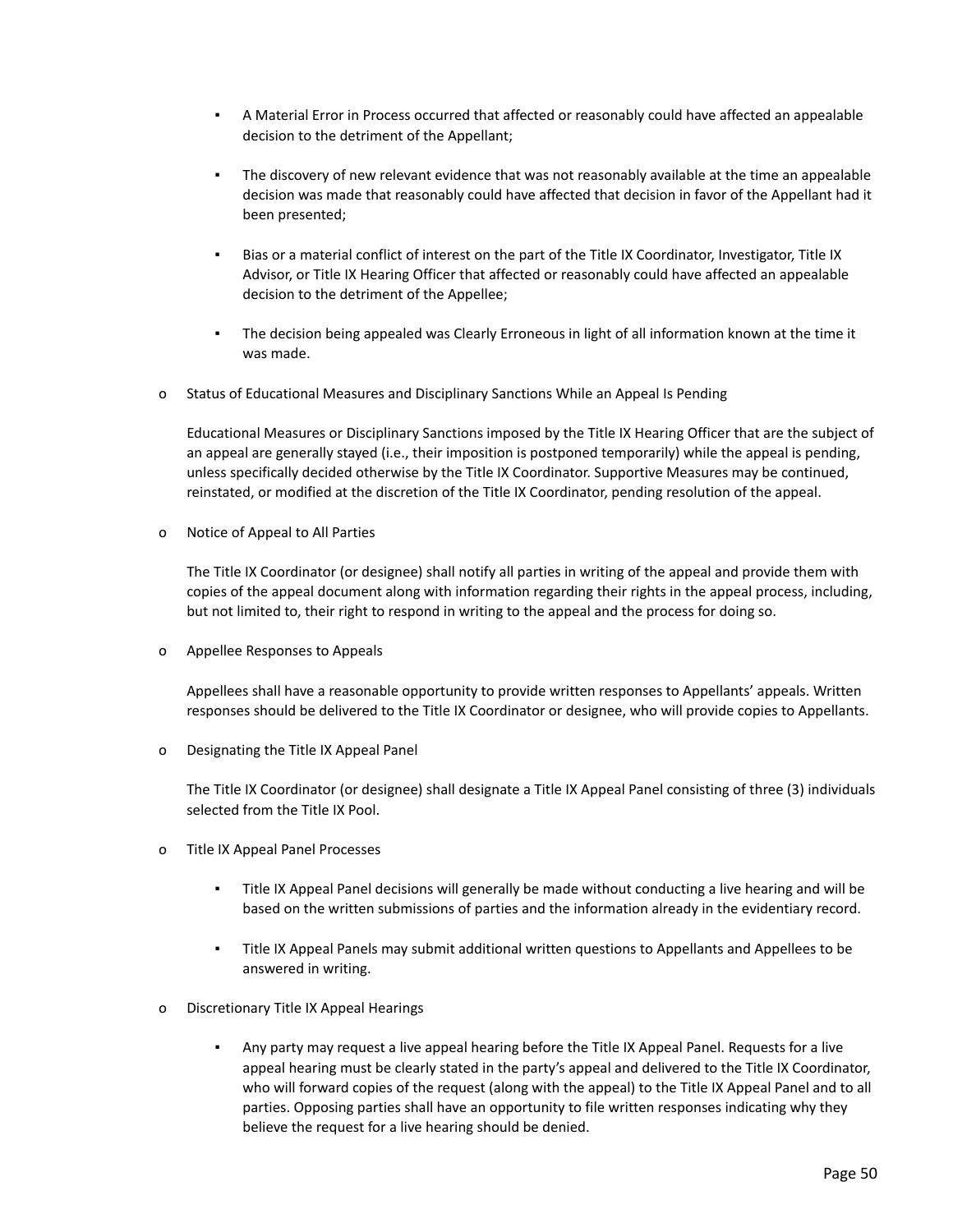- The decisions whether to grant such a request and conduct a live appeal hearings shall be at the sole discretion of the Title IX Appeal Panel and is not subject to review. Requests shall be granted only in exceptional circumstances. The party requesting the hearing has the burden of demonstrating that a live hearing is necessary for the requesting party to receive a full and fair opportunity to be heard. The Title IX Appeal Panel will inform the Title IX Coordinator in writing of its decision on the request, and the Title IX Coordinator will notify all parties of the decision.
- If an appeal hearing is held, the Title IX Appeal Panel shall offer Appellants and Appellees an equal opportunity to be heard.
- Both Appellants and Appellees may be accompanied by their respective Title IX Advisors. Appeal hearings may also be attended by the Title IX Coordinator (or designee) and the College's General Counsel to advise the Title IX Hearing Panel on procedural matters as needed.
- An appeal hearing is not a new evidentiary hearing, and further witness testimony or other additional evidence will generally not be heard or considered unless it is necessary to demonstrate the existence of new evidence that 1) could not reasonably have been discovered at the time of the hearing before the Title IX Hearing Officer, and 2) is substantially likely to have affected the Title IX Hearing Officer's decision, had it been available at the time. If new testimonial evidence is offered at the appeal hearing, limited additional cross-examination may be conducted by the parties' Title IX Advisors.
- No decisions shall be issued during the appeal hearing.

At the conclusion of the hearing, the Title IX Appeal Panel shall inform the parties that it will take the matter under advisement and issue a written decision at a later time.

# o Title IX Appeal Decisions

- Title IX Appeal Panels shall meet privately to deliberate and reach a decision, either after 1) the time to request an appeal hearing has expired, 2) all requests for hearings have been denied, or 3) a discretionary appeal hearing has been completed. No parties may attend the deliberation meetings. Meetings may be attended by the Title IX Coordinator (or designee) and/or the College's legal counsel to advise on procedure matters as needed. If the decision being appealed was made by the Title IX Coordinator or a designee, the Title IX Coordinator or the designee who made the decision under review generally should not attend the meeting.
- Title IX Appeal Panels should give a great deal of deference to Title IX Hearing Officers' and Title IX Coordinators decisions and only change or overturn a decision if a majority of the Title IX Appeal Panel is firmly convinced that the decision was in error, even if the individual panelists themselves might have reached a different conclusion.
- When deciding appeals, Title IX Appeal Panels may 1) deny the appeal and affirm the decisions, 2) affirm the decision that a violation occurred but reduce or increase the Educational Measure or Disciplinary Sanction, or 3) grant the appeal in its entirety and remand the matter to the decision-maker for further proceedings and/or a new decision (consistent with the Title IX Appeal Panel's findings).
- Title IX Appeal Panels decisions must be in writing and provide sufficient detail to reasonably inform the parties and the Title IX Coordinator of the bases for the decisions.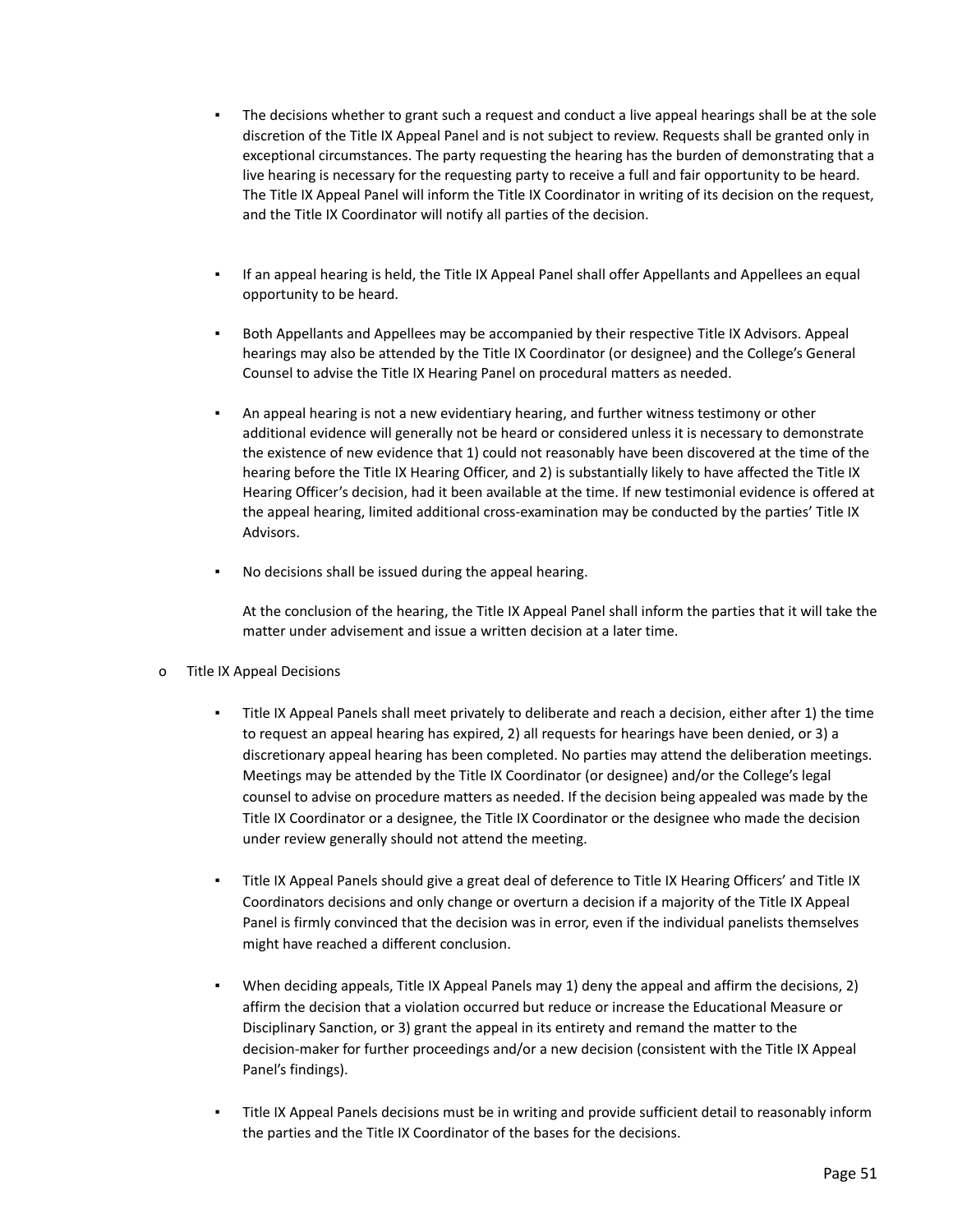o Finality of Title IX Appeal Panel Decisions

Decisions of Title IX Appeals Panels are final, and no further review of the appealed decisions shall be available unless specifically stated otherwise in applicable College policies or procedures (e.g., for termination or expulsion proceedings pursuant to the Employee Handbook or Student Code of Conduct, respectively).

o Notice of Title IX Appeal Panel Decisions

The Title IX Appeal Panel shall provide its written decision to the Title IX Coordinator who shall in turn provide copies of the decision to the parties and the Title IX Hearing Officer (if applicable). The Title IX Coordinator shall include with the decision a notice informing the parties of any right they may have under other applicable College policies or procedures (e.g., the Employee Handbook or Student Code of Conduct) to request review of the Title IX Appeal Panel's decision (e.g., for a final review of a termination or expulsion decision, if available).

Withdrawal or Resignation of Respondent While a Formal Title IX Complaint Is Pending (Including During Appeal)

In addition to the provisions of Section 14.10 above (dismissals), the following considerations are applicable in the event of the withdrawal of a Student Respondent or Resignation of an Employee Respondent while a Formal Title IX Complaint is pending against them:

o Withdrawal of a Student Respondent

If a Student Respondent withdraws from or otherwise ceases to be enrolled at the College while a Formal Title IX Compliant is pending, the Student will not be permitted to re-enroll at the College. The College may place a hold on the Student's account, prohibit the Student from being on College Property or attending or participating in College Sponsored Events, and/or restrict the Student's ability to receive a degree or certificate, participate in the College's graduation ceremony, and/or access official transcripts.

o Resignation of an Employee Respondent

If an Employee Respondent resigns from or otherwise ceases to be enrolled at the College while a Formal Title IX Complaint is pending, the Employee will not be eligible for rehire for any position with the College. Records retained by the respective offices of the Title IX Coordinator and the Chief Human Resources will reflect the Employee's ineligible status. The College may also prohibit the Employee from being on College Property or attending or participating in College Sponsored Activities, including, but not limited to, being enrolled as a Student.

# **Recordkeeping**

- The College shall maintain all records of proceedings undertaken pursuant to this AP in accordance with the College's record-retention policies and applicable state and federal laws.
- The College shall maintain a centralized electronic database of all documentation associated with alleged violations of this AP, including, but not limited to, reports and Complaints, evidentiary documentation (incl. any audio or video recordings), investigatory reports, and written decisions.
- The Chancellor designates the College's Office of the General Counsel with the primary responsibility of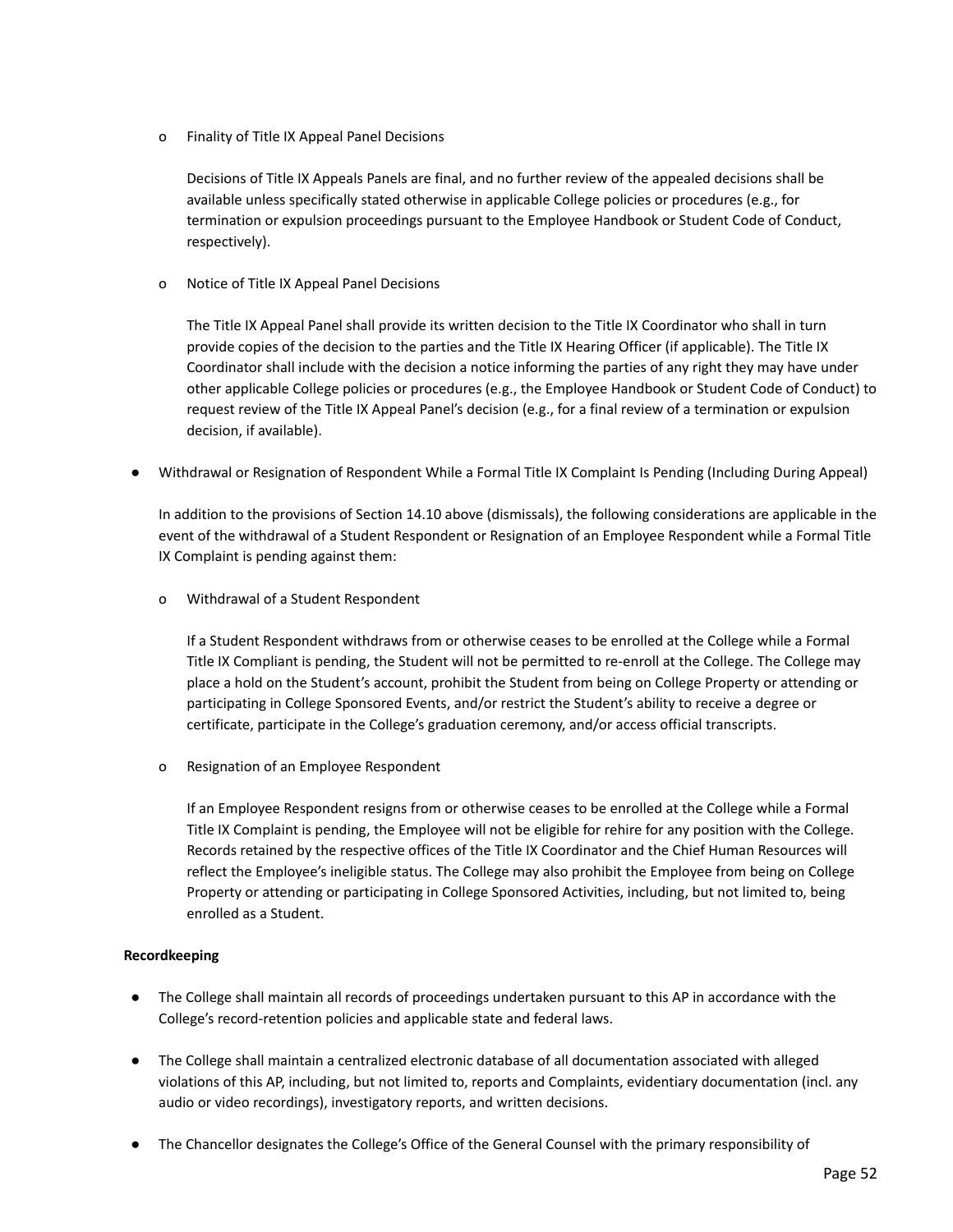establishing, maintaining, and overseeing the utilization of the required database in conjunction with all College departments tasked with administering any processes under this AP (e.g., the Office of Dispute Resolution ("ODR", Human Resources ("HR"), the Office of the Dean of Students, the Access and Disabilities Resources Office).

### **Administrative Procedure Number: AP 3.31.01**

### **PURPOSE**

Pima Community College (the College) is committed to the highest level of service and continuous improvement in providing students with a safe place to learn, thrive, and achieve. The purpose of this administrative procedure is to ensure the College takes appropriate action in responding to complaints from students and that student complaints are addressed and resolved in a fair and timely manner. In the context of this Administrative Procedure, a "complaint" is any problem, conflict or issue that negatively impacts a student.

#### **Informal Resolution**

The College encourages the resolution of any complaint through direct, respectful communication between those involved. Anyone directly involved in a complaint may seek the assistance of an appropriate College employee (i.e. designated campus contact person, or supervisor of the respondent). If the parties involved cannot resolve the complaint through informal means, the complainant may initiate a formal complaint. Whenever possible, the complainant should submit a formal complaint within 30 calendar days of the last incident.

#### **Formal Complaint Resolution Process**

To initiate the formal complaint process, the complainant must submit their complaint either to a Campus Student Complaint Resource Liaison or to the [Compliance Office]. Complaints may be submitted in person, by phone, by email, by regular mail, or online. While complaints may be made anonymously, the ability to fully respond and bring about a resolution may be impacted. More information on submitting complaints can be found at: https:[//www.pima.edu/current-students/complaint-processes/index.html](http://www.pima.edu/current-students/complaint-processes/index.html)

Upon receipt of the complaint, the Campus Student Complaint Resource Liaison or Office of Dispute Resolution will assign the case to the appropriate *Reviewer* based on the Formal Complaints Matrix.

#### **Formal Complaints Matrix**

| <b>Type of Complaint</b>                            | <b>Description</b>                                                                                                                                                                                                                                            | <b>Reviewer</b>                                                             | <b>Appeals</b>            |
|-----------------------------------------------------|---------------------------------------------------------------------------------------------------------------------------------------------------------------------------------------------------------------------------------------------------------------|-----------------------------------------------------------------------------|---------------------------|
| Against the<br>Chancellor and/or<br>Governing Board | Complaints against the Chancellor<br>and/or the Governing Board will be<br>addressed in accordance with Stan-<br>dard Practice Guide (SPG) 1501/<br>AA (AP conversion forthcoming) and<br>Article XII of the Pima Community<br>College District Board Bylaws. | Governing Board in<br>consultation with General<br>Counsel selects Reviewer | <b>Governing Board</b>    |
| Against a Faculty                                   | Student complaints regarding facul ty                                                                                                                                                                                                                         | Department Chair/                                                           | Division Dean or Vice     |
| Member                                              | and grades.                                                                                                                                                                                                                                                   | Department Head                                                             | President                 |
| <b>Against Another</b>                              | Student complaints regarding other                                                                                                                                                                                                                            | Division Dean or Student                                                    | Vice President of Student |
| Student                                             | students.                                                                                                                                                                                                                                                     | Affairs Dean                                                                | Engagement                |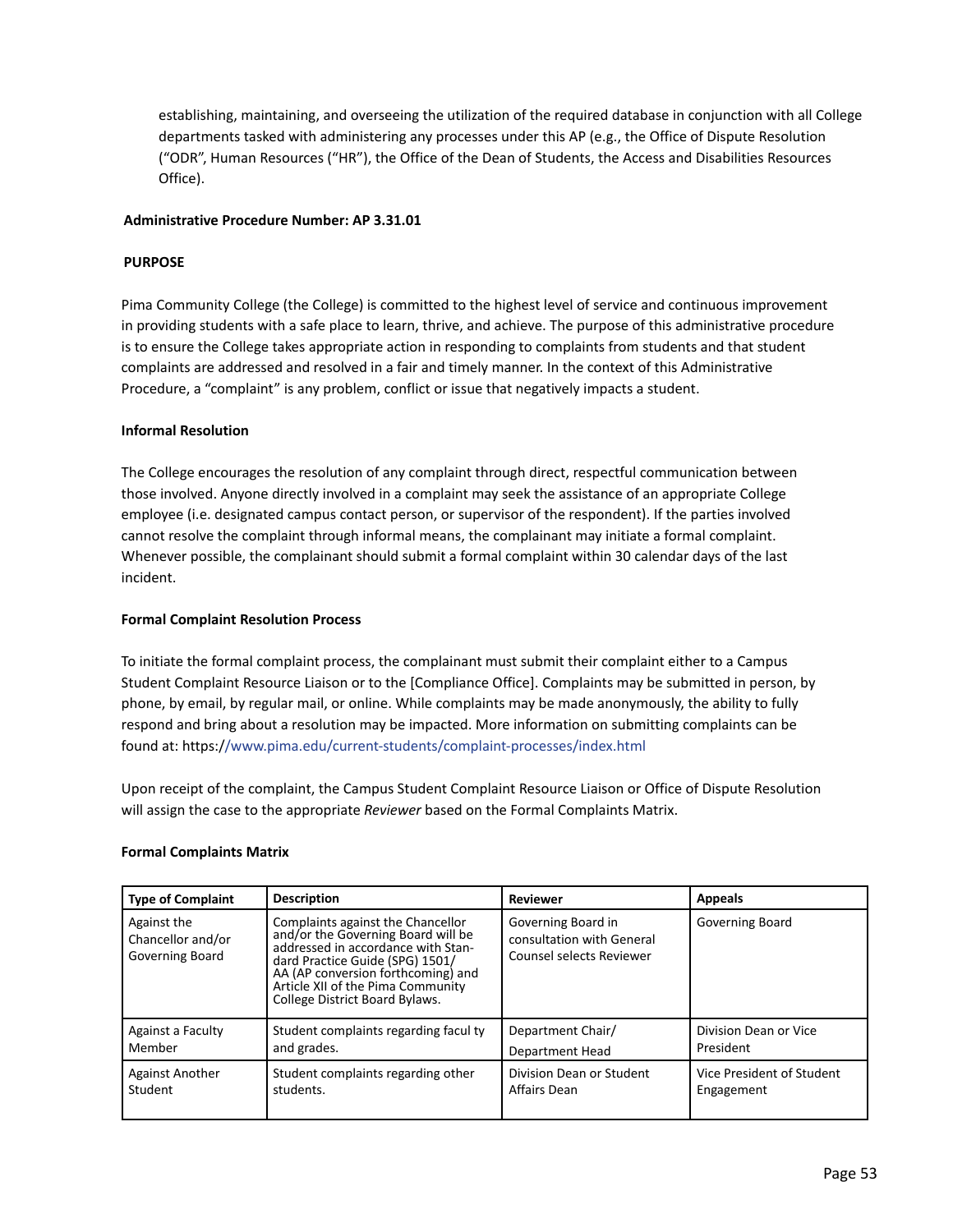| Against a Staff Mem-<br>ber or Administrator<br>(Non-Chancellor)                            | Student complaints regarding a staff<br>member or administrator.                   | Direct Supervisor                                   | Administrative Supervisor                                                       |
|---------------------------------------------------------------------------------------------|------------------------------------------------------------------------------------|-----------------------------------------------------|---------------------------------------------------------------------------------|
| Against a College<br>policy, process or<br>procedure                                        | Student complaints over a College<br>policy, process or procedure                  | <b>Unit Supervisor</b>                              | <b>Administrative Supervisor</b>                                                |
| Discrimination or<br>retaliation based on<br>disability                                     | Any alleged discrimination based on<br>disability.                                 | Access and Disability Re-<br>sources (ADR) Director | College Equal Employment<br>Opportunity Officer (EEO)/<br>[Compliance Director] |
| Discrimination or<br>retaliation based on<br>other protected class<br>other than disability | Any alleged discrimination based<br>on a protected class other than<br>disability. | Office of Dispute Resolution                        | Designee from Chancellor                                                        |

#### **Investigation Procedures**

Complaints will be reviewed by the assigned Reviewer following procedures detailed in the Administrative Procedures (APs) or Standard Operating Procedures (SOPs) of the program or unit of the Reviewer. In some instances, it may be necessary for several College departments and/or units (e.g., Campus Administration, Finance, General Counsel, Human Resources, Public Safety, and/or the Office of the Provost) or seek external assistance to complete the investigation. The investigation will include the following steps:

- 1. Determine if adequate information was provided to conduct an investigation and if an investigation is necessary.
- 2. Develop an investigative plan (i.e. determine the scope of the investigation, interviews to be conducted, documents to be reviewed, and appropriate offices/personnel involved).
- 3. Inform the parties of the expected timeframe for the review and provide updates regarding any extensions to the timeline.
- 4. Identify any potential reporting obligations and/or the need to notify external entities using the defined checklist on the investigation form.
- 5. Inform all parties regarding the status of the investigation as necessary.
- 6. Maintain appropriate documents to effectively support the complaint investigative process, appeals, outcomes, and recommended corrective actions.

Investigations should normally be concluded within 30 days of receipt of the complaint, although the timeframe may be extended when necessary due to the complexity of the investigation, availability of witnesses, and similar factors. At the conclusion of the investigation, the Reviewer will prepare a report detailing the outcomes, findings, and any recommendations for resolution. The report will be communicated to the complainant and the respondent as appropriate. Other appropriate parties may be informed on a need to know basis.

#### **Representation**

The complainant and the respondent have the right to select another person as a representative during the complaint investigation process. A representative shall not be a key witness or potential witness. If the representative has legal training or is an attorney, the representative may not act in the capacity of an attorney. The representative may act as an observer, note-taker, and advisor for the complainant or respondent. The representative may not speak for the complainant or respondent. The representative will be required to sign an acknowledgement form indicating that the representative understands and agrees to abide by confidentiality requirements.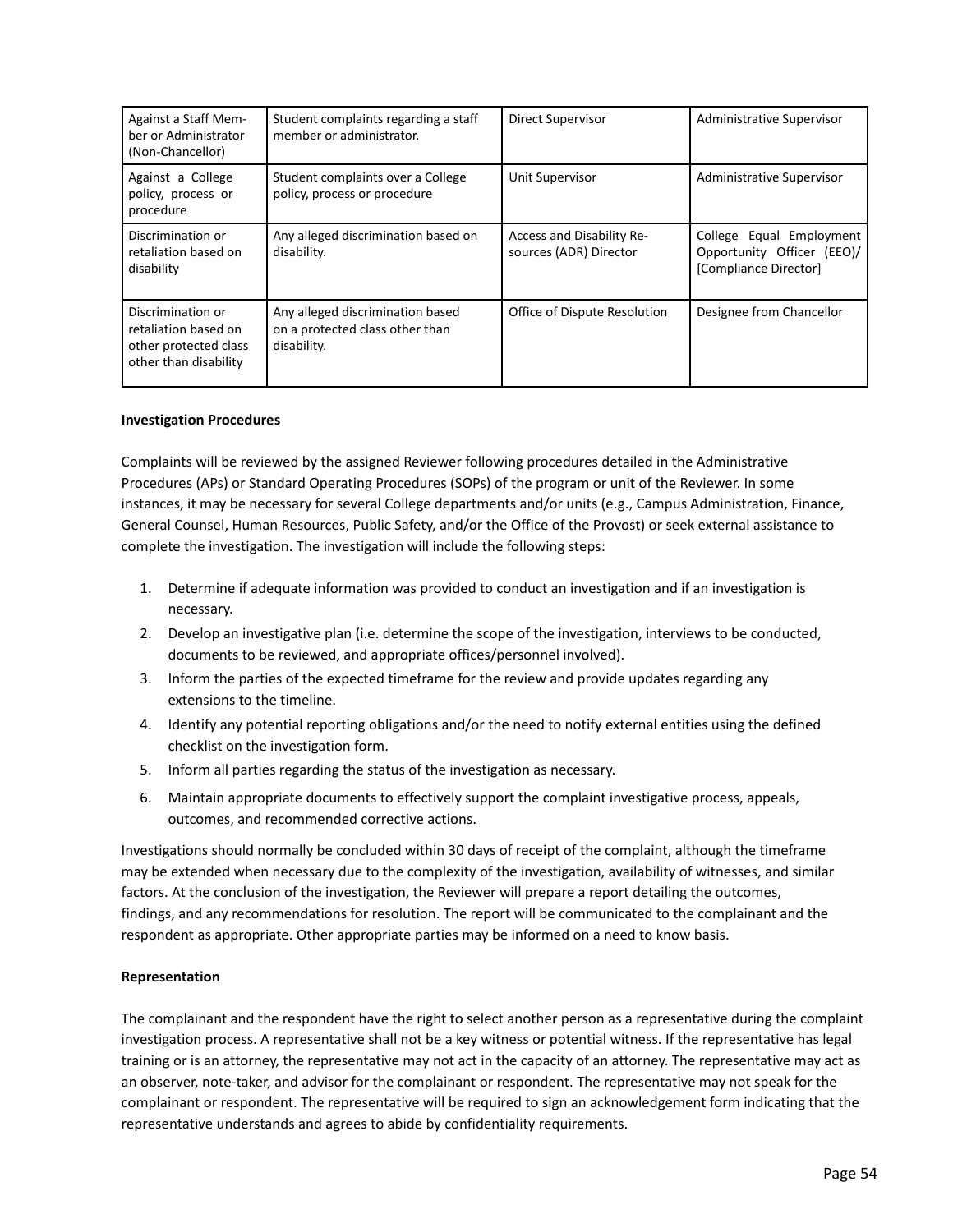# **Appeals**

If the complainant believes that an error was made in the review process, the complainant may make a written appeal request. The appeal must be made within 30 days of receiving the final decision and specify the error or flaw in the process justifying the appeal, such as an incomplete investigation, bias or conflict of interest of the investigator, newly discovered information, or incorrect interpretation of the applicable rule or standard.

The appeal will include the following steps:

- 1. Develop an appeal plan (i.e. determine the basis of the appeal, and if needed, whether interviews need to be conducted, documents reviewed, and appropriate offices/personnel involved).
- 2. Inform the parties of the expected timeframe for reviewing the appeal and provide updates regarding any extensions to the timeline.
- 3. Inform all parties regarding the status of the appeal as necessary.
- 4. Maintain appropriate documents to effectively support the appeal process, including a written response regarding the appeal decision.

The appeal decision is final.

# **Retaliation**

Any form of retaliation for bringing forward a complaint or being a witness in an investigation is prohibited and may result in discipline.

### **Student Code of Conduct**

The following is a summarized version of the Student Code of Conduct that would apply to violations concerning sexual violence, domestic violence, dating violence, and stalking.

For full version of the PCC Student Code of Conduct, go to

<https://www.pima.edu/student-resources/student-policies-complaints/docs/Student-Code-of-Conduct.pdf>

# **Introduction**

- Purpose and Scope
	- o Pima Community College ("College") is committed to promoting an academic environment that is welcoming, safe, and well-ordered and that encourages civil discourse, Academic Integrity, and mutual respect while protecting Students' rights as members of the College Community.<sup>1</sup>
	- o The College has developed this Student Code of Conduct ("Code of Conduct" or "Code") to articulate clearly the College's expectations for its Students and to educate them about their rights and responsibilities as members of the College Community.
	- $\circ$  In the event a Student is determined to have violated this Code, the primary goal of any Responsive Action taken by the College shall be educational and corrective, focused on redressing wrongs while promoting Student growth and personal responsibility. Code of Conduct matters shall only be conducted as Disciplinary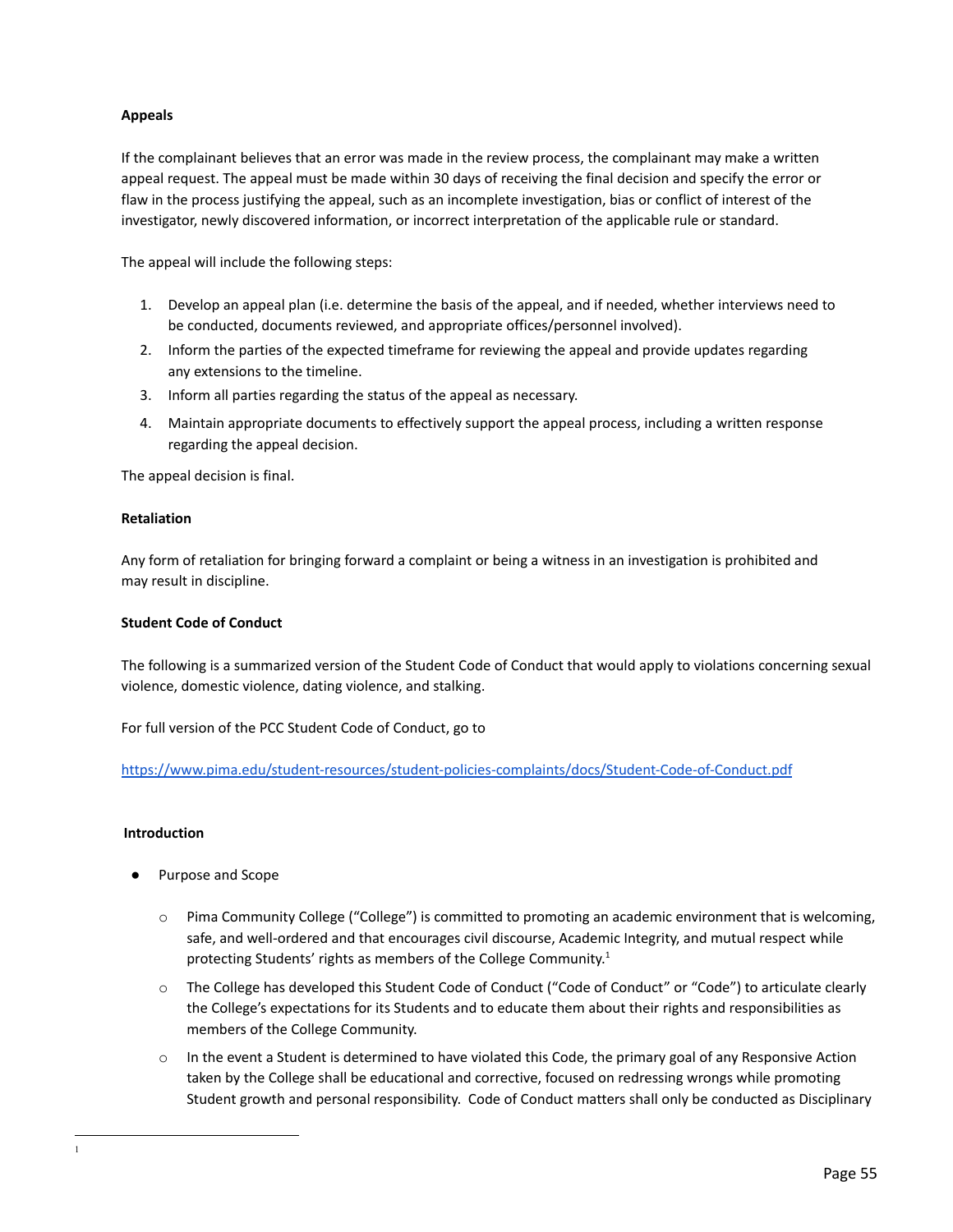proceedings when Major Misconduct is at issue.

- $\circ$  This Code applies to all Students who have applied for admission to or are currently enrolled in classes at the College.
- This Code of Conduct applies to all Student conduct that
	- o Occurs on College Property,
	- o Occurs during a College class (including credit and noncredit, clock-hour, workforce-development, adult basic education, and developmental-education classes) or other College Sponsored Activity, regardless of modality or location (including online), or
	- o Regardless of the location,
	- o Adversely affects or is substantially likely to adversely affect Ordinary College Operations or another member of the College Community;
		- Violates College policy;
		- Violates local, state, or federal law.
- This Code does not apply to Students who are also Employees of the College when they are acting in their capacities as College Employees.

# **Students' Rights and Responsibilities**

- **Rights Common to All Students** 
	- o Students have the right to be informed of and have easy access to this Code of Conduct. All Students are expected to familiarize themselves with the Code. Ignorance of the Code is not a defense to any violation.
	- o Although all members of the College Community are ultimately responsible for their own actions, Students have the right to expect that the College will endeavor to provide a safe educational environment that promotes Academic Integrity, civility, and decorum.
	- $\circ$  Students have the right to public notice of any proposed substantive changes to this Code of Conduct and to have a meaningful opportunity to comment on such proposed changes and to propose changes of their own.
	- o Students have the right to expect that the College will endeavor to assist them in correcting Behaviors that do not comply with the College's expectations.
- Student Rights and Responsibilities During Code of Conduct Proceedings
	- o All Students involved in Code of Conduct proceedings have the following rights and responsibilities:
		- To be treated with respect and dignity;
		- To have Code of Conduct proceedings administered by objective, neutral, and knowledgeable College Employees;
		- To a Code process that causes as little disruption as practicable;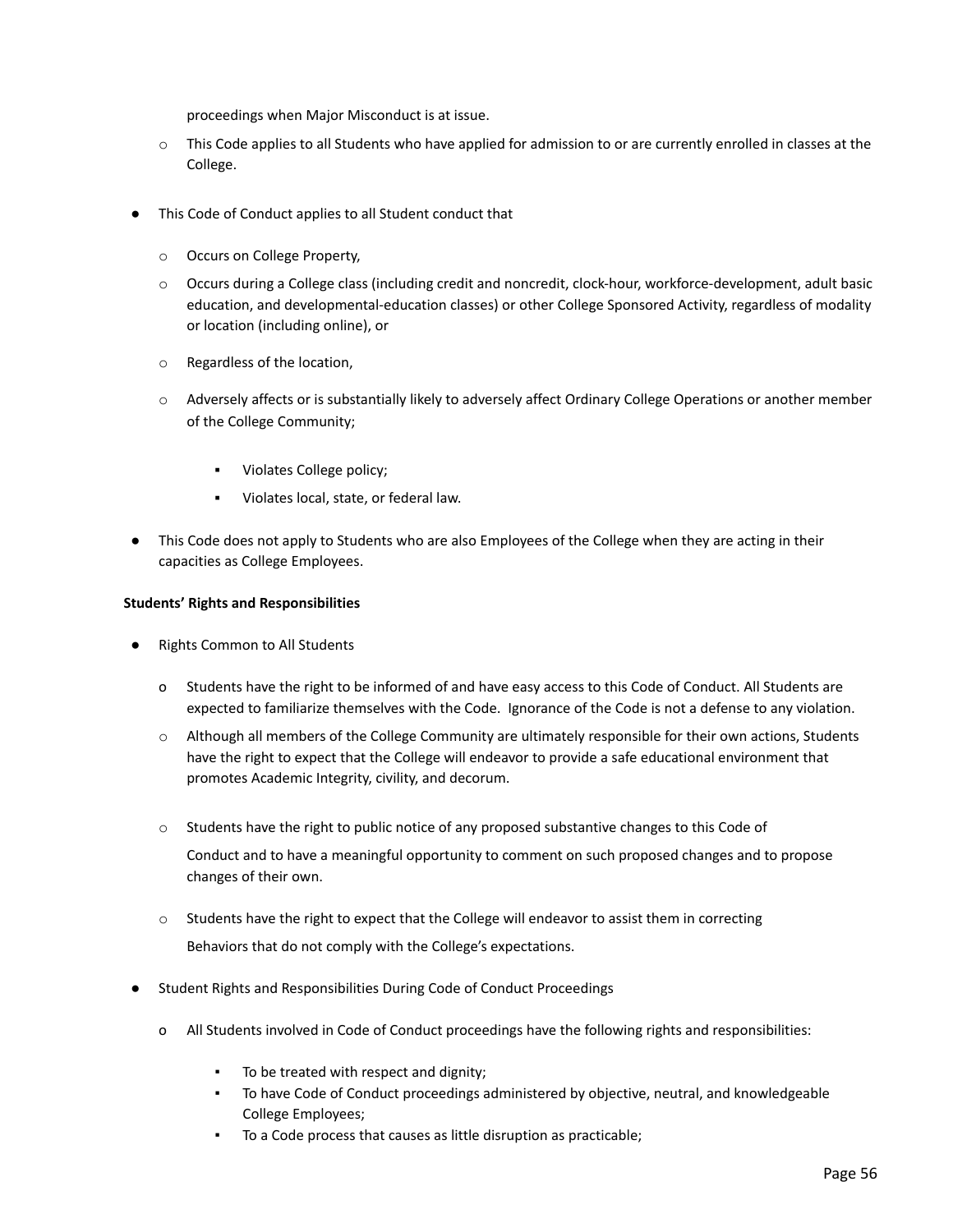- To be informed specifically of one's role in the Code process (*i.e.*, as a Complainant, Respondent, or witness) and to be informed promptly if that role changes;
- To have one's privacy and confidentiality respected to the extent possible under applicable law and College policy;
- To be free from Retaliation in any form for participating in the Code process;
- To receive information about services available through the College or in the community, such as counseling or legal assistance.
- o Additional Rights of Student Complainants
	- To an opportunity to request Interim Measures during the Code of Conduct process;
	- To withdraw a Complaint at any time, although the College may be required to continue an investigation or remedial actions under certain circumstances, such as when the safety of the College Community may be threatened;\
	- To receive any evidence shared with the Respondent;
	- To an equal opportunity to identify relevant witnesses and other evidence;
	- If a Complaint alleges Major Misconduct, to Confront any witnesses who testify against the accuracy of the Complaint's allegations or in favor of the Respondent;
	- To be notified of relevant information provided by the Respondent and any identified witnesses and to have an opportunity to respond;
	- To an opportunity to 1) have an Advisor present, or 2) be Actively Assisted by an Attorney at one's own expense during Code Resolution Meetings and appeal hearings regarding Complaints involving alleged Major Misconduct and at which the Complainant is assisted by an Attorney;
	- To be notified of any defenses or Mitigating Factors asserted by a Respondent and to have an opportunity to respond to them and to offer any Aggravating Factors one believes the Code Decision-Maker should consider;
	- To have a Complaint resolved in a timely manner;
	- To a decision that is free from bias and prejudice and based on credible, relevant evidence;
	- To receive timely written notice of the outcome of the Code process;
	- To an opportunity to make any available appeals;
	- To make a separate Complaint to an appropriate agency outside the College, including law enforcement, at any time.
- o Additional Rights and Responsibilities of Student Respondents
	- To defend oneself against any Complaint to which one is a Respondent;
	- To an equal opportunity to request Interim Measures during the Code process;
	- To decline to participate in or answer any question during the Code process, although the process will continue, and a decision will be made based on available information. Code Decision-Makers may infer from a Respondent's non-participation or refusal to answer questions that the Respondent engaged in the misconduct alleged a Complaint, even if the Respondent has affirmatively asserted one's Fifth Amendment right against self-incrimination;
	- To be treated neutrally and to have judgment on the Complaint withheld until a final decision is made;
	- To receive any evidence shared with the Complainant;
	- To an equal opportunity to identify relevant witnesses and other evidence;
	- If the Respondent is alleged to have engaged in Major Misconduct, to Confront any witnesses who testify against the Respondent, including the Complainant;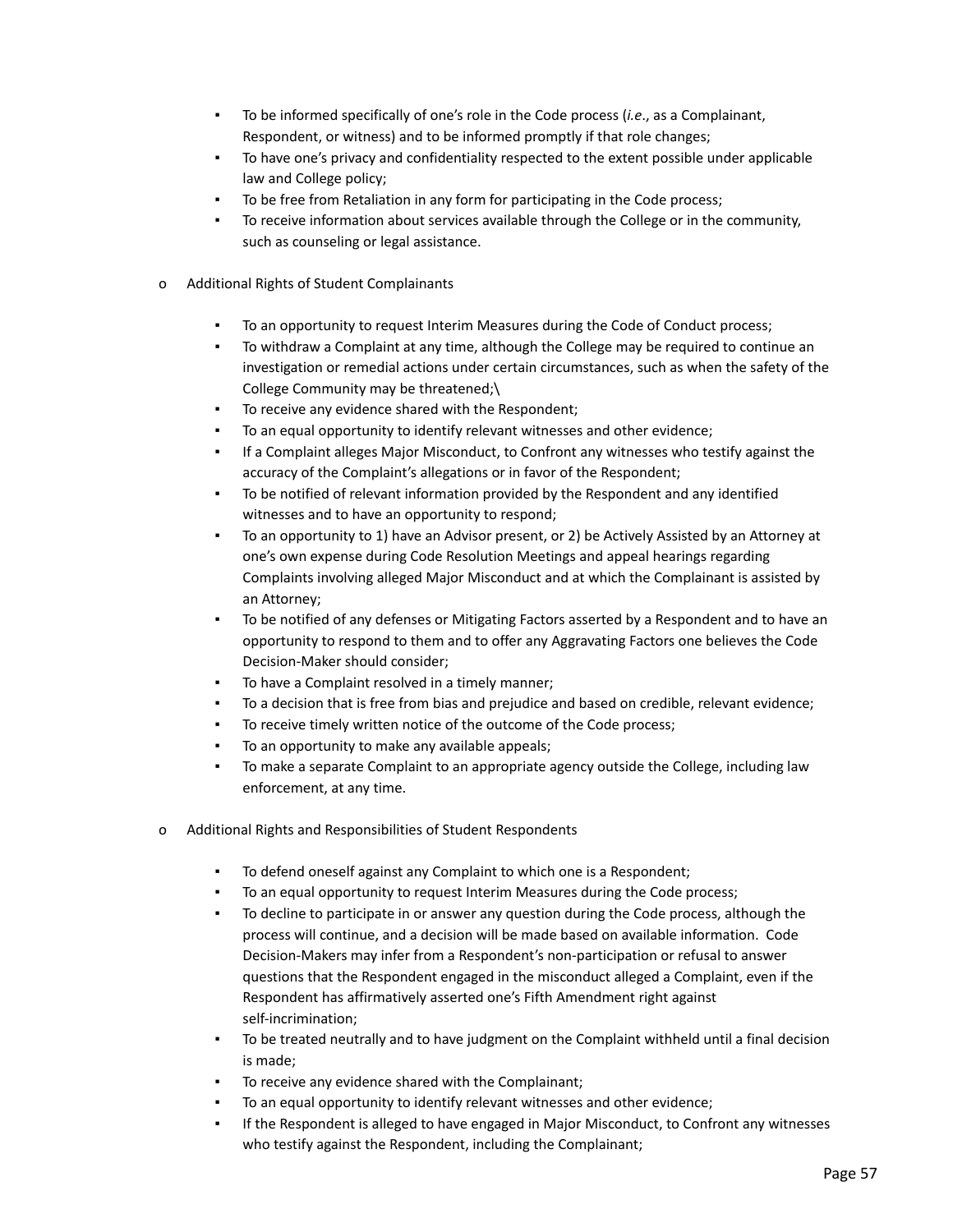- To be notified of relevant information provided by the Complainant and any witnesses and given an opportunity to respond;
- To an opportunity to have an Advisor present or be Actively Assisted by an Attorney, at one's own expense, during Code Resolution Meetings and appeal hearings regarding alleged Major Misconduct;
- To be notified of any defenses or Aggravating Factors asserted by a Complainant and to have an opportunity to respond to them and to offer any Mitigating Factors one believes should be considered when determining the College's Responsive Action;
- To have a Complaint resolved in a timely manner;
- To a decision that is free from prejudice and bias and based on credible, relevant evidence;
- To receive timely written notice of the decision, including a summary of the facts on which the decision was based;
- To an opportunity to make any available appeals.

#### **Distinguishing Between "Lesser" and "Major" Misconduct**

Students accused of the most serious Code violations are entitled to more formal Disciplinary proceedings than those accused of less serious violations, because the Responsive Action from the College and the possible consequences to Students for the most serious violations are significantly greater. Accordingly, the College distinguishes between Lesser Misconduct and Major Misconduct when conducting Code proceedings.

- Code Decision-Makers have the discretion to decide whether to address alleged Code of Conduct violations as Lesser Misconduct or Major Misconduct. Such decisions shall be based on specific Aggravating Factors, Mitigating Factors, and other relevant circumstances, including, but not limited to, an accused Student's history of prior Code violations, the severity or pervasiveness of the alleged violations and their impact on other members of the College Community, whether the Student is accused of engaging in the alleged violations Knowingly, Recklessly, or Negligently, and whether the accused Student is alleged to have engaged in multiple Code violations.
- Lesser Misconduct includes violations of the Code that are appropriately responded to with Educational Measures and do not warrant Disciplinary Sanctions. Students alleged to have engaged in Lesser Misconduct may not be accompanied by an Advisor or an Attorney during Code proceedings, and neither decisions that Students engaged in Lesser Misconduct nor the Educational Measures issued to those Students can be appealed.
- Major Misconduct includes the most serious violations of the Code that could result in Disciplinary Sanctions up to and including Suspension or Expulsion from the College or the withholding of a degree or certificate. Code proceedings for alleged Major Misconduct are generally more formal and have opportunities to appeal, in addition to the following:
	- o Students alleged to have engaged in Major Misconduct may be accompanied by an Advisor of their choosing or by an Attorney provided at the Student's expense. Attorneys may Actively Assist Students during Code Resolution Meetings and appeal hearings. Students may not be accompanied by Advisors or Attorneys at any other time during the Code of Conduct process.
	- o Allegations of assault, violence, Stalking, True Threats, or sexual misconduct, including Sexual Harassment, are always addressed as Major Misconduct. Whether to address any other "Specifically Prohibited Act of Misconduct" (see next Section) as Lesser Misconduct or Major Misconduct is determined on a case-by-case basis by the Code Decision-Maker.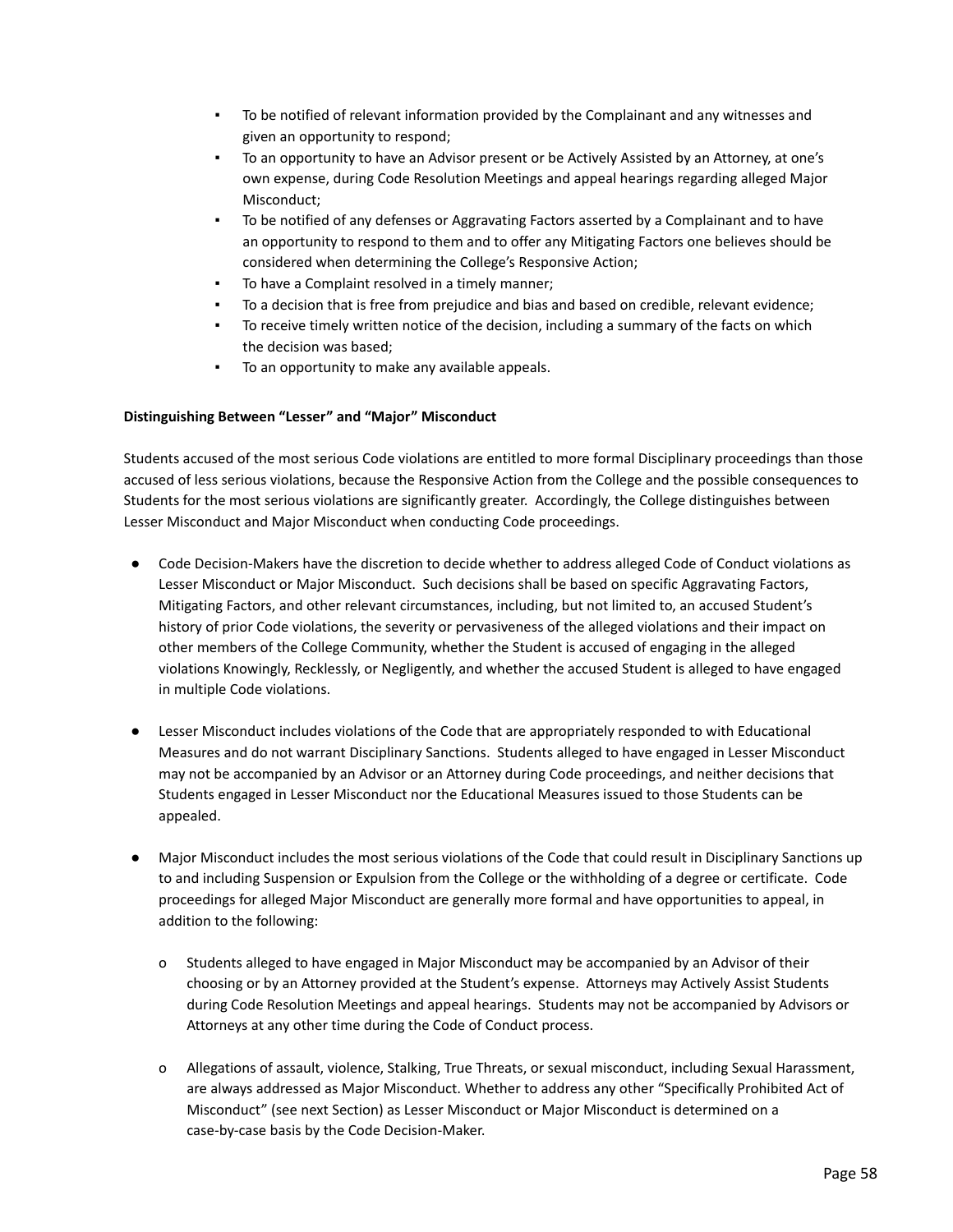# **Specifically Prohibited Acts of Misconduct**

The following acts and omissions constitute Student misconduct under this Code and are prohibited:

- Violent, Threatening, or Dangerous Behavior
	- o Physically assaulting or harming or making a True Threat to physically harm another member of the College Community;
	- o Engaging in any illegal sexual offense, including, but not limited to, sexual assault, public sexual indecency, and indecent exposure (see A.R.S. § 13-1401 to 1406);
	- o Engaging in Stalking, Bullying, or Hazing;
	- o Secretly or covertly viewing, photographing, or making a video recording of a member of the College Community without that individual's express consent in a location where the individual has a reasonable expectation of privacy or in a manner that violates a reasonable expectation of privacy;
	- o Engaging in or threatening to engage in a Breach of the Peace;
	- o Harming, harassing, or endangering an animal, including, but not limited to, a Service Animal or Emotional Support Animal, on College Property or at a College Sponsored Activity;
	- o Bringing or luring a wild or diseased animal onto, or enticing one to remain on, College Property or the location of a College Sponsored Activity without express authorization from the College;
	- o Using, possessing, displaying, or storing any weapon or explosive, including but not limited to, a firearm, explosive material or device, bomb-making material, firework, or unreasonably dangerous chemical on College Property or at a College Sponsored Activity, unless one or more of the following conditions is met:
		- The Student is an Arizona Peace Officer authorized to carry a firearm or other weapon while off-duty, and the prohibited item is a legally possessed firearm or other weapon carried in accordance with all applicable laws and College policies;
		- The campus President and the Chief of Campus Police or their respective designees have authorized the Student in writing to bring an item or material otherwise prohibited under this section onto College Property or to a College Sponsored Activity for an academic, law-enforcement, or other legitimate specified purpose;
		- The prohibited item is a legally possessed firearm which the Student keeps locked in and not visible from the outside of the Student's privately owned motor vehicle or motorcycle in compliance with A.R.S. § 12-781;
	- o Threatening to bring a weapon on to College Property or to a College Sponsored Activity;
	- o Knowingly failing to report to Campus Police a True Threat to a member of the College Community or other imminent threat to the health and safety of the College Community, including, but not limited to, the imminent arrival, or presence on College Property or at a College Sponsored Activity, of any individual who the Student knows is or has claimed to be in possession of a firearm and who is not a Campus Police Officer or other law-enforcement officer;
- Discrimination and Harassment

Engaging in discrimination against or harassment (including Sexual Harassment) of a member of the College Community on the basis of age, disability, race, color, ethnicity, national origin, religion or irreligion, sex, gender (including gender expression and gender identity), sexual orientation, or veteran status;

- Violations of Federal, State, or Local Law
	- o Being arrested for, charged with, or convicted of violating any local, state, or federal law based while on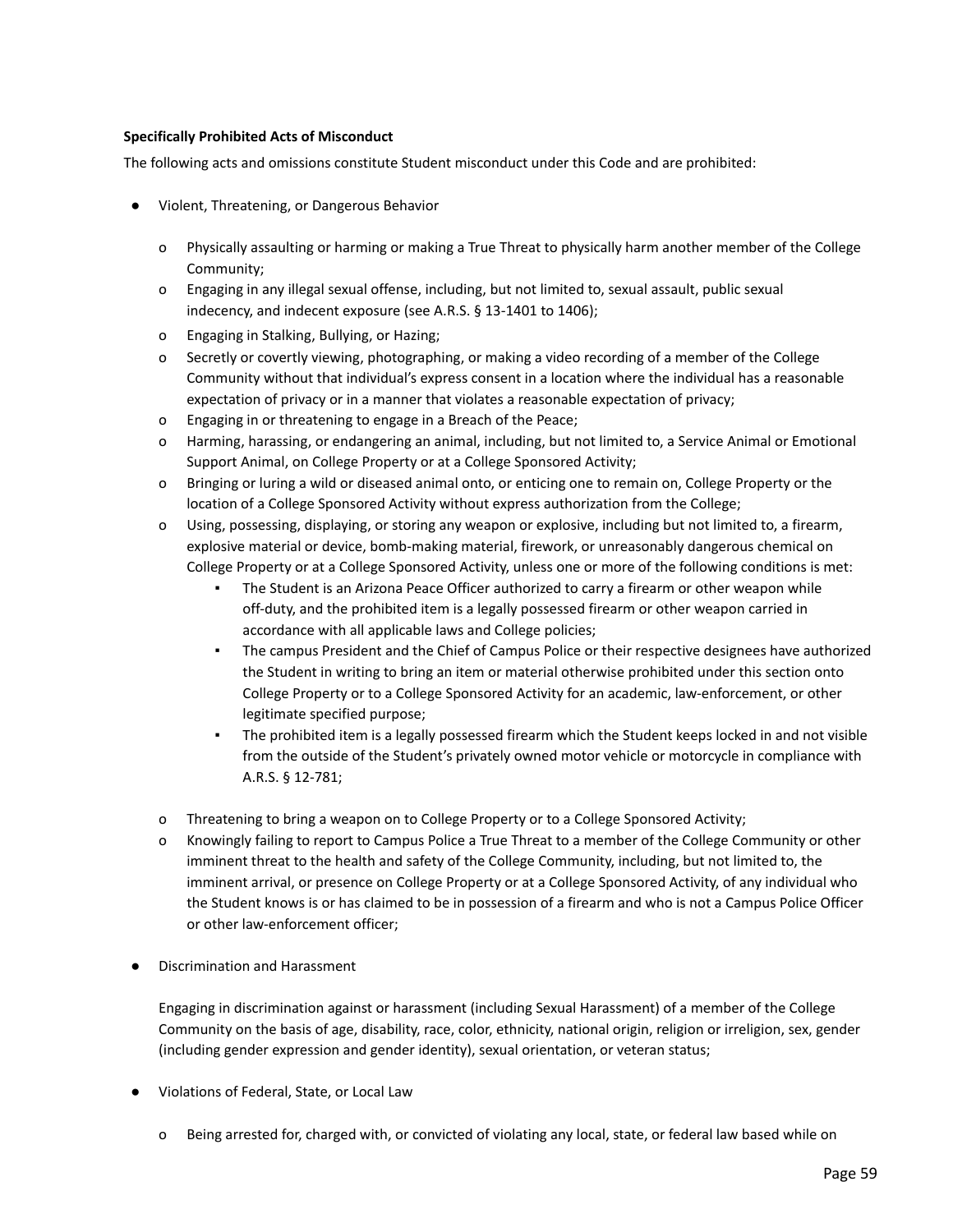College Property or during a College Sponsored Activity, or based on events which occurred on College Property or during a College Sponsored Activity;

- o Being arrested for, charged with, or convicted of a violation of any local, state, or federal law, regardless of location, that
	- Involves violence or assault, Stalking, a True Threat, sexual misconduct, harassment, or significantly dangerous, threatening, or harmful activity;

### **Reporting Code of Conduct Violations**

In Emergencies

If a suspected Code of Conduct violation involves an imminent health or safety threat, such as acts of violence or True Threats, contact Campus Police (520-206-2700) or call 9-1-1 immediately.

- **Submitting Complaints** 
	- o Any member of the College Community may submit a Complaint about a suspected Code of Conduct violation as follows:
		- If the Student's suspected violation occurs during or as part of a class, by informing the course Instructor (a subsequent written Complaint may still be required);
		- By submitting a Complaint to the Dean of Students by email or letter (mailed or hand-delivered), or by using the College's Incident Report form

[https://pimacountycommunitycollegedistrict.ethicspointvp.com/custom/pimacountycommunitycollege](https://pimacountycommunitycollegedistrict.ethicspointvp.com/custom/pimacountycommunitycollegedistrict/_scf/forms/_scf/form_data.asp?lang=en) [district/\\_scf/forms/\\_scf/form\\_data.asp?lang=en](https://pimacountycommunitycollegedistrict.ethicspointvp.com/custom/pimacountycommunitycollegedistrict/_scf/forms/_scf/form_data.asp?lang=en)

- By calling the Dean of Students' office or visiting in person (a subsequent written Complaint may still be required).
- There is no time limit for making a Complaint about a suspected Code of Conduct violation, although a Complaint should be made as soon as possible. Code Decision-Makers may, at their discretion, decline to take action on a Complaint if the elapsed time is a significant barrier to completing a full investigation and making an adequately informed decision.
- o Complaints should contain the following information (to the extent known):
	- The name and contact information of the person submitting the Complaint;
	- The names of the Student(s) and any other person(s) involved, including any victims or witnesses;
	- The date of the alleged misconduct;
	- The location where the alleged misconduct occurred;
	- A description of the alleged misconduct;
	- A list of any documents or other evidence relating to the alleged misconduct (e.g., photographs, emails, police reports).
- o Complaints may be dismissed without further action if Code Decision-Makers, in their discretion, determine the Complaint is Frivolous or Malicious.
- o Complaints Involving Pending Code of Conduct Proceedings
	- Code of Conduct proceedings will not be stayed or otherwise interrupted if an individual involved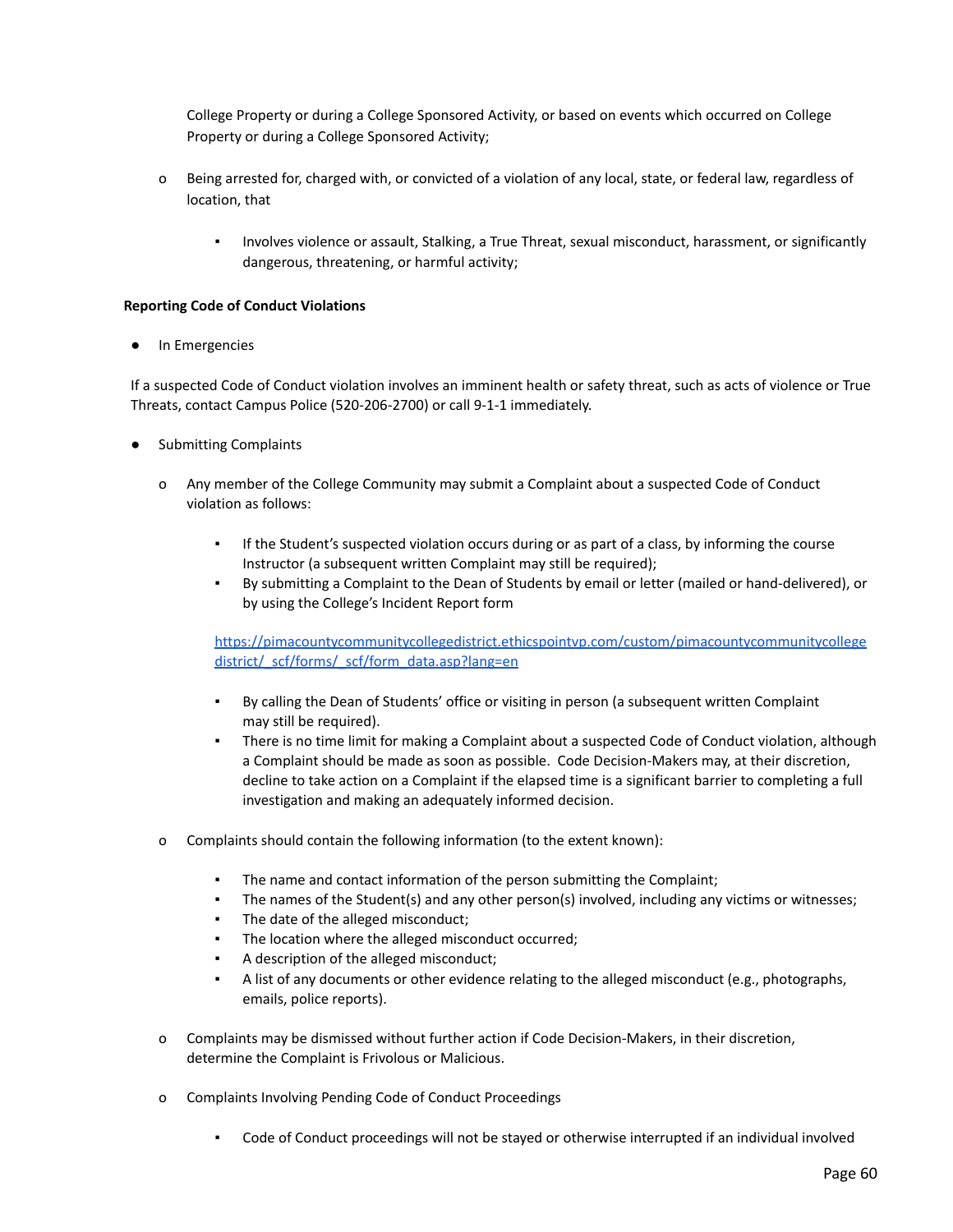in the Code process files a separate, contemporaneous complaint of any kind against another individual involved in the same process (*e.g.*, Respondent files a complaint against the Complainant or the Code Decision-Maker).

- If Code Decision-Makers are the subject of an internal College complaint brought by a Student while that Student's Code of Conduct proceeding is pending, Code Decision-Makers should only recuse themselves if they believe they cannot remain impartial.
- Confidential and Anonymous Complaints
	- o Persons reporting alleged Code of Conduct violations may request that their Complaints remain confidential. The College will endeavor to honor such requests, although doing so may seriously limit the College's ability to investigate and respond to a Complaint, and the College's obligation to protect the College Community may override a Complainant's request for confidentiality.
	- o Anonymous Complaints are not accepted through the Code process. Persons wishing to remain anonymous may contact the College's Office of Dispute Resolution ("ODR") hotline (1-855-503- 8072 or [www.complianceandethicshotline.ethicspoint.com\)](http://www.complianceandethicshotline.ethicspoint.com/), or call Campus Police (520-206-2700).

# **Conducting Code of Conduct Proceedings**

- Selecting the Code Decision-Maker
	- o Instructors as Complainants/Code Decision-Makers
		- If an Instructor believes a Student has engaged in Major Misconduct, the Instructor should submit a Complaint to the Dean of Students. If the Dean of Students determines that the violation alleged in the Complaint should not be addressed as Major Misconduct, the Dean may return it to the Instructor to be addressed as Lesser Misconduct.
- The Dean of Students as Code Decision-Maker
	- o The Dean of Students or the Dean's designee shall serve as the Code Decision-Maker for all Complaints alleging Major Misconduct.
	- o If the Dean of Students, in consultation with the College's Office of the General Counsel, determines that a significant, College-wide conflict of interest may exist for a particular Complaint, the College may retain an outside third-party to serve as the Code Decision-Maker and investigate and issue a decision in accordance with Code procedures.
- Discretion of Code Decision-Makers in Initiating, Continuing, and Terminating Code Proceedings
	- o Code Decision-Makers have the discretion to determine if a Complaint sufficiently alleges a violation of the Code. If the Code Decision-Maker determines that a Complaint does not sufficiently allege a violation, the Code Decision-Maker shall notify the Complainant in writing of that decision and the reason for it.
	- o If a Complaint adequately alleges a violation, but the Code Decision-Maker subsequently becomes aware of evidence indicating further proceedings are not warranted, the Code Decision-Maker may terminate the proceeding at any time by providing written notice of that termination and the reason for it to the Complainant. If Respondents have already received notice of the Complaint, they should also be notified in writing of the decision to terminate it.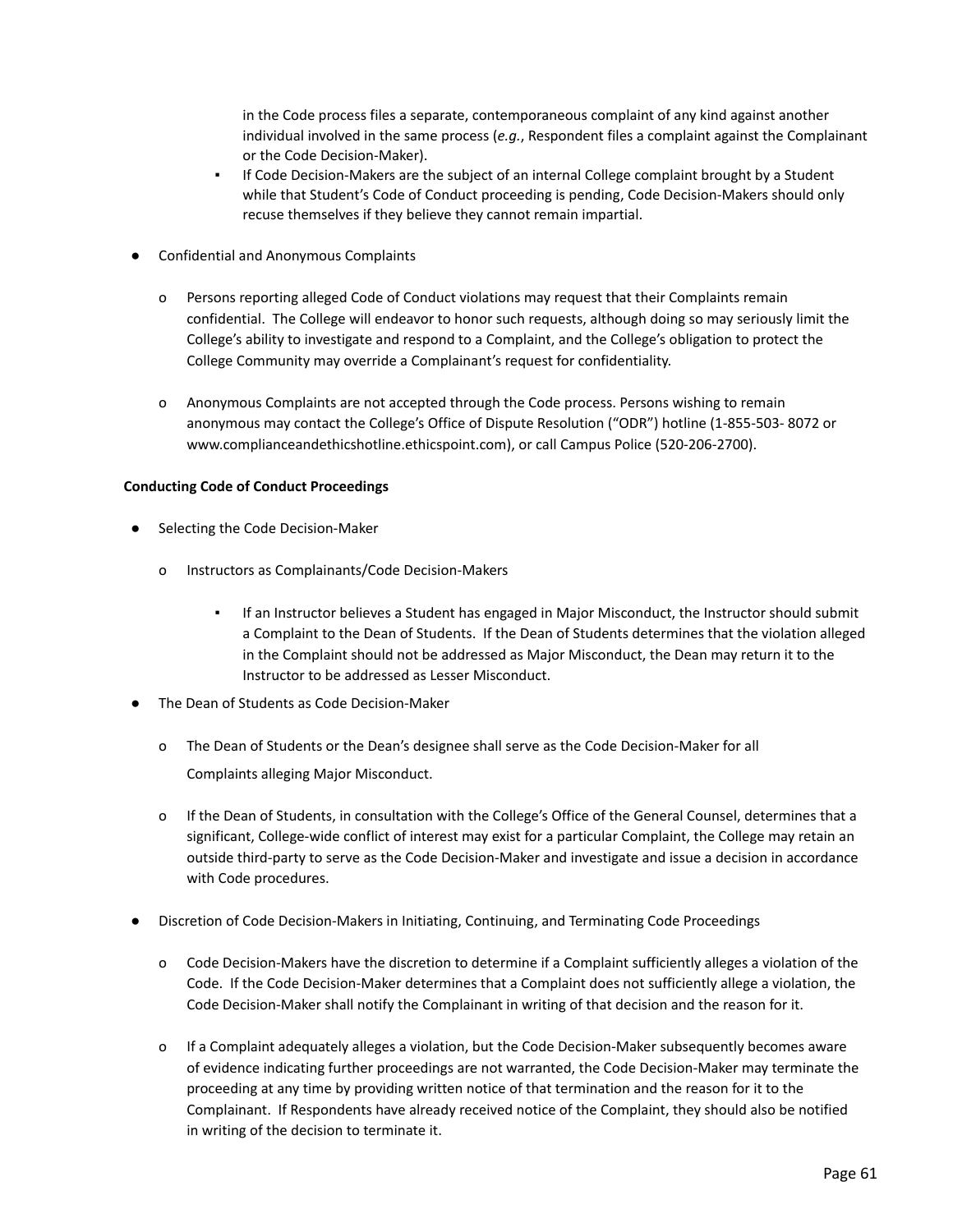- o Specific timelines and deadlines stated in this Code may be extended at the discretion of the Code Decision-Maker.
- Notice of Complaints and Delivery of Complaint-Related Information
	- o If the Code Decision-Maker determines that a Complaint adequately alleges a Code violation, the Code Decision-Maker shall provide written notice of the Complaint to the Student who is the Respondent to the Complaint within five (5) Business Days. The notice shall include the following:
		- An explicit statement that the Student is a Respondent to a Code of Conduct Complaint;
		- A summary of the allegations against the Student, including any known evidence in support of those allegations;
		- The specific Code section(s) the Student is alleged to have violated;
		- Whether the Student is accused of Lesser Misconduct or Major Misconduct and the Code Decision-Maker's basis for making that decision, and if a Disciplinary Sanction (*e.g.*, Suspension) could be imposed;
		- If the Student is accused of Major Misconduct, that the Student has the right to be accompanied to the Code Resolution Meeting by an Advisor or an Attorney (at the Student's expense), and an Attorney may Actively Assist the Student during the Code Resolution Meeting and any subsequent appeal;
		- The date and time of the Complaint Resolution Meeting and the conditions under which that meeting could be rescheduled.
	- o Unless approved in writing by the Code Decision-Maker, all Code of Conduct notices and Complaint-related information will be sent to Students' "*pima.edu*" accounts.
	- o Notice will be considered effective and all information will be considered received on the date email is sent to Students' "*pima.edu*" accounts. If the Code Decision-Maker approves another means of delivery, notice will be considered effective and documents received on the date of hand-delivery or three (3) Business Days after the notice or document is deposited with the U.S. Postal Service or other carrier.
- **Complaint Resolution Meetings** 
	- o Lesser Misconduct Resolution Meetings
		- After the Student Respondent has received notice of the Complaint, the Code Decision-Maker shall conduct a Code Resolution Meeting with the Respondent in a private setting and discuss the Lesser Misconduct the Respondent is alleged to have engaged in and the specific evidence supporting those allegations.
		- If, during the meeting, the Code Decision-Maker comes to believe that the Respondent's misconduct is more serious than previously known and may warrant a Disciplinary Sanction, the Code Decision-Maker shall inform the Student of that fact and suspend the Code Resolution Meeting. If the Code Decision-Maker is an Instructor, the Complaint shall be referred to the Dean of Students for further proceedings, a revised notice shall be issued to the Student, and the Code Resolution Meeting shall be rescheduled and conducted according to the procedures required for Major Misconduct.
- **Major Misconduct Resolution Meetings**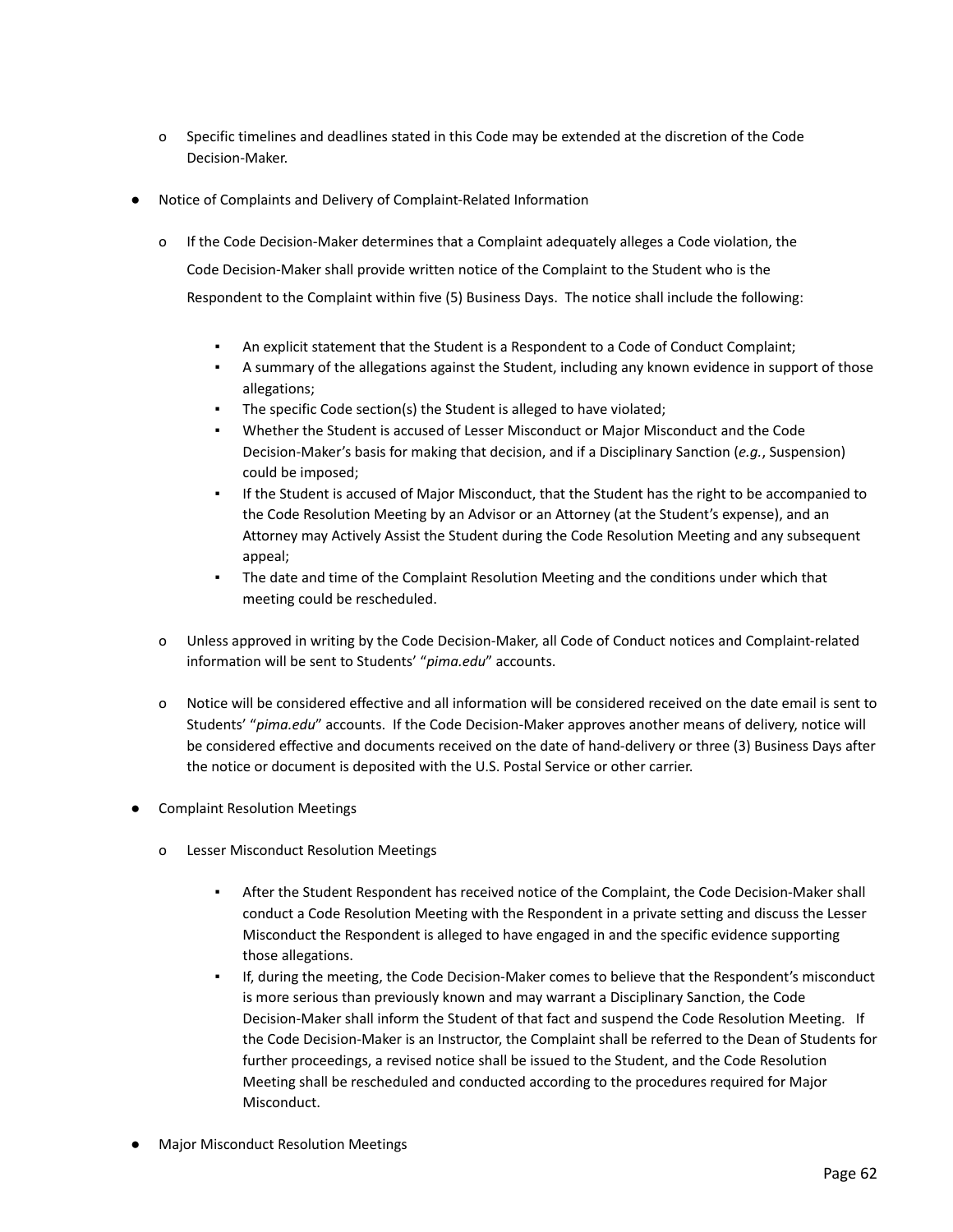- o After the Student Respondent has received notice of the Complaint, the Code Decision-Maker shall conduct a Code Resolution Meetings with the Respondent in a private setting and discuss the Major Misconduct the Respondent is alleged to have engaged in and the specific evidence supporting the allegation(s). Respondents shall have a full and fair opportunity to review and respond to the allegations in the Complaint and to offer any additional evidence they believe is relevant, including any Mitigating Factors.
- o Complainants are required to attend Code Resolution Meetings for alleged Major Misconduct if they will be providing testimony against Respondents, unless Respondents waive their right to confront witnesses who testify against them. Complainants may also be required to attend Code Resolution Meetings if the Code Decision-Maker determines their presence is necessary to make a fully informed and fair decision. Otherwise, Complainants may request, but are not required, to attend Code Resolution Meetings.
- o For Complaints involving allegations of assault, violence, Stalking, True Threats, or sexual misconduct, including Sexual Harassment, Complainants may request to attend Code Resolution Meetings remotely via videoconference or similar means, including one-way video in which Respondents can see Complainants, but not vice versa. Whether to permit remote attendance shall be at the discretion of the Code Decision-Maker. Complainants' remote attendance shall not interfere with Respondents' right to confront witnesses who testify against them.

# o Advisors and Attorneys

- Both Respondents and Student Complainants (if attending) may be accompanied by one(1) Advisor of their choice during Code Resolution Meetings involving Complaints of Major Misconduct. Complainants who are not Students may not be accompanied by Advisors. Advisors may be consulted by Respondents and Student Complainants during the meeting, suggest questions for them to ask, and help them clarify their responses to questions. An Advisor may not Actively Assist either the Respondent or the Student Complainant.
- At Code Resolution Meetings involving Complaints of Major Misconduct, a Respondent may be accompanied by an Attorney (in lieu of an Advisor and at the Respondent's expense) who Actively Assists the Respondent during the meeting. If a Respondent opts to be accompanied by an Attorney, a Student Complainant shall also have an opportunity to be accompanied by an Attorney at the Complainant's expense. Complainants who are not Students are not permitted to be accompanied by Attorneys. A Student Complainant may not be accompanied by an Attorney unless the Respondent first opts to be accompanied by an Attorney. Only Attorneys may Actively Assist either Respondents or Complainants during Code Resolution Meetings.
- Students must inform the Code Decision-Maker at least three (3) Business Days prior to the Code Resolution Meeting if they will be accompanied by an Attorney who will Actively Assist during the meeting or by an Advisor who is a Legal Professional by education or occupation. The College reserves the right to have College legal counsel present during any Code Resolution Meeting at which a Student is assisted by an Attorney or where a Student's Advisor is a Legal Professional.

# o Witnesses

Both Complainants and Respondents have the right to require relevant witnesses, including each other, to testify in person during a Code Resolution Meeting. That right can be waived, and the parties may rely instead on written witness statements.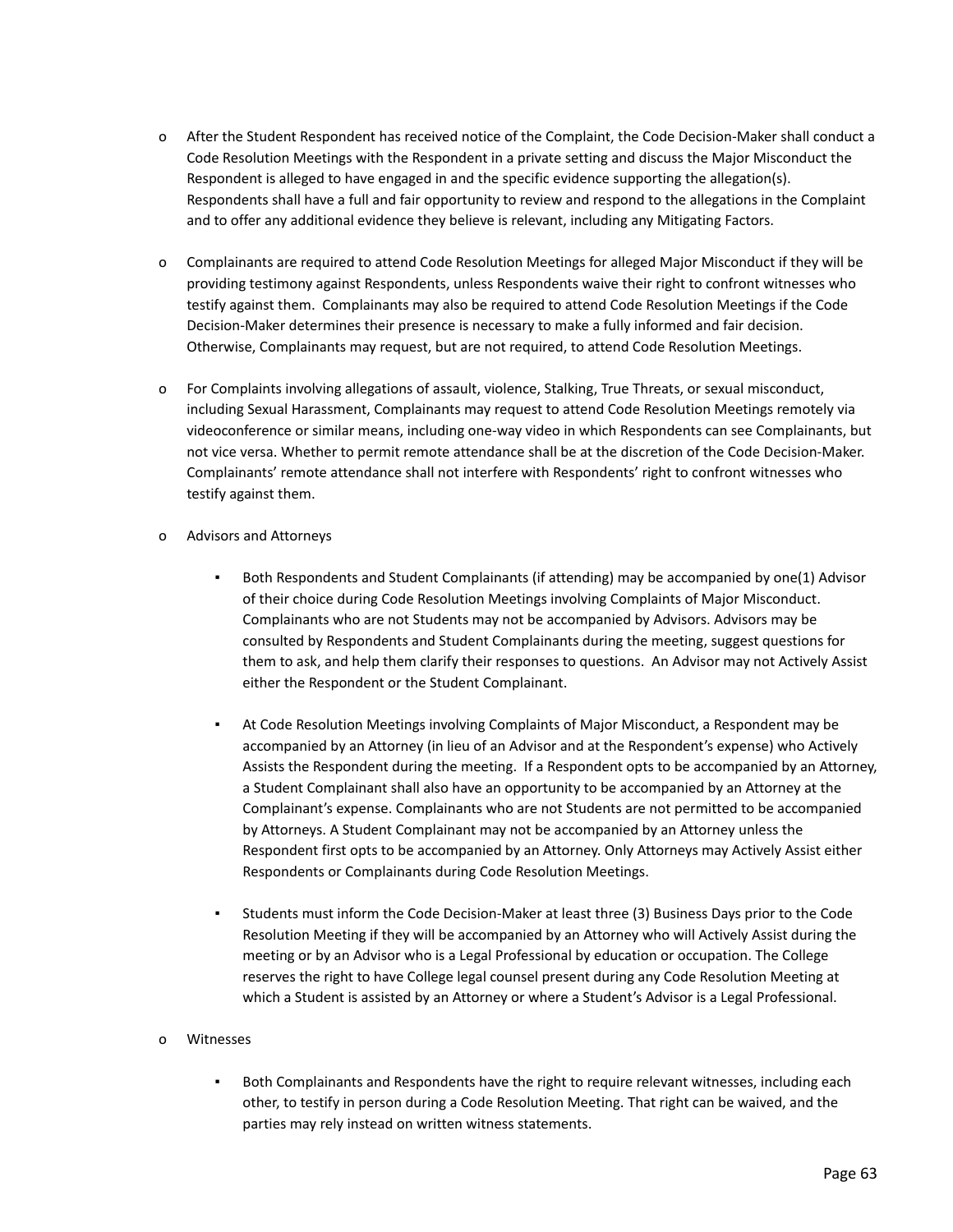- The Code Decision-Maker shall ask witnesses questions and/or permit them to make statements. Complainants and Respondents shall have an equal opportunity to present additional questions or topics of questions for the Code Decision-Maker to ask each witness. The Code Decision-Maker may decline to ask witnesses any questions the Code Decision-Maker believes are irrelevant, repetitive, harassing, or unnecessarily embarrassing. Complainants and Respondents (or their Attorneys) may not object during witness testimony or directly question or cross-examine witnesses
- **Code of Conduct Decisions** 
	- o Decisions on Complaints will be made by applying the Preponderance of the Evidence standard unless specified otherwise, and Code Decision-Makers shall determine if, based on the evidence, it is more likely than not the Respondent engaged in the misconduct alleged in the Complaint.
	- o If the Code Decision-Maker decides that the evidence does not support a finding that the Respondent engaged in the alleged misconduct, the matter shall be concluded and the Complaint closed, subject to any available appeal.
	- o If the Code Decision-Maker finds that the Respondent is more likely than not engaged in the misconduct alleged in the Complaint, the Code Decision-Maker shall determine an appropriate Responsive Action.
- Responsive Action by the Code Decision-Maker
	- o If Student Respondents admit to violating or are found to have violated the Code of Conduct, Code Decision-Makers have the discretion to issue or not issue one or more Responsive Actions.
	- o All Responsive Action shall be issued to Respondents in writing along with an explanation of the facts, including any Aggravating Factors and Mitigating Factors, the Code Decision-Maker took into consideration.
	- o Responsive Action may include, but is not limited to, one or more of the following:
		- Educational Measures (for both findings of Lesser Misconduct and Major Misconduct)
			- Educational assignments that foster a new or greater understanding of the Student's role in the College Community and how the Student's conduct affects others;
			- Restorative Justice requirements;
			- Financial compensation for actual losses to the College or to a specific individual (*e.g.*, for theft or property damage). The College cannot award damages for pain and suffering or for other intangible injuries, or purely as punishment (*i.e.*, a fine);
			- Temporary prohibition (not to exceed six (6) months or one (1) academic year, whichever is greater) from engaging in certain College Sponsored Activities, including Selective Extracurricular Activities. Decisions to impose such Sanctions shall be made in consultation with the Employees responsible for the specific activities in question.
			- Temporary removal (not to exceed six (6) months or the remainder of the current academic year, whichever is greater) from specific College academic or certificate programs. Decisions to impose such Sanctions shall be made in consultation with the Employees responsible for the specific programs.
			- Temporary restriction on or denial of certain College services (*e.g.*, use of a library or certain College IT Systems), not to exceed six (6) months or the remainder of the current academic year, whichever is greater;
			- Temporary restriction on enrollment (*e.g.*, being permitted to take only (or barred from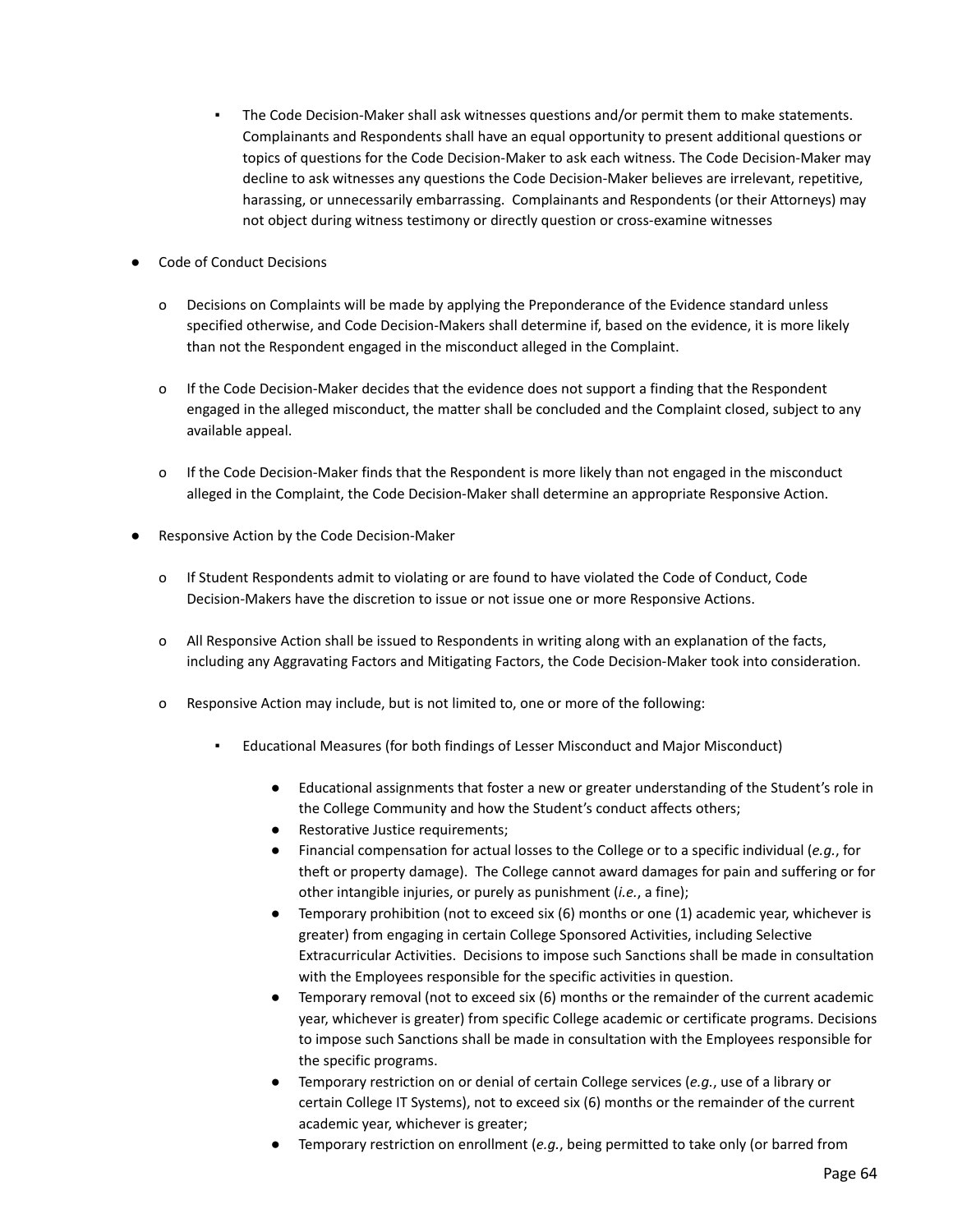taking any) online classes), not to exceed six (6) months or the remainder of the current academic year, whichever is greater;

- Temporary exclusion (*i.e.*, being "trespassed") from specified College Property (*e.g.*, a particular College Campus or Learning Center), not to exceed six (6) months or the remainder of the current academic year, whichever is greater;
- A Conduct Agreement (see Section VIII below);
- A written Reprimand;
- Probation.
- Disciplinary Sanctions (for findings of Major Misconduct only)
	- Prohibition from engaging in certain College Sponsored Activities, including Selective Extracurricular Activities, for a period in excess of six (6) months or the remainder of the current academic year, whichever is greater, up to and including an indefinite or permanent prohibition. Decisions to impose such Sanctions shall be made in consultation with the Employees responsible for the specific activities in question;
	- Removal from a specific College academic or certificate program, for a period in excess of six (6) months or the remainder of the current academic year, whichever is greater, up to and including indefinite or permanent removal. Decisions to impose such Sanctions shall be made in consultation with the Employees responsible for the specific programs;
	- Restriction on or denial of certain College services (*e.g.*, use of a library or certain College IT Systems), for a period in excess of six (6) months or the remainder of the current academic year, whichever is greater, up to and including an indefinite or permanent restriction;
	- Restriction on enrollment (*e.g.*, permitted to take only (or barred from taking any) online classes), for a period in excess of six (6) months or the remainder of the current academic year, whichever is greater, up to and including an indefinite or permanent restriction;
	- Exclusion (*i.e.*, being "trespassed") from specified College Property (*e.g.*, a particular College Campus or Learning Center), for a period in excess of six (6) months or the remainder of the current academic year, whichever is greater, up to and including indefinite or permanent exclusion;
	- Suspension from the College for any length of time;
	- Expulsion from the College;
	- Withholding of a degree or certificate.
- Notice of Code of Conduct Decisions, Responsive Actions, and Right to Appeal
	- o Code Decision-Makers shall provide Respondents with written decisions in a timely manner not to exceed ten (10) Business Days stating explicitly what, if any, misconduct a Respondent was found to have engaged in, explaining the specific factual basis for that decision, and stating the specific Responsive Action issued by the Code Decision-Maker, including an explanation of any Aggravating Factors or Mitigating Factors taken into consideration.
	- o Code Decision-Makers shall inform Respondents in writing of any right they may have to appeal the decision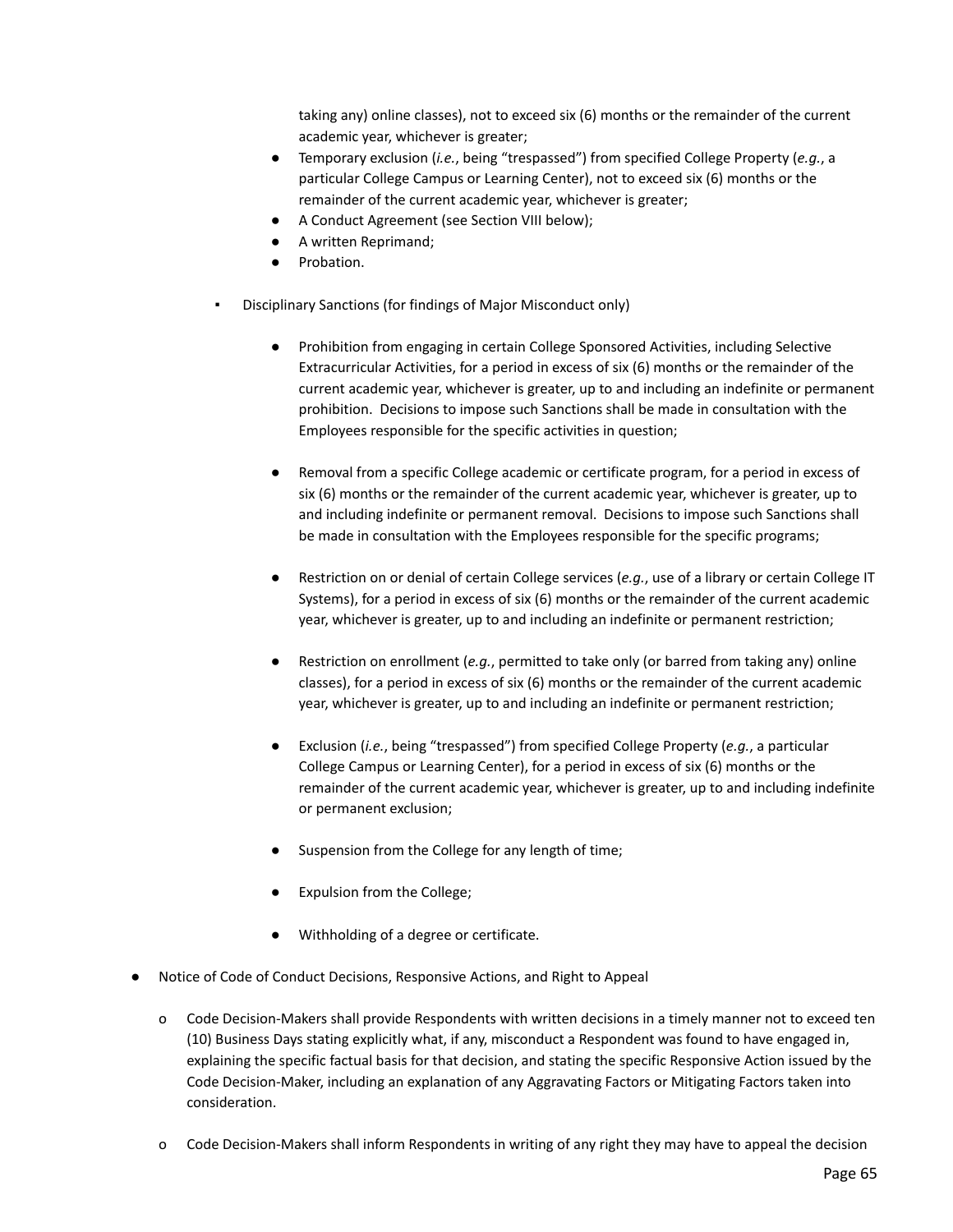or the Responsive Action, including the deadline to request an appeal and the College office to which or Employee to whom the appeal request should be submitted.

o Because the specific facts of Code of Conduct proceedings are confidential educational records, most Complainants will generally be notified when Code proceedings are concluded but not informed of specific outcomes. However, Complainants alleged to have been victims of assault, violence, Stalking, True Threats, or sexual misconduct shall be given written notice of the specific outcome of their Complaints, including any Responsive Measures issued to the Respondent, as well as information regarding Complainants' right to appeal.

### **Appeals**

- Who May Appeal *(i.e.*, be the "Appellant")
	- o Respondents found to have violated the Code of Conduct may appeal a Code Decision-Maker's decision and/or the Responsive Action issued to the Respondent only when a) the Respondent was found to have engaged in Major Misconduct, and b) the Respondent received a Disciplinary Sanction.
	- o Respondents found to have violated the terms of a Code Agreement or who have recanted a signed admission or acceptance of responsibility for a Code violation resulting in the Respondent receiving a Disciplinary Sanction may appeal the decision that they violated the Code Agreement and/or the Disciplinary Sanction issued to the Respondent. Such Respondents may not appeal Educational Measures or determinations that they violated the Code as stated in their signed Code Agreements
	- o Complainants whose Complaints alleged they were victims of assault, violence, Stalking, True Threats, or sexual misconduct, including Sexual Harassment, may appeal the following decisions by Code Decision-Makers: a) decisions not to proceed with a Complaint or to terminate a Complaint without making a final decision, b) a finding that the Respondent was not shown by a Preponderance of the Evidence to have engaged in the alleged misconduct, and c) a Disciplinary Sanction issued to a Respondent found to have engaged in the alleged misconduct.
- Acceptable Bases for Appeal

A request for appeal shall only be considered if it is based on one or more of the following arguments:

- o The Code Decision-Maker's decision was Clearly Erroneous or tainted by clear bias;
- o The severity or leniency of the Responsive Measure was unjustifiably disproportionate to the seriousness of the Respondent's misconduct;
- o A Material Error in Procedure occurred that affected or reasonably could have affected the Code Decision-Maker's decision or the Responsive Measure issued to the Respondent;
- o The discovery of new information that was not known and could not reasonably have been discovered at the time of the Code Resolution Meeting that is substantially likely to have affected the outcome of the Complaint had it been presented at the Code Resolution Meeting.
- **Requesting an Appeal**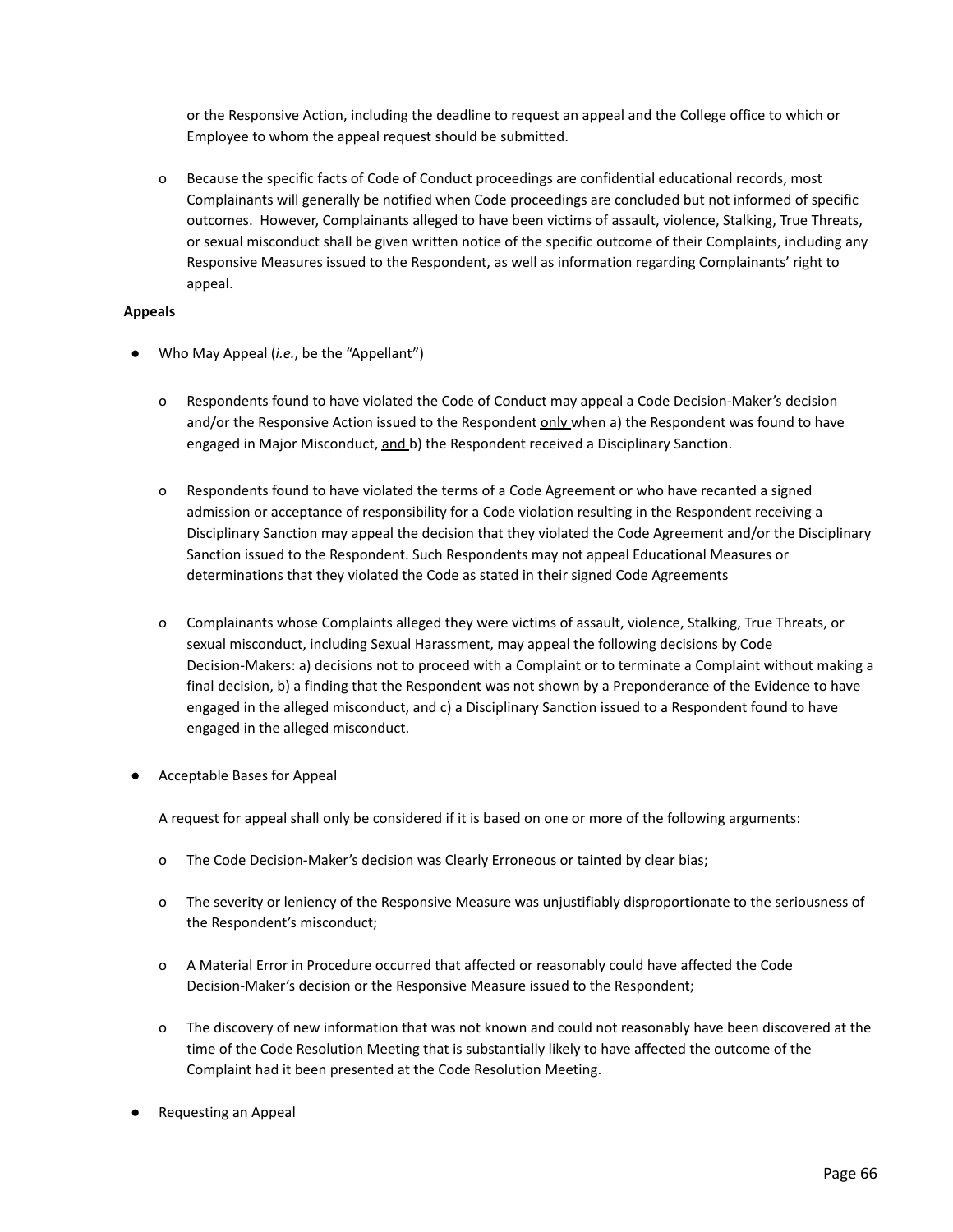- o An Appellant's written request for appeal must be submitted to the Dean of Students no more than five (5) Business Days after receiving notice of the Code Decision-Maker's decision. The appeal must contain a) a copy of the Code Decision-Maker's decision, b) the Appellant's basis for bringing the appeal (see Section IX.B above), c) an argument stating why the decision or Responsive Measure should be changed, and d) if the appeal is based on new evidence, a copy or written summary of the new evidence and a statement identifying the source of the new information and explaining why it was not available at the time of the Code Resolution Meeting.
- o Upon receipt of a timely appeal, the Dean of Students shall forward the appeal documentation to the Vice President of Student Affairs for further proceedings and notify both the Code Decision- Maker and the non-appealing party (*i.e.*, the Complainant or Respondent) (collectively, the "Appellees") of the appeal and their right to respond to it (see Section IX.D below).
- o If a timely request for appeal is submitted, any Responsive Action will be stayed until the appeal is decided unless there is a clear and significant risk that the health and safety of the College Community or Ordinary College Operations would be adversely affected if the Responsive Action did not take immediate effect.
- Appellee Responses to Appeals

Within five (5) Business Days after receiving notice of an Appellant's appeal, an Appellee may, but is not required to, submit to the Dean of Students a written response in opposition to the appeal. The Dean of Students shall forward any timely responses to the Vice President of Student Affairs.

- Designating an Appeal Review Board
	- o Within ten (10) Business Days of receipt of an appeal from the Dean of Students, the Vice President of Student Affairs shall designate an Appeal Review Board consisting of three (3) Employees selected by the Vice President of Student Affairs and provide each board member with a copy of the Appellant's appeal and the Appellees' responses (if any). Any Employee may serve on an Appeal Review Board, provided the Employee has knowledge of the Code of Conduct and the appeal process, and has had no direct involvement in the matter being appealed.
	- o If the Vice President of Student Affairs, in consultation with the College's Office of the General Counsel, determines that no College Employees can or should decide a particular appeal, such as in the event of a College-wide conflict, the College shall retain one or more third parties outside the College to review and decide the appeal in accordance with College procedure.
- Procedures for Appeal Review Boards
	- o Within ten (10) Business Days of being designated, the Appeal Review Board shall schedule a meeting to take place within the following thirty (30) days at which to decide the appeal. Appeal Review Board decision will generally be based only on written submissions. Appeal Review Boards may submit questions to Appellants and/or Appellees to be answered in writing prior to the meeting.
	- o Appellants and Appellees (regardless of whether they responded to the appeal) shall be notified of the date of the Appeal Review Board's meeting but shall not be permitted to attend the meeting unless a discretionary hearing is held (see Section IX.F.3 below). Attendance at meetings shall be limited to the board members and to one (1) non-voting consultant to assist the board with procedural and technical questions about the Code of Conduct and College policy (*e.g.*, a representative from the College's General Counsel's Office, Office of Dispute Resolution, or Human Resources office).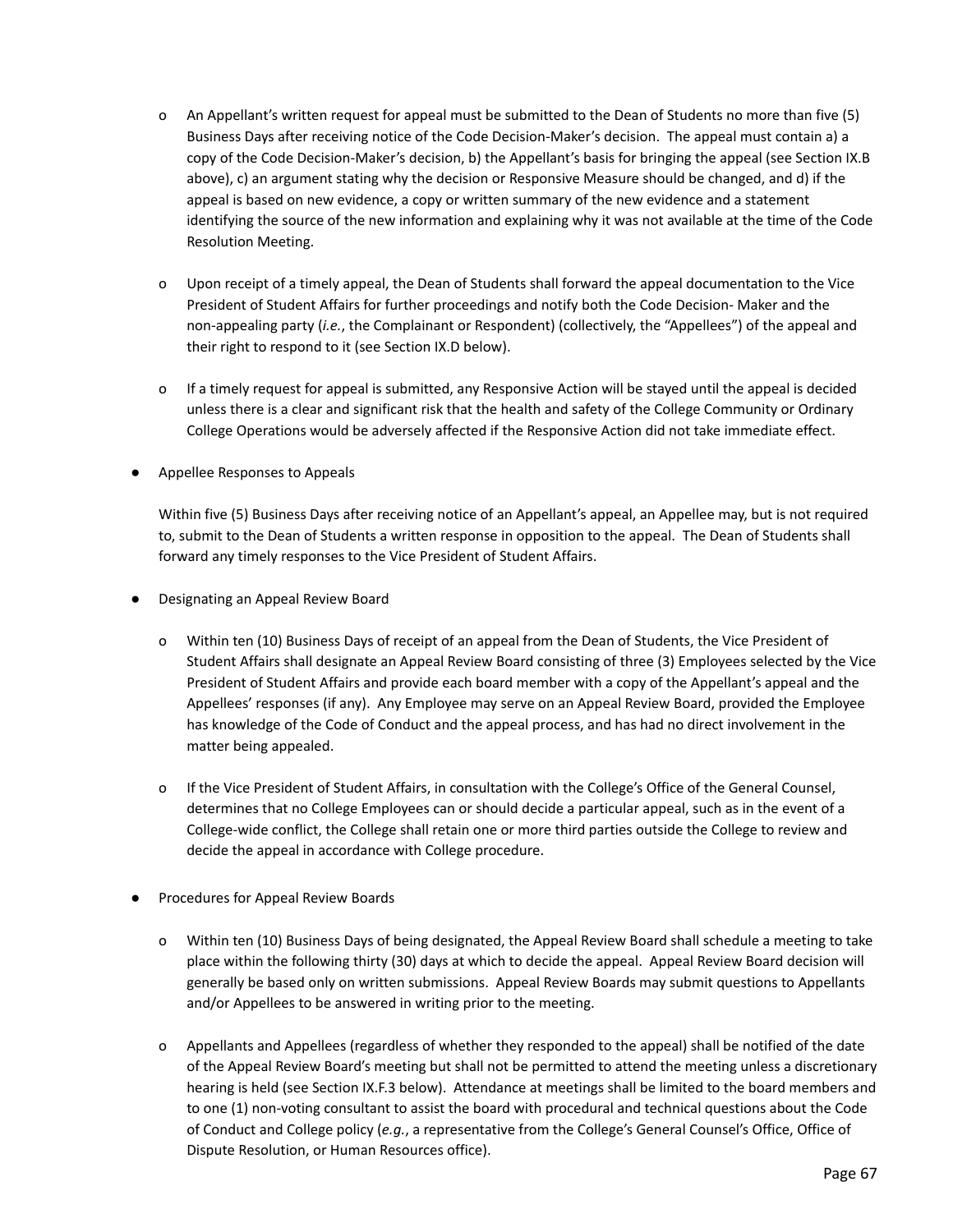- o Discretionary Appeal Hearings
	- Within three (3) Business Days after receiving notice of the scheduled date of the Appeal Review Board's meeting, either the Appellant or an Appellee may submit to the Vice President of Student Affairs a written request for an appeal hearing. Requests for hearings shall be decided by the Appeal Review Board and should be granted only in exceptional circumstances. The party requesting a hearing bears the burden of demonstrating that to deny the request would effectively deny the party a full and fair opportunity to be heard. Appeal Review Boards shall notify Appellants and Appellees at least ten (10) Business Days before the scheduled meeting date if an appeal hearing will be conducted.
	- If appeal hearings are conducted, Appeal Review Boards shall offer Appellants and Appellees an equal opportunity to be heard. Both Appellants and Appellees may each be accompanied to appeal hearings by one (1) Advisor or Actively Assisted by one (1) Attorney.
	- An appeal hearing is not a new Code Decision Meeting, and further witness testimony or other additional evidence will generally not be heard or considered. Additional evidence may be considered only when necessary to demonstrate the existence of new evidence that 1) could not have been discovered at the time of the Code Resolution Meeting and 2) is substantially likely to have affected the Code Decision-Maker's decision.
	- Appellants shall address the Appeal Review Board first and present any arguments why an appeal should be granted. Appellees (if attending) may then address the board and present arguments why the appeal should be denied, if they choose to do so. Board members may ask questions during arguments, but Appellants and Appellees may not object, ask each other or the board members questions (except to seek clarification of a question from the Board that the Appellant or Appellee does not understand), or otherwise interrupt each other's arguments. The Appeal Review Board may offer each party an equal opportunity to make a rebuttal argument.
- **Decisions of Appeal Review Boards** 
	- o Appeal Review Boards should give a great deal of deference to Code Decision-Makers' decisions and only change or overturn a decision or Responsive Action if the required voting majority of board members is firmly convinced the decision was in error, even if the board members themselves might have reached a different conclusion if they had been the Code Decision-Maker.
	- o When deciding appeals, Appeal Review Boards may i) deny the appeal and affirm the Code Decision-Maker's decision and/or Responsive Action, ii) affirm the decision that a Code violation occurred but reduce or increase the Responsive Action, iii) grant the appeal (entirely or in part) and remand the Complaint to the Code Decision-Maker for further proceedings and a new decision, or iv) overturn a decision entirely and vacate all Responsive Action if and only if the board concludes unanimously that the Respondent is actually Innocent.
	- o Generally, appeals shall be decided by simple majority vote of the Appeal Review Board. A unanimous decision is required when the board's decision would result in i) a Student's Expulsion or the withholding of a Student's degree or certificate, or ii) entirely overturning/vacating a decision on the basis of the Student's Innocence.
	- o Appeal Review Boards shall issue written decisions to the Vice President of Student Affairs within ten (10) Business Days of the board's meeting (or appeal hearing, if one is conducted) for distribution to the Appellants, Appellees, and the Dean of Students.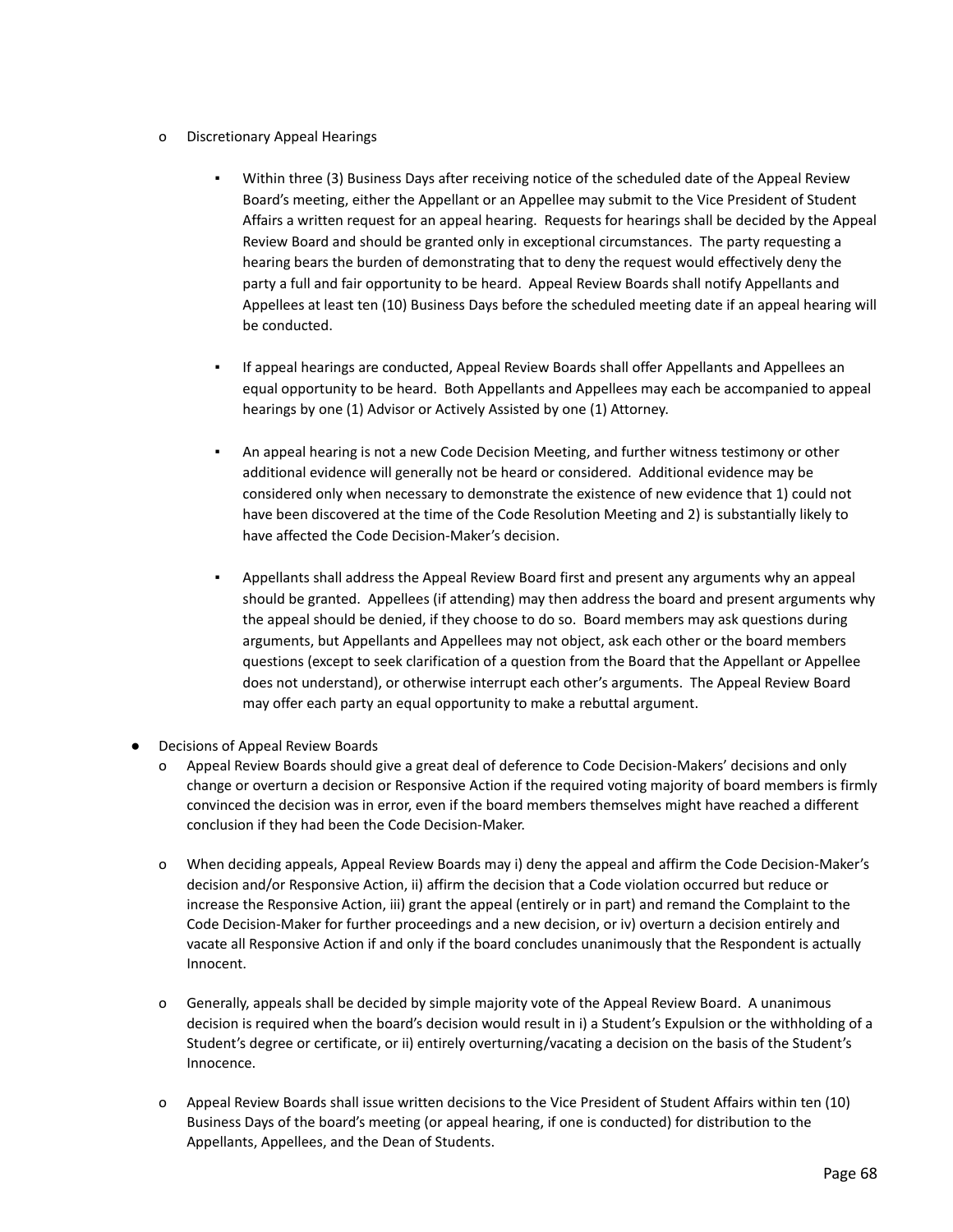- o The decision of an Appeal Review Boards is final, and no further appeal or review of a Code of Conduct decision or Responsive Action is available unless the Appeal Review Board's decision would result in a Student's Expulsion or the withholding of a Student's degree or certificate.
- Automatic Review of Expulsion Decisions and Decisions to Withhold Degrees or Certificates
	- o All Appeal Review Board decisions that would result in a Student's Expulsion or the withholding of a Student's degree or certificate shall be reviewed and approved by the Provost. The Provost's review shall be limited to confirming that a) proper procedures were followed, and b) the Appeal Review Board's decision was not Clearly Erroneous (*e.g.*, contradicted by the facts or tainted by clear bias). If the Provost determines proper procedures were not followed or that the board's decision was Clearly Erroneous or tainted by bias, the Provost shall either a) direct the board to reconvene in accordance with the correct procedure and/or issue a revised decision, or b) designate an entirely new board to reconsider the appeal. The Provost shall continue to review the Appeal Review Board's decisions until the Provost is satisfied that proper procedures were followed and that the Appeal Review Board's decision was reasonable in light of the facts.
	- o Appellants and Appellees, or their Advisors or Attorneys, are not permitted to contact the Provost directly or indirectly regarding the Provost's review of Appeal Review Board decisions.

#### **College Employees Personnel Policy Statement**

The following are relevant excerpts from the PCC Personnel Policy Statement for College Employees 2016/17 that are applicable to sexual violence, domestic violence, dating violence and stalking violations.

The complete College Employees Personnel Policy Statement can be found at:

<https://www.pima.edu/administration/human-resources/employee-handbook/index.html>

#### **Faculty Code of Ethics**

#### **Preamble**

[all employees]

The faculty member, believing in the worth and dignity of each human being, recognizes the supreme importance of the pursuit of truth, devotion to excellence and the nature of democratic principles. Essential to these goals are the protection of academic freedom, and the guarantee of equal educational opportunity for all. The faculty member recognizes the magnitude of the responsibility inherent in teaching and providing complementary educational services. The faculty member accepts the responsibility to adhere to the highest ethical standards and conduct.

This Code of Ethics indicates the aspiration of all faculty members and provides a standard by which to evaluate a faculty member's conduct.

#### **Principle I - Commitment to the Student**

The faculty member strives to help each student realize her or his potential as a worthy and effective member of society. The faculty member therefore works to stimulate the spirit of inquiry, the acquisition of knowledge and understanding, and the thoughtful formulation of worthy goals. In fulfillment of the obligation to the student,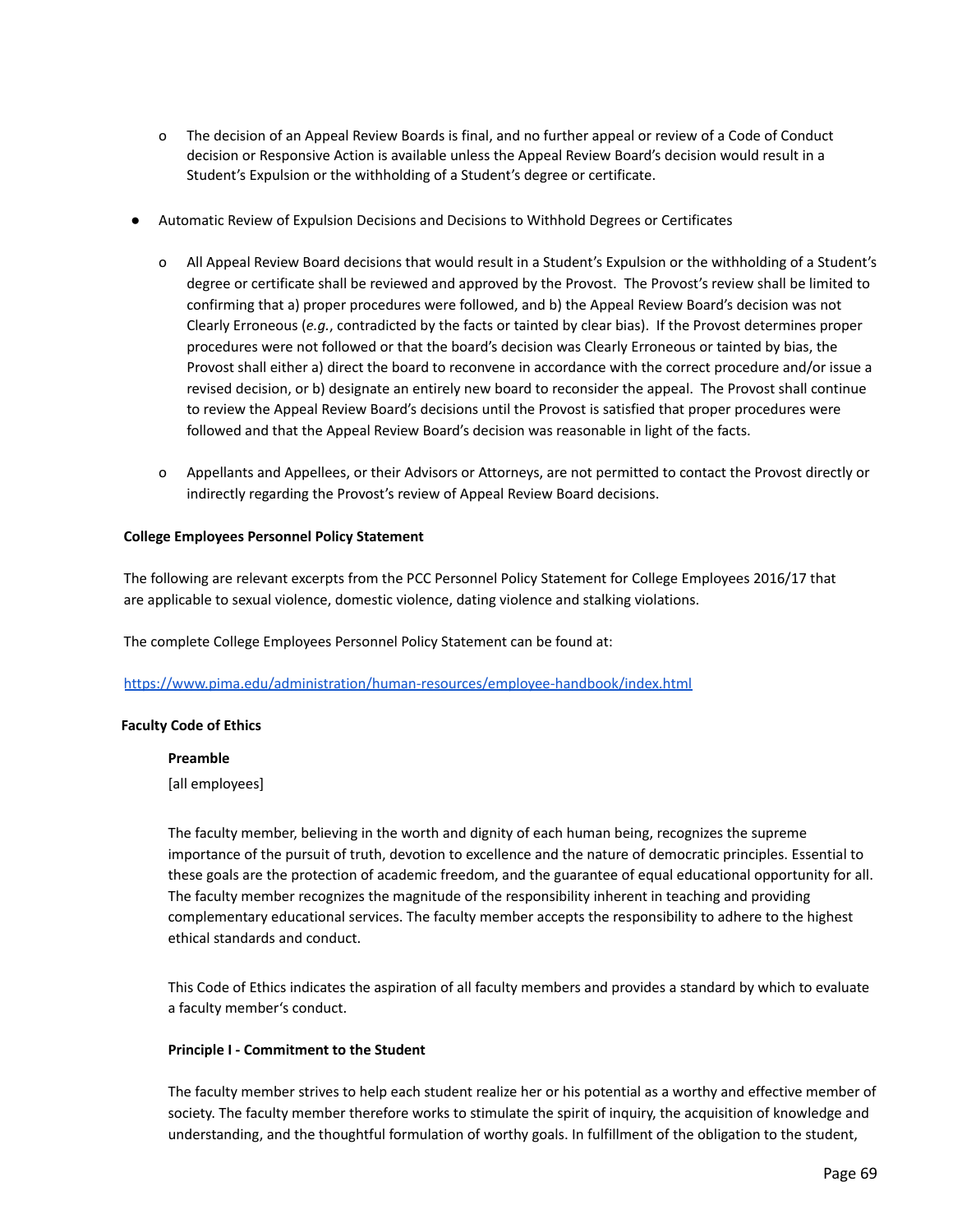the faculty member:

- shall encourage and support students in independent action in the pursuit of learning;
- shall endeavor to ensure student learning, success, and retention;
- shall promote student access to varying points of view;
- shall provide faithful and opportune information relevant to students' progress;
- shall make reasonable efforts to protect students from conditions harmful to their learning, health, and safety;
- shall create and provide educational experiences so students are not intentionally exposed to embarrassment or disparagement;
- shall abide by State and Federal laws and local ordinances prohibiting discrimination and shall provide teaching and complementary educational services that respect differences in race, color, religion, sex, national origin, age, disability, veterans status, sexual orientation, gender identity and any other legally protected category, and shall work to ensure that no student experiences unlawful discrimination by exclusion from participation in any program, denial of benefits and/or granting unfair advantage;
- shall maintain professional relationships with students and not engage students for private advantage; and
- shall maintain confidentiality regarding information about students obtained in the course of professional service, unless disclosure serves a compelling professional purpose or is required by law.

# **Principle II - Commitment to the Profession**

The education profession is vested by the public with a trust and responsibility requiring the highest ideals of professional service.

In the belief that the quality of the services of the education profession directly influences the nation and its citizens, the faculty member shall exert every effort to raise professional standards, to promote a climate that encourages the exercise of professional judgment to achieve conditions which attract persons worthy of the trust to careers in education, and to assist in preventing the practice of the profession by unqualified persons.

In fulfillment of the obligation to the profession, the faculty member:

- shall represent himself/herself accurately and honestly in any application for a professional position(s) or in any other representation of professional qualifications, and shall make full disclosure of all material facts related to competencies and qualifications;
- shall maintain confidentiality regarding information about colleagues obtained in the course of professional service unless disclosure serves a compelling professional purpose or is required by law;
- shall refrain from false or malicious statements about colleagues or about candidates for professional positions;
- shall refuse any gratuity, gift, or favor that might impair or appear to influence professional decisions or actions;
- shall encourage persons who are qualified in respect to character, education or other relevant attribute(s) to enter into the profession; and
- shall work to ensure that only qualified faculty members engage in the practice of teaching and delivery of complementary educational services.

# **Principle III – Commitment to the College**

The faculty member, believing in the mission of the College, demonstrates and promotes organizational values in his/her teaching and other service for the College. The work of the professional faculty member includes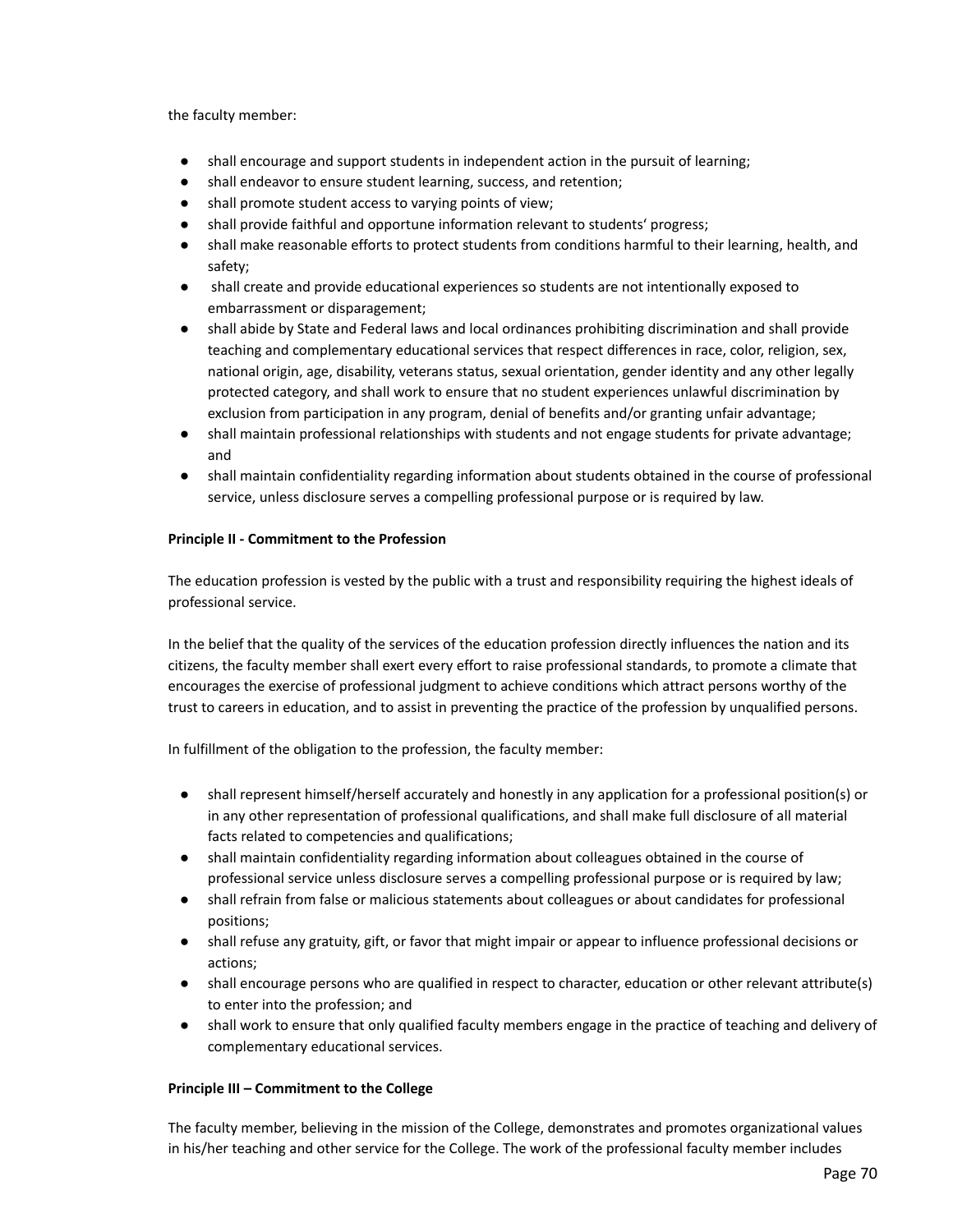service to students, the profession, the College, the campus and Pima County. The roles of the professional faculty member include instructor and provider of complementary educational services, departmental colleague, College and community citizen, mentor and applied researcher. Therefore, the inclusion and participation of faculty members in the life of the College is essential in creating a culture conducive for student learning.

In fulfillment of the obligation to the College, the faculty member:

- shall promote rational dialogue and debate about the standards, strengths, achievements, opportunities and challenges of the College;
- shall provide educational leadership and service to the College for institutional advancement;
- shall help create readiness for institutional change;
- shall respect, respond to, and advocate for the needs of the diverse external community; shall exercise professional ethics and individual accountability in the discharge of all duties, assignments and service to the College;
- shall remain current in his or her discipline and curriculum by engaging in lifelong learning and in professional development activities designed to enhance his or her skills, abilities and knowledge;
- shall collaborate with other members of the College community to fulfill the College's mission; shall use his/her professional judgment to select appropriate materials and resources and to identify and recommend delivery systems to support student success; and
- shall participate in institutional activities and processes that create an environment which makes the College an employer of choice.

# A. **Code of Conduct and Standards of Behavior for Employees**

[all employees]

Pima Community College employees will show mutual respect for others, basic courtesy, reciprocity (treating others as we wish to be treated), and behaviors that create a positive environment in which to learn and to work. College Administration will set the tone for civil behavior through their professional conduct and through their leadership of the institution. All members of the college community will create a positive environment characterized by considerate and principled conduct.

- All employees are expected to conduct themselves and behave with professionalism, courtesy, integrity, and with the highest level of ethics. Such conduct includes, but is not limited to:
	- Cooperating with other employees and treating all students, visitors, other employees, and members of cooperating agencies or businesses in a courteous and considerate manner;
	- Reporting to management unethical or illegal conduct, or conduct suspected to be unethical or illegal, by employees or students;
	- Maintaining high standards of honesty and integrity, free from personal considerations, bias, or favoritism.

Employees are expected to perform their assigned duties in accordance with established timelines, standards of quality, and College Policies. This includes, but is not limited to:

- Meeting established quality standards in a timely fashion;
- Protecting and conserving College property and resources;
- Employing all appropriate safeguards and practices to ensure the safety of students, employees, and visitors;
- Reporting ready for work at the assigned starting time and at the proper work location, and notifying the supervisor in advance of any absence from work or the inability to report to work on time.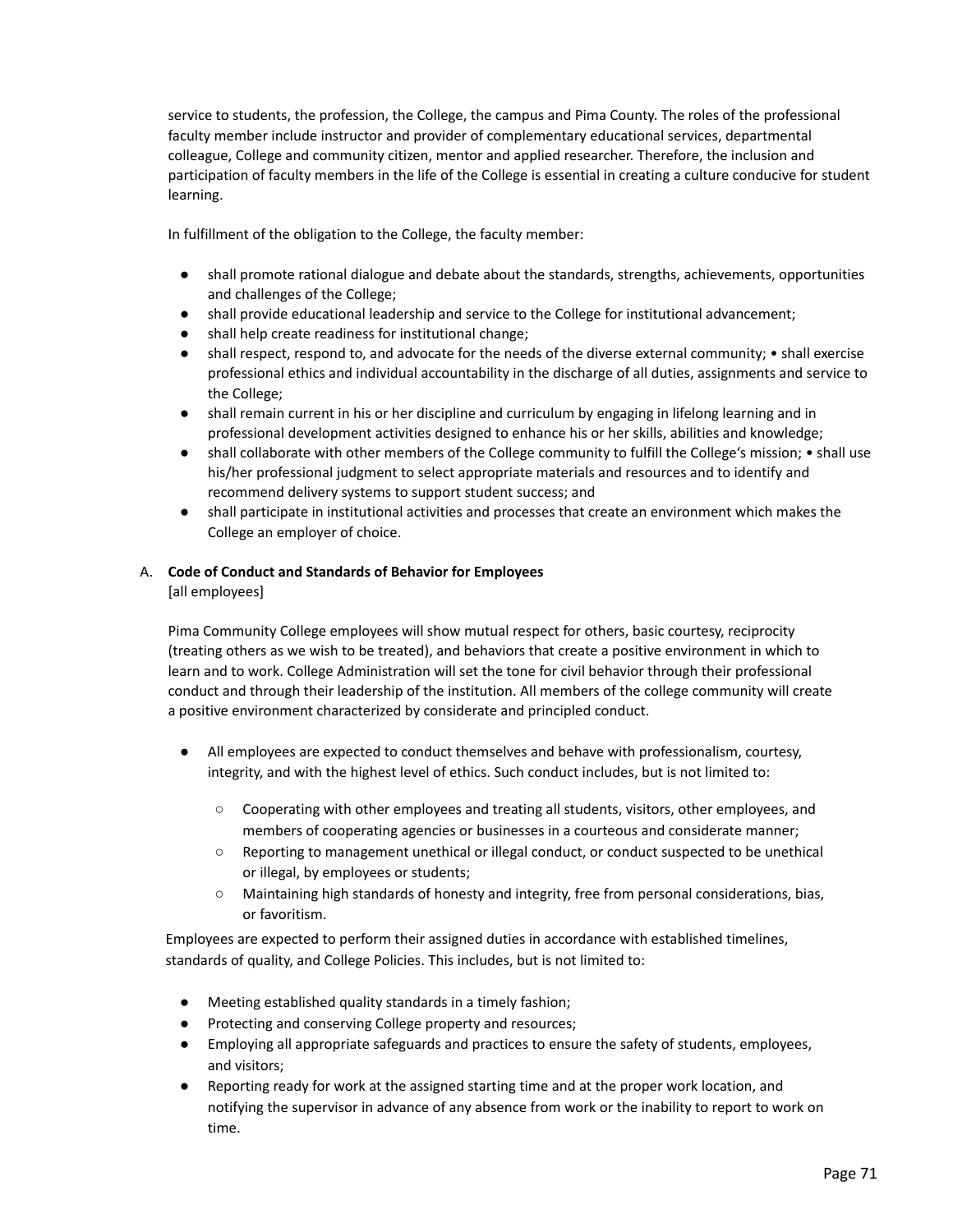Employees are required to comply with Federal, State, County, and Municipal laws and regulations as well as the Policies and Procedures of Pima Community College.

In order to assist employees in their efforts to meet the expectations of the College, supervisors shall:

- Be familiar with College policies and procedures that affect assigned personnel; Consult with Human Resources Employee Relations for assistance prior to initiating corrective or disciplinary action.
- Substantiate each apparent violation of policy or procedure or instance of unsatisfactory performance before taking action;
- Inform the employee if any policy or procedure has been violated;
- Ensure that any action taken is prompt and in accordance with applicable College policy.

The following conduct is prohibited and any employee engaging in such conduct, attempting to engage in such conduct, or aiding another employee is subject to the Corrective Action and/or Disciplinary Procedures. The examples below are illustrative of the behavior that will not be permitted, but are not intended to be all inclusive:

- Reporting to work under the influence of alcohol and/or illegal drugs or narcotics; using, selling, dispensing or possessing alcohol and/or illegal drugs or narcotics on College premises, while conducting College business, or at any time which would interfere with the effective conduct of the employee's work for the College; using illegal drugs; or testing positive for illegal drugs;
- Fighting or assaulting a fellow employee, visitor or student; using language, actions, and/or gestures which are threatening, intimidating, abusive, obscene, or profane; engaging in any form of intimidation, bullying, harassment, sexual harassment, discrimination, or contributing to an offensive, hostile environment; disorderly or disruptive conduct;
- Refusing to follow College policies, regulations, and procedures or management's instructions concerning a job-related matter, except in cases where the safety of the employee may be endangered or in cases where the action is illegal or unethical;
- Possessing firearms or other weapons on College property, except as required by the job;
- Stealing, destroying, defacing, misusing or using College or another person's property without authorization;
- All employees are expected to maintain a certain standard in their communications to each other and the public. Employees are expected to communicate with a high degree of integrity and transparency. Employees are prohibited from lying, misrepresenting, or intentionally omitting information with the intent to mislead and/or to benefit themselves, other employees, employee groups, or non-College individuals or organizations. This standard applies to communication as an employee, in any form, including social media, to any member of the College, community, or the public.
- Failing to notify the College of a felony conviction or the loss of a license or certificate required for the position, or failing to cooperate in a College investigation or audit;
- Abusing sick leave or demonstrating a pattern of sick leave use without required medical documentation; or having unauthorized absences from work;
- Using an employee's official position for personal gain; using confidential information for personal advantage or to further any private interest; accepting or soliciting, directly or indirectly, any gift or item of other than modest monetary value from any person or entity seeking action from, doing business with, or whose interests may be substantially affected by the performance or nonperformance of the employee's duties;
- Engaging in outside employment or activities that conflict with official College duties and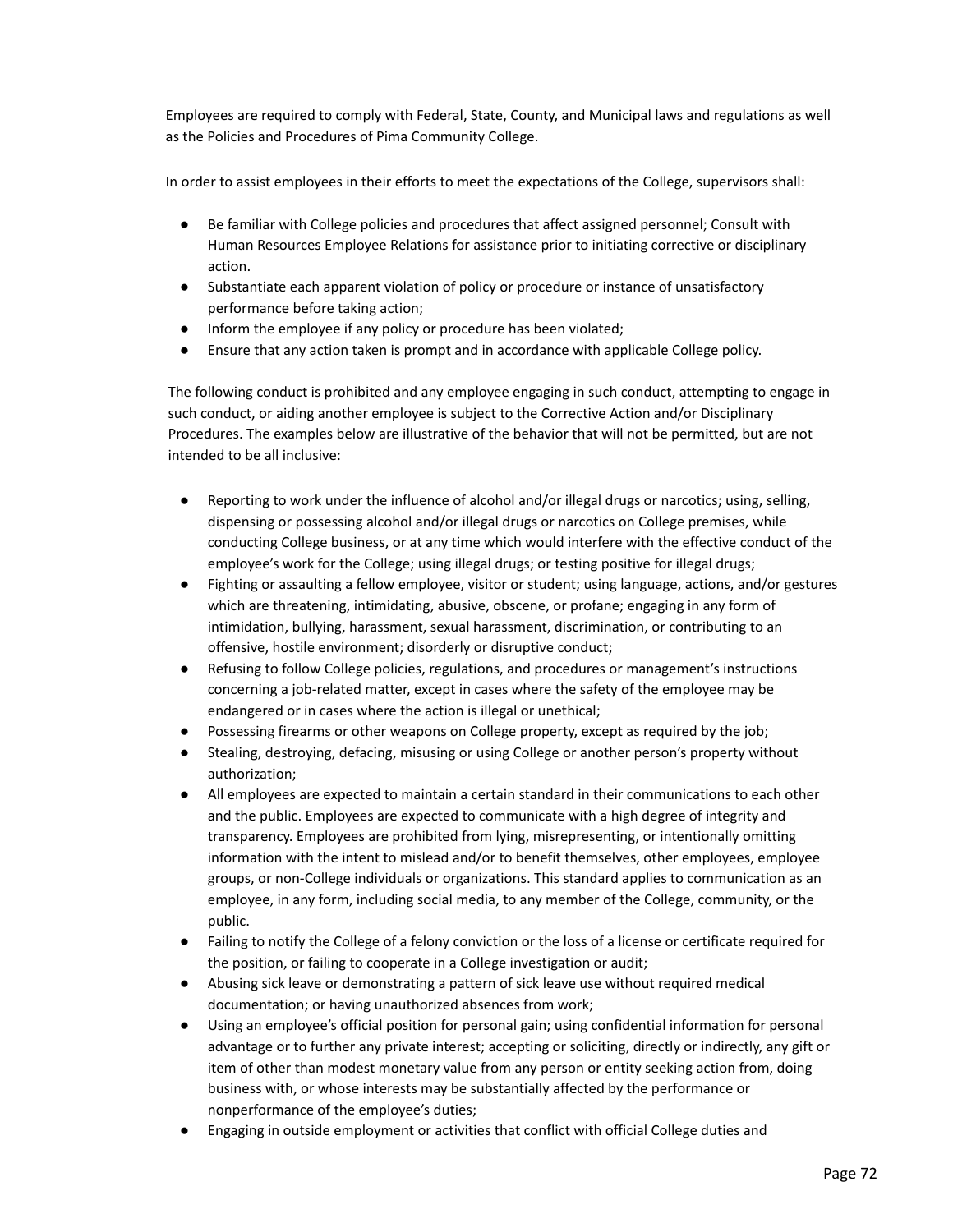responsibilities, or that tend to impair the capacity for performance of duties and responsibilities in an acceptable manner, or that create a real or apparent conflict of interest;

- Failing to wear assigned safety equipment or failing to abide by safety rules and policies;
- Disclosing information of a confidential nature to unauthorized persons; tape recording or transmitting conversations without the express permission of all parties;
- Conducting personal business during work hours and/or on College premises;
- Gambling on College property.

# B. **Reporting Violations of Law and College Policy (Whistle-blowing)**

# [all employees]

All College employees are expected to report possible violations of federal, state, county, or municipal laws or regulations, as well as College ethics standards, mismanagement, a significant waste of monies or abuse of authority by any College employee or Board member, commonly referred to as Whistleblowing. Retaliation against anyone for reporting a possible violation or participating in an investigation of a possible violation is strictly prohibited and will result in discipline, up to and including termination. Reporting a possible violation Any employee with a good faith belief that there has been a violation of law or regulation or ethical or financial misconduct shall notify an administrator, Internal Audit, the Office of Dispute Resolution, EthicsPoint or the Office of General Counsel/Legal Department as soon as possible after becoming aware of the potential violation or misconduct, preferably within 14 calendar days after becoming aware. Reports of wrongful conduct shall be in writing and shall include the following information:

- Date of the report
- Name(s) of the individual(s) making the report
- Nature of the alleged violation or misconduct, including the law, policy, procedure or standard alleged to have been violated
- Date(s) of the alleged violation or misconduct
- Name(s) of the individual(s) believed to have engaged in the violation or misconduct
- Name(s) of others who may have knowledge of the incident(s)

Allegations of misconduct will be Investigated in a timely manner. The College shall take appropriate corrective or disciplinary actions based on the findings of the investigation.

# **Retaliation prohibited**

Retaliation against any employee who reports or participates in an investigation of alleged misconduct is prohibited. "Retaliation" means taking an unwarranted adverse personnel action which may include:

- **Discipline**
- Significant change in duties, assignment, schedule, or position
- Refusal to promote

Concerns about retaliation should be reported using the same process described above. Retaliation claims will be investigated in a timely manner and appropriate corrective action taken.

An employee who engages in retaliation shall be subject to discipline, up to and including termination. Per A.R.S. § 38-532, the employee may also be subject to a civil fine.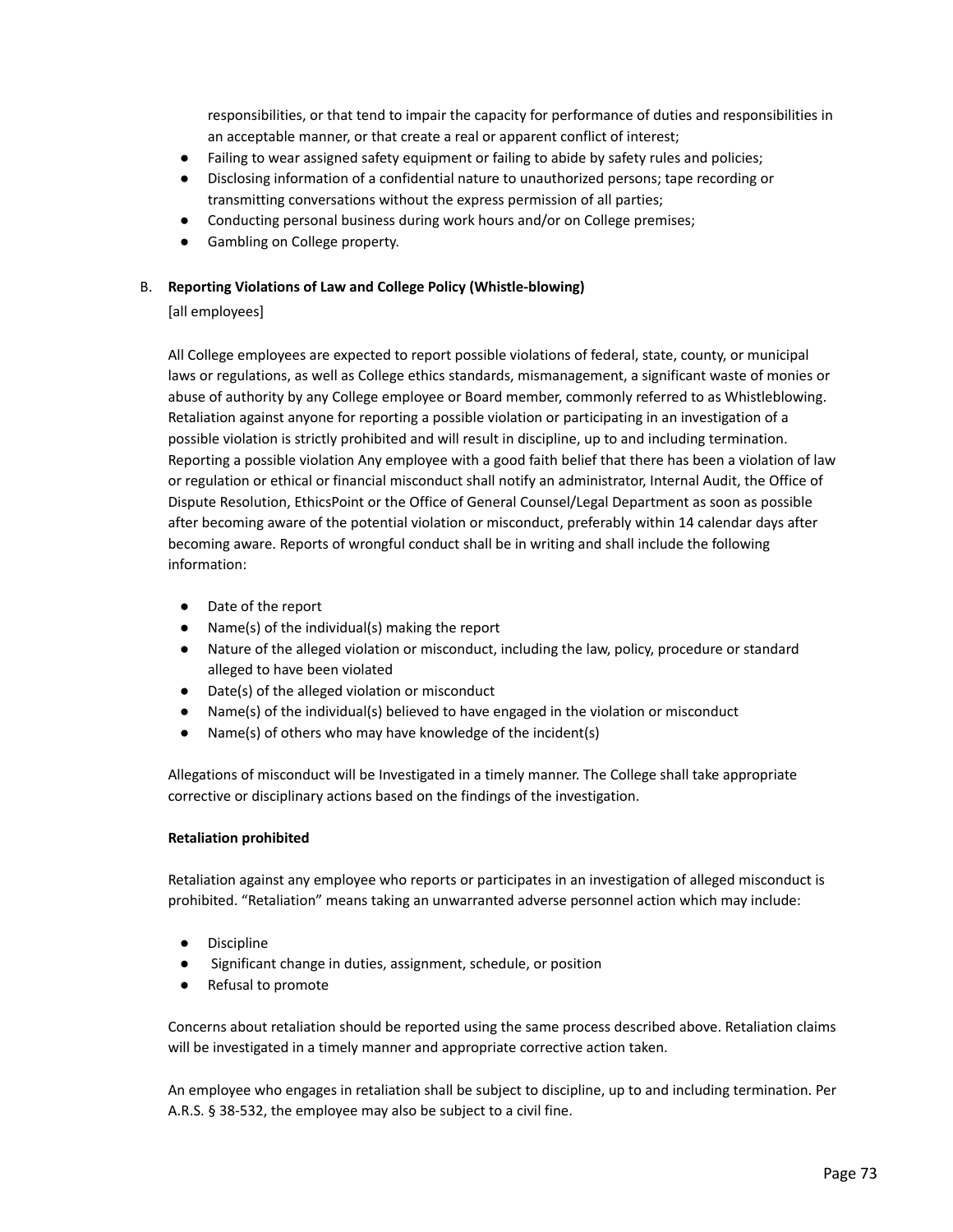An employee who knowingly makes erroneous allegations or provides false information, may be subject to disciplinary action, up to and including termination.

### C. **Performance Management and Discipline**

[all employees]

The supervisory relationship between an employee and their supervisor is based on the fundamental principles of mutual respect, honest communication, reasonable standards, and consistent feedback. Supervisors and employees should work together to set expectations about performance and conduct in order to promote employee success. Supervisors and employees must regularly communicate regarding achievement of the established expectations.

When questions or concerns arise regarding expectations, supervisors and employees may use a number of approaches to assist the employee in remedying any shortcomings:

- Setting reasonable expectations and goals
- Identifying needed resources
- Verbal coaching
- Written explanations
- Regular follow-up meetings

The College expects that the approaches identified above will resolve the majority of performance and conduct issues. However, when these approaches have been exhausted, the supervisor should consider the Disciplinary Process.

# **Disciplinary Process**

The College's disciplinary process addresses unsatisfactory employee conduct or performance, ensuring such matters are dealt within a fair and consistent manner. The process applies to all employees where an employee's conduct/performance does not meet Department or College expectations. The disciplinary process may begin at any level, including termination, depending on the nature and severity of the issue. Should new issues occur during a disciplinary action, the supervisor may include additional performance or conduct issues to an existing disciplinary process but must provide formal notice to the employee and sufficient additional response time.

**Supervisors must consult with Human Resources** prior to imposing any disciplinary actions and notifications and/or sanctions outlined below to ensure that the disciplinary action is appropriate.

# **Disciplinary Levels**

There are three progressive disciplinary levels utilized in addressing unsatisfactory performance/behavior. Except in cases of extremely severe disciplinary issues, the progressive disciplinary process will typically start at the lowest level. The disciplinary process applies to all regular employees and may also be applied to temporary and probationary employees. Both temporary and probationary employees may have employment directly terminated at the discretion of the supervisor and the Chief Human Resources Officer.

- 1. Written Warning
- 2. Final Written Warning
- 3. Termination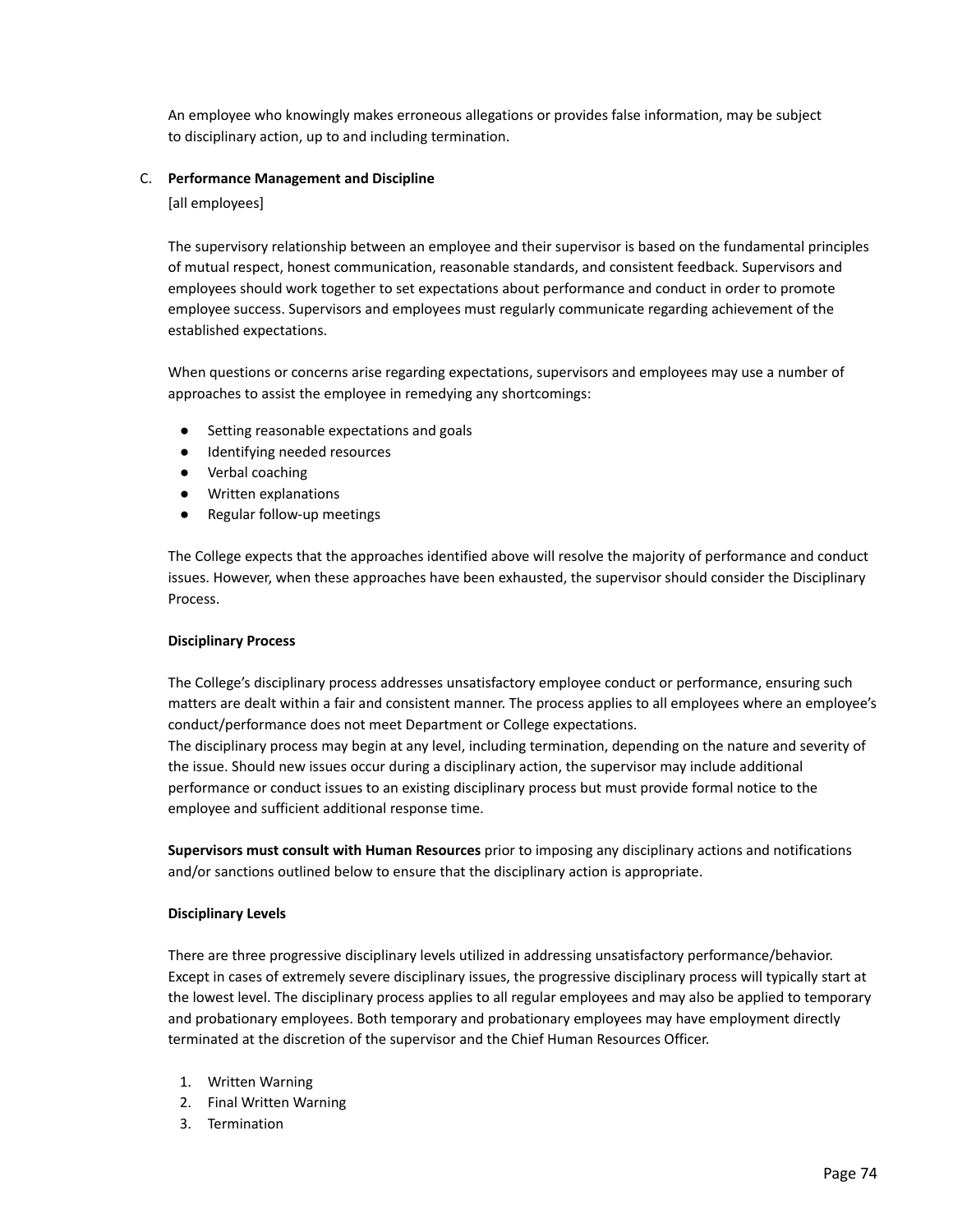# **Disciplinary Meeting Elements**

Listed below are procedural elements that apply to all disciplinary action meetings:

- An employee shall receive two business days advance notice in writing of a disciplinary meeting whenever possible.
- An employee may request additional preparation time to gather supporting documentation.
- The employee may choose to bring an Employee Advisor at any step (see Employee Advisor section of Employee Handbook.)
- The meeting will be scheduled so that all participants are afforded a fair and reasonable opportunity to attend.
- All discussions held under these procedures should occur in a private office, if reasonably available, or in an area substantially removed from the immediate presence of others.
- A Human Resources consultant will attend for support.

# **Written Warning**

Timely written notice shall inform the employee of the specific concerns that must be addressed immediately and sustained indefinitely.

- 1. Supervisor prepares a draft Written Warning that:
	- Summarizes prior discussions, if applicable.
	- Identifies specific violations.
	- Identifies the impact to the workplace.
- 2. Supervisor provides meeting notice and draft written warning to employee.
	- Employee may provide a written response prior to meeting.
- 3. During the Meeting:
	- Supervisor discusses draft warning with employee.
	- Employee is provided an opportunity to ask related questions and offer explanation(s).
	- Supervisor reviews draft warning and may make revisions.
	- Performance Management Plan developed with input from employee. Performance Management Plan establishes expectations or goals and may identify resources to help correct the issue/s within a specified timeframe.
	- Employee may submit a written response to the Written Warning to be included in the personnel file.
- 4. Completing the Written Warning
	- Supervisor finalizes Written Warning and Performance Management Plan and provides to the employee.
	- Documentation is maintained in the personnel file with a copy provided to employee and Human Resources.
- 5. Follow up steps
	- Supervisor will regularly communicate with the employee regarding progress on the Performance Management Plan and overall performance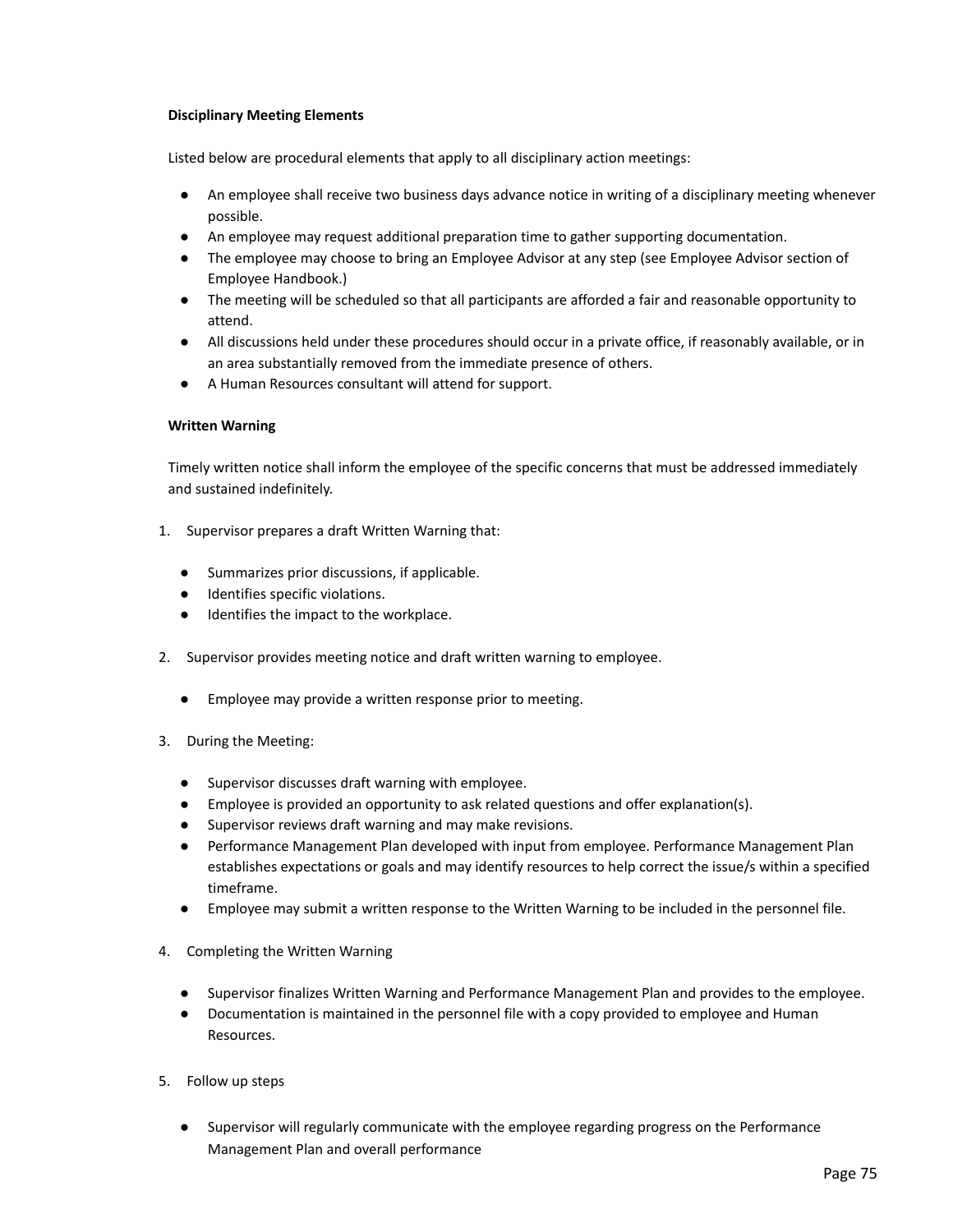- Employee's performance evaluation will reflect on identified issues and progress in meeting expectations.
- Documentation of successful completion of the Performance Management Plan is maintained in the personnel file with a copy provided to employee and Human Resources.

# **Final Written Warning**

Timely written notice shall inform the employee of the specific concerns that must be addressed immediately and sustained indefinitely.

- 1. Supervisor prepares a draft Final Written Warning that:
	- Summarizes prior discussions, if applicable.
	- Identifies specific violations.
	- Identifies the impact to the workplace.
- 2. Supervisor provides meeting notice and draft Final Written Warning to employee.
	- Employee may provide written response prior to meeting.
- 3. During The Meeting
	- Supervisor discusses draft warning with employee.
	- Employee is provided an opportunity to ask questions and offer explanation(s).
	- Supervisor reviews draft warning and may revise warning.
	- Performance Management Plan developed with input from employee. Performance Management Plan establishes expectations or goals and may identify resources to help correct the issue/s within a documented timeframe.
	- Performance Management Plan may include one or more sanctions. See sanctions below.
	- Employee may submit a written response to the Final Written Warning to be included in the personnel file.
- 4. Completing the Final Written Warning
	- Supervisor finalizes Final Written Warning and Performance Management Plan and provides to employee.
	- Documentation is maintained in the personnel file with a copy provided to employee and Human Resources.
- 5. Follow up steps
	- Supervisor will regularly communicate with the employee regarding their progress on the Performance Management Plan and their overall performance
	- Employee's performance evaluation will reflect issues and progress in meeting expectations.
	- Documentation of successful completion of the Performance Management Plan is maintained in the personnel file with a copy provided to employee and Human Resources.

# **Optional Final Written Warning Sanctions:**

Working with the Human Resources consultant, the supervisor may impose any combination of the following:

1. Suspension without pay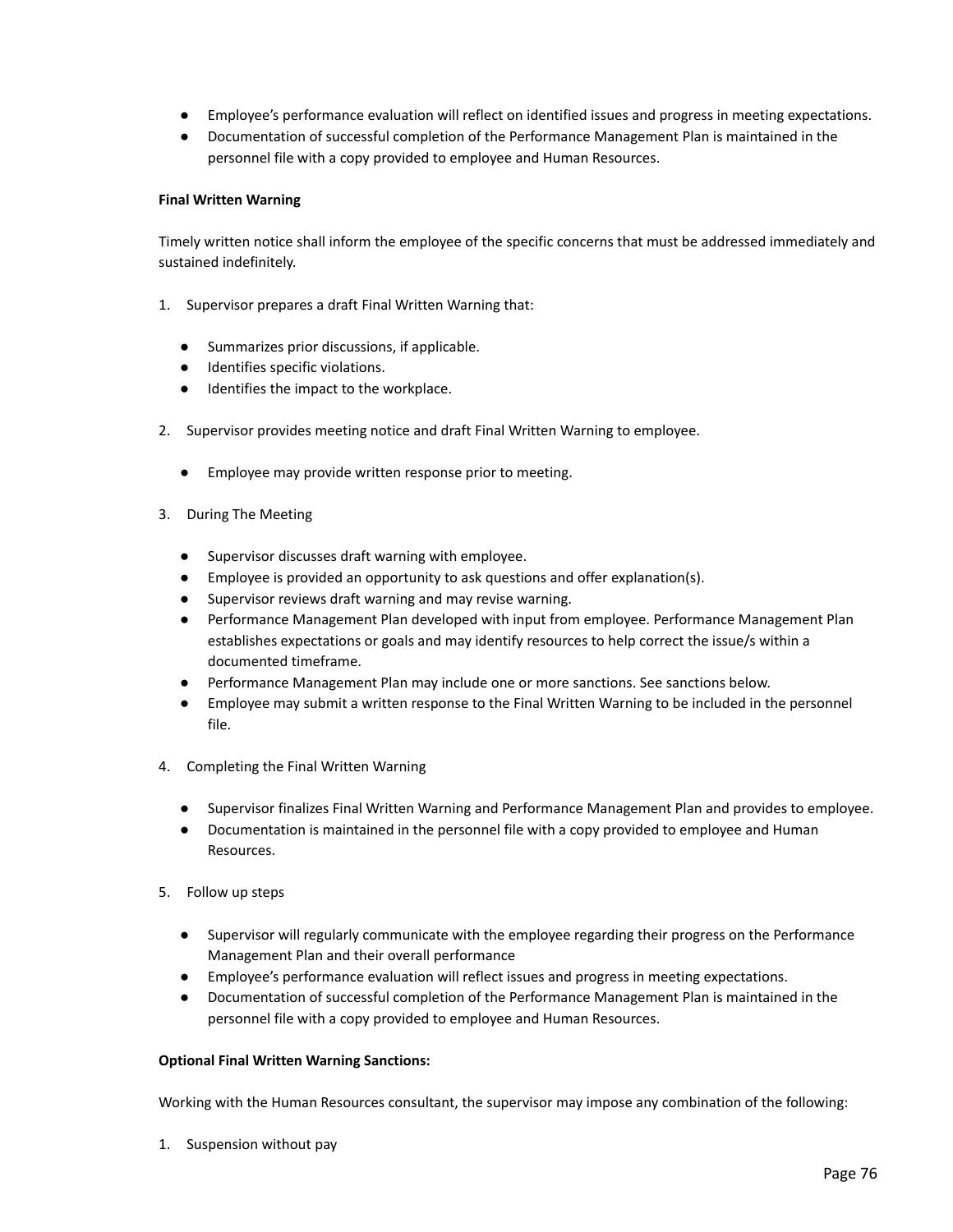- Chief Human Resources Officer or designee must approve of any unpaid status
- 2. Work condition change:
	- Employee's workplace activity
	- Decision authority restricted Requirement for professional development
	- Suspension of professional development
	- Leave restrictions
- 3. Job assignment change:
	- Disciplinary reassignment (same pay/same unit)
	- Disciplinary transfers (same pay/different unit)
	- Demotion (assigned to different position/lower pay grade, may include unit reassignment)

# **Review process for Written Warning and Final Written Warning**

An employee who receives a Written Warning or a Final Written Warning may request a review of the performance management plan and/or decision. The request for review must be submitted in writing to the next level administrative supervisor and Human Resources within five working days of receipt.

The administrator will generally complete the review within five business days. The reviewer may request additional information or clarification from the employee or supervisor and may meet with either. The reviewer will then issue a written decision to the employee and supervisor, with a copy to Human Resources for the personnel file. The reviewer may affirm the prior decision, impose a lesser sanction, or overturn the disciplinary action.

A request for review will be considered if based on one or more of the following arguments:

- The Supervisor's discipline decision was (a) not supported by sufficient evidence or reasonable inferences such that a reasonable person could not have reached the same decision, or (b) tainted by clear bias;
- The severity of the discipline was unjustifiably disproportionate to the seriousness of the employee's misconduct;
- The process included a significant mistake or omission that a reasonable person could find affected or likely could have affected the final outcome of the disciplinary process or otherwise made the proceeding fundamentally unfair;
- The discovery of new information that was not known and could not reasonably have been discovered prior to the disciplinary decision and that is substantially likely to have affected the outcome of the discipline process.

# **Termination Process**

Termination of regular employment may be used for the most serious incidents or repetitions of improper job performance or conduct.

Any employee terminated for cause is ineligible for rehire.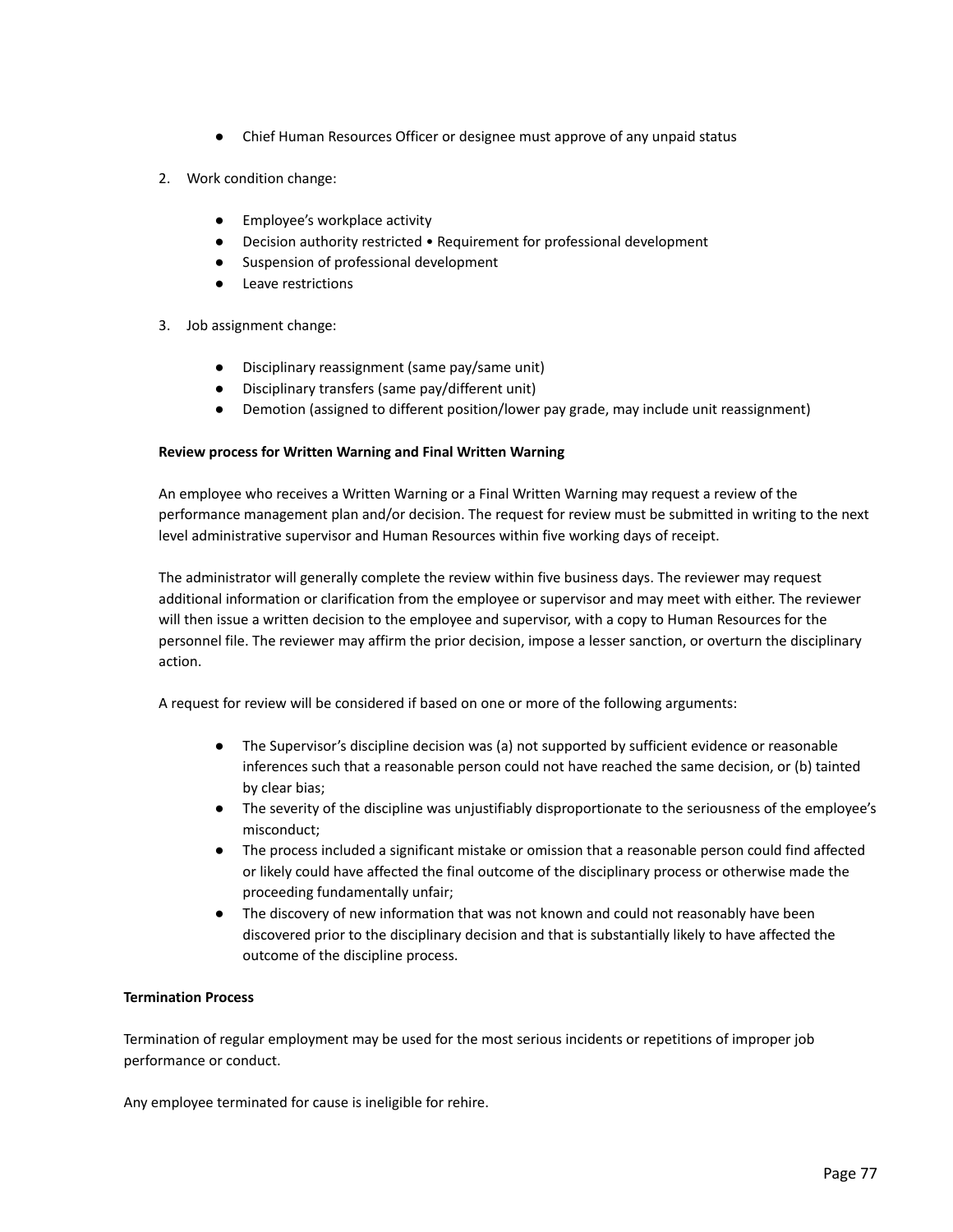### Steps:

1. Supervisor meets with termination determination team composed of two administrators and one supervisor outside the affected employee's chain, advised by Human Resources and Legal.

2. Determination team reviews documentation, issues, and basis for proposed termination and decides whether or not to move forward with the termination.

3. If approved by the Chief Human Resources Officer, supervisor issues notice to the employee, indicating the intent to terminate, with supporting evidence, and schedules meeting with the employee providing at least two business days notice.

4. Supervisor and Human Resources consultant meet with employee to review notice and receive input from employee, such as additional evidence or circumstances to be considered.

5. Supervisor reviews employee input and prepares notice of decision in consultation with Human Resources generally within two business days.

6. Supervisor issues decision to employee. If termination is denied by Human Resources, supervisor may impose lesser sanctions.

**Note:** Once a termination decision has been issued the employee will be placed in an unpaid status for the duration of any review process. If the termination decision is not upheld, the employee will receive applicable back pay.

#### **Termination Review Process**

The employee may request in writing a review of the termination decision within five business days to the Chief Human Resources Officer. The Chief Human Resources Officer or designee shall designate an executive administrator from a different supervisory line to conduct the review. The designated administrator will generally complete the review within five business days. The reviewer may request additional information or clarification from the employee or supervisor and may meet with either. The reviewer will then issue a final written decision to the employee and supervisor, with a copy to Human Resources for the personnel file.

# **Services for Victims of Dating Violence, Domestic Violence, Sexual Assault, and Stalking**

Being a victim of a crime is traumatic. He or she may feel isolated and confused, and not know where to turn for practical advice or support. Police Officers and Title IX Coordinators will provide referrals to victim assistance agencies and services available to assist victims, and further explain their rights as a victim under Arizona law. They will help victims to understand their rights, the procedures for exercising them, and provide further assistance.

#### **On Campus**

- In person
	- o Desert Vista Campus Student Services Center, 5901 S. Calle Santa Cruz, Tucson AZ 85709-6033
	- o Downtown Campus Student Services Center, 1255 N. Stone Ave., Tucson AZ 85709-3013
	- o East Campus Student Services Center, 8181 E. Irvington Rd., Tucson AZ 85709-4000
	- o Northwest Campus Student Services Center, 7600 N. Shannon Road, Tucson, AZ 85709
	- o West Campus Student Services Center, 2202 W. Anklam Rd., Tucson, AZ 85709-0195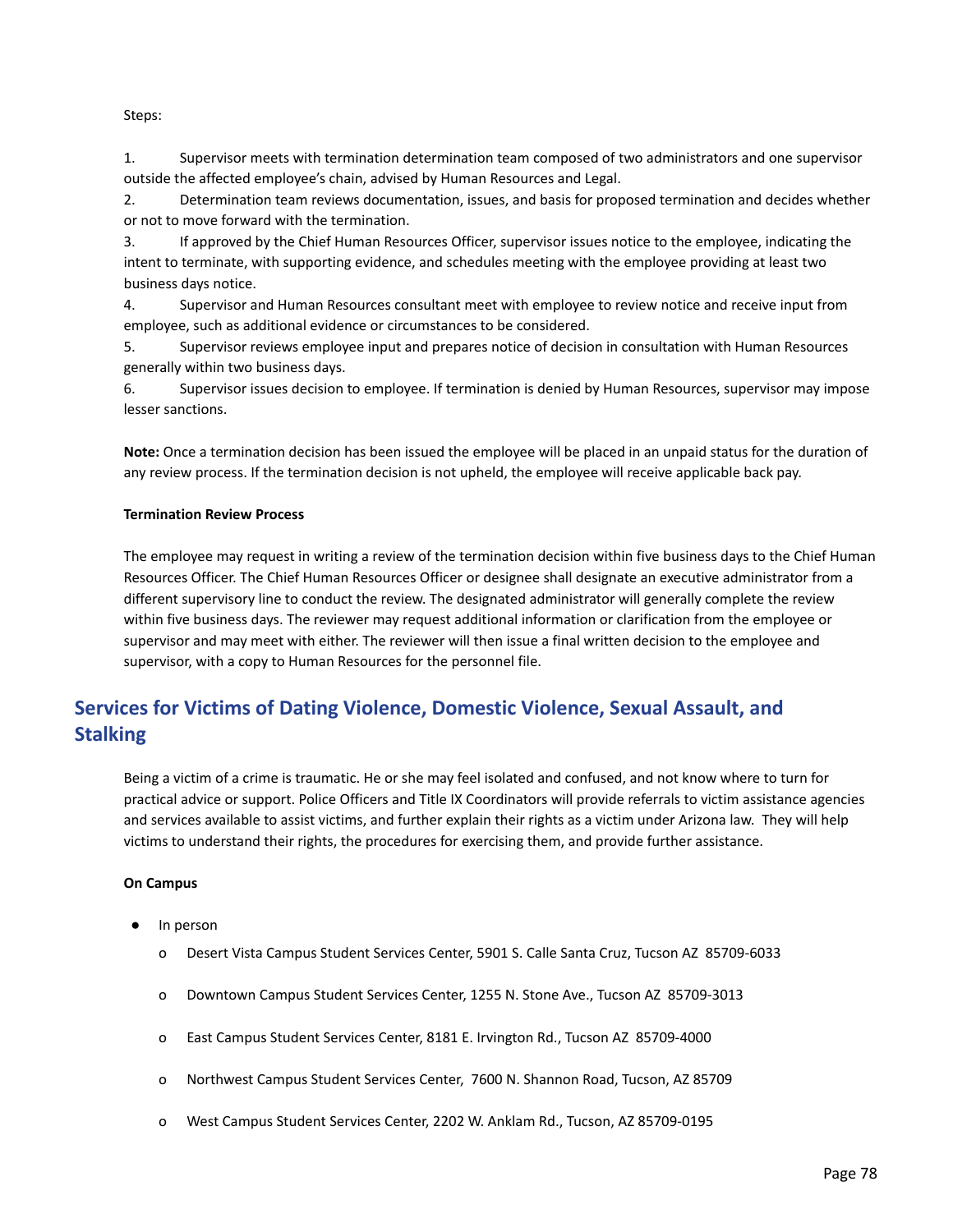o Center for Training and Development, Student Services, Desert Vista Campus, 5901 S. Calle Santa Cruz, Tucson, AZ 85709-4950, Phone: (520) 206-5100

### **Off Campus Services**

#### **● Victim Assistance Agencies and Services**

Organizations such as victim assistance programs, sexual assault centers, child abuse treatment programs, support groups, and domestic violence shelters are established throughout the state to help crime victims regain control over their lives. Some of the services are listed below. They provide emergency and long-term support to victims and their families. Services that may be available include:

- o Emergency safe homes or shelters
- o 24-hour crisis telephone lines
- o Follow-up crisis and long-term counseling
- o Advocating for victims' needs and rights
- o Accompanying victims to medical examinations
- o Transportation
- o Child care

For certain sexual offenses, costs for medical examinations that are done to preserve evidence may be paid for by the Prosecuting Agency. Victims should check with a victim/witness program advocate in their County for more information.

#### **● Pima County Services**

- o Pima County Victim Services Division 520-740-5525
- o Juvenile Victim Witness Program 520-740-4500
- o Tucson City Prosecutor 520-791-4104
- o Pima County Victim Compensation 520-740-5525
- o Help-On-Call, 24-Hour Crisis Line 520-323-9373
- o Child Protective Services 800-767-2445

#### **● Domestic Violence Crisis Services**

o Emerge! Center Against Domestic Abuse

[https://www.emergecenter.org](http://www.emergecenter.org/)

520-795-4266/800-428-0101

Emerge! Center Against Domestic Abuse provides domestic abuse crisis intervention and housing, prevention, education, support, and advocacy services to anyone experiencing domestic abuse. While the majority of the people seeking our services are women and their children, our services are available to anyone regardless of gender.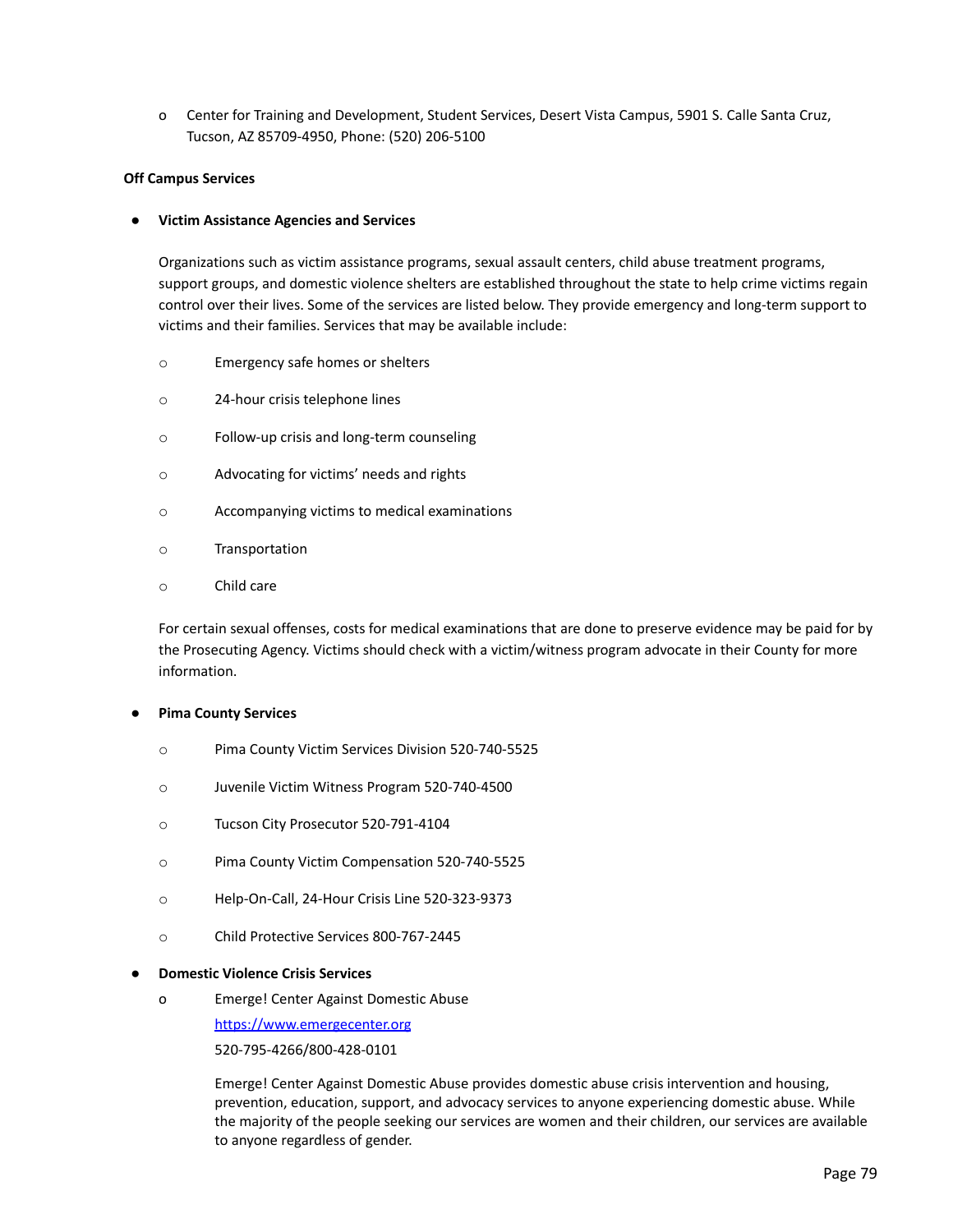o National Domestic Violence Hotline 800-799-7233 For those in relationships experiencing domestic violence seeking assistance

# **● Other Services**

- o Brewster Center for Victims 520-881-7201
- o Tucson (Assistance for Victims of Abuse) 520-795-4880
- o Tucson Center for Women & Children 520-326-7135
- o Casa De Los Niños 520-624-5600
- o Tucson Shalom House 520-750-1405
- o Gospel Rescue Mission 520-740-1501
- o Pasqua Yaqui Domestic Violence Program 520-883-5190
- o Elder Shelter 520-566-1919

#### **● Sexual Assault Programs**

o Southern Arizona Center Against Sexual Assault (SACASA)

[https://www.sacasa.org](http://www.sacasa.org/) 800-400-1001 (24 HR. COUNSELING & REFERRALS) 520-327-7273 520-327-1171 (FOR APPOINTMENT)

o Las Familias

<https://www.arizonaschildren.org/behavioral-health/las-familias/>

520-837-7122

Counseling for children who are victims of sexual abuse and their families as well as adults molested as children

# **● Victim Health Services**

o Sexually Transmitted Diseases (STD's)

Planned Parenthood

<https://www.plannedparenthood.org/>

520.408.7526

Testing and treatment for all STDs; confidential HIV testing available; Offers sliding scale fees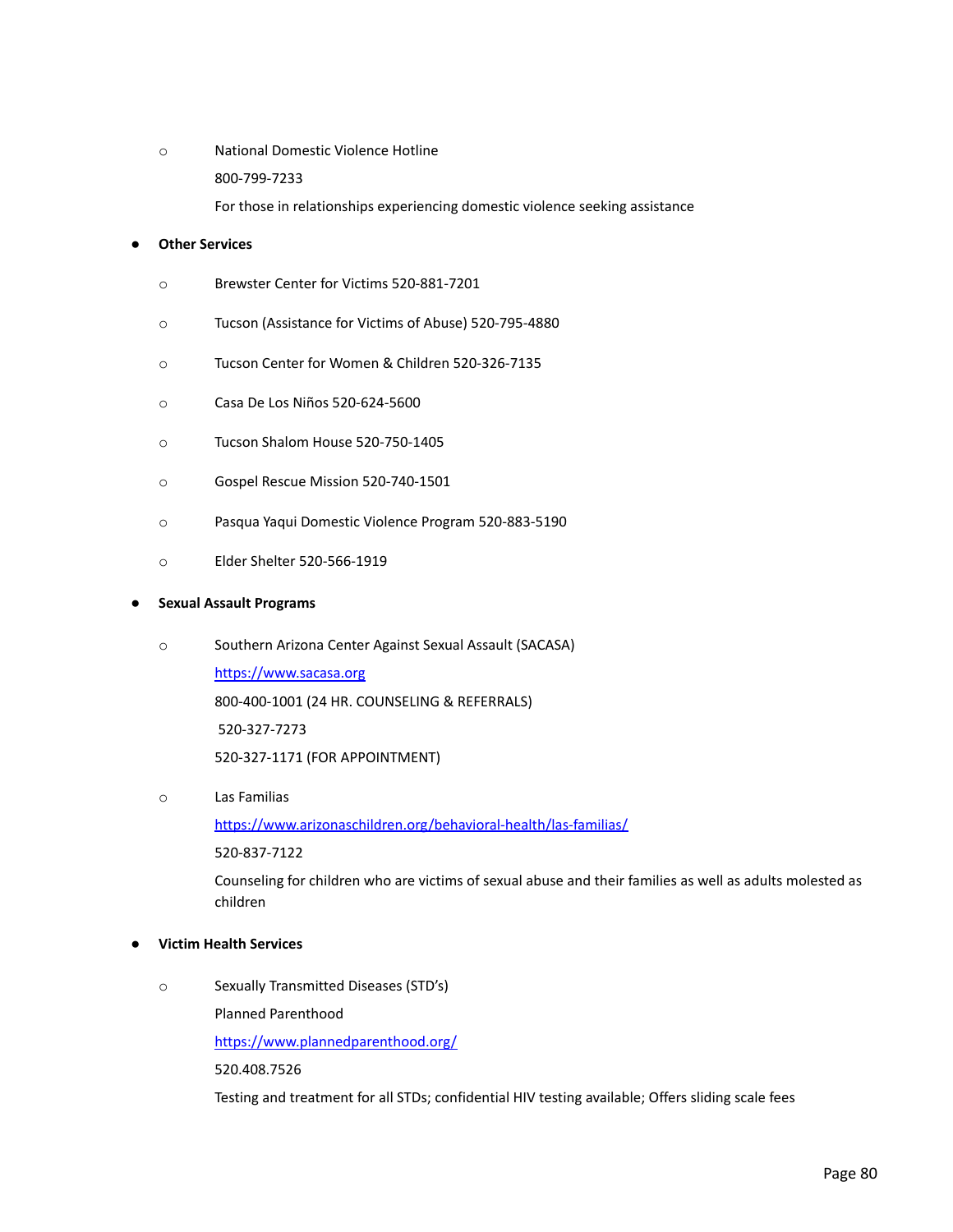o Southern Arizona Aids Foundation

saaf.org

520-624-1779

o Wingspan

saaf.org/about-saaf/ wingspan-programs-and-affiliates/

800-771-9054

Arizona's Lesbian, Gay, Bisexual, & Transgender Community & Resource Center

# **Victim Compensation**

If you are the victim of a violent crime or the next-of-kin of a victim who has died as the result of a criminal act, you may apply to the County's Crime Victim Compensation Program to recover certain expenses. You should file your claim in the county where the crime occurred. Some expenses you may be able to recover include:

- Medical and dental expenses
- Mental health counseling
- Lost wages
- **Funeral costs**

The Crime Victim Compensation Program does not compensate for loss of property or property damage. There are conditions that must be met to be eligible for compensation and eligibility does not guarantee an award. To obtain an application or receive more information on Crime Victim Compensation, contact your county Victim Compensation Coordinator. The Pima County Coordinator can be reached at 520-740-5525.

The following information is not legal advice, but may be helpful to victims of domestic violence to seek pro-tection **from their abusers. Pima Community College cannot provide individuals with legal advice and should consult their own attorneys should they require such advice.**

# **Domestic Violence**

If you are the victim of domestic violence, you may seek a protective order. Orders of Protection prohibit spouses, ex-spouses, persons with a child in common or pregnant by the other person, persons living together, now or in the past, and close relatives from harming each other and/or from contacting you. Injunctions Against Harassment can be sought when there has been a series of harassing attacks.

A petition for a protective order can be filed, with or without a lawyer, in any Justice, City, Superior, or Tribal Court. If you are a party in an ongoing case involving legal separation, divorce, paternity/maternity, child custody, child/spousal support, or if the juvenile defendant is under the age of twelve, you should apply to any Superior Court location.

When the court is not open, you may request an Emergency Order of Protection through a law enforcement officer. Emergency Orders of protection are valid until the close of the next court business day.

A protective order can prohibit the abuser from: having any contact with you and/or other persons, committing further offenses, going to your residence (even if the abuser has been living at this address), going to other locations, and/or possessing or purchasing a firearm. If you seek a protective order, you may request that your address and/or other locations are kept confidential.

There is no filing fee to request a protective order. There is no service fee for Orders of Protection or Injunctions Against Harassment involving dating relationships. Law Enforcement shall not require a prepayment of service fees on other injunctions. You may request that the courts waive service fees for these other injunctions. You may have your protective order served by a private process server for a fee.

If there is a firearm present in a domestic violence matter, and a law enforcement officer determines that you or others could be exposed to serious injury or death, the firearm may be taken and held by the law enforcement agency. To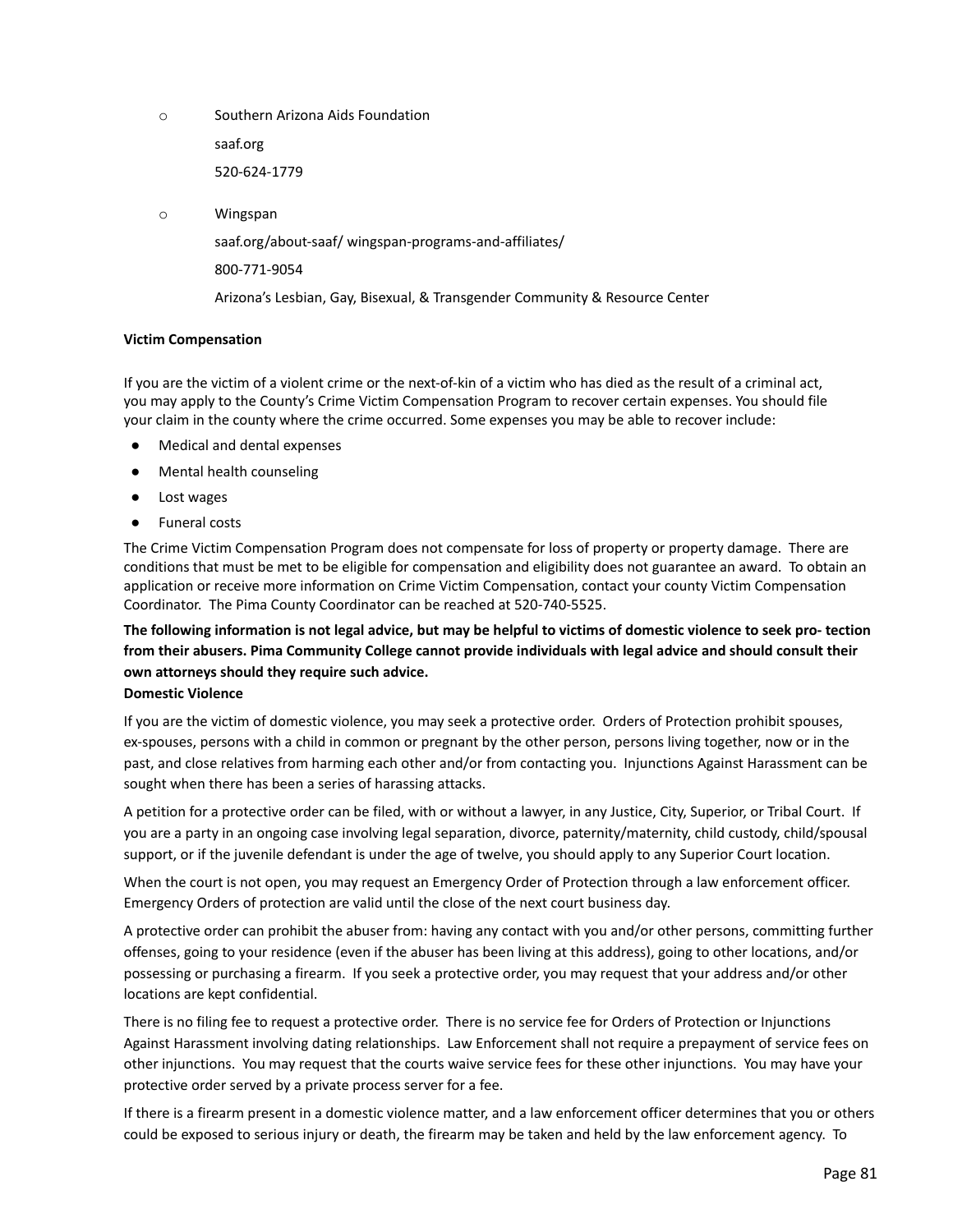ensure that you, as the victim, are notified of the release of a firearm that has been seized, you must provide the law enforcement agency with any change of address or phone number.

#### **Victim's Rights**

As a victim of crime in Arizona, you have a Constitutional right to be treated with fairness, respect, and dignity and to be free from intimidation, harassment, or abuse throughout the criminal or juvenile justice process. All state, county, and municipal justice agencies and courts in Arizona are required to perform certain duties to ensure that you receive your rights. Please carefully read the overview that follows.

#### **Who Is a Victim For Purposes of Exercising Rights?**

State law says a victim is a person against whom a criminal or juvenile offense has been committed. This includes any felony, or any misdemeanor offense, or a sexual offense. If a person is killed or incapacitated, the person's spouse, parent, child, sibling, grandparent, legal guardian, or other lawful representative is the victim. Legal entities and neighborhood associations may also be victims of felony offenses, though rights for these entities are limited. Rights do not apply if the person is in custody for an offense, or is the accused.

#### **Requesting/Waiving Rights**

Some rights are given to victims automatically and some rights need to be requested. The law enforcement officer will provide you with a form that asks you to request or waive (decline) your rights. You will be given a copy of the completed request/waiver form for your records. Following is a list of the "upon request" rights that you may request or waive (these rights apply after arrest):

- To be notified of the suspect's release from custody.
- To receive a copy of the terms and conditions of release.
- To receive notification of scheduled court proceedings.
- To talk with a prosecutor prior to a plea, dismissal, or trial.
- To make a Victim Impact Statement.
- To receive a copy of the pre-sentence or predisposition report.
- To receive notice of a defendant's conviction (or adjudication), acquittal, or the dismissal of the charges.
- To receive notice of sentencing or disposition results.
- To have property taken and evidence returned after the case is resolved.

#### **Legal Entity "Upon Request" Rights**

To receive notice of restitution and sentencing/disposition hearings, and notice of the sentencing or disposition results.

#### **Neighborhood Association "Upon Request" Rights**

To receive notification of scheduled court proceedings, and to make a Victim Impact Statement at sentencing/ adjudication.

Your decision to request or waive your rights does not mean that you cannot change your mind later. However, if at first you waive your rights and then request them at a later time, you may be giving up some rights that only apply at certain stages of the justice process.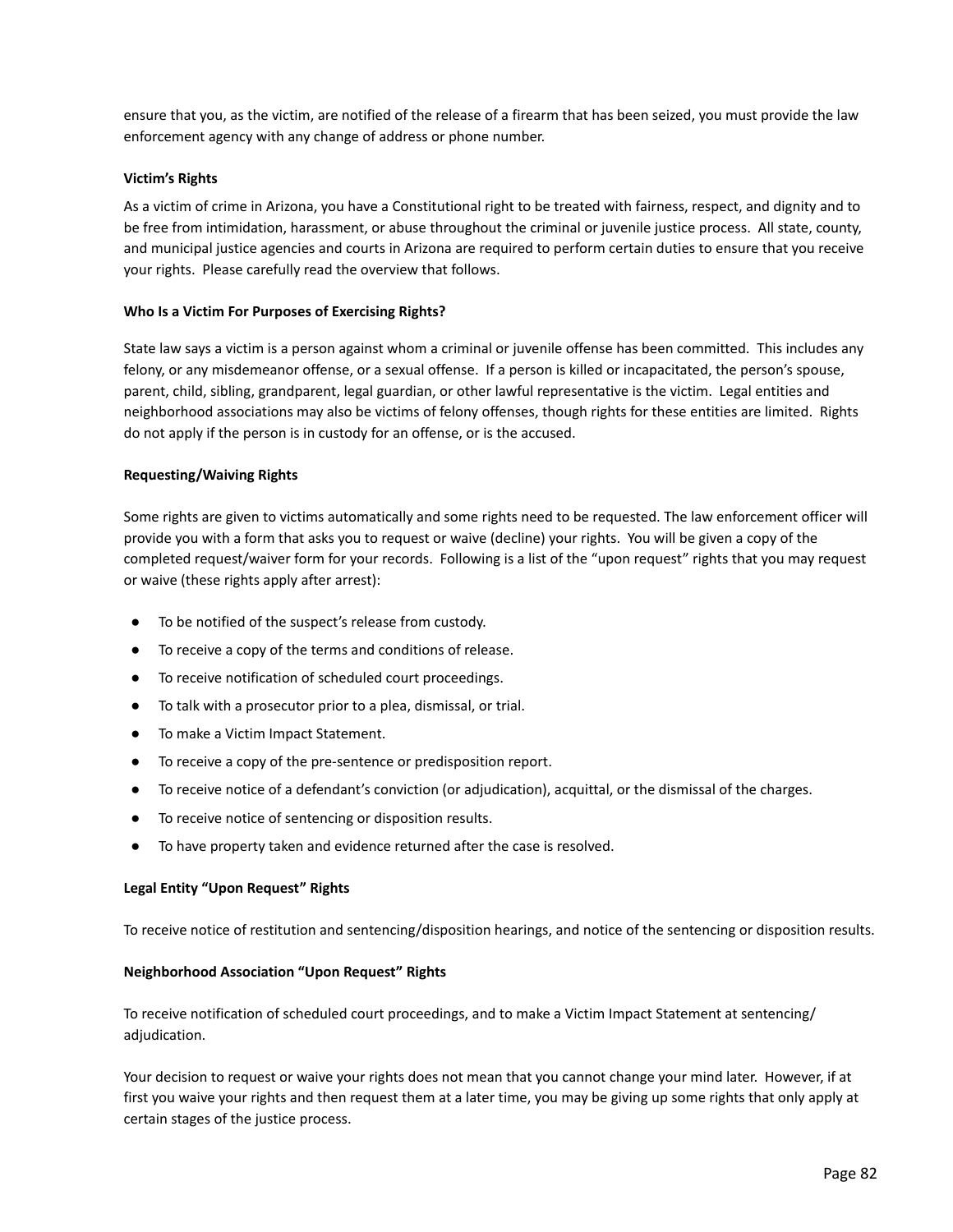There are other important benefits and protections that apply to crime victims as a case proceeds through the system. To request a copy of the full text of Arizona's victims' rights laws, you may contact the Attorney General's Office of Victim Services at (602) 542-4911 (Phoenix) or 888-377-6108 toll free. You can also learn more about Arizona's victims' rights laws and available services by visiting the Arizona Attorney General web page at [www.azag.gov](http://www.azag.gov/) .

### **Your Right to Restitution**

If someone is found guilty of the crime(s) committed against you, the court may order that person to repay certain financial costs of your victimization. This court-ordered payment is known as restitution. Victims of crime have a Constitutional right to receive prompt restitution. If charges are filed in your case, it is important that you contact the prosecutor's Victim Services Division for more information and assistance with the restitution process.

#### **When A Suspect Is Arrested**

Box 3 of the request/waiver form provides information to assist you in exercising your rights immediately following the arrest of a suspect; however, you must act quickly.

If the suspect is an adult and has been arrested, you can exercise certain rights by contacting the court prior to the Initial Appearance. You can also exercise your right to be informed of the suspect's release by contacting the custodial agency.

If the suspect is a juvenile and has been detained, you can obtain detention hearing information and exercise certain rights by contacting the juvenile probation department. You can also exercise certain rights by contacting the juvenile probation department. You can also exercise your right to be informed of the juvenile's release by contacting the detention center.

If an adult or juvenile suspect is cited and released, or a juvenile suspect is referred to the Juvenile Court but not detained, you can exercise certain rights by contacting the court prior to the date and time the suspect must appear.

If the arrest of a suspect is not immediate and you are not notified of an arrest within 30 days, you can call the law enforcement agency to obtain case status information. Your employer may be legally required to allow you unpaid leave from work to attend court. Contact the prosecuting agency for more information.

# **Suspect Is an Adult and Has Been Arrested: Initial Appearance (Court Hearing) Purposes:**

- 1. Determine whether to release the accused;
- 2. If the accused is released, determine the terms and conditions of release;
- 3. Set the next court date(s);
- 4. Obtain a plea from the accused (for some misdemeanor offenses)

When Held: Within 24 hours of arrest

Location: Court and Custodial Agency

Contact: Pima County Jail 520-547-8200

Pretrial Services 520-547-8282

Your Rights: To be present and heard at the initial appearance, and upon request, to be informed of the suspect's release.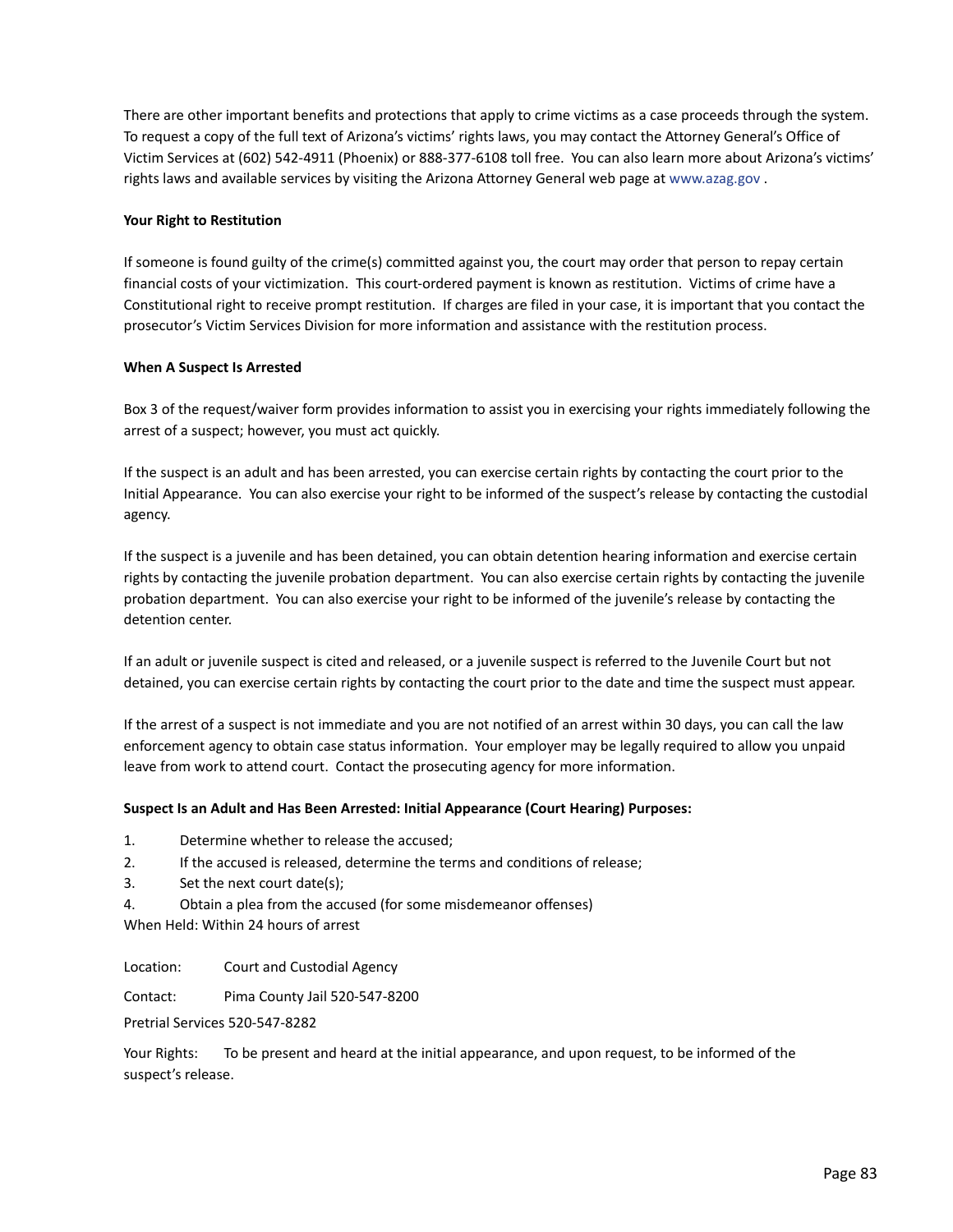#### **Suspect Is A Juvenile And Has Been Detained**

Detention Hearing Purposes:

- 1. Determine whether to release the juvenile;
- 2. If the juvenile is released, determine the terms and conditions of release;
- 3. Obtain a plea from the juvenile (misdemeanor offenses)

| When Held:              | Within 24 hours of detention                                                           |
|-------------------------|----------------------------------------------------------------------------------------|
| Location:               | Detention Screening Section, County Juvenile Probation                                 |
| Contact:                | Pima County Juvenile Detention 520-740-5005                                            |
| Your Rights:            | To be present and heard at the detention hearing, and, upon request, to be informed of |
| the juvenile's release. |                                                                                        |

# **Rights of Victims and Institutional Responsibilities for Court Orders and Institutional "No contact" Orders**

Pima Community College complies with Arizona law in recognizing all court orders issued from any jurisdiction in any state that protects the rights of victims. Parties associated with Pima Community College who have obtained an Order of Protection or an Injunction Against Harassment should file a copy of the order with the PCCPD. A copy of this order will be maintained in dispatch to be used for reference on alleged court order violations that are reported to the PCCPD that occur on college property. If a valid court order is determined to have been violated, PCCPD officers take the appropriate legal actions and charge the offense through the court system.

Complainants are able to discuss Safety Planning on campus with the PCCPD staff member when filing their court order with the institution. This planning may include safety escorts as well as special parking or area access. The college cannot apply for these legal orders on behalf of the complainant, but it can institute "no contact" orders while on college property as well as adjusting classroom attendance times or locations for the parties involved. Any violation of these institutional orders would be addressed through the college's code of conduct disciplinary process.

Orders of Protection and Injunctions Against Harassment are valid for 12 months from the date the defendant is served the order. These orders can be obtained at the following locations in Pima County:

- Tucson City Court 103 E. Alameda 520-791-4971
- Superior Court 110 W. Congress, 1st floor 520-724-3272
- Pima County Justice Court 240 N. Stone Ave. 520 724-3171
- Pima County Juvenile Court 2225 E. Ajo 520-724-2064

An Injunction Against Harassment prohibits a person from harassing, annoying, or alarming another person.

An order of protection is a court order intended to prevent acts of domestic violence. A person who believes that they or a family member are or may become victims of domestic violence may submit a request (petition) to any court for the issuance of an order of protection. The person you want an order against must have committed or threatened to commit an act of domestic violence within the last year. A child may not be included in an order of protection if the person against whom you are seeking the order is his/her parent, unless that person has committed domestic violence against the child. You must seek custody orders in a separate action in Superior Court.

An order of protection can be filed against someone who is:

a spouse or former spouse,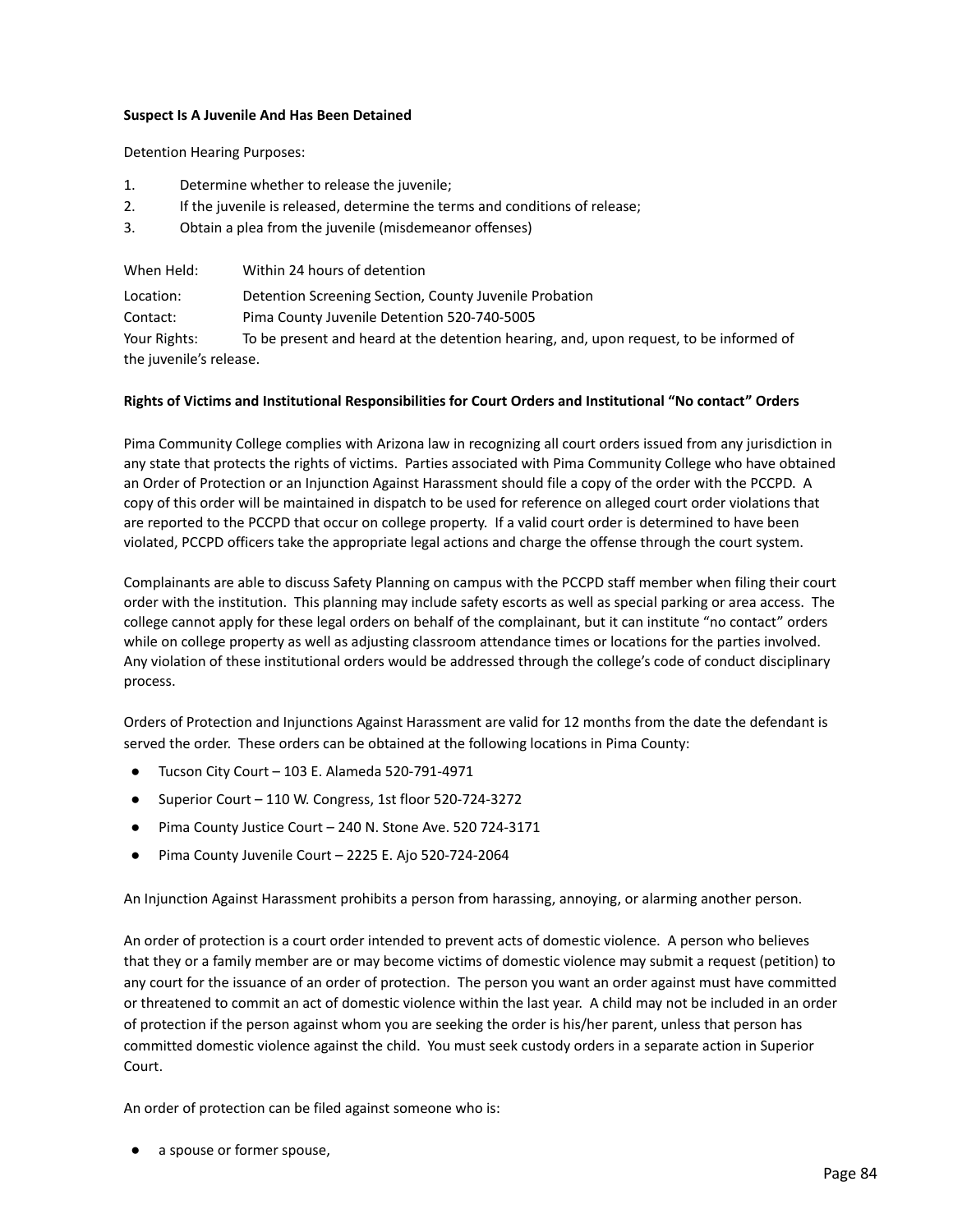- a person you now or did live with,
- a person with whom you currently have or had a romantic or sexual relationship,
- a parent, grandparent, child, grandchild, brother or sister, parent-in-law, stepparent, stepchild, brother-inlaw or sister-in-law, or
- someone with whom you have a child.

For full explanation of criminal proceedings and victims' rights, go to

<https://www.yumpu.com/en/document/read/46251152/pcao-releases-new-victims-rights-guide-pima-county-attorney>

# **Confidentiality**

Every reasonable effort will be made to protect the privacy and confidentiality of all parties involved in the investigation, consistent with and subject to the College's need to investigate the report or complaint and/or implement decisions made in order to resolve the report or complaint or remedy conduct that is determined to constitute discrimination, harassment, or retaliation. No representative of the College is authorized to promise complete confidentiality to any person who possesses information relevant to the investigation of a report or complaint, including the Complainant.

# **Mandatory Reporting**

# ([https://www.pima.edu/programs-courses/credit-programs-degrees/syllabus-resources.html\)](https://www.pima.edu/programs-courses/credit-programs-degrees/syllabus-resources.html)

Pursuant to Arizona law (A.R.S. §13-3620), College personnel who learn in the course and scope of their employment that a minor (person under 18 years of age) has been the victim of physical or sexual abuse, are required to report this information immediately to law enforcement.

Pursuant to federal law (34 CFR 668.46), College personnel who learn in the course and scope of their employment that an individual has been a victim of dating violence, domestic violence, sexual assault, or stalking, or is informed about allegations of any of these offenses shall as soon as possible, contact the Department of Public Safety (Pima Community College Police Department).

# **Sex Offender Notification**

Law Enforcement agency information provided by the Arizona Department of Public Safety concerning registered sex offenders may be obtained on our webpage at: <https://pima.edu/administration/police/index.html> Level 2 and 3 sex offenders attending the College are publicly displayed on designated bulletin boards at each campus.

The Federal Campus Sex Crimes Prevention Act designates that information concerning registered sex offenders is public information and, as such, is exempt from provisions of the Family Education Rights and Privacy Act (FERPA) and other federal and state laws that might otherwise prohibit the disclosure of such information.

Arizona Revised Statutes 13-3821 requires persons convicted of sexual offenses as described in that code to register within 72 hours with the Sheriff of the county they reside in after their release or move to a new location. The responsible law enforcement agency conducts a risk assessment of the offender's likelihood to re-offend and assigns a risk level to the sex offender. Level 1 (low risk), Level 2, (intermediate risk), and Level 3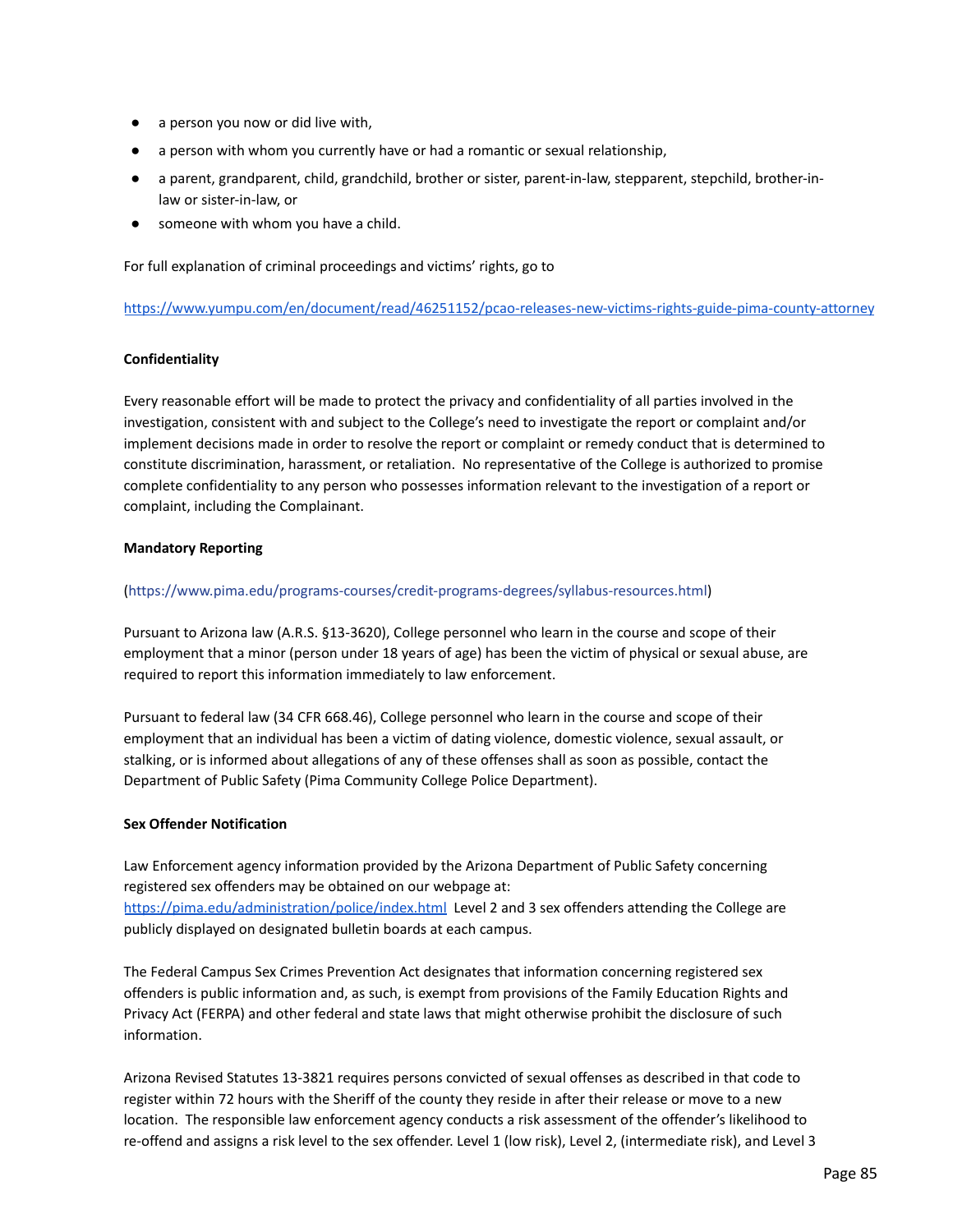(high risk).

Arizona Revised Statutes 13-3826 establishes a Community Notification Guidelines Committee composed of the State Attorney General, state legislators, representatives from the state's sheriffs, chiefs of police, county attorneys, adult probation officers and parole administrators, the Director of the Department of Public Safety or their designee, the Director of the Department of Transportation or their designee and a licensed psychologist examiner. This committee has established guidelines and monitors their implementation that provides levels of notification based on the risk that a particular offender poses to their community.

For Level 3 (high risk of re-offending) offenders and Level 2 (intermediate risk of re-offending) offenders, 13-3826 states the notification shall be made to the surrounding neighborhood, area schools, appropriate community groups and prospective employers. The notification shall include a flyer with a photograph and exact address of the offender as well as a summary of the offender's status and criminal background. A press release and a level three flyer shall be given to the local electronic and print media to enable information to be placed in a local publication.

The PCCPD places Level 2 and 3 Sex Offender notifications on its web site as part of the compliance with the above requirement when it is determined that a Level 2 or 3 sex offender is a student or employee of the College. Additional sex offender information can be obtained on the Arizona [Department](http://www.azdps.gov/Services/Sex_Offender/) of Public Safety Sex [Offender](http://www.azdps.gov/Services/Sex_Offender/) web site.

# **Security Awareness and Crime Prevention Tips**

### **Contact the Police**

- Dial 911 for all life-threatening emergencies
- Report suspicious people to Campus Police at (520) 206-2700
- Do not hesitate to call Campus Police or 911 when strangers confront you
- Report all criminal incidents and losses to Campus Police immediately

# **How to Protect Yourself**

- Avoid dark vacant places on campus.
- Be alert. If you are being followed, head quickly for a lighted area or to a group of people.
- Avoid places where you are vulnerable and there are no exits.
- When walking:
	- o Avoid shortcuts.
	- o Walk where there is plenty of light and traffic.
	- o Never walk alone at night unless absolutely necessary.
	- o Report any suspicious activity or misconduct to PCCPD.
- Give your car the quick "once over" before entering with a critical eye for possible break-ins or persons in the rear seat or floor area.

# **How to Protect Your Textbooks**

● Textbooks are an expensive and necessary part of students' college education. Year after year they increase in cost. It is necessary for students to take steps to protect their investment: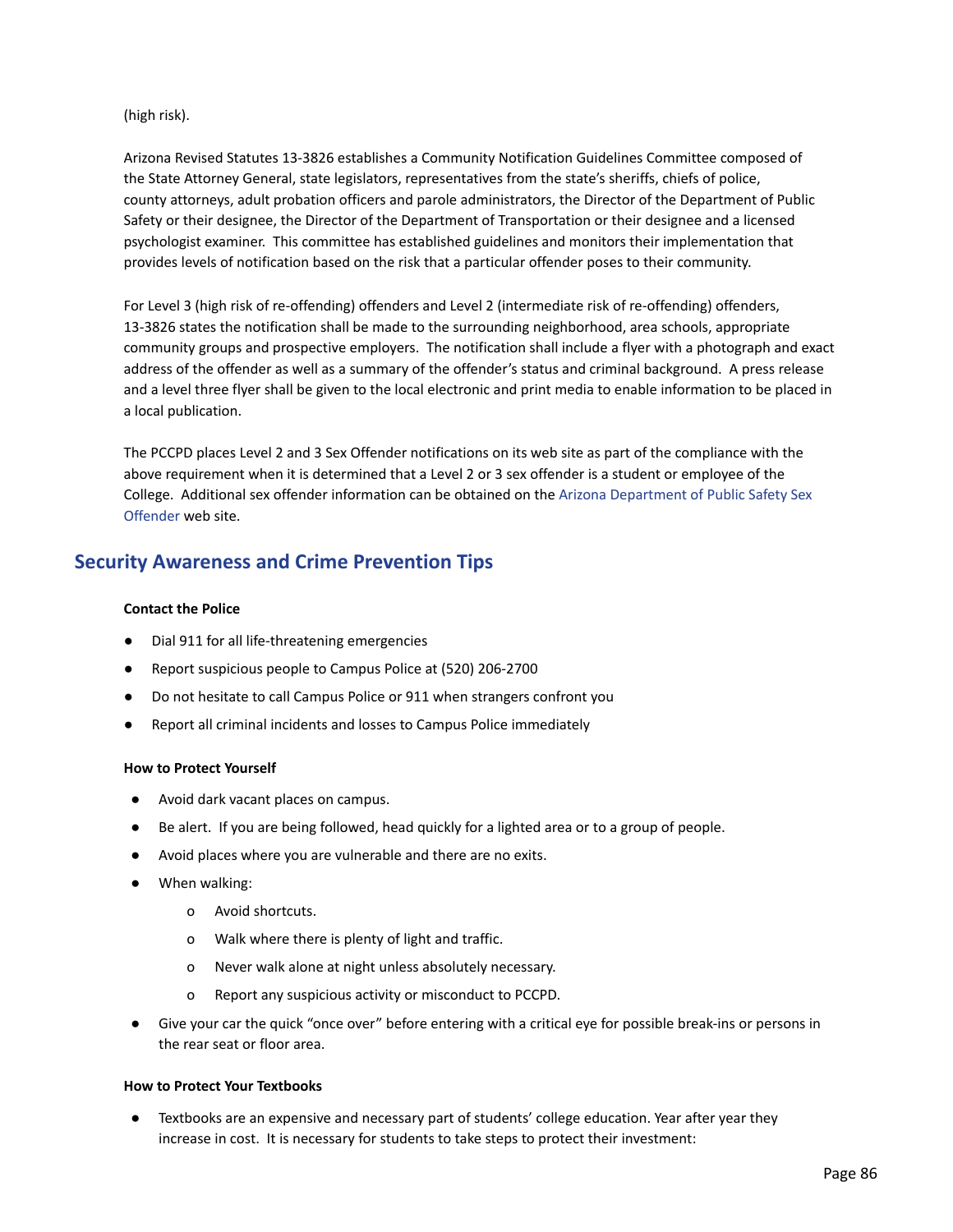- o Students should write their names and ID numbers in several places in textbooks to help deter thieves who would attempt to resell the book.
- o Students should not leave their textbooks, calculators, or book-bags unattended in study rooms, hallways, libraries, cafeterias or unsecured lockers. They should record the serial numbers of calculators and computers.
- o Thieves know where students leave their belongings unattended and watch for opportunities to take their property. Be suspicious of persons hanging around storage areas, e.g., outside of Book stores, with no apparent purpose. If you see someone suspicious or you discover that you have been victimized, contact the PCCPD at 206-2700.

# **How to Protect Personal Property**

Members of the College community are vulnerable to the same problems encountered by residents of any major metropolitan area. PCCPD's mission is to protect the College community by patrolling the campuses and surrounding areas; however, the opportunity for crime still exists and the College community can still be victimized by criminal acts.

Each person of the College community can assist the PCCPD in its effort to apprehend criminals by utilizing preventive measures to reduce the opportunity for criminal acts and by taking the following precautions:

- The campuses are well-lighted at night. Walk only on lighted sidewalks after dark.
- Employ the "buddy system" when walking to your car at night or traveling to other points in the area. On campus you can call (520) 206-2700 for a Campus Safety escort.
- Personal property, purses, briefcases, etc., should never be left unattended. Take such items with you if you are leaving the office, classroom, or library study area for any length of time.
- Try not to carry large amounts of cash on your person, or display large amounts of money.
- Make a record of the serial numbers of both college and personal property in your office.
- Maintain a record of your personal credit cards and other valuables in your wallet.
- When leaving your office or room for the day, make sure:
	- o All windows are closed and locked.
	- o All valuable items are removed from the top of desks (radios, clocks, pens, etc.).
	- o All desks and files are locked.
	- o All doors are closed and locked.
	- o Never lend equipment or keys to strangers.
- Require identification and authorization from any "repair person" wanting to remove a computer or other office equipment from the room.
- Keep your auto locked. Never leave the keys in the ignition, and avoid leaving property where it is visible on the seats; store it in the trunk instead.
- Lock your bike to a bicycle rack using a high-quality, U-shaped lock.

# **Campus Crime Awareness and Prevention Programs**

The PCCPD, in conjunction with Vice-President of Student Affairs, the Assistant Vice Chancellor for Human Resources and the Organizational Effectiveness and Development Department will utilize a number of strategies and activities specifically designed to educate the college community regarding safety issues and to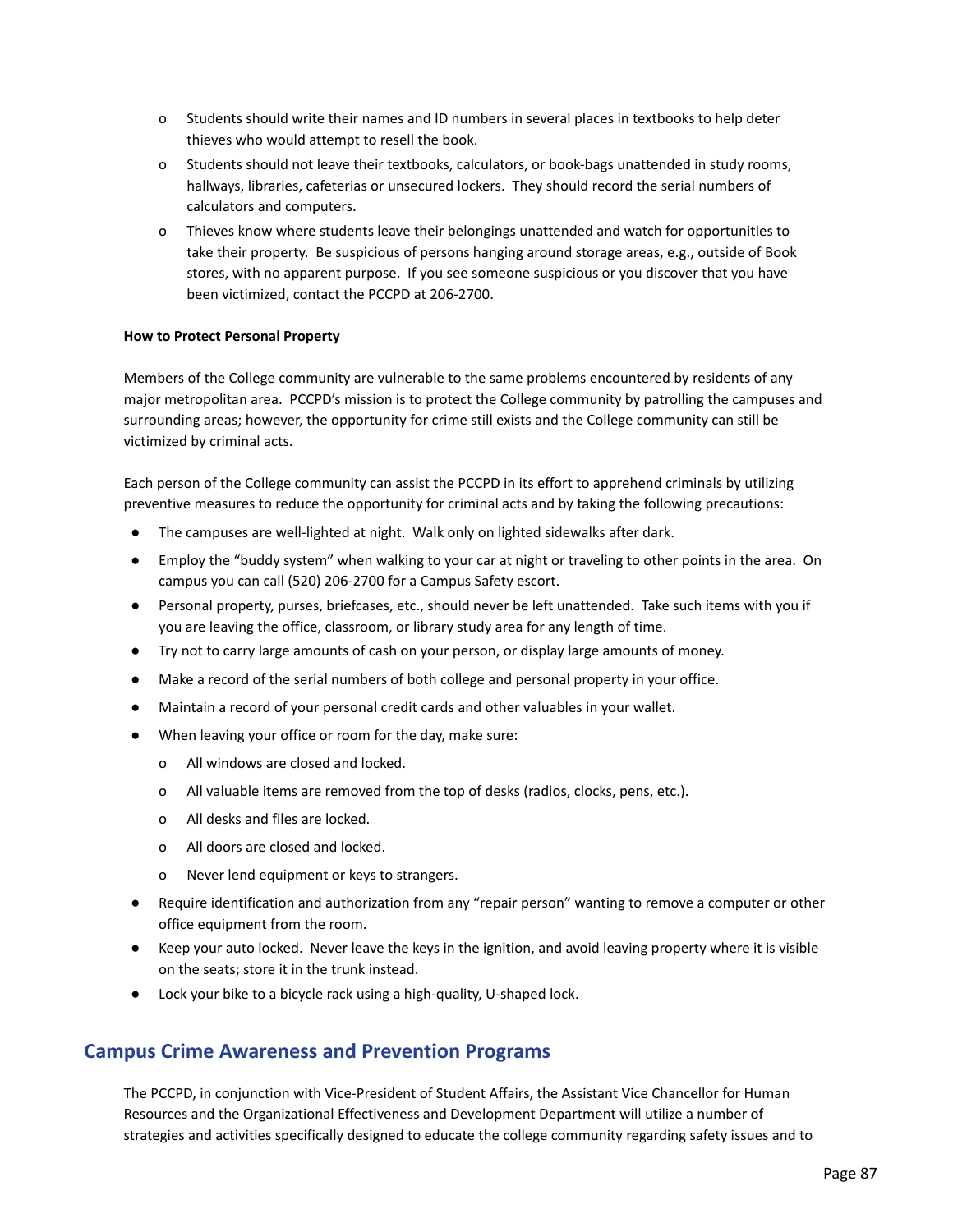promote awareness of strategies to prevent becoming a victim of a crime. The strategies and activities referenced above may include the use of posters, flyers, brochures, videos, lectures, web-based training and outreach events.

Pima Community College offers a number of active and passive programs to inform both students and employees about security procedures and practices.

#### **Posters and displays promoting health, safety awareness, and crime prevention:**

- Social Media Don't Reveal Too Much Info
- **Email Scams**
- Campus Watch and Crime Prevention Posters
- Don't leave your keys in your car
- Secure Your Valuables
- Don't Leave Belongings Unattended
- **Stop Crimes of Opportunity**
- Protecting Against Vehicle Theft
- Wanted 88-Crime Crime Prevention
- No Texting and Driving

These programs encourage students and employees to be responsible for their own security and the security of others.

- **Campus Safety: New Student Orientation**
	- o Description: Topics include PCC Annual Security Report, Text alerts, PCC Police Department
	- o Audience: New students
	- o Method: In-person presentation
	- o Frequency: Beginning of every semester
	- o Primary Sponsor: PCC Counselors
	- o Awareness and Prevention Targets: Security procedures and practices
- **Campus Safety International: International Student Orientation**
	- o Description: Topics include Role of Campus Police, Campus Safety, Alcohol and Drugs, Sex, and Dating
	- o Local areas of influence, (parks, etc.)
	- o Audience: International Students
	- o Method: In-person presentation by PCCPD
	- o Frequency: Beginning of Fall semester or when requested.
	- o Primary Sponsor: International Development, PCC Police Department
	- o Awareness and Prevention Targets: Security procedures and practices, Alcohol and other Drugs Awareness
- **Back to School: Get to Know PCC Cop/Connect with Your Campus Police/Donuts with DPS/Snack with a Cop (Back to School Basics)**
	- o Description: Get to know PCC's Department of Public Safety/PCC Police Department.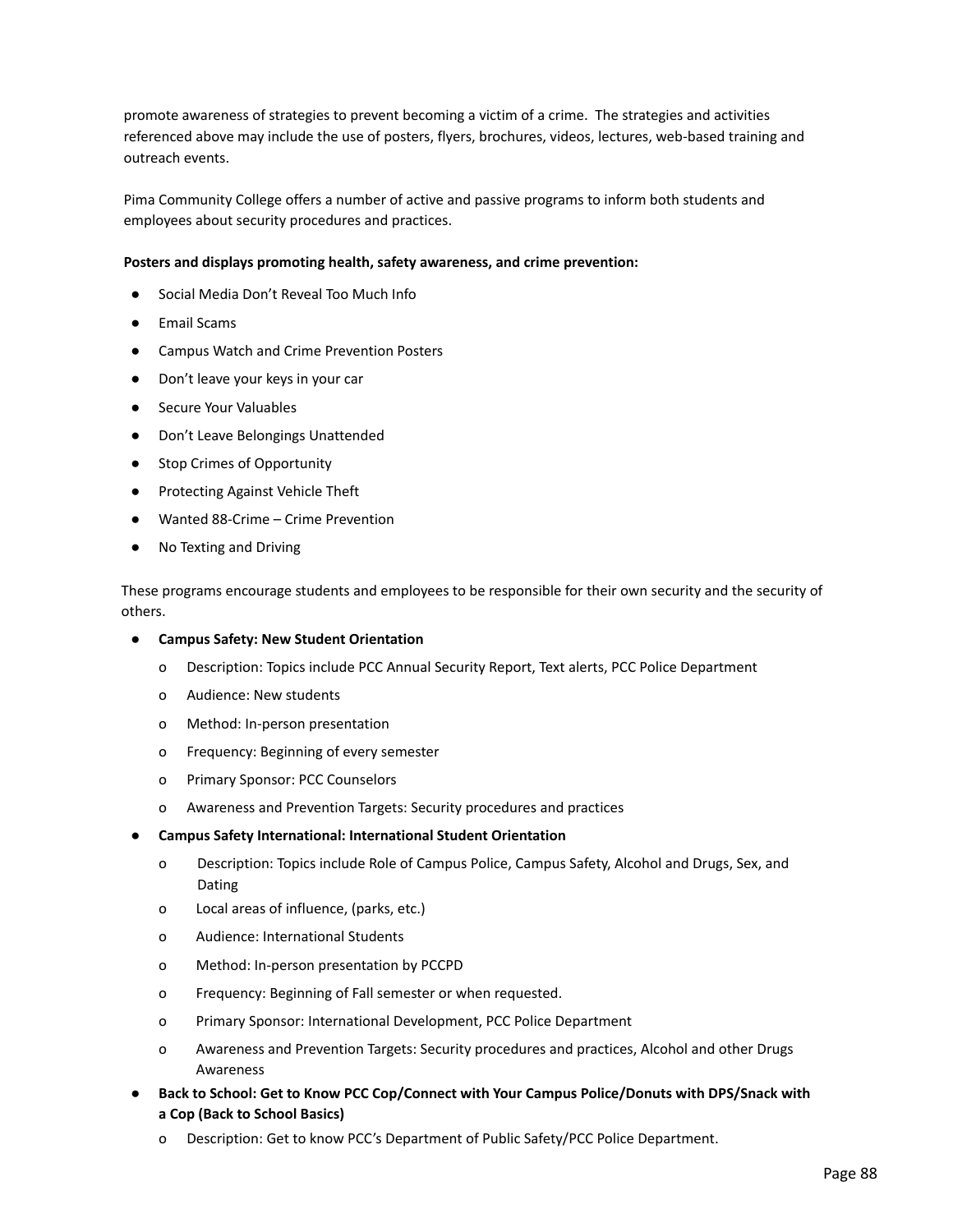- o Forum for students to learn about PCC's Police Department. Officers or CSOs will remind students about personal safety, crime prevention, and security. Students will have the opportunity to ask questions.
- o Audience: All students
- o Method: Table visit with PCC Police Officers and Community Service Officers
- o Frequency: Every January and September
- o Primary Sponsor: Pima Community College Police Department, Student Life
- o Awareness and Prevention Targets: Security procedures and practices
- **Campus Security Obligations Under Federal Law**
	- o Description: The Jeanne Clery Disclosure of Campus Security Policy and Campus Crime Statistics Act and the Violence Against Women Act are federal laws that require all institutions of higher learning that participate in federal financial aid programs to collect and report data about crime on and near their campuses and to educate the campus community about violent crime.
	- o In this course, learners will become familiar with their role in helping the institution meet its campus security obligations under these laws. This course is designed to be used in conjunction with an institution's ongoing crime prevention and awareness campaigns.
	- o Target Audience: Made available to new members of the campus community including faculty, employees, and students who have obligations or responsibilities under the Clery Act.
	- o Method: Web-based
	- o Frequency: PCC encourages annual refresher.
	- o Primary Sponsor: Organizational Effectiveness and Development
	- o Awareness and Prevention Targets: Security procedures and practices

#### **● National Bullying Prevention**

- o A.S.A.B Aztec Student Advisory Board students will wear orange T-shirts and speak to Desert Vista Campus students to inform students about bullying prevention and awareness. Students can pledge to speak out when being bullied.
- o Audience: All Students
- o Primary Sponsor: Student Life
- o Awareness and Prevention Targets: Encourages the campus community to look out for themselves and one another

# ● **Spring Safety Fair**

- o Description: Encourage students to know how to be safe and protect themselves while celebrating or traveling.
- o Audience: All Students
- o Method: Information booths
- o Frequency: Every Spring
- o Primary Sponsor: Student Life
- o Awareness and Prevention Targets: Encourages the campus community to look out for themselves and one another
- **Campus Police Safety Training**
	- o Description: Staff from the PCCPD will present strategies and suggestions to promote safety on campus. Discussions and suggestions from staff will be encouraged.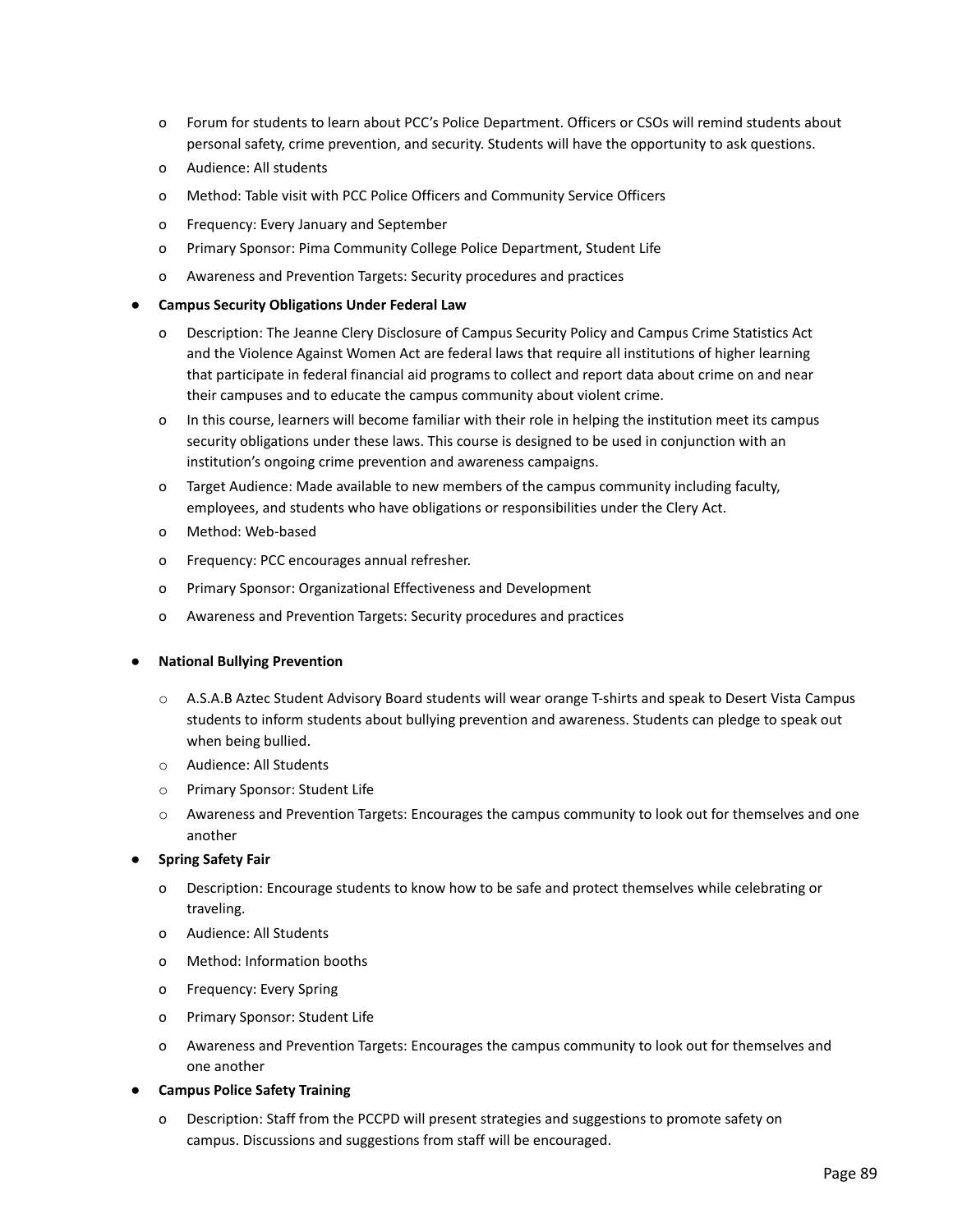- o Learning Objectives: De-escalating angry, upset people and situations. Suggest phrases and words to use. How to best use the "Panic" buttons installed in the work area. Summarizing and sharing information from the recent report on college safety and other new developments.
- o Audience:PIma Community College Staff
- o Method: Instructor led
- o Frequency: Available on request
- o Primary Sponsor: PCCPD
- o Awareness and Prevention Targets: Encourages the campus community to look out for themselves and one another.

#### ● **Civilian Response to Active Shooter Events**

- o Description: Participants will receive instruction on how to prepare and respond to being in a building during a threat event. There are several simple steps which those trapped can take to increase the chance of survival for themselves and others.
- o Audience: All employees
- o Method: Instructor led
- o Frequency: Available at request of Campus Presidents or Department Leadership
- o Primary Sponsor: Organizational Effectiveness and Development
- o Awareness and Prevention Targets: Encourages the campus community to look out for themselves and one another.
- **Active Shooter – Campus**
	- Description: This course helps you prepare to respond to an active shooter situation. It begins by describing the typical character of active shooter incidents. It then explains how to determine the correct course of action in such a situation depending on the circumstances: escape, hiding in a secure location, or physically engaging with the shooter. The course then lays out the principles you should follow in relation to each of these options. Finally, you'll also learn about what to expect and how to react when law enforcement arrives.
	- o Audience: Individuals in a higher education environment including faculty and administrative staff.
	- o Method: Web-based.
	- o Frequency: PCC encourages annual refresher.
	- o Primary Sponsor: Organizational Effectiveness and Development.
	- o Awareness and Prevention Targets: Encourages the campus community to look out for themselves and one another.

# **Dating Violence, Domestic Violence, Sexual Assault, and Stalking Awareness and Prevention Tips and Programs**

# **How to be an Active Bystander 1**

Bystanders play a critical role in the prevention of sexual and relationship violence. They are "individuals who observe violence or witness the conditions that perpetuate violence. They are not directly involved but have the choice to intervene, speak up, or do something about it." We want to promote a culture of community accountability where bystanders are actively engaged in the prevention of violence without causing further harm. We may not always know what to do even if we want to help. The following is a list of some ways to be an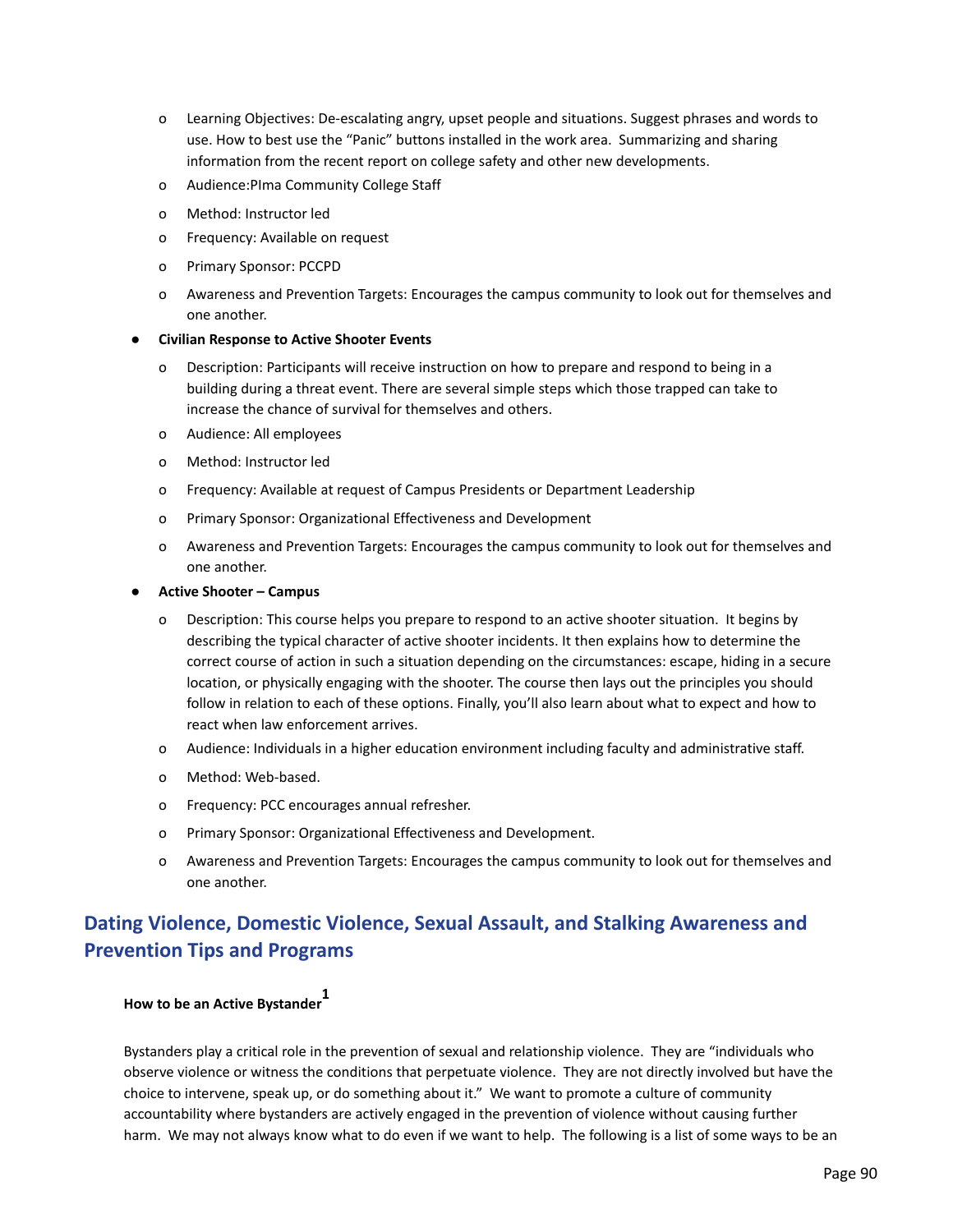active bystander.

- Watch out for your friends and fellow students/employees.
- If you see someone who looks like they could be in trouble or need help, ask if they are ok.
- Confront people who seclude, hit on, try to make out with, or have sex with people who are incapacitated.
- Speak up when someone discusses plans to take sexual advantage of another person.
- Believe someone who discloses sexual assault, abusive behavior, or experience with stalking.
- Refer people to on- or off-campus resources listed in this document for support in health, counseling, or with legal assistance.

If you or someone else is in immediate danger, dial 911. This could be when a person is yelling at or being physically abusive towards another and it is not safe for you to interrupt/intervene.

# **Safety in social settings**

It is possible to relax and have a good time while still making safety a priority. Consider these tips for staying safe and looking out for your friends in social settings.

- **Make a plan.** If you're going to a party, go with people you trust. Agree to watch out for each other and plan to leave together. If your plans change, make sure to touch base with the other people in your group. Don't leave someone stranded in an unfamiliar or unsafe situation.
- **Protect your drink.** Don't leave your drink unattended and watch out for your friends' drinks if you can. If you go to the bathroom or step outside, take the drink with you or toss it out. Drink from unopened containers or drinks you watched being made and poured. It's not always possible to know if something has been added to someone's drink. In drug-facilitated sexual assault, a perpetrator could use a substance that has no color, taste, or odor.
- **Know your limits.** Keep track of how many drinks you've had and be aware of your friends' behavior. If one of you feels extremely tired or drunk, you may have been drugged. Leave the party or situation and find help immediately.
- **It's okay to lie.** If you want to exit a situation immediately and are concerned about frightening or upsetting someone, it's okay to lie. You are never obligated to remain in a situation that makes you feel uncomfortable, pressured, or threatened. You can also lie to help a friend leave a situation that you think may be dangerous. Some excuses you could use are needing to take care of another friend or family member, an urgent phone call, not feeling good and having to be somewhere else by a certain time.
- **Be a good friend.** Trust your instincts. If you notice something that doesn't feel right, it probably isn't.

# **Procedures Students should follow if they are Victims of Sexual Violence, Domestic Violence, Dating Violence, or Stalking**

Sexual violence is committed by strangers and, more often, acquaintances, friends or relatives. Anyone can become a victim of sexual violence, regardless of age, race, or income level. Pima Community College shall provide an environment that will, to the greatest extent possible, preclude the occurrence of and encourage the reporting of sexual violence.

<sup>1</sup> (Burn, S.M. (2009). A situational model of sexual assault prevention through bystander intervention. Sex Roles, 60, 779-792).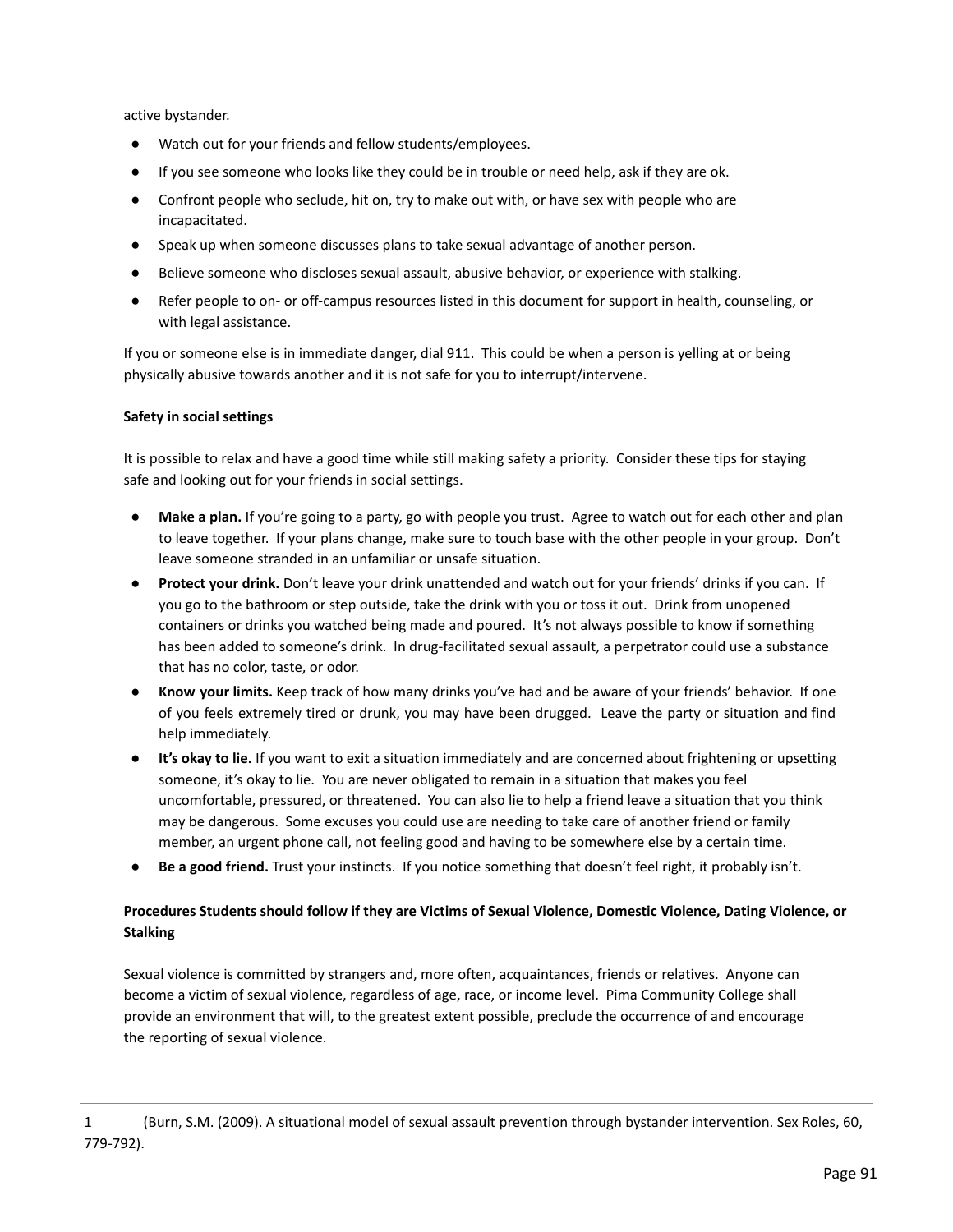If a sexual violence offense occurs, victims should do the following:

- 1. The victim should seek medical attention. It is important that the victim of sexual assault or domestic violence receive a medical examination for health and evidentiary reasons as soon as possible from any hospital emergency department. Locally, only Tucson Medical Center provides a "quiet room" for sex offense and domestic violence victims.
- 2. In Arizona, evidence may be collected even if you choose not to make a report to law enforcement. Under the Violence Against Women and Department of Justice Reauthorization Act of 2005, starting in 2009, states must certify that they do not "require a victim of sexual assault to participate in the criminal justice system or cooperate with law enforcement in order to be provided with a forensic medical exam, reimbursement for charges incurred on account of such an exam, or both."
- 3. Preserve all evidence. A victim should not wash or bathe, use the toilet, douche, smoke, or change clothes before seeking medical attention. If clothing is changed, all items worn during the assault should be placed into a paper bag and taken to the medical facility. Any bedding or linens associated with the assault should be preserved for evidentiary purposes if the assault occurred within the last 96-hours so that they can be used for prosecution or to obtain an order of protection. Even if the victim is unsure at the time regarding prosecution, it is important to gather as much evidence as possible allowing for future prosecution. It is important for victims to seek medical attention for the treatment of injuries as well as take steps to address concerns of pregnancy and/or sexually transmitted diseases.
- 4. If the victim does not opt for forensic evidence collection, health care providers can still treat injuries and take steps to address concerns of pregnancy and/or sexually transmitted diseases.
- 5. Preserve evidence by saving text messages, instant messages, social networking pages, other communications and keeping pictures, logs, or other copies of documents, if they have any, that would be useful to PCC adjudicators/investigators or police, or that could be useful to a College Code of Conduct Officer.
- 6. As time passes, evidence may dissipate or become lost or unavailable, thereby making investigation, possible prosecution, disciplinary proceedings, or obtaining protection from abuse orders related to the incident more difficult. If a victim chooses not to make a complaint regarding an incident, he or she nevertheless should consider speaking with PCCPD or other law enforcement to preserve evidence

in the event that the victim decides to report the incident to law enforcement or the College at a later date to assist in proving that the alleged criminal offense occurred or that may be helpful in obtaining a protection order.

Victims of sexual violence, domestic violence, dating violence and stalking are encouraged to follow the above procedures.

Pima Community College utilizes a number of strategies and activities specifically designed to educate the college community regarding sexual offense issues and to promote awareness of strategies to prevent sexual assault, rape, acquaintance rape and other sexual offenses. Administrative Procedure 8.05.01, Sexual Violence, lists the responsibilities of college departments to coordinate these programs.

Pima Community College offers the following ongoing prevention and awareness programs to students and employees to address issues of healthy relationships, sexual harassment and assault, domestic and dating violence, stalking, and bystander intervention.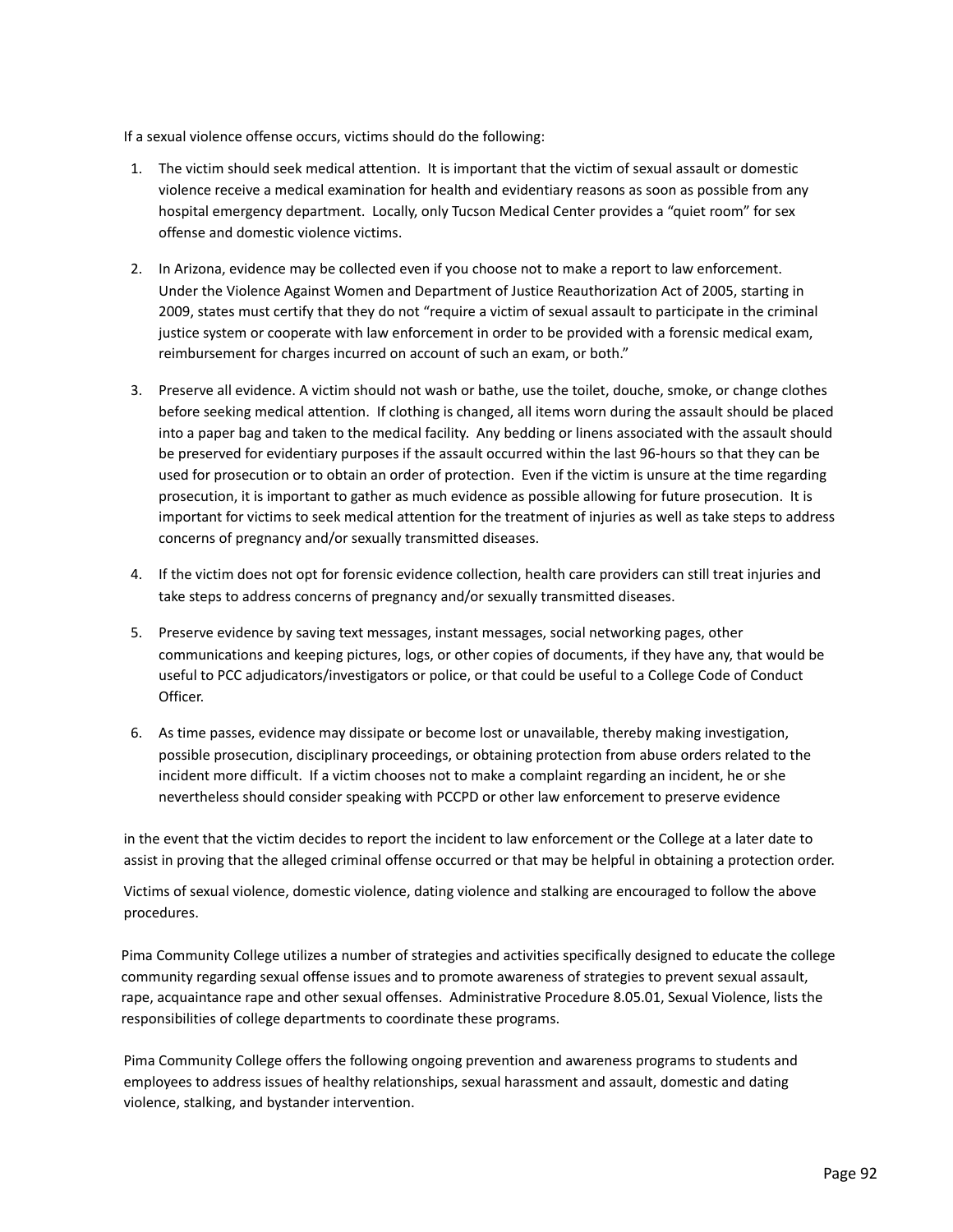# **● Bystander Intervention**

- o Description: Information about bystander intervention and an individual's role in intervening during difficult situations
- o Audience: All students
- o Method: In-person interactive workshops
- o Frequency: Available upon request for any college department or club.
- o Primary Sponsor: PCCPD
- o Which Prohibited Behavior Covered?: Dating Violence, Sexual Assault

#### **● Clothesline Project**

- Description: October is National Domestic Violence Awareness Month, Student Life Offices District Wide will participate in the Clothesline Project. On October 22nd and 24th students will have a chance to decorate a t-shirt and hang it in a clothesline display in the Atrium. The intention of the display is to honor survivors and act as a memorial for victims. The clothesline display is also intended to educate and promote awareness.
- Audience: College Community
- Method: Students decorate T-shirts and display them in the Courtyard throughout the week.
- Frequency: Annually in October
- Primary Sponsor: Student Life
- Which Prohibited Behavior Covered?: Domestic Violence

#### **● Healthy Relationship Workshop**

- Description: Information presented by PCC Counseling Services to raise awareness of sexual violence
- Audience: Method: In-person interactive workshops
- Frequency: Available upon request for any college department or club.
- Primary Sponsor: PCC Counseling Services
- Which Prohibited Behavior Covered?: Domestic Violence, Dating Violence, Sexual Assault

#### **Safe Colleges**

- Description: Safe Colleges is an online training program consisting of videos designed to educate students about consent, healthy relationships, bystander intervention, as well as the realities of sexual assault, dating violence, domestic violence, and more. FEaturing student presenters and survivors, the videos include scenarios, testimonials, and advice for dealing with these topics.
- Audience: PCC students. We are currently piloting the program to smaller cohorts of students. Currently, international students and student-athletes will be completing the program. In early-2021, students in our Grants programs will complete the program. Eventually we hope to have this program added to new student orientation.
- Method: Online, with the option of training as a group (i.e. an athletic team).
- Frequency: One time .
- Primary Sponsor: Office of Title IX.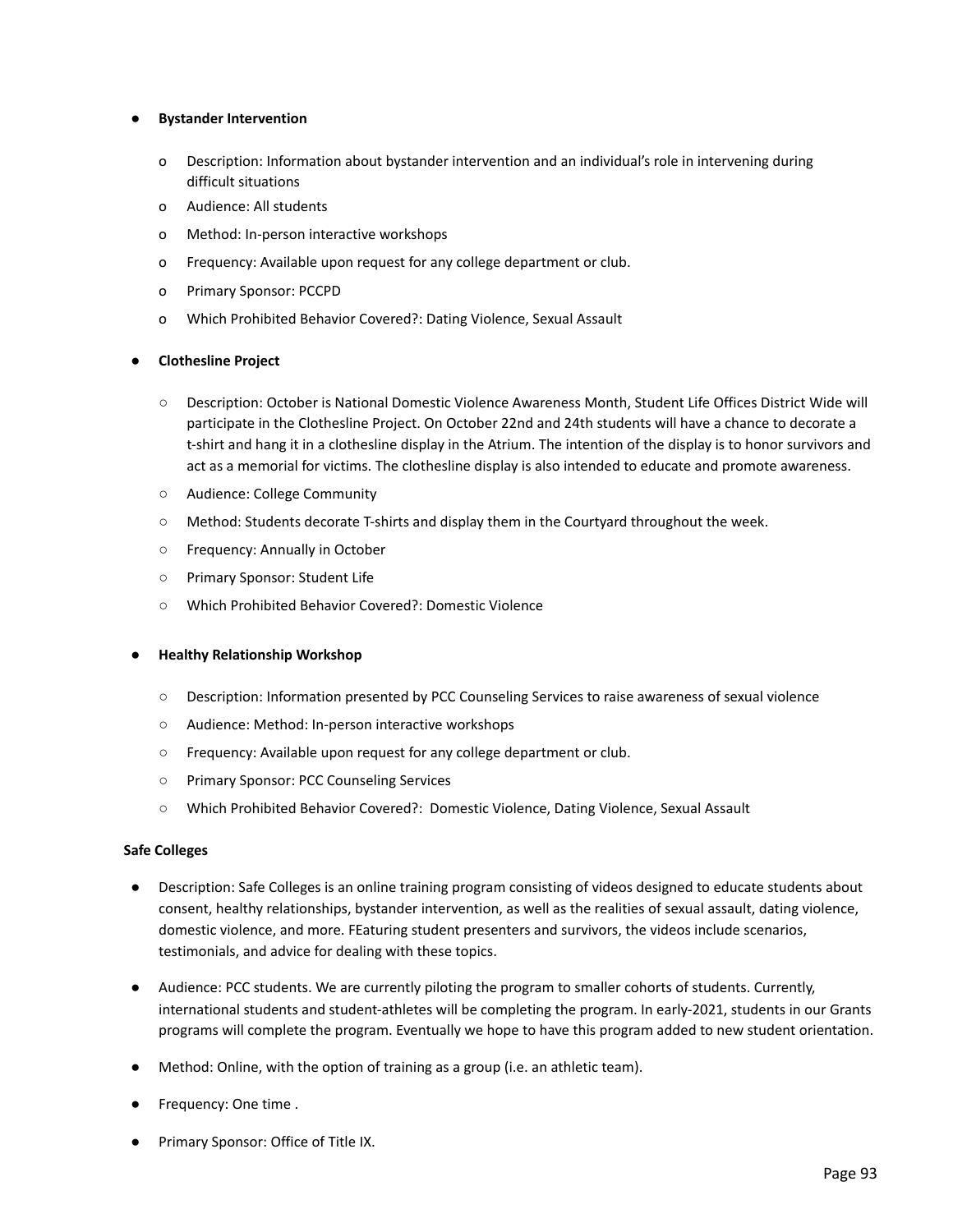● Which Prohibited Behavior Covered: Domestic Violence, Dating VIolence, Sexual Assault, Stalking

Expanded workshops hosted by PCC Counselors and Student Life are dedicated to creating and promoting opportunities for students to use and further develop their skills in creating positive change in their lives. These learning opportunities will help students become better equipped to make healthy choices in their daily lives. The students will take away skills on clear and respectful communication, and gain a deeper understanding of how healthy relationships center on respect, honesty, responsibility, and clear boundaries. This will enable students to demonstrate better communication within all their relationships including friendships, partners, instructors, and families.

# **Web-based continuing Awareness programs available through PCC Employee Development System**

The following courses promote the awareness of employees, our responsibilities in addressing issues of discrimination, harassment, sexual violence, and complying with Title IX.

# **● Title IX for Higher Education**

- **○** Every educational institution wants to foster a welcoming, supportive environment for its students. Gender equity is at the heart of a progressive culture in higher education. Title IX of the Educational Amendments of 1972 is a landmark civil rights law prohibiting discrimination in education programs and activities that receive federal funding. Sexual misconduct, including sexual harassment and sexual violence, as well as the failure to provide equal opportunity in educational and co-curricular programs including athletics, are prohibited by the legislation. This course is designed for all members of the campus community who have a responsibility in helping their school develop and maintain a respectful environment. It provides awareness-level training on avoiding, identifying, and reporting sexual discrimination, harassment, and violence, and on complying with Title IX.
- o Target Audience: Members of the campus community including faculty, staff, coaches, athletic staff, health center staff, counseling center staff, security personnel, and student-employees who require general awareness level training.
- o Frequency: Part of the onboarding process for new employees throughout the year.
- o Primary Sponsor: Organizational Effectiveness and Development
- o Which Prohibited Behavior Covered?: Sexual Assault

# **● Bullying and Hazing on Campus**

- o Institutions of higher learning are generally perceived as communities that promote mutual respect and concern for one another. Most students and their parents expect their chosen campus to be safe, secure, and protected. However, the fact is that bullying, hazing, and other forms of interpersonal violence exist on campuses across the country. In response to this issue, many schools have instituted policies and programs to deal with the moral, legal, and emotional aspects of campus violence. It is important for faculty, staff, and students to understand the implications of bullying and hazing, and know how to access the support resources available to them on campus.
- o In this course, learners will become familiar with the characteristics of bullying and hazing, the appropriate paths of response to incidents of power-based interpersonal violence, and best practices for preventing, recognizing, and responding to incidents of bullying and hazing on campus.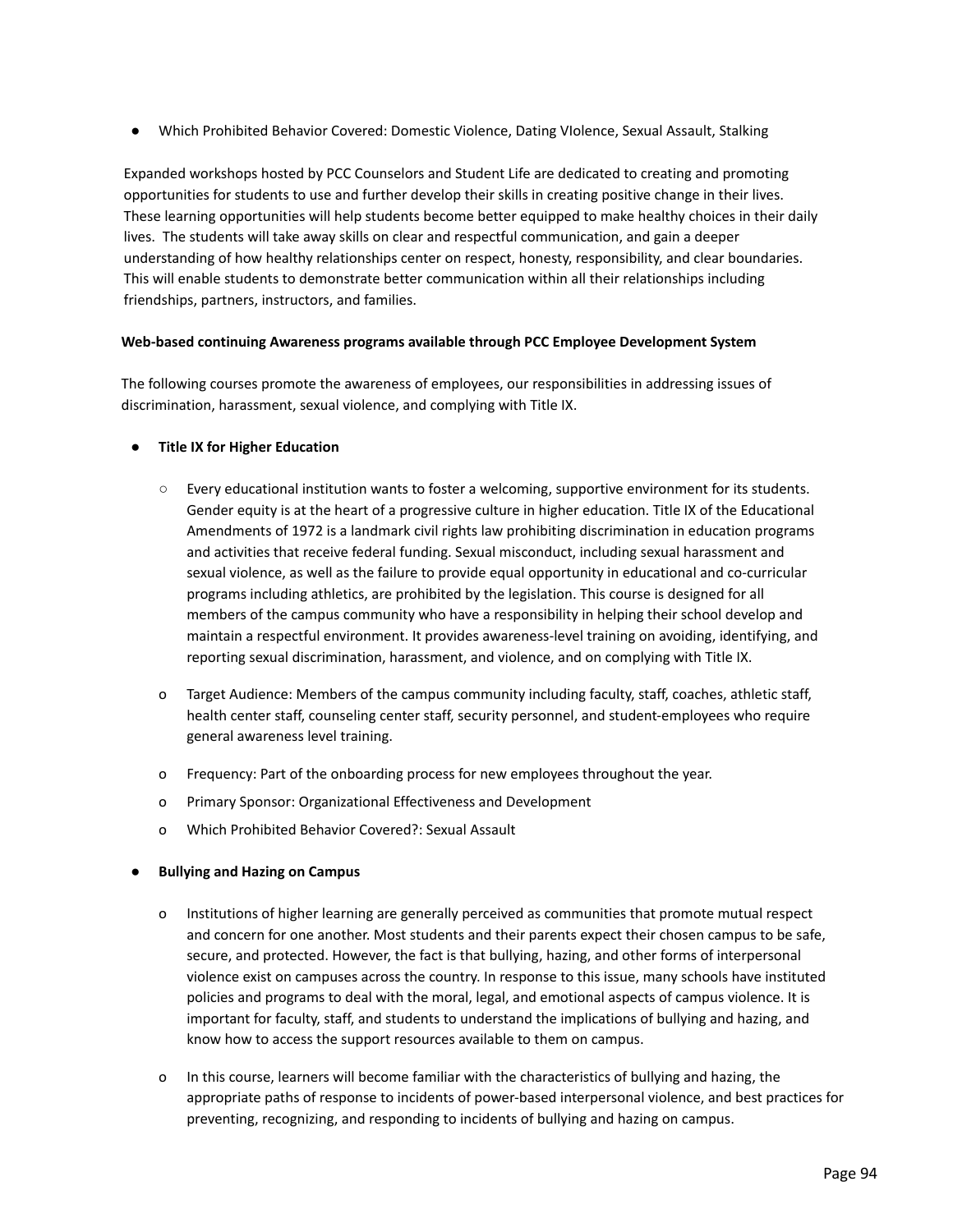- o Target Audience: All employees of higher education institutions
- o Frequency: Available throughout the academic year.
- o Primary Sponsor: Organizational Effectiveness and Development
- o Which Prohibited Behavior Covered?: Assault

#### **● Discrimination and Harassment Awareness**

- o Description: Pima Community College takes the prevention of discrimination and harassment very seriously. All employees should be aware of their rights, protections and responsibilities specified in the federal and state laws, as well as the College's policies and regulations on sexual harassment. This session will provide information on recognizing forms of sexual harassment, guidance for employees on what to do and how to report incidents. Upon completion of the instructor-led session, participants must complete an online test within 5 working days. Learning Objectives - At the end of the session attendees will be able to:
	- Recognize and identify all forms of discrimination, including sexual harassment
	- Describe what steps to take if harassment occurs
	- Take action to prevent all forms of harassment from occurring in the workplace
	- Describe what resources are available for assistance and support
	- Audience: All employees
- o Method: In-person workshops or online course
- o Primary Sponsor: Organizational Effectiveness and Development
- **● Pathways to Civility: Addressing Abrasive Conduct**
	- o Description: This workshop will provide participants with a comprehensive overview of bullying, intimidating and abrasive behavior in the workplace; eliminate this behavior and create a climate that fosters mutual respect and civility in the workplace; Pima College Policies and Practices on abrasive or intimidating behavior. Incorporate group work (simulations and role plays) on abrasive behavior and how best to respond to it. Completion of online quiz to "check for understanding" required for successful completion of course criteria. Learning Objectives: Participants will be able to:
		- Define bullying and abrasive behaviors
		- Identify the four constituencies
		- Recognize the impact of the four phases of abrasiveness on the four constituencies
		- Describe strategies and resources to address abrasive behavior in the workplace
		- Raise awareness that abrasive behavior is not acceptable
	- o Audience: All employees
	- o Method: In-person workshops or online course
	- o Primary Sponsor: Organizational Effectiveness and Development

# **PCC Statement on Drug‐Free Schools & Communities Act**

Pima Community College is committed to the Drug Free Schools and Communities Act Amendments of 1989 (Public Law 101-226, 20 U.S.C. §1145g). In compliance with the Drug Free Schools and Communities Act, Pima Community College publishes information regarding the College's Drug and Alcohol-Free Environment Policy; sanctions for violations of federal, state and local laws and College policy; educational programs related to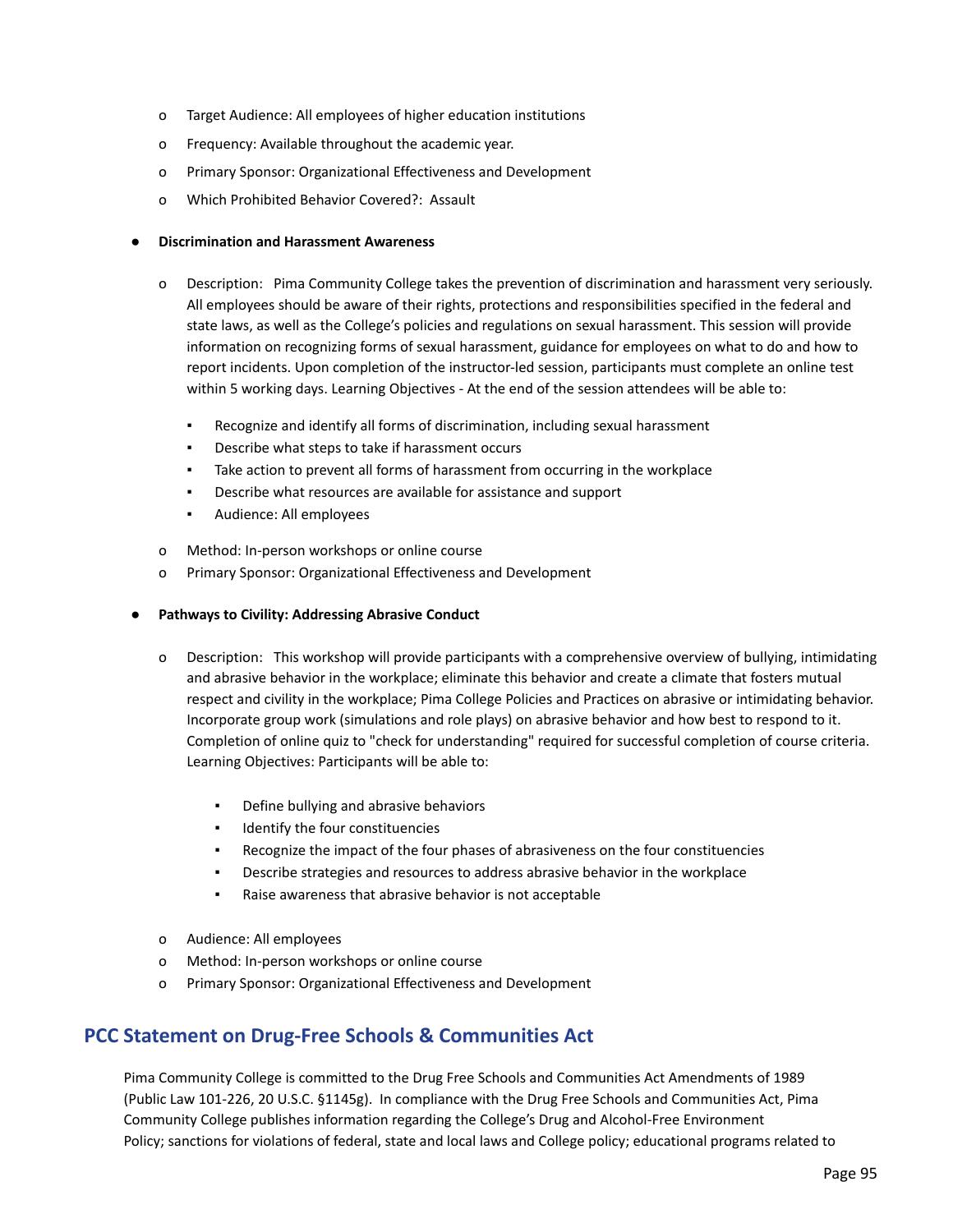drug and alcohol abuse prevention; a description of health risks associated with alcohol and other drug use; and a description of available treatment programs for PCC students and employees.

Pima Community College prohibits the unlawful possession, use and sale of alcoholic beverages on campus. The PCCPD is responsible for the enforcement of state underage drinking laws.

#### **Standards of Conduct**

The unlawful possession, use, or distribution of illicit drugs and alcohol by students and employees is prohibited. The following misconduct is subject to disciplinary action, including exclusion, suspension, or expulsion:

- 1. Violating or failing to comply with published rules and regulations of conduct of the College which prohibit the unlawful possession, use, or distribution of illicit drugs and alcohol by students and employees on College property or as part of any of its activities; or
- 2. Being under the influence of, using, selling, possessing, or distributing any illicit drugs or alcohol on College property or as part of any of its activities. This prohibition includes, but is not necessarily limited to, marijuana (even if you possess an Arizona Department of Health Services medical marijuana card, or use recreationally off campus), any narcotic drug, hallucinogen, stimulant, depressant, amphetamine, barbiturate, sniffing glue, aerosol paint, or other chemical substances. Over-the-counter drugs are excluded from consideration unless improperly used.

The Pima Community College Drug- and Alcohol Free Disclosure can be reviewed at:

[https://pima.edu/student-resources/student-policies-complaints/drug-free-schools/index.](https://pima.edu/student-resources/student-policies-complaints/drug-free-schools/index.html) [html](https://pima.edu/student-resources/student-policies-complaints/drug-free-schools/index.html)

# **Resident Student Housing**

According to the Clery Act, any private student resident hall that PCC leases apartments from, and is within one mile of a PCC campus is considered an on-campus student housing facility and subject to Clery Act crime, fire safety and missing persons reporting requirements.

When apartments are leased for student occupancy and are reasonably contiguous to one of the PCC campuses, they are considered on-campus housing as per the Clery Act. Students under this arrangement will be subject to the PCC Student Code of Conduct policies and any rules and regulations of the private student resident hall leased by PCC.

For purposes of this policy, a Resident Student is a student who resides in on-campus housing under a Pima Community College (PCC) housing contract and is currently enrolled at PCC for the purpose of obtaining a degree, certificate, or other recognized educational credential offered by PCC.

# **Confidential Contact**

All students provide an emergency contact at enrollment. Every Resident Student shall also be given a designated confidential contact form on move-in day strictly for missing Resident Student purposes. Resident Students are encouraged to designate as a confidential contact, a roommate, friend, significant other, or any other person or persons who are likely to know of the Resident Student's whereabouts while he or she is living away from home.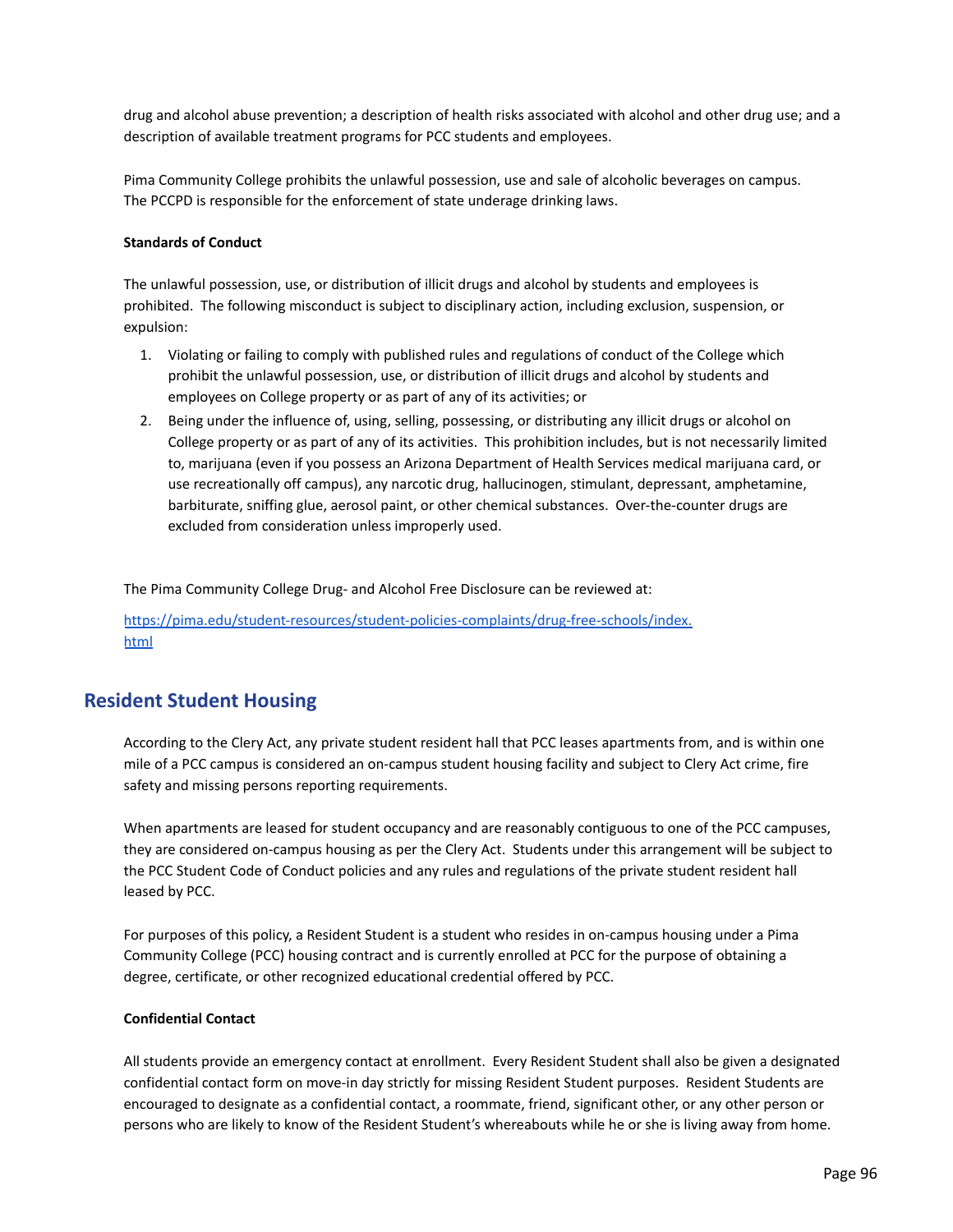Confidential contacts must be at least eighteen (18) years old and may be someone other than the person listed as the Resident Student's "emergency contact." Resident Students may change the designated contact at any time by contacting the office of the Vice President of International Development.

Resident Students' confidential contact information will be accessible only to authorized campus officials, and may not be disclosed, except to law enforcement personnel in furtherance of a missing person investigation.

Resident Students can fill out a "Student Information Release Form" in accordance with the Family Education Rights and Privacy Act (FERPA), specifying who and under what circumstances contact may be made.

# **Missing Resident Student Procedure**

If a member of the College community has reason to believe that a student who resides in on-campus housing is missing, he or she should **immediately** notify the PCCPD. The PCCPD will contact the sponsoring PCC department to determine if the student has withdrawn from the College. The PCCPD will generate a missing person report and initiate an investigation.

If the Resident Student's absence is verified, all possible efforts are made to locate the student to determine his or her state of health and well-being through the collaboration of the PCCPD, Provost Office, sponsoring department administrators and any other department as necessary.

If a Resident Student is determined to be missing by the PCCPD, required notification procedures and investigations will be initiated with other local, state, and federal law enforcement authorities as necessary. If the missing Resident Student has designated an emergency contact person, a representative of the PCC sponsoring department will contact that person as soon as reasonable and practicable but no later than 24 hours after the Resident Student has been reported missing.

If a missing Resident Student is under 18 years of age and not emancipated, PCC must notify a custodial parent or guardian within 24 hours of the determination that the student is missing in addition to notifying any additional contact person designated by the student.

If the student reported missing is between 18 and 21 and is missing under circumstances indicating the disappearance was not voluntary, "Suzanne's Law" requires the local law enforcement agency to notify the National Crime Information Center (NCIC).

# **Crime Definitions**

Per the Clery Act, PCC must classify crimes based on the Federal Bureau of Investigation's (FBI's) Uniform Crime Reporting Handbook (UCR). For sex offenses only, definitions are from the FBI's National Incident-Based Reporting System (NIBRS) edition of the UCR. Hate crimes are classified according to the FBI's Uniform Crime Reporting Hate Crime Data Collection Guidelines and Training Guide for Hate Crime Data Collection.

Crimes are reported in the following seven (7) major categories, with several sub-categories:

- Criminal Homicide
	- Murder and Non-negligent Manslaughter, and
	- Manslaughter by Negligence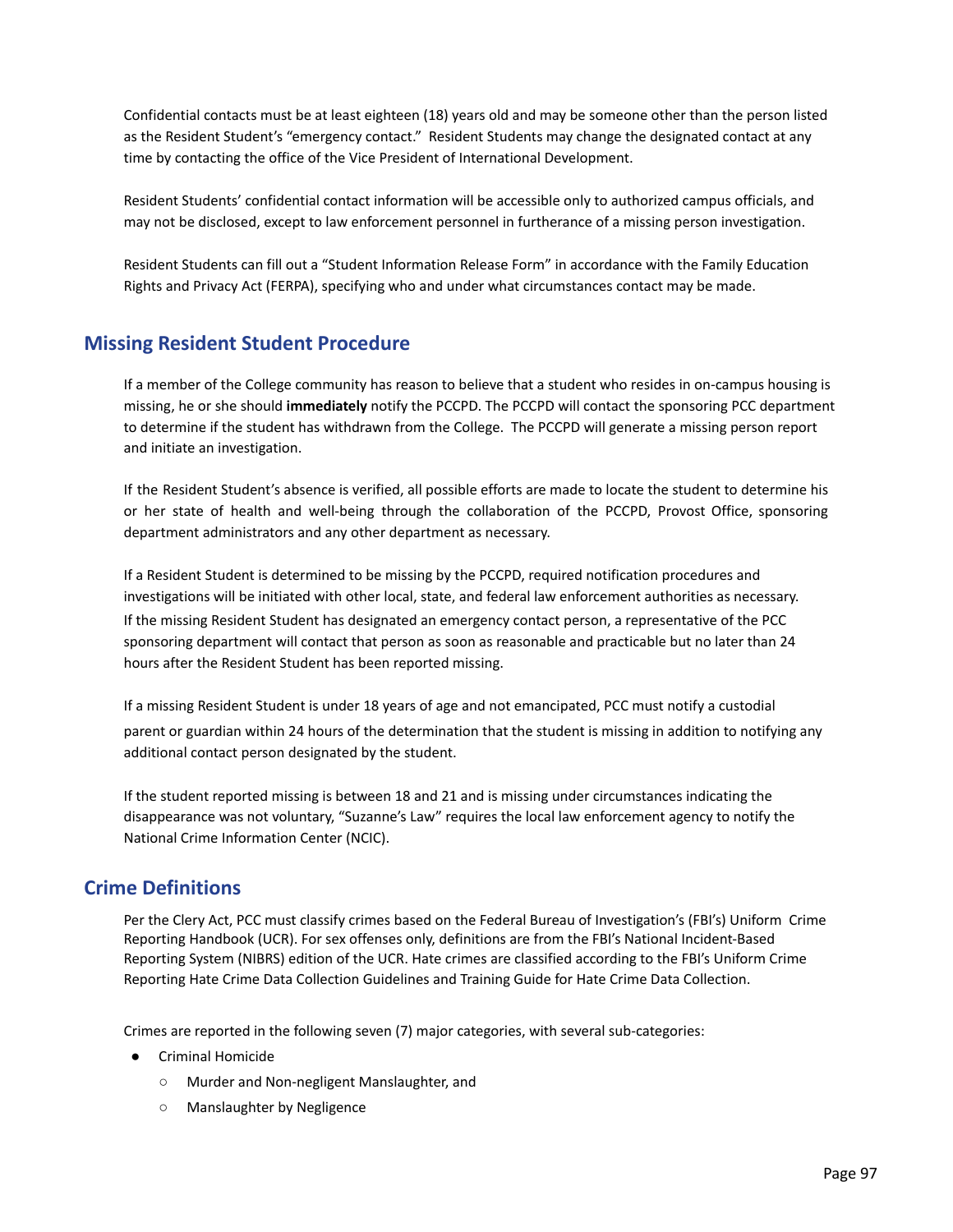- Sex Offenses
	- Forcible Sex Offenses: rape and fondling
	- Non-forcible Sex Offenses: incest and statutory rape
- **Robbery**
- Aggravated Assault
- **Burglary**
- Motor Vehicle Theft
- Arson

# **FBI's National Incident-Based Reporting System (NIBRS) Definitions:**

**Sexual Assault (Sex Offenses):** Any sexual act directed against another person, without consent of the victim, including instances where the victim is incapable of giving consent.

- **Rape** is the penetration, no matter how slight, of the vagina or anus, with any body part or object, or oral penetration by a sex organ of another person, without the consent of the victim. This offense includes the rape of both males and females. This definition also includes instances in which the victim is incapable of giving consent because of temporary or permanent mental or physical incapacity (including due to the influence of drugs or alcohol) or because of age. Physical resistance is not required on the part of the victim to demonstrate lack of consent.
- **Fondling** is the touching of the private body parts of another person for the purpose of sexual gratification, without the consent of the victim, including instances where the victim is incapable of giving consent because of his/her age or because of his/her temporary or permanent mental incapacity.
- **Incest** is sexual intercourse between persons who are related to each other within the degrees wherein marriage is prohibited by law.
- **Statutory Rape** is sexual intercourse with a person who is under the statutory age of consent.

# **UCR Definitions:**

- **Murder and Non‐negligent Manslaughter** is defined as the willful (non-negligent) killing of one human being by another.
- **Manslaughter by Negligence** is defined as the killing of another person through gross negligence.
- **Robbery** is the taking or attempting to take anything of value from the care, custody, or control of a person or persons by force or threat of force or violence and/or by putting the victim in fear.
- **Aggravated Assault** is an unlawful attack by one person upon another for the purpose of inflicting severe or aggravated bodily injury. This type of assault usually is accompanied by the use of a weapon or by means likely to produce death or great bodily harm.
- **Burglary** is the unlawful entry of a structure to commit a felony or a theft.
- **Motor Vehicle Theft** is the theft or attempted theft of a motor vehicle.
- **Arson** is any willful or malicious burning or attempt to burn, with or without intent to defraud, a dwelling house, public building, motor vehicle, or aircraft, personal property of another, etc.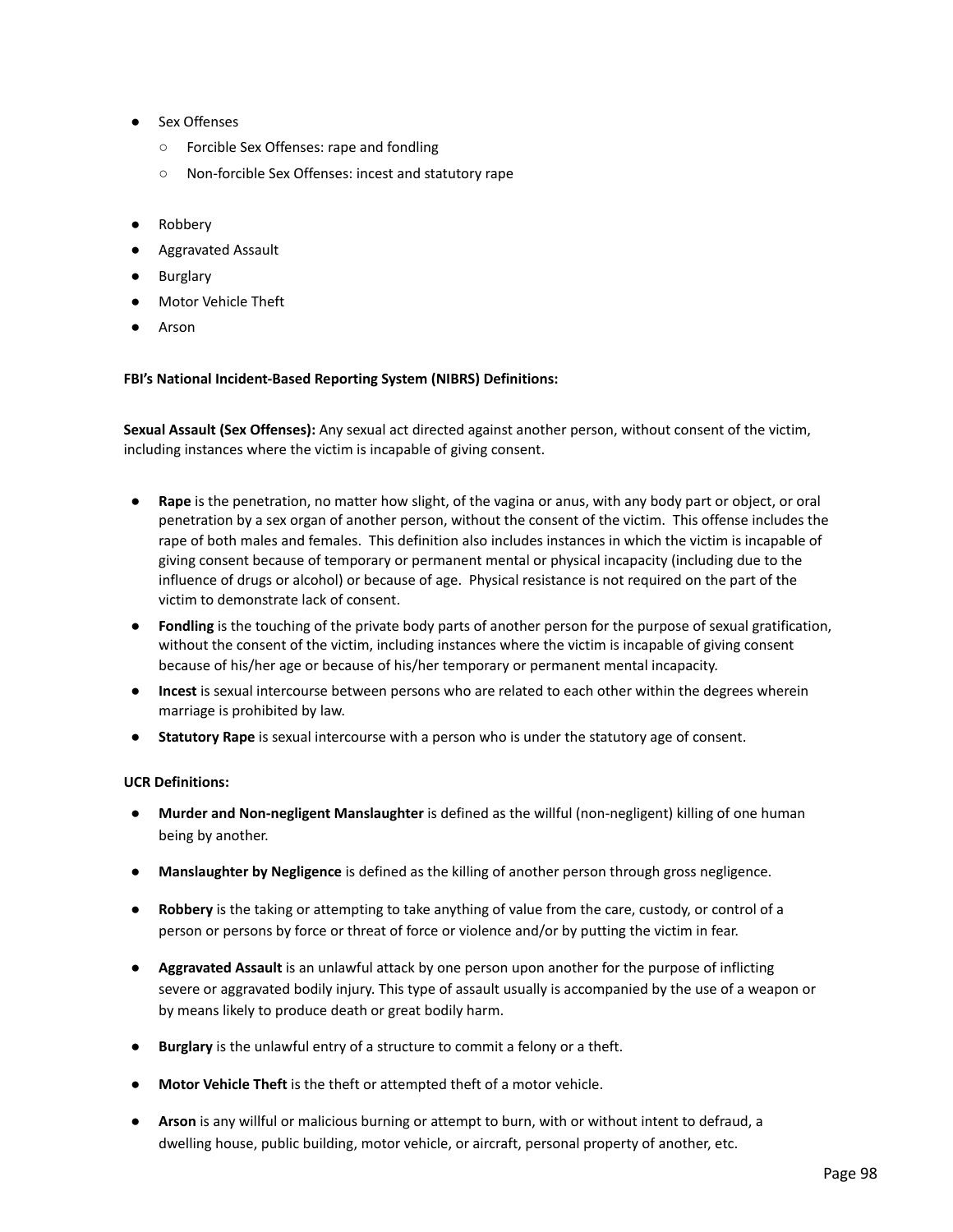#### **● Hate crimes**

A hate crime is a criminal offense committed against a person or property which is motivated, in whole or in part, by the offender's bias. Bias is a preformed negative opinion or attitude toward a group of persons based on their race, gender, religion, disability, sexual orientation, or ethnicity/national origin. For Clery purposes, hate crimes include any of the above-mentioned offenses, and any of the following that were motivated by bias:

- **○ Larceny**-**Theft** is the unlawful taking, carrying, leading, or riding away of property from the possession or constructive possession of another. (Larceny and theft mean the same thing in the UCR.) **Constructive possession** is the condition in which a person does not have physical custody or possession, but is in a position to exercise dominion or control over a thing.
- o **Simple Assault** is an unlawful physical attack by one person upon another where neither the offender displays a weapon, nor the victim suffers obvious severe or aggravated bodily injury involving apparent broken bones, loss of teeth, possible internal injury, severe laceration, or loss of consciousness.
- o **Intimidation** is to unlawfully place another person in reasonable fear of bodily harm through the use of threatening words and/or other conduct, but without displaying a weapon or subjecting the victim to actual physical attack.
- o **Destruction/Damage/Vandalism of Property** is to willfully or maliciously destroy, damage, deface, or otherwise injure real or personal property without the consent of the owner or the person having custody or control of it.

# **Arrests and Referrals for Disciplinary Action**

- **Arrest** for *Clery Act* purposes is defined as *persons processed by arrest, citation or summons.*
- **Disciplinary Referrals** are defined as the referral of any person to any official who initiates a disciplinary action of *which a record is established and which may result in the imposition of a sanction.*

PCCPD is required to report the following three types of incidents if they result in either an arrest or disciplinary referral. Violations are based on Arizona Revised Statutes. If both an arrest and referral are made for the same offense, only the arrest is counted:

- **Liquor Law Violations** are defined as the violation of state or local laws or ordinances prohibiting the manufacture, sale, purchase, transportation, possession or use of alcoholic beverages, not including driving under the influence and drunkenness.
- **Drug Law Violations** are defined as the violation of laws prohibiting the production, distribution and/or use of certain controlled substances and the equipment or devices utilized in their preparation and/or use. The unlawful cultivation, manufacture, distribution, sale, purchase, use, possession, transportation or importation of any controlled drug or narcotic substance. Arrests for violations of state and local laws, specifically those relating to the unlawful possession, sale, use, growing, manufacturing and making of narcotic drugs.
- **Weapon Violations** are defined as the violation of laws or ordinances prohibiting the manufacture, sale, purchase, transportation, possession, concealment, or use of firearms, cutting instruments, explosives, incendiary devices or other deadly weapons. This classification encompasses weapons offenses that are regulatory in nature.

# **Federal Clery Act Definitions of Domestic Violence, Dating Violence, and Stalking**

For the categories of Domestic Violence, Dating Violence, and Stalking, the Clery Act specifies that reports are based on the definitions provided by **the Violence Against Women Act of 1994 (VAWA)** and repeated in the Department's Clery Act regulations.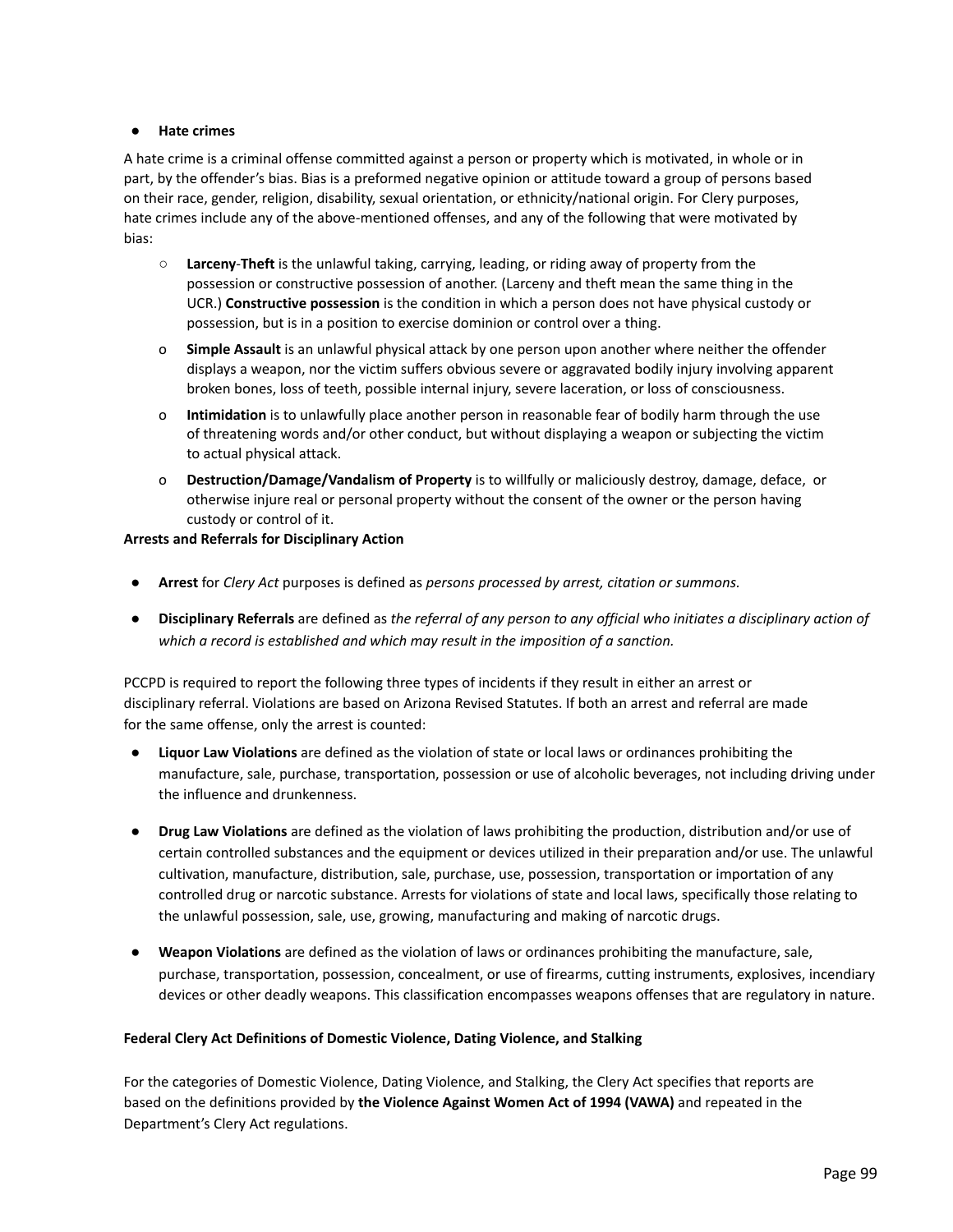#### **Domestic Violence:**

- A Felony or misdemeanor crime of violence committed—
	- By a current or former spouse or intimate partner of the victim;
	- By a person with whom the victim shares a child in common;
	- By a person who is cohabitating with, or has cohabitated with, the victim as a spouse or intimate partner;
	- By a person similarly situated to a spouse of the victim under the domestic or family violence laws of the jurisdiction in which the crime of violence occurred; or
	- By any other person against an adult or youth victim who is protected from that person's acts under the domestic or family violence laws of the jurisdiction in which the crime of violence occurred.

#### **Dating Violence:**

- Violence committed by a person who is or has been in a social relationship of a romantic or intimate nature with the victim.
- The existence of such a relationship shall be based on the reporting party's statement and with consideration of the length of the relationship, the type of relationship, and the frequency of interaction between the persons involved in the relationship.
- For the purposes of this definition—
	- Dating Violence includes, but is not limited to, sexual or physical abuse or the threat of such abuse.
	- Dating violence does not include acts covered under the definition of domestic violence.

#### **Stalking:**

- Engaging in a course of conduct directed at a specific person that would cause a reasonable person to $-$ 
	- Fear for the person's safety or the safety of others; or
	- Suffer substantial emotional distress.
- For the purposes of this definition—
	- Course of conduct means two or more acts, including, but not limited to, acts which the stalker directly, indirectly, or through third parties, by any action, method, device, or means follows, monitors, observes, surveils, threatens, or communicates to or about, a person, or interferes with a person's property.
	- Reasonable person means a reasonable person under similar circumstances and with similar identities to the victim.
	- Substantial emotional distress means significant mental suffering or anguish that may, but does not necessarily, require medical or other professional treatment or counseling.

# **Arizona Revised Statutes (ARS) on Sexual Assault, Stalking, Consent, and Domestic Violence**

#### **Sexual assault (ARS 13-1406)**

A. A person commits sexual assault by intentionally or knowingly engaging in sexual intercourse or oral sexual contact with any person without consent of such person.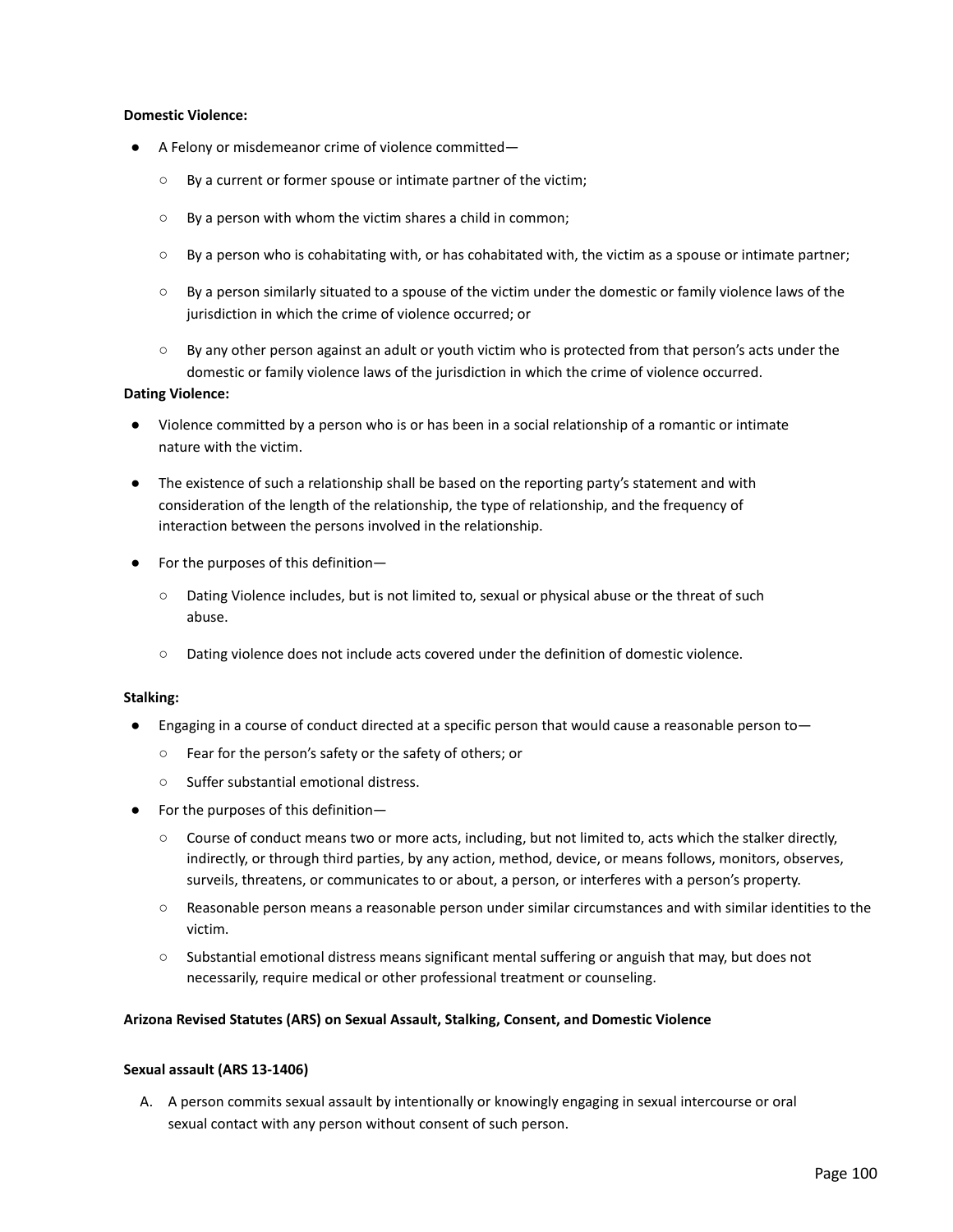### **Stalking (ARS 13-2923)**

- A. A person commits stalking if the person intentionally or knowingly engages in a course of conduct that is directed toward another person and if that conduct causes the victim to:
	- 1. Suffer emotional distress or reasonably fear that either:
		- a. The victim's property will be damaged or destroyed.
		- b. Any of the following will be physically injured:
			- i. The victim.
			- ii. The victim's family member, domestic animal or livestock.
			- iii. A person with whom the victim has or has previously had a romantic or sexual relationship.
			- iv. A person who regularly resides in the victim's household or has resided in the victim's household within the six months before the last conduct occurred.
	- 2. Reasonably fear death or the death of any of the following:
		- a. The victim's family member, domestic animal or livestock.
		- b. A person with whom the victim has or has previously had a romantic or sexual relationship.
		- c. A person who regularly resides in the victim's household or has resided in the victim's household within the six months before the last conduct occurred.

#### **"Without consent" (ARS 13-1401.A) includes any of the following:**

- 1. "Without consent" includes any of the following:
	- a. The victim is coerced by the immediate use or threatened use of force against a person or property.
	- b. The victim is incapable of consent by reason of mental disorder, mental defect, drugs, alcohol, sleep or any other similar impairment of cognition and such condition is known or should have reasonably been known to the defendant. For the purposes of this subdivision, "mental defect" means the victim is unable to comprehend the distinctively sexual nature of the conduct or is incapable of understanding or exercising the right to refuse to engage in the conduct with another.
	- c. The victim is intentionally deceived as to the nature of the act.
	- d. The victim is intentionally deceived to erroneously believe that the person is the victim's spouse.

#### **Domestic Violence (ARS 13-3601)**

A. "Domestic violence" means any act that is a dangerous crime against children as defined in section ARS Title 13-705 (A person who is at least eighteen years of age and who is convicted of a dangerous crime against children in the first degree involving sexual assault of a minor who is twelve years of age or younger or sexual conduct with a minor who is twelve years of age or younger) or an offense prescribed in Arizona Title 13 crimes: Negligent homicide; Manslaughter; Second degree murder; First degree murder; Endangerment; Threatening or intimidating conduct; Assault; Aggravated assault; Custodial interference; Unlawful imprisonment; Kidnapping; Sexual assault; Unlawful distribution of images; state of nudity; Criminal trespass in the first, second and third degree; Criminal damage; Interfering with judicial proceedings; Disorderly conduct; Cruelty to animals; Preventing use of telephone in emergency, false representation of emergency; Use of an electronic communication to terrify, intimidate, threaten or harass; Harassment; Aggravated harassment; Stalking; Surreptitious photographing, videotaping, filming or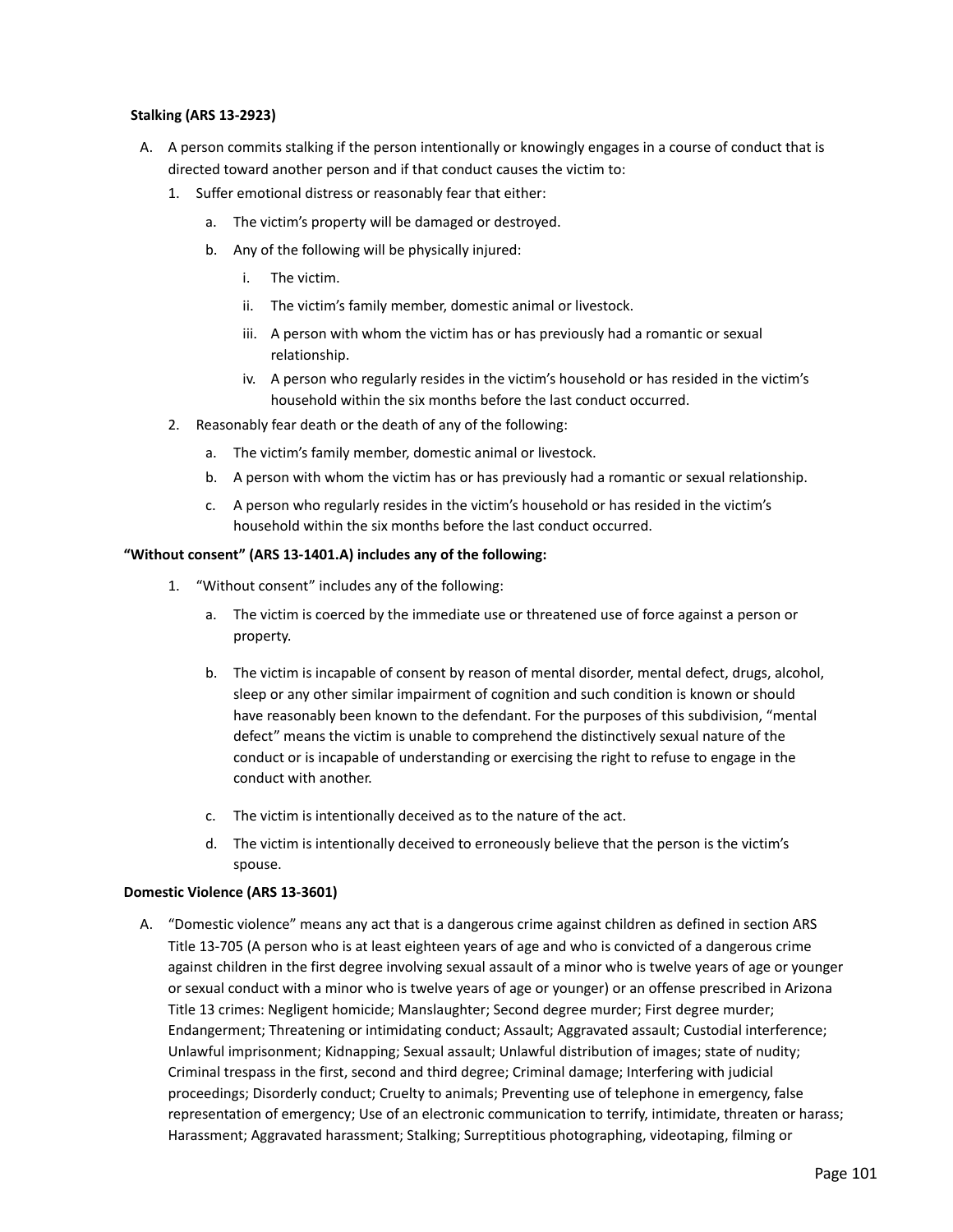digitally recording or viewing; Aggravated domestic violence; Abuse of a child or vulnerable adult if any of the following applies:

The relationship between the victim and the defendant is one of marriage or former marriage or of persons residing or having resided in the same household.

- The victim and the defendant have a child in common.
- The victim or the defendant is pregnant by the other party.
- The victim is related to the defendant or the defendant's spouse by blood or court order as a parent, grandparent, child, grandchild, brother or sister or by marriage as a parent-in-law, grandparent-in-law, stepparent, step grandparent, stepchild, step-grandchild, brother-in-law or sister-in-law.
- The victim is a child who resides or has resided in the same household as the defendant and is related by blood to a former spouse of the defendant or to a person who resides or who has resided in the same household as the defendant.
	- The relationship between the victim and the defendant is currently or was previously a romantic or sexual relationship. The following factors may be considered in determining whether the relationship between the victim and the defendant is currently or was previously a romantic or sexual relationship:
		- The type of relationship.
		- The length of the relationship.
		- The frequency of the interaction between the victim and the defendant.
		- If the relationship has terminated, the length of time since the termination.

**Dating Violence**: The State of Arizona does not have a dating violence statute. Each case should be evaluated for criminal offenses that would be applicable to this dynamic. These might include harassment, disorderly conduct, and threats.

**Consent:** Pima Community College does not have a policy on consent. PCC online course "Student Rights Overview" course instructs that consent has several attributes:

- it's freely and actively given; it's not the result of coercion, force, threats, intimidation, or pressure
- it's revocable a person, after giving consent, can change his or her mind at any time. Consent to one form of sexual activity does not imply consent to other forms
- it cannot be inferred or assumed from the absence of a "no" or from silence a clear "yes" word or action is necessary - and an existing dating relationship does not, in and of itself, imply consent, and
- consent cannot be given by someone who is under the influence of drugs or alcohol, asleep, or otherwise incapacitated; a person must be capable of making informed, rational decisions in order to consent to sexual activity.

# **Policies for Preparing the Annual Disclosure of Crime Statistics**

The annual disclosure of crime statistics is prepared by the Clery Compliance Officer. The Clery Compliance Officer gathers campus crime arrest and referral statistics and collaborates with the lead Code of Conduct Officer (Vice President of Student Affairs and Engagement) to ensure non-duplication in the reporting of drug, alcohol, and weapon referrals. All Campus Security Authorities are also surveyed for any crimes reported to them.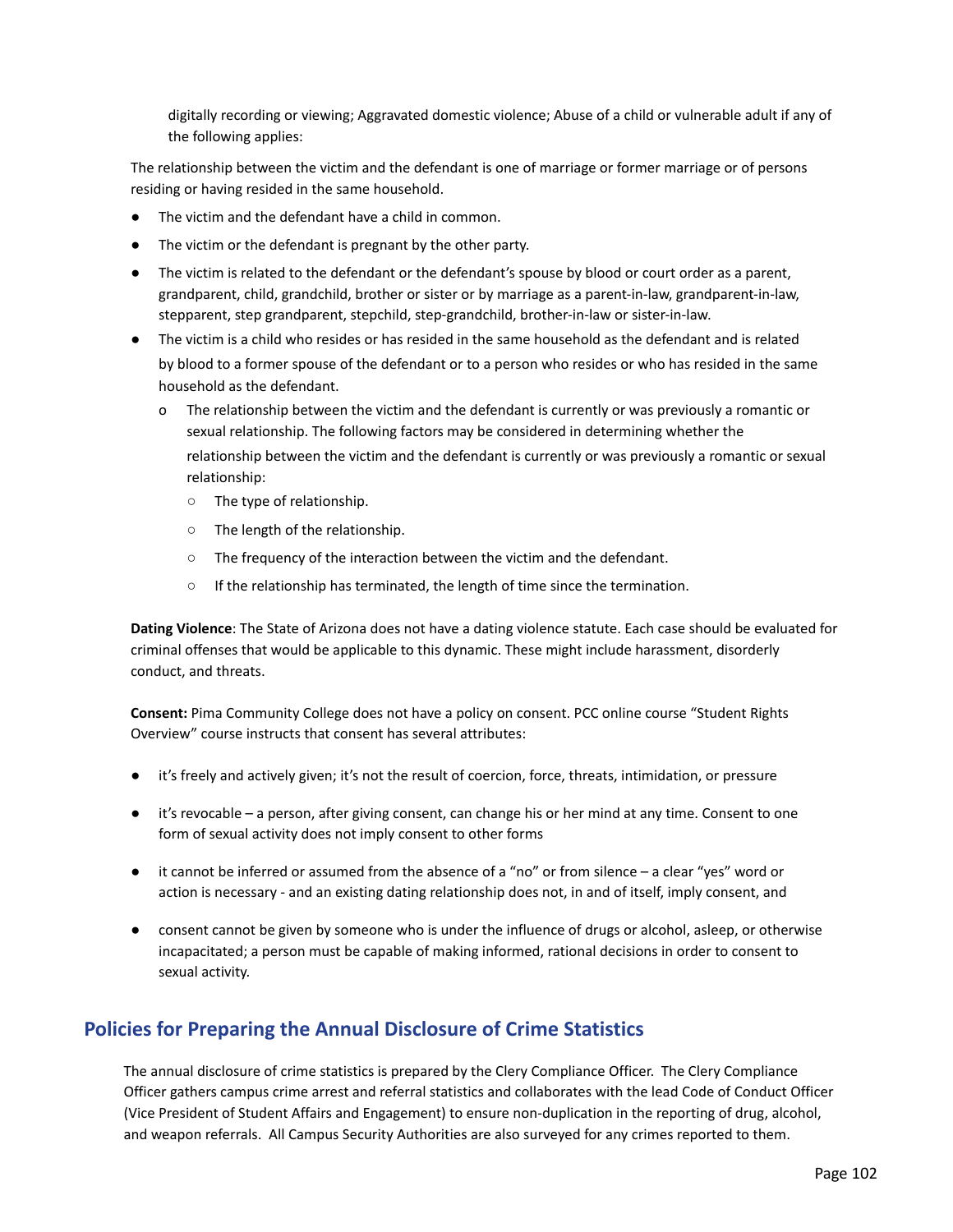Crime reports are requested from the Tucson Police Department, and extracted from a shared report management system with the Pima Community College Police Department, Pima County Sheriff's Department, Marana Police Department, Sahuarita Police Department and the Tucson International Airport Police for incidents occurring at College locations during the reportable times. The law enforcement agencies covering non-campus locations controlled by PCC are also contacted for crime incident information. These statistics are then verified for accuracy and the appropriate classification prior to being included in the final crime statistics reported.

For the purpose of reporting statistics, the Clery Act requires Pima Community College to disclose statistics for reported crimes based on:

- **Where** the crimes occurred,
- **To whom** the crimes were reported,
- The **types** of crimes that were reported, and
- The **year** in which the crimes were reported.

PCC must disclose statistics for reported Clery crimes that occur: (1) on campus, (2) on public property within or immediately adjacent to the campus, and (3) in or on non-campus buildings or property that the institution owns or controls. The definitions for these geographic categories are Clery Act-specific and are the same for every institution regardless of its physical size or configuration. Geographic locations are defined as follows:

# **On‐Campus:**

- 1. Any building or property owned or controlled by an institution within the core campus (same reasonably contiguous geographic area) and used by the institution in direct support of, or in a manner related to, the institution's educational purposes, including residence halls;
- 2. and any building or property that is within or reasonably contiguous to the area identified in paragraph (1), that is owned by the institution but controlled by another person, is frequently used by students, and supports institutional purposes (such as food or retail vendor).

**Residential Facilities:** The Clery Act requires colleges and universities that lease or control private residential facilities for student use within a mile of a campus to include crime statistics at that location as a subset of on-campus property of that campus. Clery Act crimes that occur in PCC leased units, common areas, and parking lots will be included in the on-campus category and as a subset under Residential Facilities.

**Public Property**: All public property, including thoroughfares, streets, sidewalks, and parking facilities, that is within the core campus, or immediately adjacent to and accessible from the core campus.

**Non‐campus:** For PCC purposes: any building or property owned or controlled by PCC that is used in direct support of, or in relation to, the institution's educational purposes, is frequently used by students, and is not within the same reasonably contiguous geographic area of the institution.

# **Pima Community College Clery Geography**

# **West Campus, 2202 West Anklam Rd., Tucson**

- Residential Facilities: Leased apartments for International Students (It should be noted there was no student housing during calendar year 2020 due to the pandemic)
	- $\circ$  Gateway Apartments, 2800 West Broadway Blvd. from 8/18/18 to 12/31/18, 6/30/19 to 7/31/19.
	- The Ranch at Star Pass, 41 South Shannon Road from 6/9/19 to 7/7/19.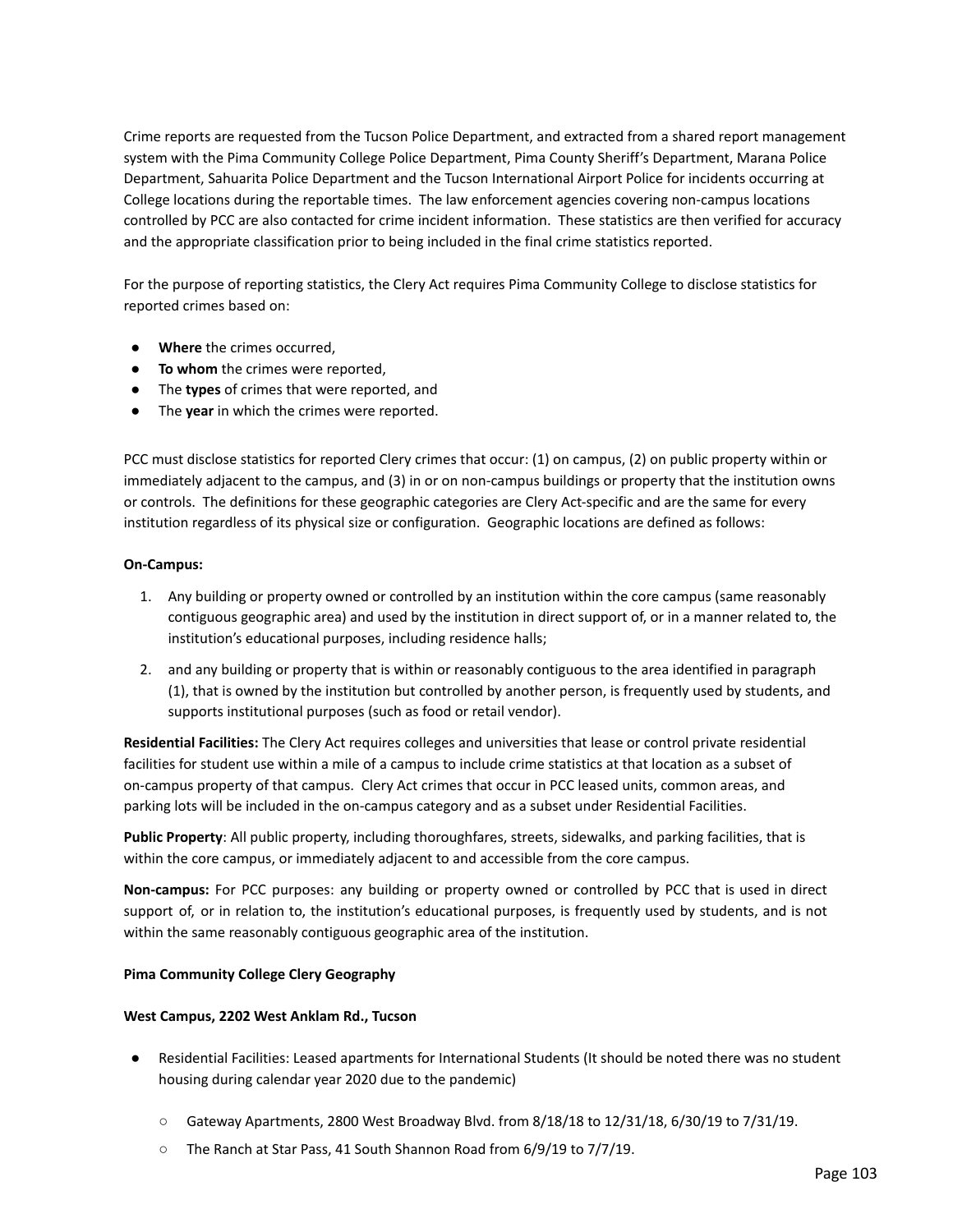- West Campus Public Streets
	- North Greasewood Rd from West Anklam Road to West Speedway Blvd
	- West Anklam Road from North La Cholla Blvd to North Greasewood Road
	- West Speedway Blvd from West Greasewood Road to North Camino Santiago
	- North Camino Santiago from Speedway Blvd to 751 North Camino Santiago
	- North La Cholla Road from West Anklam Road to West Calle Niagara.
	- North property line of 2800 West Broadway Blvd. on North Shannon Road to south property line of 41 South Shannon Road
	- West Broadway Blvd. from North/South Shannon Road to east property line of 2800 West Broadway Blvd.

# **Downtown Campus, 1255 North Stone Ave., Tucson**

- Residential Facilities: Leased apartments for International Students
	- Sahara Apartments, 919 North Stone Ave, Tucson, from 8/27/16 to 12/15/16 and August 27, 2017 to December 15, 2017.
- **Downtown Campus Public Streets** 
	- North Stone Avenue from West Drachman Street to West Speedway Blvd
	- West Speedway Blvd from North Stone Ave to North Perry Avenue
	- West Helen Street from North Queen Avenue to North Eleventh Avenue.
	- North Eleventh Avenue from West Helen Street to Mabel Street West
	- Mabel Street West from North Eleventh Avenue PCC lot entrances
	- North Tenth Avenue from Northeast corner of PCC parking lot to Mabel Street West
	- West Drachman Street from the northwest corner of PCC parking lot to North Stone Avenue
	- North Stone Ave from West 2<sup>nd</sup> Street to North Ash Ave (from 8/27/16 to 12/15/16)

#### **East Campus, 8181 East Irvington Rd. Tucson**

- Clements Center, 8123 East Poinciana Drive, Tucson
- Residential Facilities: East Campus does not have any on-campus residential facilities.
- East Campus Public Streets
	- Fred Enke Drive East from East Irvington Road to Fred Enke Golf Course Entrance
	- Irvington Road from Fred Enke Drive East to End of property line
	- East Poinciana Drive from East Campus parking lots to road split on the west side of Clements Center basketball courts.
- East Campus Adjacent Parks
	- Lincoln Park, 8100 8224 East Escalante Road.

#### **Northwest Campus, 7600 North Shannon Road, Tucson (part of unincorporated Pima County)**

- Northwest Family YMCA, 7770 North Shannon Road (Aquatic Center, and Building 200 and 300)
- Residential Facilities: Northwest Campus does not have any on-campus residential facilities.
- Northwest Campus Public Streets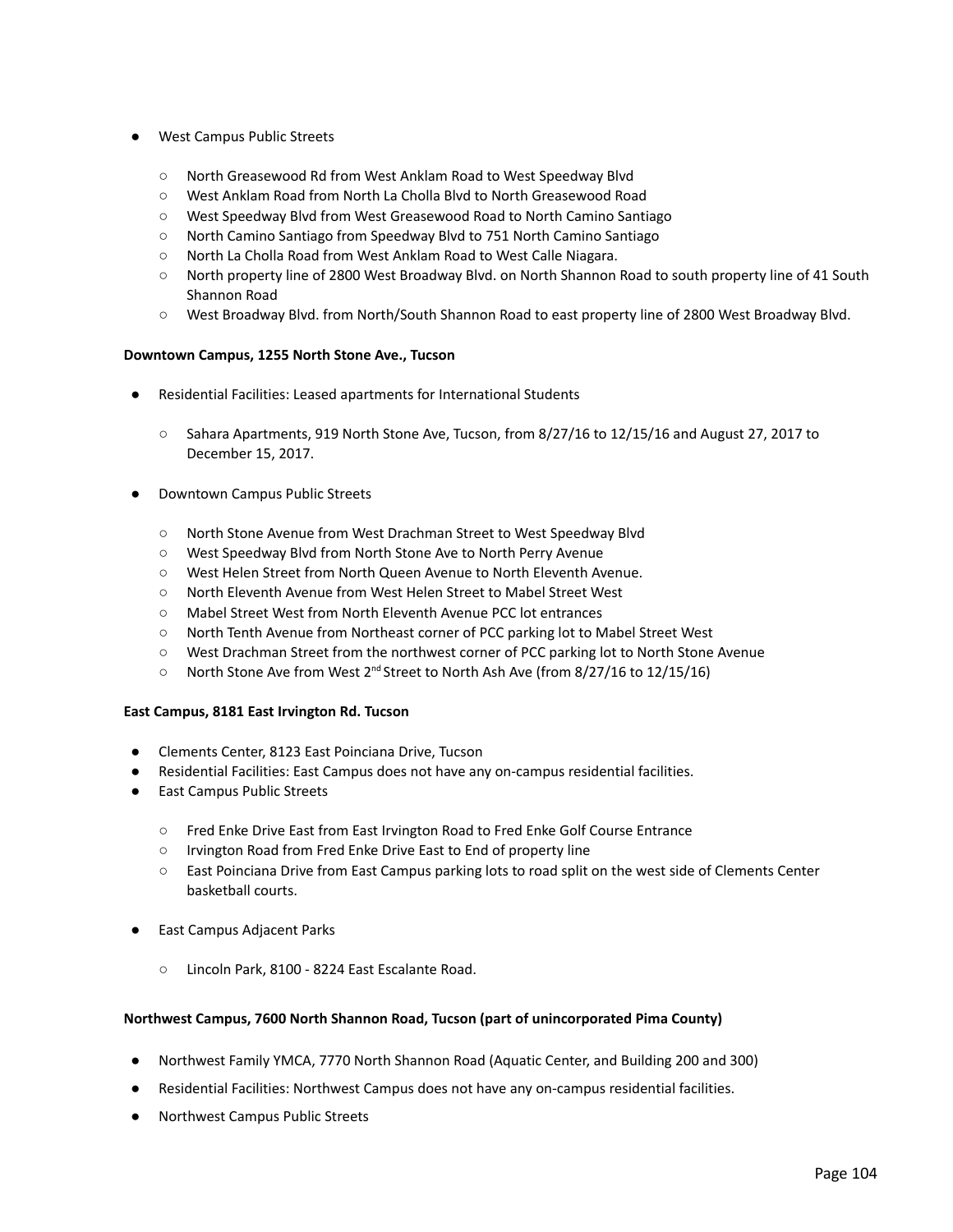- North Shannon Road from West Lotus Blossom Drive to North Campus Entrance
- North Camino De La Terra from North Shannon Road to North Campus Entrance
- West Campus ParkWay from North Shannon Road to North Camino De La Terra
- North Campus Way from North Shannon Road North Camino De La Terra
- Northwest Campus Adjacent Public Parks
	- Ann Day Community Park, 7601 N Mona Lisa Rd, Tucson

#### **Desert Vista Campus: 5901 South Calle Santa Cruz, Tucson**

- Residential Facilities: Desert Vista Campus does not have any on-campus residential facilities.
- Public Streets
	- Calle Santa Cruz from West Drexel Road to southern property line
	- West Drexel Road from Calle Santa Cruz to end of campus property line fence.

#### **Community Campus: 401 North Bonita Avenue, Tucson**

- $\bullet$  Location no longer a campus as of July 31<sup>st</sup>, 2019.
- Residential Facilities: Community Campus did not have any on-campus residential facilities.
- Public Streets
	- North Bonita Avenue from North Commerce Park Loop to property line.
	- North Commerce Park Loop from North Bonita Avenue to property line.

# **Aviation Tech Center, 7211 South Park Ave, Tucson**

- Residential Facilities: The Aviation Technology Center does not have any on-campus residential facilities.
- No public streets (access is on Tucson International Airport property)

#### **El Pueblo Learning Center: 101 West Irvington Rd. Building 7, Tucson**

- Residential Facilities: El Pueblo Learning Center does not have any on-campus residential facilities on public streets
- Public property includes land surrounding Building 7, and adjacent sidewalks.
- Public parking north and south of Building 7.

#### **El Rio Learning Center: 1390 West Speedway Blvd. Tucson**

- Residential Facilities: El Rio Learning Center does not have any on-campus residential faculties.
- No public streets
- Public parking on the north side of El Rio Center.
- Public property includes walkways throughout El Rio Center and adjacent sidewalks.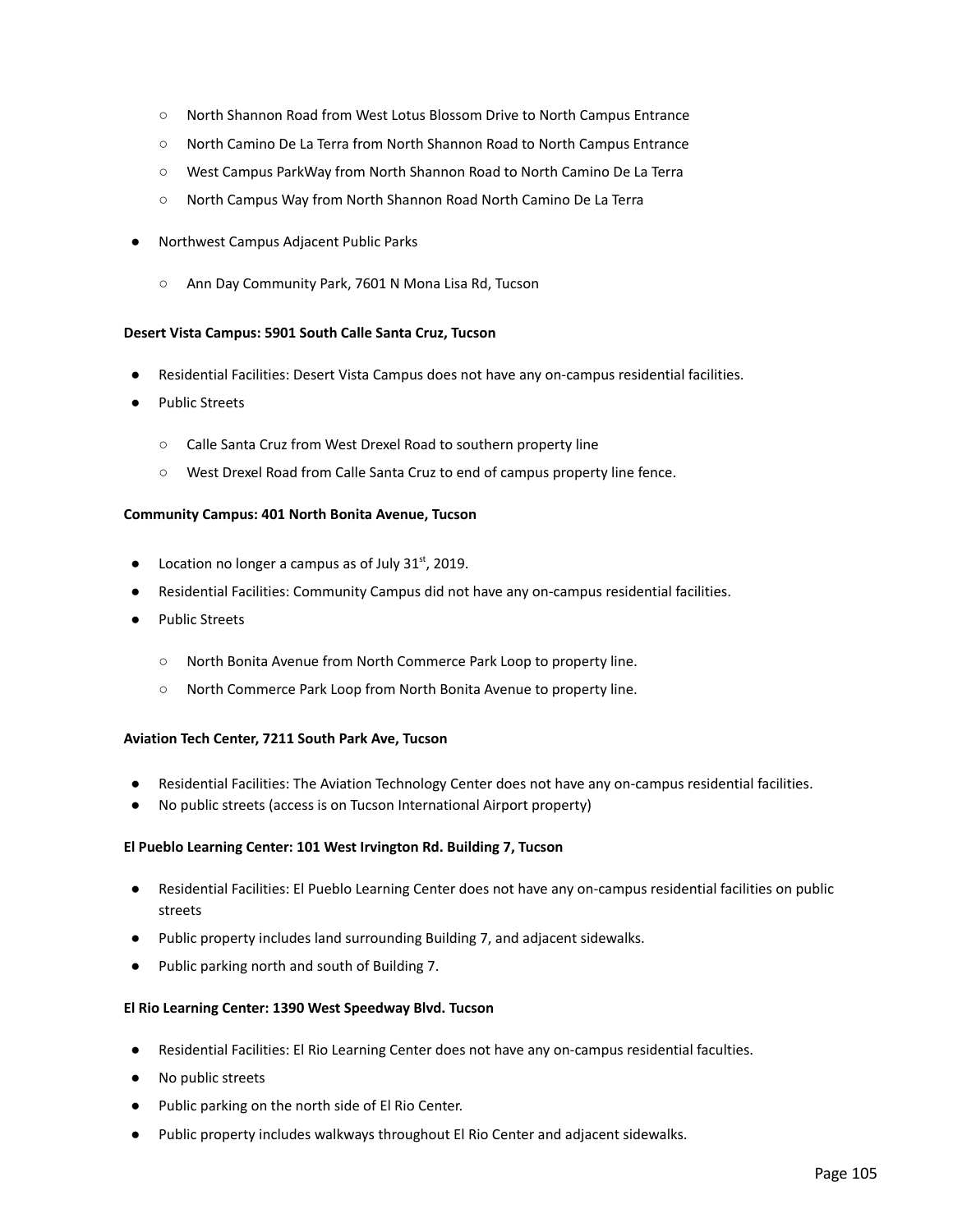# **29 th Street Coalition Center: 4355 East Calle Aurora, Tucson**

- Residential Facilities: PCC 29th Street Coalition Center does not have any on-campus residential facilities.
- Public Streets
	- East Calle Aurora from South Columbus Boulevard to South Erin Avenue
	- South Erin Avenue from East Calle Aurora to East 29 th Street
	- East 29<sup>th</sup> Street from South Erin Avenue to South Columbus Avenue (includes bus stops)
	- South Columbus Avenue from north side of west entrance to East Calle Aurora

#### **Maintenance & Security/Truck Driving Range: 6680 and 6672 South Country Club Road, Tucson**

- Residential Facilities: Maintenance & Security does not have any on-campus residential facilities.
- Public Streets
	- South Country Club Road from East Medina Road to the north property line of 6672 South Country Club Road.
	- East Medina Road from South Country Club Road to west properly line of 6680 South Country Club Road

#### **Pima Community College Non-campus Properties**

- District Office, 4905 East Broadway Blvd., Tucson
	- Crime statistics included in 29<sup>th</sup> Street Coalition Center.
- Santa Cruz Center, 2021 North Grand Ave., Nogales
	- Crime statistics included in Desert Vista Campus.

The following tables disclose the number of incidents known to the PCCPD reported on College property or within the above-described Clery geography for the previous three calendar years. In some instances, the involvement was not the sole violation but a contributing factor to other crimes or violations.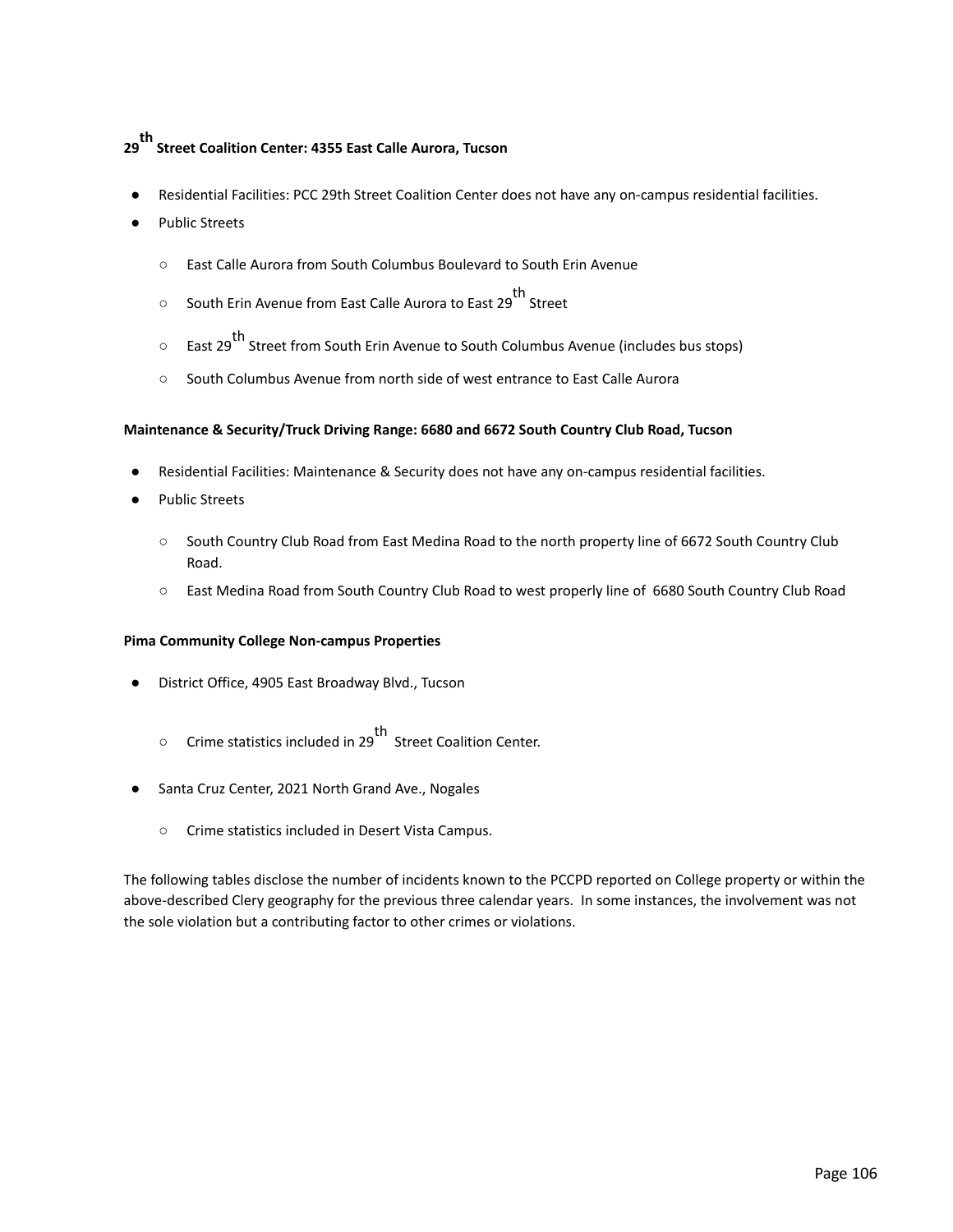# **Clery Act Crime Tables**

| <b>West Campus</b>                   | <b>On-Campus</b> |                |                | <b>Residential</b><br><b>Facilities</b> | <b>Public Property</b> |                |              | <b>Noncampus</b> |              |              |
|--------------------------------------|------------------|----------------|----------------|-----------------------------------------|------------------------|----------------|--------------|------------------|--------------|--------------|
| <b>Offense</b>                       | 2018             | 2019           | 2020           | 2018                                    | 2018                   | 2019           | 2020         | 2018             | 2019         | 2020         |
| Murder/Non-Negligent<br>Manslaughter | 0                | $\mathbf 0$    | 0              | 0                                       | $\mathbf 0$            | 0              | 0            | $\mathbf 0$      | $\mathbf 0$  | 0            |
| Manslaughter by Negligence           | 0                | $\Omega$       | 0              | $\mathbf 0$                             | $\mathbf 0$            | 0              | 0            | $\mathbf 0$      | $\mathbf 0$  | $\Omega$     |
| Rape                                 | $\mathbf{1}$     | $\mathbf 0$    | 0              | $\mathbf{1}$                            | $\mathbf 0$            | 0              | 0            | $\pmb{0}$        | 0            | $\mathbf 0$  |
| Fondling                             | $\mathbf{1}$     | $\mathbf 0$    | 0              | 0                                       | 0                      | 0              | 0            | $\mathbf 0$      | $\mathbf 0$  | 0            |
| Incest                               | 0                | $\mathbf 0$    | 0              | $\pmb{0}$                               | $\mathbf 0$            | 0              | 0            | $\mathbf 0$      | 0            | $\mathbf 0$  |
| <b>Statutory Rape</b>                | 0                | $\Omega$       | $\overline{0}$ | 0                                       | $\mathbf 0$            | $\overline{0}$ | 0            | $\Omega$         | $\Omega$     | $\Omega$     |
| Robbery                              | 0                | $\pmb{0}$      | 0              | 0                                       | $\pmb{0}$              | 0              | 0            | $\pmb{0}$        | $\mathbf 0$  | $\pmb{0}$    |
| <b>Aggravated Assault</b>            | $\mathbf{1}$     | $\mathbf 0$    | 0              | $\mathbf 0$                             | 0                      | 0              | 0            | $\mathbf 0$      | $\mathbf 0$  | $\Omega$     |
| Burglary                             | $\mathbf{1}$     | $\overline{4}$ | 0              | $\mathbf{1}$                            | $\mathbf 0$            | 0              | 0            | $\mathbf 0$      | 0            | $\mathbf{1}$ |
| Motor Vehicle Theft                  | $1*$             | $\overline{7}$ | 0              | 0                                       | $\mathbf 0$            | 0              | 0            | $\mathbf{1}$     | $\mathbf{1}$ | $\pmb{0}$    |
| Arson                                | $\mathbf{1}$     | $\mathbf 0$    | 0              | $\mathbf{1}$                            | $\mathbf 0$            | 0              | 0            | $\mathbf 0$      | 0            | $\mathbf{1}$ |
| <b>Arrests</b>                       |                  |                |                |                                         |                        |                |              |                  |              |              |
| <b>Weapon Violations</b>             | 0                | $\Omega$       | 0              | $\mathbf 0$                             | $\Omega$               | 0              | 0            | $\pmb{0}$        | $\Omega$     | $\Omega$     |
| <b>Drug Violations</b>               | 3                | $\mathbf 0$    | 0              | $\overline{2}$                          | $\mathbf{1}$           | $\overline{2}$ | 1            | $\mathbf 0$      | $\mathbf 0$  | $\mathbf{0}$ |
| <b>Liquor Violations</b>             | 0                | $\overline{2}$ | $\mathbf{1}$   | 0                                       | $\mathbf{1}$           | $\overline{2}$ | $\mathbf{1}$ | $\pmb{0}$        | 0            | $\Omega$     |
| <b>Disciplinary Referrals</b>        |                  |                |                |                                         |                        |                |              |                  |              |              |
| <b>Weapon Violations</b>             | 0                | $\mathbf 0$    | 0              | $\mathbf 0$                             | $\pmb{0}$              | 0              | 0            | $\pmb{0}$        | 0            | $\pmb{0}$    |
| <b>Drug Violations</b>               | $\mathbf{1}$     | $\Omega$       | 0              | 0                                       | 0                      | $\overline{0}$ | 0            | $\mathbf 0$      | $\Omega$     | $\Omega$     |
| <b>Liquor Violations</b>             | 0                | $\mathbf 0$    | 0              | $\pmb{0}$                               | $\mathbf 0$            | 0              | 0            | $\mathbf 0$      | 0            | $\mathbf 0$  |
| <b>VAWA</b>                          |                  |                |                |                                         |                        |                |              |                  |              |              |
| Domestic Violence                    | $\overline{2}$   | $\mathbf{1}$   | 0              | $\pmb{0}$                               | $\mathbf 0$            | 0              | 0            | $\pmb{0}$        | $\mathbf{0}$ | $\mathbf{0}$ |
| <b>Dating Violence</b>               | $\overline{2}$   | $\mathbf 0$    | 0              | $\overline{2}$                          | 0                      | 0              | 0            | $\pmb{0}$        | 0            | $\mathbf 0$  |
| Stalking                             | 0                | $\mathbf 0$    | 0              | $\pmb{0}$                               | $\pmb{0}$              | 0              | 0            | $\pmb{0}$        | 0            | $\pmb{0}$    |

One Auto Theft incorrectly counted for West Campus and transferred to Northwest Campus

### **Clery Act Hate Crimes**

- 2020: No hate crimes reported.
- 2019: No hate crimes reported.
- 2018: No hate crimes reported.

#### **Unfounded Crimes**

- 2020: One unfounded crime.
- 2019: Three unfounded crimes
- 2018: Zero unfounded crime.

#### **Reports from Other Agencies**

● 2020: Clery defined crimes reported by TPD are included in table.

2020: Clery defined crimes reported by Las Vegas Metro Police are included in table.

- 2019: Clery defined crimes reported by TPD are included in table.
- 2018: Clery defined crimes reported by TPD are included in table.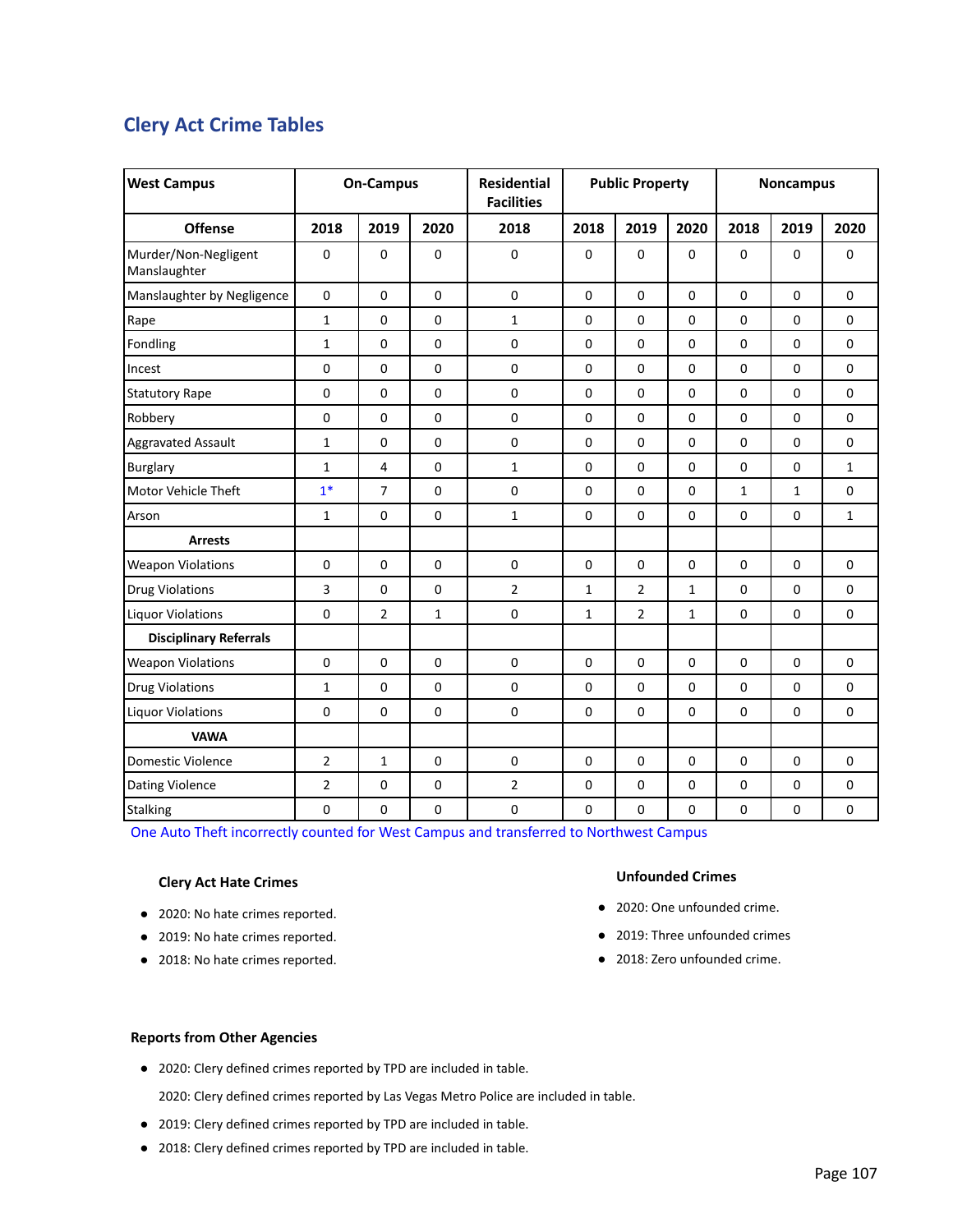| <b>Downtown Campus</b>               |                | <b>On-Campus</b> |                | <b>Residential</b><br><b>Facilities</b> | <b>Public Property</b> |                |                     |             | <b>Noncampus</b> |             |
|--------------------------------------|----------------|------------------|----------------|-----------------------------------------|------------------------|----------------|---------------------|-------------|------------------|-------------|
| <b>Offense</b>                       | 2018           | 2019             | 2020           | 2018                                    | 2018                   | 2019           | 2020                | 2018        | 2019             | 2020        |
| Murder/Non-Negligent<br>Manslaughter | 0              | $\mathbf 0$      | 0              | $\pmb{0}$                               | $\mathbf 0$            | $\pmb{0}$      | $\mathbf 0$         | $\mathbf 0$ | $\mathbf 0$      | $\mathbf 0$ |
| Manslaughter by Negligence           | 0              | $\Omega$         | 0              | $\mathbf 0$                             | $\Omega$               | $\mathbf 0$    | $\mathbf 0$         | $\mathbf 0$ | $\Omega$         | $\Omega$    |
| Rape                                 | 0              | $\pmb{0}$        | 0              | $\pmb{0}$                               | $\pmb{0}$              | $\pmb{0}$      | $\pmb{0}$           | $\pmb{0}$   | $\mathbf 0$      | $\pmb{0}$   |
| Fondling                             | 0              | $\mathbf 0$      | 0              | 0                                       | 0                      | 0              | 0                   | $\mathbf 0$ | $\mathbf 0$      | $\mathbf 0$ |
| Incest                               | 0              | $\mathbf 0$      | $\mathbf 0$    | $\pmb{0}$                               | $\pmb{0}$              | $\pmb{0}$      | $\pmb{0}$           | $\mathbf 0$ | $\Omega$         | $\pmb{0}$   |
| <b>Statutory Rape</b>                | 0              | $\Omega$         | $\overline{0}$ | $\mathbf 0$                             | $\Omega$               | $\Omega$       | $\Omega$            | $\Omega$    | $\Omega$         | $\Omega$    |
| Robbery                              | 0              | $\overline{2}$   | 0              | $\pmb{0}$                               | $\mathbf{1}$           | 0              | $\pmb{0}$           | $\pmb{0}$   | $\mathbf 0$      | $\mathbf 0$ |
| <b>Aggravated Assault</b>            | 0              | $\mathbf 0$      | 0              | $\pmb{0}$                               | $\pmb{0}$              | $\mathbf{1}$   | $\pmb{0}$           | $\pmb{0}$   | $\pmb{0}$        | $\mathbf 0$ |
| Burglary                             | 0              | $\mathbf 0$      | $\mathbf{1}$   | 0                                       | 0                      | $\mathbf 0$    | 0                   | $\mathbf 0$ | $\Omega$         | $\mathbf 0$ |
| Motor Vehicle Theft                  | 0              | 4                | $\mathbf 0$    | $\pmb{0}$                               | $\mathbf 0$            | $\mathbf 0$    | $\mathbf 0$         | $\Omega$    | $\Omega$         | $\Omega$    |
| Arson                                | 0              | $\mathbf 0$      | 0              | $\pmb{0}$                               | $\mathbf 0$            | $\mathbf 0$    | $\mathbf 0$         | $\mathbf 0$ | $\mathbf 0$      | $\mathbf 0$ |
| <b>Arrests</b>                       |                |                  |                |                                         |                        |                |                     |             |                  |             |
| <b>Weapon Violations</b>             | 0              | $\mathbf 0$      | 0              | $\pmb{0}$                               | $\pmb{0}$              | $\pmb{0}$      | $\pmb{0}$           | $\mathbf 0$ | $\mathbf 0$      | $\mathbf 0$ |
| <b>Drug Violations</b>               | 12             | 12               | 9              | 0                                       | 14                     | 9              | 4                   | $\mathbf 0$ | $\mathbf 0$      | $\mathbf 0$ |
| <b>Liquor Violations</b>             | $\overline{2}$ | $\mathbf{1}$     | $\overline{2}$ | $\pmb{0}$                               | $\mathbf 1$            | 3              | $\overline{7}$      | 0           | $\mathbf 0$      | $\mathbf 0$ |
| <b>Disciplinary Referrals</b>        |                |                  |                |                                         |                        |                |                     |             |                  |             |
| <b>Weapon Violations</b>             | 0              | $\mathbf 0$      | 0              | $\pmb{0}$                               | $\mathbf 0$            | $\pmb{0}$      | $\mathbf 0$         | $\mathbf 0$ | $\mathbf 0$      | $\mathbf 0$ |
| <b>Drug Violations</b>               | 0              | $\Omega$         | 0              | 0                                       | 0                      | 0              | $\mathbf 0$         | $\mathbf 0$ | $\mathbf 0$      | $\Omega$    |
| <b>Liquor Violations</b>             | 0              | $\mathbf 0$      | 0              | 0                                       | $\mathbf 0$            | 0              | 0                   | 0           | $\mathbf 0$      | $\mathbf 0$ |
| <b>VAWA</b>                          |                |                  |                |                                         |                        |                |                     |             |                  |             |
| Domestic Violence                    | $\mathbf{1}$   | $\mathbf{1}$     | 0              | $\mathbf 0$                             | 3                      | $\overline{2}$ | $\pmb{0}$           | $\mathbf 0$ | $\Omega$         | $\Omega$    |
| Dating Violence                      | $\mathbf{1}$   | $\mathbf 0$      | 0              | $\pmb{0}$                               | $\mathbf 0$            | $\pmb{0}$      | $\mathsf{O}\xspace$ | $\pmb{0}$   | $\mathbf 0$      | $\mathbf 0$ |
| Stalking                             | 0              | $\mathbf{1}$     | 0              | $\mathbf 0$                             | $\mathbf 0$            | $\mathbf{1}$   | 0                   | 0           | $\mathbf 0$      | $\mathbf 0$ |

\*Subset of On-Campus

#### **Clery Act Hate Crimes**

- 2020:No hate crimes reported.
- 2019: No hate crimes reported.
- 2018: One on-campus vandalism incident characterized by Sexual Orientation bias, one on-campus vandalism incident characterized by racial bias.

# **Unfounded Crimes:**

- 2020: No unfounded crimes.
- 2019: One unfounded crimes.
- 2018: Two unfounded crimes.

- 2020: No Clery defined crimes reported from requested jurisdiction.
- 2019: Clery defined crimes reported by TPD are included in table.
- 2018: Clery defined crimes reported by TPD are included in table.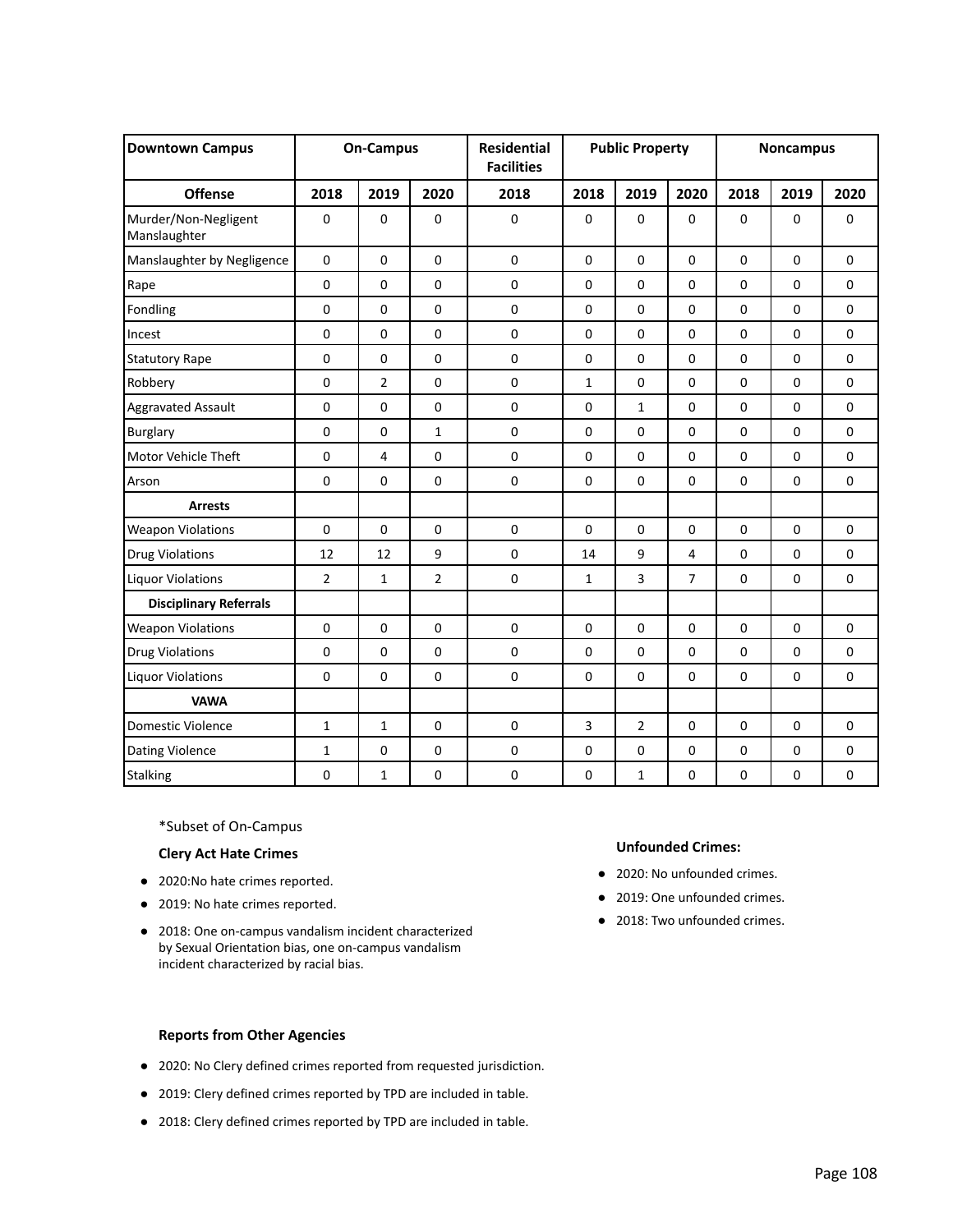| <b>East Campus</b>                   |                | <b>On-Campus</b> |              | <b>Public Property</b> |             |             |             | <b>Noncampus</b> |             |
|--------------------------------------|----------------|------------------|--------------|------------------------|-------------|-------------|-------------|------------------|-------------|
| <b>Offense</b>                       | 2018           | 2019             | 2020         | 2018                   | 2019        | 2020        | 2018        | 2019             | 2020        |
| Murder/Non-Negligent<br>Manslaughter | $\mathbf 0$    | $\mathbf 0$      | $\mathbf 0$  | $\mathbf 0$            | 0           | $\mathbf 0$ | $\mathbf 0$ | $\Omega$         | $\mathbf 0$ |
| Manslaughter by Negligence           | $\pmb{0}$      | $\Omega$         | $\Omega$     | $\Omega$               | $\Omega$    | $\Omega$    | $\Omega$    | $\Omega$         | $\Omega$    |
| Rape                                 | $\mathbf 0$    | $\Omega$         | $\Omega$     | $\mathbf 0$            | $\mathbf 0$ | $\mathbf 0$ | $\Omega$    | $\Omega$         | $\Omega$    |
| Fondling                             | $\Omega$       | $\overline{0}$   | $\Omega$     | $\Omega$               | $\Omega$    | $\Omega$    | $\Omega$    | $\Omega$         | $\Omega$    |
| Incest                               | $\Omega$       | $\Omega$         | $\mathbf 0$  | $\mathbf 0$            | $\mathbf 0$ | $\mathbf 0$ | $\Omega$    | $\Omega$         | $\Omega$    |
| <b>Statutory Rape</b>                | $\mathbf 0$    | $\mathbf 0$      | $\mathbf 0$  | $\mathbf 0$            | 0           | $\mathbf 0$ | $\mathbf 0$ | $\mathbf 0$      | $\mathbf 0$ |
| Robbery                              | $\mathbf 0$    | $\mathbf 0$      | $\mathbf 0$  | $\mathbf 0$            | 0           | $\mathbf 0$ | $\mathbf 0$ | $\mathbf 0$      | $\mathbf 0$ |
| <b>Aggravated Assault</b>            | $\mathbf 0$    | $\Omega$         | $\Omega$     | $\mathbf{0}$           | $\Omega$    | $\Omega$    | $\Omega$    | $\Omega$         | $\Omega$    |
| <b>Burglary</b>                      | $\mathbf 0$    | $\Omega$         | $\mathbf{1}$ | $\mathbf 0$            | $\mathbf 0$ | $\Omega$    | $\Omega$    | $\Omega$         | $\Omega$    |
| Motor Vehicle Theft                  | $\mathbf 0$    | $\mathbf{1}$     | $\mathbf 0$  | $\mathbf 0$            | $\mathbf 0$ | $\mathbf 0$ | $\mathbf 0$ | $\Omega$         | $\mathbf 0$ |
| Arson                                | $\mathbf 0$    | $\mathbf 0$      | $\mathbf 0$  | $\mathbf 0$            | $\mathbf 0$ | $\mathbf 0$ | $\mathbf 0$ | $\mathbf 0$      | $\mathbf 0$ |
| <b>Arrests</b>                       |                |                  |              |                        |             |             |             |                  |             |
| <b>Weapon Violations</b>             | $\mathbf 0$    | $\Omega$         | $\mathbf 0$  | $\mathbf 0$            | $\mathbf 0$ | $\mathbf 0$ | $\Omega$    | $\Omega$         | $\Omega$    |
| <b>Drug Violations</b>               | $\overline{2}$ | $\mathbf 0$      | $\mathbf{1}$ | $\mathbf 0$            | 4           | $\mathbf 0$ | $\mathbf 0$ | $\mathbf 0$      | $\mathbf 0$ |
| <b>Liquor Violations</b>             | $\mathbf 0$    | $\mathbf 0$      | $\mathbf 0$  | $\mathbf 0$            | 0           | 0           | $\mathbf 0$ | $\mathbf 0$      | 0           |
| <b>Disciplinary Referrals</b>        |                |                  |              |                        |             |             |             |                  |             |
| <b>Weapon Violations</b>             | $\mathbf 0$    | $\Omega$         | $\mathbf 0$  | $\mathbf 0$            | 0           | 0           | $\Omega$    | $\Omega$         | $\Omega$    |
| <b>Drug Violations</b>               | $\mathbf 0$    | $\Omega$         | $\Omega$     | $\mathbf 0$            | 0           | 0           | $\mathbf 0$ | $\Omega$         | $\mathbf 0$ |
| <b>Liquor Violations</b>             | $\mathbf 0$    | $\mathbf 0$      | $\mathbf 0$  | $\mathbf 0$            | 0           | $\mathbf 0$ | $\mathbf 0$ | $\mathbf 0$      | $\mathbf 0$ |
| <b>VAWA</b>                          |                |                  |              |                        |             |             |             |                  |             |
| Domestic Violence                    | $\mathbf{1}$   | $\mathbf 0$      | $\mathbf 0$  | $\mathbf 0$            | 0           | $\mathbf 0$ | $\mathbf 0$ | $\Omega$         | $\mathbf 0$ |
| Dating Violence                      | $\mathbf{1}$   | $\mathbf{1}$     | $\mathbf 0$  | $\mathbf 0$            | 0           | 0           | $\mathbf 0$ | $\mathbf 0$      | 0           |
| <b>Stalking</b>                      | 0              | $\mathbf 0$      | 0            | $\mathbf 0$            | 0           | $\pmb{0}$   | 0           | $\mathbf 0$      | $\pmb{0}$   |

#### **Clery Act Defined Hate Crimes**

- 2020: No hate crimes reported.
- 2019: No hate crimes reported.
- 2018: No hate crimes reported.

# **Unfounded Crimes**

- 2020: Zero unfounded crimes.
- 2019: Zero unfounded crimes.
- 2018: One unfounded crime.

- 2020: No Clery defined crimes reported from requested jurisdiction.
- 2019: Clery defined crimes reported by TPD are included in table.
- 2018: Clery defined crimes reported by TPD are included in table.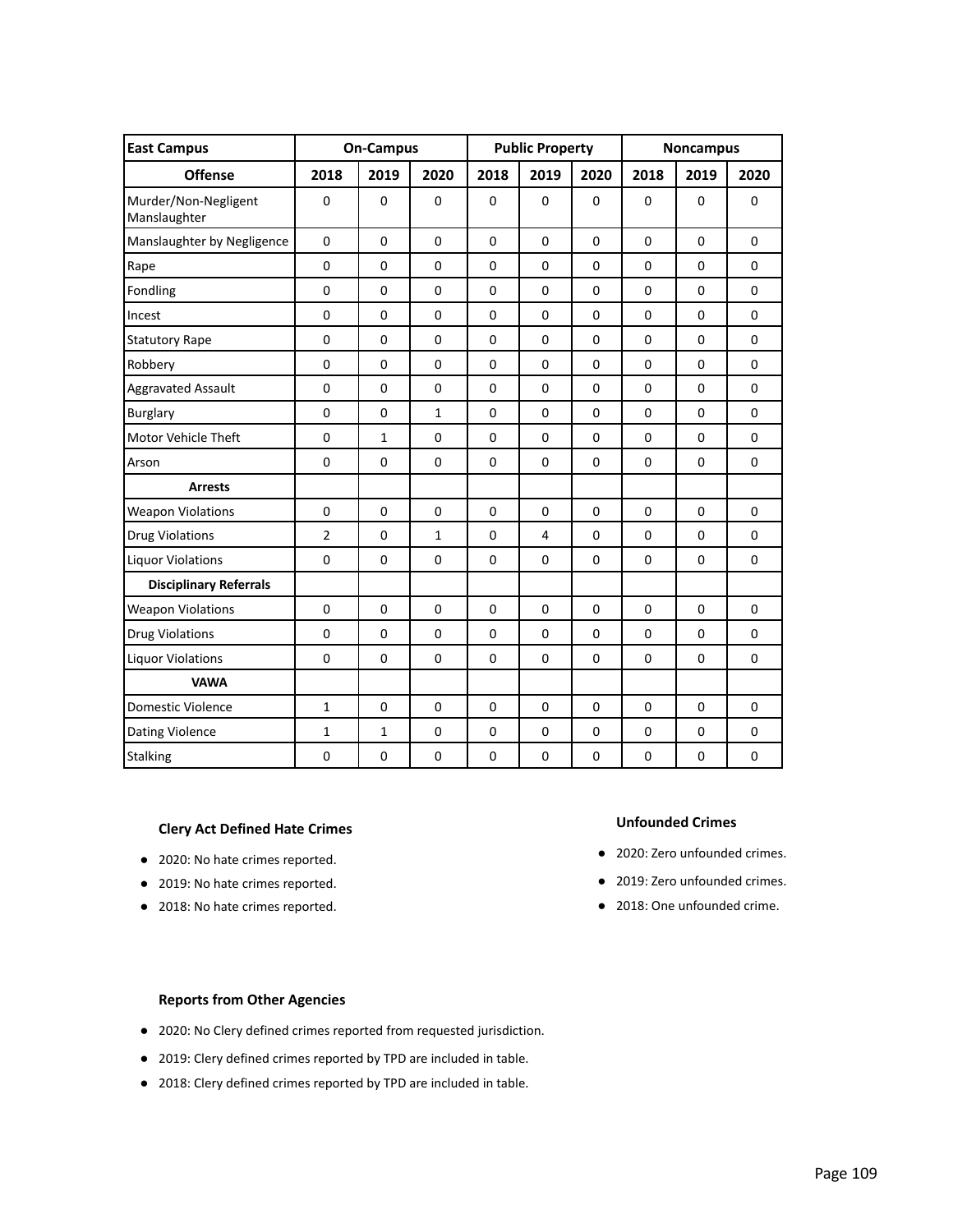| <b>Northwest Campus</b>              |                | <b>On-Campus</b> |                | <b>Public Property</b> |                |                |                | <b>Noncampus</b> |              |
|--------------------------------------|----------------|------------------|----------------|------------------------|----------------|----------------|----------------|------------------|--------------|
| <b>Offense</b>                       | 2018           | 2019             | 2020           | 2018                   | 2019           | 2020           | 2018           | 2019             | 2020         |
| Murder/Non-Negligent<br>Manslaughter | 0              | $\mathbf 0$      | $\mathbf 0$    | 0                      | 0              | $\mathbf 0$    | $\mathbf 0$    | $\mathbf 0$      | $\mathbf 0$  |
| Manslaughter by Negligence           | $\pmb{0}$      | $\Omega$         | $\Omega$       | $\Omega$               | $\mathbf 0$    | $\Omega$       | $\Omega$       | $\Omega$         | $\mathbf 0$  |
| Rape                                 | $\mathbf 0$    | $\mathbf 0$      | $\mathbf 0$    | $\mathbf 0$            | $\mathbf 0$    | $\mathbf 0$    | $\mathbf 0$    | $\mathbf 0$      | $\mathbf 0$  |
| Fondling                             | $\mathbf 0$    | $\mathbf 0$      | $\mathbf 0$    | $\mathbf 0$            | $\mathbf 0$    | $\mathbf 0$    | $\mathbf 0$    | $\mathbf 0$      | $\mathbf 0$  |
| Incest                               | $\overline{0}$ | $\Omega$         | $\overline{0}$ | $\Omega$               | $\mathbf 0$    | $\overline{0}$ | $\overline{0}$ | $\Omega$         | $\Omega$     |
| <b>Statutory Rape</b>                | $\mathbf 0$    | $\mathbf 0$      | $\mathbf 0$    | $\mathbf 0$            | $\mathbf 0$    | $\mathbf 0$    | $\mathbf 0$    | $\mathbf 0$      | $\mathbf 0$  |
| Robbery                              | $\pmb{0}$      | $\mathbf 0$      | $\mathbf 0$    | 0                      | 0              | $\mathbf 0$    | $\mathbf 0$    | $\mathbf 0$      | $\mathbf 0$  |
| <b>Aggravated Assault</b>            | $\mathbf 0$    | $\mathbf 0$      | $\mathbf 0$    | 0                      | 0              | $\mathbf 0$    | $\mathbf 0$    | $\mathbf 0$      | $\mathbf 0$  |
| <b>Burglary</b>                      | $\mathbf 0$    | 0                | $\mathbf 0$    | 0                      | 0              | $\mathbf 0$    | $\mathbf 0$    | $\mathbf 0$      | $\mathbf 0$  |
| Motor Vehicle Theft                  | $2*$           | $\mathbf 0$      | $\mathbf 0$    | $\mathbf{1}$           | $\mathbf{1}$   | $\mathbf{1}$   | $\mathbf 0$    | $\mathbf 0$      | $\mathbf 0$  |
| Arson                                | $\mathbf 0$    | $\Omega$         | $\mathbf 0$    | $\Omega$               | $\mathbf 0$    | $\mathbf 0$    | $\mathbf 0$    | $\Omega$         | $\mathbf 0$  |
| <b>Arrests</b>                       |                |                  |                |                        |                |                |                |                  |              |
| <b>Weapon Violations</b>             | $\Omega$       | $\Omega$         | $\Omega$       | $\Omega$               | $\Omega$       | $\mathbf{0}$   | $\Omega$       | $\Omega$         | $\Omega$     |
| <b>Drug Violations</b>               | $\mathbf{1}$   | $\mathbf 0$      | $\mathbf 0$    | 0                      | 6              | $\mathbf 0$    | $\mathbf 0$    | $\Omega$         | $\mathbf{0}$ |
| <b>Liquor Violations</b>             | $\mathbf 0$    | $\mathbf 0$      | $\mathbf 0$    | $\overline{2}$         | 0              | $\mathbf{1}$   | $\mathbf 0$    | $\mathbf 0$      | $\mathbf 0$  |
| <b>Disciplinary Referrals</b>        |                |                  |                |                        |                |                |                |                  |              |
| <b>Weapon Violations</b>             | $\mathbf 0$    | $\mathbf 0$      | $\mathbf 0$    | 0                      | 0              | $\mathbf 0$    | $\mathbf 0$    | $\mathbf 0$      | $\mathbf 0$  |
| <b>Drug Violations</b>               | $\mathbf 0$    | $\Omega$         | $\mathbf 0$    | 0                      | 0              | $\mathbf{0}$   | $\Omega$       | $\Omega$         | $\Omega$     |
| <b>Liquor Violations</b>             | $\mathbf 0$    | $\mathbf 0$      | $\mathbf 0$    | 0                      | 0              | $\mathbf 0$    | $\mathbf 0$    | $\mathbf 0$      | $\mathbf 0$  |
| <b>VAWA</b>                          |                |                  |                |                        |                |                |                |                  |              |
| <b>Domestic Violence</b>             | $\mathbf 0$    | $\mathbf 0$      | $\Omega$       | 0                      | $\overline{2}$ | $\mathbf{0}$   | $\Omega$       | $\Omega$         | $\Omega$     |
| Dating Violence                      | $\mathbf{1}$   | 0                | $\mathbf 0$    | $\mathbf{1}$           | 0              | $\mathbf 0$    | $\mathbf 0$    | $\mathbf 0$      | $\mathbf 0$  |
| <b>Stalking</b>                      | $\mathbf 0$    | $\mathbf 0$      | $\mathbf 0$    | $\mathbf 0$            | $\mathbf 0$    | $\mathbf 0$    | $\mathbf 0$    | $\mathbf 0$      | $\mathbf 0$  |

One Auto Theft incorrectly counted for West Campus and transferred to Northwest Campus

#### **Clery Act Defined Hate Crimes**

- 2020: No hate crimes reported.
- 2019: No hate crimes reported.
- 2018: No hate crimes reported.

#### **Unfounded Crimes**

- 2020: One unfounded crime.
- 2019: Zero unfounded crimes.
- 2018: One unfounded crime.

- 2020: Clery defined crimes reported by the Pima County Sheriff's Department are included in the table.
- 2019: Clery defined crimes reported by the Pima County Sheriff's Department are included in the table.
- 2018: No Clery defined crimes reported from requested jurisdiction.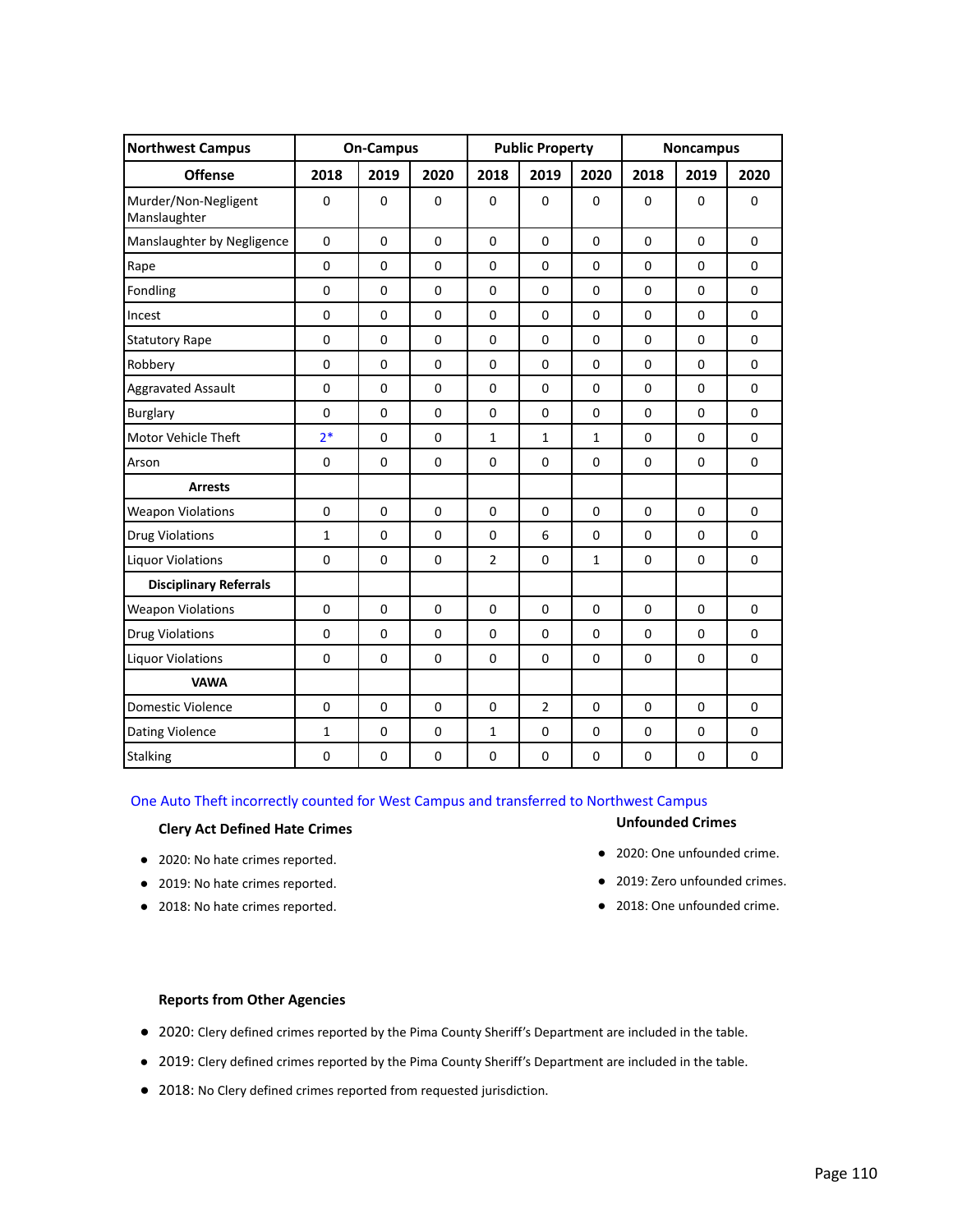| <b>Desert Vista Campus</b>           |              | <b>On-Campus</b> |                | <b>Public Property</b> |                |                  | <b>Noncampus</b> |             |              |
|--------------------------------------|--------------|------------------|----------------|------------------------|----------------|------------------|------------------|-------------|--------------|
| <b>Offense</b>                       | 2018         | 2019             | 2020           | 2018                   | 2019           | 2020             | 2018             | 2019        | 2020         |
| Murder/Non-Negligent<br>Manslaughter | $\mathbf 0$  | $\mathbf 0$      | $\mathbf 0$    | 0                      | $\mathbf 0$    | $\mathbf 0$      | $\mathbf 0$      | $\Omega$    | $\mathbf 0$  |
| Manslaughter by Negligence           | $\mathbf 0$  | $\Omega$         | $\overline{0}$ | $\Omega$               | $\mathbf 0$    | $\overline{0}$   | $\Omega$         | $\Omega$    | $\Omega$     |
| Rape                                 | $\Omega$     | $\Omega$         | $\Omega$       | $\Omega$               | $\overline{0}$ | $\mathbf{0}$     | $\Omega$         | $\Omega$    | $\Omega$     |
| Fondling                             | $\mathbf 0$  | $\Omega$         | $\Omega$       | $\mathbf 0$            | $\mathbf 0$    | $\mathbf{0}$     | $\Omega$         | $\Omega$    | $\Omega$     |
| Incest                               | $\mathbf 0$  | $\mathbf 0$      | $\mathbf 0$    | $\mathbf 0$            | $\mathbf 0$    | $\mathbf 0$      | $\mathbf 0$      | $\mathbf 0$ | $\mathbf{0}$ |
| <b>Statutory Rape</b>                | $\mathbf 0$  | $\mathbf 0$      | $\mathbf 0$    | 0                      | 0              | $\mathbf 0$      | $\mathbf 0$      | $\mathbf 0$ | $\mathbf 0$  |
| Robbery                              | 0            | 0                | $\mathbf 0$    | $\mathbf{1}$           | 0              | $\mathbf 0$      | $\mathbf 0$      | $\mathbf 0$ | $\mathbf 0$  |
| <b>Aggravated Assault</b>            | $\mathbf 0$  | $\mathbf 0$      | $\mathbf 0$    | $\mathbf 0$            | 0              | $\mathbf 0$      | $\mathbf 0$      | $\Omega$    | $\mathbf 0$  |
| <b>Burglary</b>                      | $\mathbf 0$  | $\mathbf{1}$     | $\mathbf{1}$   | 0                      | 0              | $\mathbf 0$      | $\Omega$         | $\Omega$    | $\mathbf 0$  |
| Motor Vehicle Theft                  | $\mathbf 0$  | $\mathbf{1}$     | $\mathbf 0$    | 0                      | 0              | $\mathbf 0$      | $\mathbf 0$      | $\mathbf 0$ | $\mathbf 0$  |
| Arson                                | $\mathbf 0$  | $\mathbf 0$      | $\mathbf 0$    | $\mathbf 0$            | $\mathbf 0$    | $\mathbf 0$      | $\mathbf 0$      | $\mathbf 0$ | $\mathbf 0$  |
| <b>Arrests</b>                       |              |                  |                |                        |                |                  |                  |             |              |
| <b>Weapon Violations</b>             | $\mathbf 0$  | $\mathbf 0$      | $\mathbf 0$    | $\mathbf 0$            | $\mathbf 0$    | $\mathbf 0$      | $\mathbf 0$      | $\mathbf 0$ | $\mathbf 0$  |
| <b>Drug Violations</b>               | $\mathbf{1}$ | $\overline{2}$   | $\overline{3}$ | 1                      | $\mathbf{1}$   | $\mathbf 0$      | $\mathbf 0$      | $\mathbf 0$ | $\mathbf 0$  |
| <b>Liquor Violations</b>             | 0            | $\mathbf 0$      | $\mathbf 0$    | 0                      | 0              | $\mathbf 0$      | $\mathbf 0$      | $\mathbf 0$ | $\mathbf 0$  |
| <b>Disciplinary Referrals</b>        |              |                  |                |                        |                |                  |                  |             |              |
| <b>Weapon Violations</b>             | $\mathbf 0$  | $\Omega$         | $\mathbf 0$    | $\mathbf 0$            | $\mathbf 0$    | $\mathbf 0$      | $\Omega$         | $\Omega$    | $\Omega$     |
| <b>Drug Violations</b>               | $\mathbf 0$  | $\mathbf 0$      | $\mathbf 0$    | 0                      | 0              | $\mathbf 0$      | $\mathbf 0$      | $\Omega$    | $\mathbf 0$  |
| <b>Liquor Violations</b>             | $\mathbf 0$  | $\mathbf 0$      | $\mathbf 0$    | $\mathbf 0$            | $\mathbf 0$    | $\mathbf 0$      | $\mathbf 0$      | $\mathbf 0$ | $\mathbf 0$  |
| <b>VAWA</b>                          |              |                  |                |                        |                |                  |                  |             |              |
| Domestic Violence                    | $\mathbf 0$  | $\mathbf{1}$     | $\mathbf{1}$   | 0                      | 0              | $\mathbf{1}$     | $\Omega$         | $\Omega$    | $\Omega$     |
| <b>Dating Violence</b>               | $\mathbf 0$  | $\mathbf{1}$     | $\mathbf 0$    | 1                      | 0              | $\mathbf 0$      | $\mathbf 0$      | $\mathbf 0$ | $\mathbf{0}$ |
| <b>Stalking</b>                      | $\mathbf 0$  | $\mathbf{1}$     | $\mathbf 0$    | 0                      | 0              | $\boldsymbol{0}$ | $\mathbf 0$      | $\mathbf 0$ | 0            |

- 2020: No hate crimes reported.
- 2019: No hate crimes reported.
- 2018: No hate crimes reported.

#### **Unfounded Crimes**

- 2020: Zero unfounded crimes.
- 2019: Zero unfounded crimes.
- 2018: Zero unfounded crimes.

- 2020: Clery defined crimes reported by TPD are included in table.
- 2019: No Clery defined crimes reported from requested jurisdiction.
- 2018: No Clery defined crimes reported from requested jurisdiction.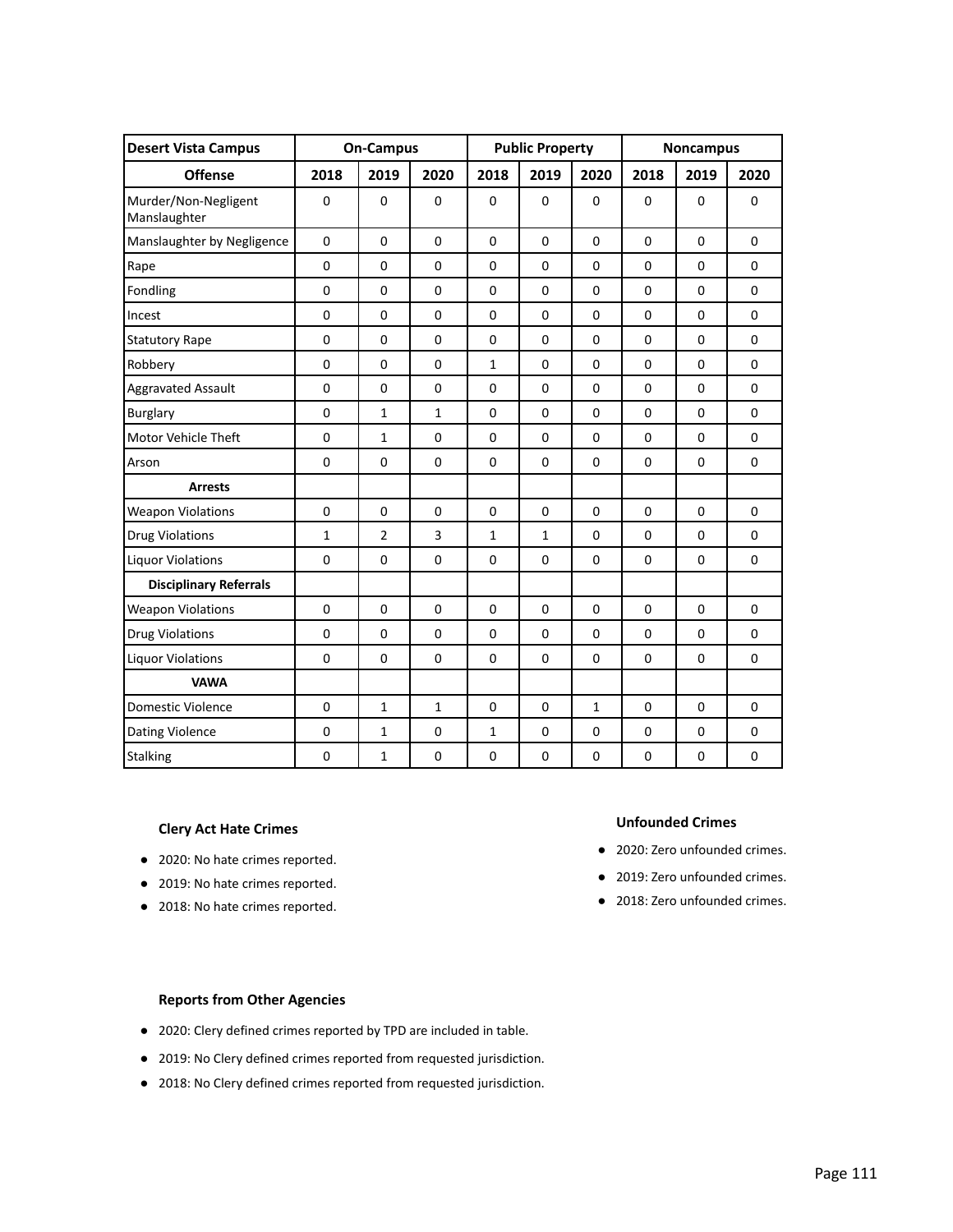| <b>Community Campus</b>              |             | <b>On-Campus</b> |                | <b>Public Property</b> |                |                  | <b>Noncampus</b> |             |              |
|--------------------------------------|-------------|------------------|----------------|------------------------|----------------|------------------|------------------|-------------|--------------|
| <b>Offense</b>                       | 2018        | 2019             | 2020           | 2018                   | 2019           | 2020             | 2018             | 2019        | 2020         |
| Murder/Non-Negligent<br>Manslaughter | $\mathbf 0$ | $\mathbf 0$      | $\mathbf 0$    | 0                      | $\mathbf 0$    | $\mathbf 0$      | $\mathbf 0$      | $\mathbf 0$ | $\mathbf 0$  |
| Manslaughter by Negligence           | $\mathbf 0$ | $\Omega$         | $\overline{0}$ | $\Omega$               | $\mathbf 0$    | $\overline{0}$   | $\Omega$         | $\Omega$    | $\Omega$     |
| Rape                                 | $\mathbf 0$ | $\Omega$         | $\Omega$       | $\Omega$               | $\overline{0}$ | $\mathbf{0}$     | $\Omega$         | $\Omega$    | $\Omega$     |
| Fondling                             | $\mathbf 0$ | $\Omega$         | $\mathbf 0$    | $\mathbf 0$            | $\mathbf 0$    | $\mathbf{0}$     | $\Omega$         | $\Omega$    | $\Omega$     |
| Incest                               | $\mathbf 0$ | $\mathbf 0$      | $\mathbf 0$    | $\mathbf 0$            | $\mathbf 0$    | $\mathbf 0$      | $\mathbf 0$      | $\mathbf 0$ | $\mathbf{0}$ |
| <b>Statutory Rape</b>                | $\mathbf 0$ | $\mathbf 0$      | $\mathbf 0$    | 0                      | 0              | $\mathbf 0$      | $\mathbf 0$      | $\mathbf 0$ | $\mathbf 0$  |
| Robbery                              | 0           | 0                | $\mathbf 0$    | 0                      | 0              | $\mathbf 0$      | $\mathbf 0$      | $\mathbf 0$ | $\mathbf 0$  |
| <b>Aggravated Assault</b>            | $\mathbf 0$ | $\mathbf 0$      | $\mathbf 0$    | $\mathbf 0$            | 0              | $\mathbf 0$      | $\mathbf 0$      | $\Omega$    | $\mathbf 0$  |
| <b>Burglary</b>                      | $\mathbf 0$ | $\mathbf 0$      | $\mathbf 0$    | 0                      | 0              | $\mathbf 0$      | $\mathbf 0$      | $\Omega$    | $\mathbf 0$  |
| Motor Vehicle Theft                  | $\mathbf 0$ | $\mathbf 0$      | $\mathbf 0$    | 0                      | 0              | $\mathbf 0$      | $\mathbf 0$      | $\mathbf 0$ | $\mathbf 0$  |
| Arson                                | $\mathbf 0$ | $\mathbf 0$      | $\mathbf 0$    | $\mathbf 0$            | $\mathbf 0$    | $\mathbf 0$      | $\mathbf 0$      | $\mathbf 0$ | $\mathbf 0$  |
| <b>Arrests</b>                       |             |                  |                |                        |                |                  |                  |             |              |
| <b>Weapon Violations</b>             | $\mathbf 0$ | $\mathbf 0$      | $\mathbf 0$    | $\mathbf 0$            | $\mathbf 0$    | $\mathbf 0$      | $\mathbf 0$      | $\mathbf 0$ | $\mathbf 0$  |
| <b>Drug Violations</b>               | $\mathbf 0$ | $\mathbf 0$      | $\mathbf 0$    | 0                      | 0              | $\mathbf 0$      | $\mathbf 0$      | $\mathbf 0$ | $\mathbf 0$  |
| <b>Liquor Violations</b>             | $\mathbf 0$ | $\mathbf 0$      | $\mathbf 0$    | 0                      | 0              | $\mathbf 0$      | $\mathbf 0$      | $\mathbf 0$ | $\mathbf 0$  |
| <b>Disciplinary Referrals</b>        |             |                  |                |                        |                |                  |                  |             |              |
| <b>Weapon Violations</b>             | $\mathbf 0$ | $\Omega$         | $\mathbf 0$    | $\mathbf 0$            | $\mathbf 0$    | $\mathbf 0$      | $\Omega$         | $\Omega$    | $\Omega$     |
| <b>Drug Violations</b>               | $\mathbf 0$ | $\mathbf 0$      | $\mathbf 0$    | 0                      | 0              | $\mathbf 0$      | $\mathbf 0$      | $\Omega$    | $\mathbf 0$  |
| <b>Liquor Violations</b>             | $\mathbf 0$ | $\mathbf 0$      | $\mathbf 0$    | $\mathbf 0$            | $\mathbf 0$    | $\mathbf 0$      | $\mathbf 0$      | $\mathbf 0$ | $\mathbf 0$  |
| <b>VAWA</b>                          |             |                  |                |                        |                |                  |                  |             |              |
| Domestic Violence                    | $\mathbf 0$ | $\mathbf 0$      | $\mathbf 0$    | 0                      | 0              | $\mathbf 0$      | $\Omega$         | $\Omega$    | $\Omega$     |
| <b>Dating Violence</b>               | $\mathbf 0$ | $\mathbf 0$      | $\mathbf 0$    | 0                      | 0              | $\mathbf 0$      | $\mathbf 0$      | $\mathbf 0$ | 0            |
| <b>Stalking</b>                      | $\mathbf 0$ | 0                | $\pmb{0}$      | 0                      | 0              | $\boldsymbol{0}$ | $\mathbf 0$      | $\mathbf 0$ | 0            |

- 2020: No hate crimes reported.
- 2019: No hate crimes reported.
- 2018: No hate crimes reported.

#### **Unfounded Crimes**

- 2020: Zero unfounded crimes.
- 2019: Zero unfounded crimes.
- 2018: Zero unfounded crimes.

- 2020: No Clery defined crimes reported from requested jurisdiction.
- 2019: No Clery defined crimes reported from requested jurisdiction.
- 2018: No Clery defined crimes reported from requested jurisdiction.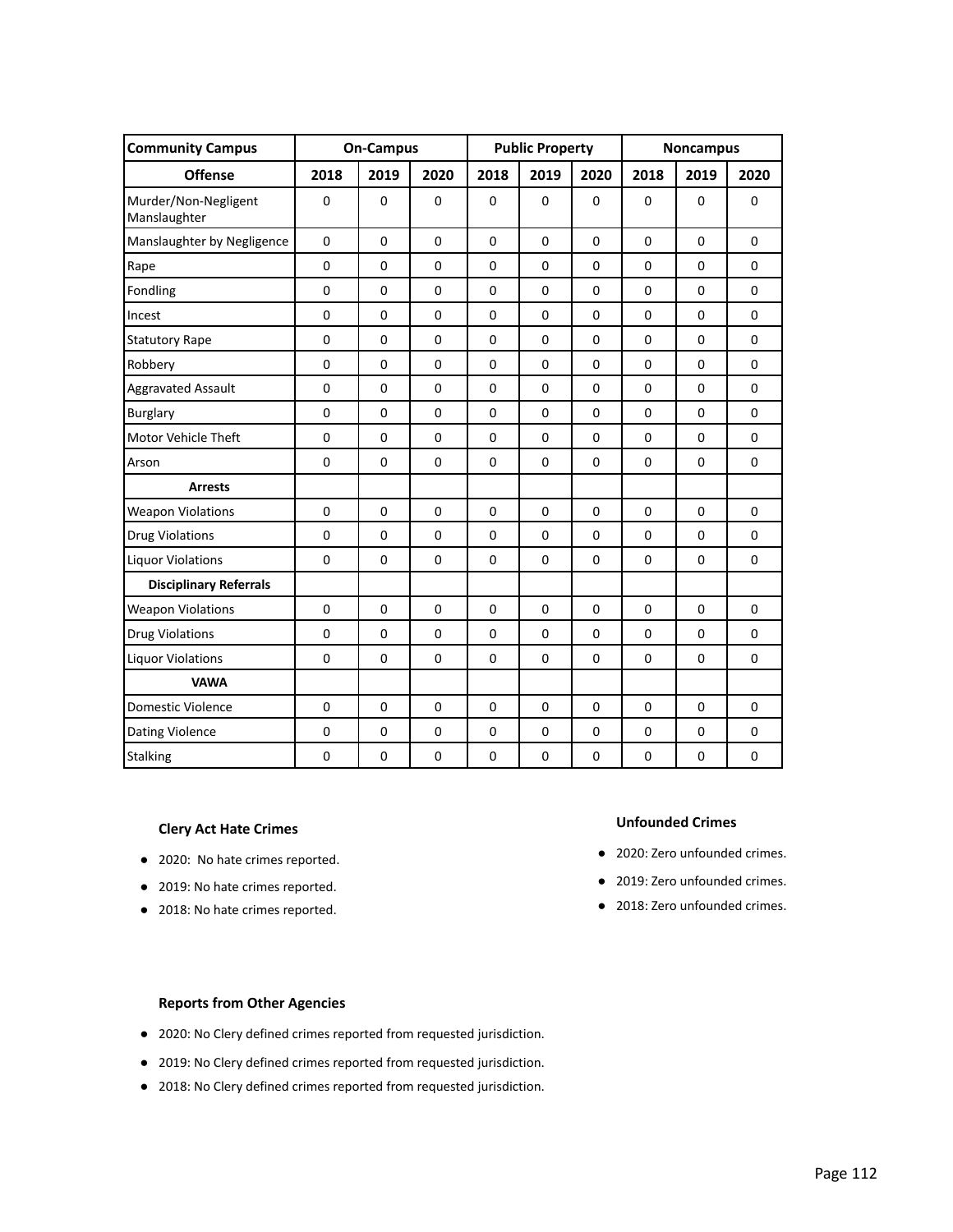| <b>Aviation Technology Center</b>    |                | <b>On-Campus</b> |             | <b>Public Property</b> |             |             |                | <b>Noncampus</b> |             |
|--------------------------------------|----------------|------------------|-------------|------------------------|-------------|-------------|----------------|------------------|-------------|
| <b>Offense</b>                       | 2018           | 2019             | 2020        | 2018                   | 2019        | 2020        | 2018           | 2019             | 2020        |
| Murder/Non-Negligent<br>Manslaughter | 0              | $\mathbf 0$      | $\pmb{0}$   | $\pmb{0}$              | $\mathbf 0$ | $\pmb{0}$   | $\mathbf 0$    | $\mathbf 0$      | $\mathbf 0$ |
| Manslaughter by Negligence           | $\mathbf 0$    | $\mathbf 0$      | 0           | $\pmb{0}$              | $\mathbf 0$ | $\mathbf 0$ | $\mathbf 0$    | $\mathbf 0$      | $\mathbf 0$ |
| Rape                                 | $\mathbf 0$    | $\mathbf 0$      | $\mathbf 0$ | $\mathbf 0$            | $\mathbf 0$ | $\mathbf 0$ | $\mathbf 0$    | $\mathbf 0$      | $\mathbf 0$ |
| Fondling                             | $\mathbf 0$    | $\mathbf 0$      | $\mathbf 0$ | $\mathbf 0$            | $\mathbf 0$ | $\mathbf 0$ | $\Omega$       | $\Omega$         | $\mathbf 0$ |
| Incest                               | $\mathbf 0$    | $\mathbf 0$      | $\pmb{0}$   | $\mathbf 0$            | $\mathbf 0$ | $\mathbf 0$ | $\mathbf 0$    | $\mathbf 0$      | $\mathbf 0$ |
| <b>Statutory Rape</b>                | $\pmb{0}$      | $\mathbf 0$      | $\pmb{0}$   | $\mathbf 0$            | $\pmb{0}$   | $\mathbf 0$ | $\mathbf 0$    | 0                | $\mathbf 0$ |
| Robbery                              | $\mathbf 0$    | $\mathbf 0$      | 0           | $\mathbf 0$            | $\mathbf 0$ | $\mathbf 0$ | $\mathbf 0$    | 0                | $\mathbf 0$ |
| <b>Aggravated Assault</b>            | $\mathbf 0$    | $\mathbf 0$      | $\pmb{0}$   | $\pmb{0}$              | $\pmb{0}$   | $\pmb{0}$   | $\mathbf 0$    | $\mathbf 0$      | $\pmb{0}$   |
| <b>Burglary</b>                      | $\overline{2}$ | $\Omega$         | $\mathbf 0$ | $\mathbf 0$            | $\Omega$    | $\mathbf 0$ | $\Omega$       | $\mathbf 0$      | $\mathbf 0$ |
| Motor Vehicle Theft                  | $\mathbf 0$    | $\Omega$         | $\mathbf 0$ | $\mathbf 0$            | $\mathbf 0$ | $\mathbf 0$ | $\mathbf 0$    | $\mathbf 0$      | $\mathbf 0$ |
| Arson                                | $\mathbf 0$    | $\mathbf 0$      | $\pmb{0}$   | $\mathbf 0$            | $\mathbf 0$ | $\mathbf 0$ | $\mathbf 0$    | 0                | $\pmb{0}$   |
| <b>Arrests</b>                       |                |                  |             |                        |             |             |                |                  |             |
| <b>Weapon Violations</b>             | $\mathbf 0$    | $\mathbf 0$      | $\pmb{0}$   | $\mathbf 0$            | $\mathbf 0$ | $\pmb{0}$   | $\mathbf 0$    | $\mathbf 0$      | $\pmb{0}$   |
| <b>Drug Violations</b>               | $\mathbf 0$    | $\mathbf 0$      | $\mathbf 0$ | $\mathbf 0$            | $\mathbf 0$ | $\mathbf 0$ | $\Omega$       | $\mathbf 0$      | $\mathbf 0$ |
| <b>Liquor Violations</b>             | $\mathbf 0$    | $\mathbf 0$      | $\pmb{0}$   | $\mathbf 0$            | $\mathbf 0$ | $\pmb{0}$   | $\mathbf 0$    | $\mathbf 0$      | $\pmb{0}$   |
| <b>Disciplinary Referrals</b>        |                |                  |             |                        |             |             |                |                  |             |
| <b>Weapon Violations</b>             | $\mathbf 0$    | $\mathbf 0$      | $\pmb{0}$   | $\pmb{0}$              | $\mathbf 0$ | $\pmb{0}$   | $\mathbf 0$    | 0                | $\mathbf 0$ |
| <b>Drug Violations</b>               | $\mathbf 0$    | $\mathbf 0$      | $\pmb{0}$   | $\mathbf 0$            | $\mathbf 0$ | $\pmb{0}$   | $\mathbf 0$    | $\mathbf 0$      | $\mathbf 0$ |
| <b>Liquor Violations</b>             | $\mathbf 0$    | $\Omega$         | $\mathbf 0$ | $\mathbf 0$            | $\mathbf 0$ | $\mathbf 0$ | $\mathbf 0$    | $\mathbf 0$      | $\mathbf 0$ |
| <b>VAWA</b>                          |                |                  |             |                        |             |             |                |                  |             |
| <b>Domestic Violence</b>             | $\Omega$       | $\Omega$         | $\mathbf 0$ | $\mathbf 0$            | $\mathbf 0$ | $\mathbf 0$ | $\overline{0}$ | $\overline{0}$   | $\mathbf 0$ |
| Dating Violence                      | $\mathbf 0$    | 0                | 0           | $\mathbf 0$            | $\mathbf 0$ | $\mathbf 0$ | $\mathbf 0$    | 0                | $\mathbf 0$ |
| <b>Stalking</b>                      | $\pmb{0}$      | 0                | 0           | $\pmb{0}$              | $\pmb{0}$   | $\pmb{0}$   | $\pmb{0}$      | $\pmb{0}$        | $\pmb{0}$   |

- 2020: No hate crimes reported.
- 2019: No hate crimes reported.
- 2018: No hate crimes reported.

#### **Unfounded Crimes:**

- 2020: Zero unfounded crimes.
- 2019: Zero unfounded crimes.
- 2018: Zero unfounded crimes.

- 2020: No Clery defined crimes reported from requested jurisdiction.
- 2019: No Clery defined crimes reported from requested jurisdiction.
- 2018: No Clery defined crimes reported from requested jurisdiction.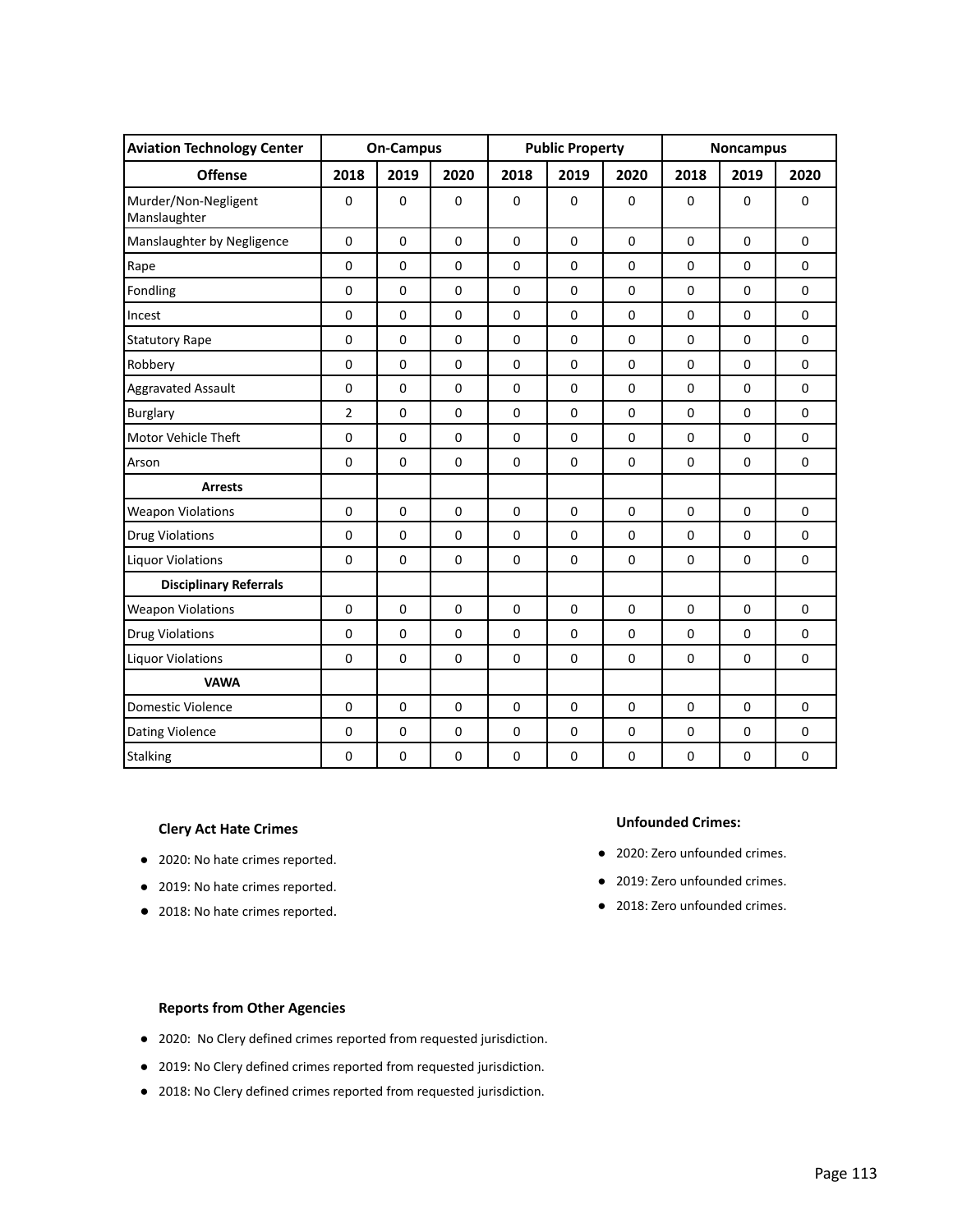| <b>El Pueblo Learning Center</b>     |                | <b>On-Campus</b> |                | <b>Public Property</b> |                |             | <b>Noncampus</b> |                |             |
|--------------------------------------|----------------|------------------|----------------|------------------------|----------------|-------------|------------------|----------------|-------------|
| <b>Offense</b>                       | 2018           | 2019             | 2020           | 2018                   | 2019           | 2020        | 2018             | 2019           | 2020        |
| Murder/Non-Negligent<br>Manslaughter | $\pmb{0}$      | $\mathbf 0$      | $\pmb{0}$      | $\mathbf 0$            | $\mathbf 0$    | $\mathbf 0$ | $\mathbf 0$      | $\mathbf 0$    | $\mathbf 0$ |
| Manslaughter by Negligence           | $\pmb{0}$      | $\mathbf 0$      | $\mathbf 0$    | $\mathbf 0$            | $\mathbf 0$    | $\mathbf 0$ | $\mathbf 0$      | $\mathbf 0$    | $\mathbf 0$ |
| Rape                                 | $\Omega$       | $\Omega$         | $\Omega$       | $\Omega$               | $\overline{0}$ | $\mathbf 0$ | $\Omega$         | $\Omega$       | $\Omega$    |
| Fondling                             | $\mathbf 0$    | $\mathbf{1}$     | $\mathbf 0$    | $\mathbf 0$            | $\mathbf 0$    | $\mathbf 0$ | $\mathbf 0$      | $\mathbf 0$    | $\mathbf 0$ |
| Incest                               | $\pmb{0}$      | $\mathbf 0$      | $\pmb{0}$      | $\mathbf 0$            | $\mathbf 0$    | $\mathbf 0$ | $\mathbf 0$      | $\mathbf 0$    | $\mathbf 0$ |
| <b>Statutory Rape</b>                | $\mathbf 0$    | $\mathbf 0$      | 0              | $\mathbf 0$            | $\mathbf 0$    | $\mathbf 0$ | 0                | 0              | $\mathbf 0$ |
| Robbery                              | $\mathbf 0$    | $\mathbf 0$      | $\pmb{0}$      | $\mathbf 0$            | $\mathbf 0$    | $\mathbf 0$ | $\mathbf 0$      | $\mathbf 0$    | $\mathbf 0$ |
| <b>Aggravated Assault</b>            | $\mathbf 0$    | $\mathbf 0$      | $\mathbf 0$    | $\mathbf 0$            | $\mathbf 0$    | 1           | $\mathbf 0$      | $\mathbf 0$    | $\mathbf 0$ |
| <b>Burglary</b>                      | $\overline{2}$ | $\mathbf 0$      | $\mathbf 0$    | $\mathbf 0$            | $\mathbf 0$    | $\mathbf 0$ | $\mathbf 0$      | $\mathbf 0$    | $\mathbf 0$ |
| Motor Vehicle Theft                  | $\pmb{0}$      | $\mathbf 0$      | $\pmb{0}$      | $\mathbf{1}$           | $\mathbf 0$    | $\mathbf 0$ | $\mathbf 0$      | $\mathbf 0$    | $\pmb{0}$   |
| Arson                                | $\mathbf{1}$   | $\mathbf 0$      | $\mathbf 0$    | $\mathbf 0$            | $\mathbf 0$    | $\mathbf 0$ | $\mathbf 0$      | $\mathbf 0$    | $\mathbf 0$ |
| <b>Arrests</b>                       |                |                  |                |                        |                |             |                  |                |             |
| <b>Weapon Violations</b>             | $\mathbf 0$    | $\mathbf 0$      | $\pmb{0}$      | $\mathbf 0$            | $\mathbf 0$    | $\mathbf 0$ | $\mathbf 0$      | $\mathbf 0$    | $\mathbf 0$ |
| <b>Drug Violations</b>               | $\pmb{0}$      | $\pmb{0}$        | $\overline{2}$ | $\mathbf 0$            | $\mathbf 0$    | $\mathbf 0$ | 0                | 0              | $\pmb{0}$   |
| <b>Liquor Violations</b>             | $\pmb{0}$      | $\pmb{0}$        | $\pmb{0}$      | $\pmb{0}$              | $\pmb{0}$      | $\pmb{0}$   | $\pmb{0}$        | $\pmb{0}$      | $\pmb{0}$   |
| <b>Disciplinary Referrals</b>        |                |                  |                |                        |                |             |                  |                |             |
| <b>Weapon Violations</b>             | $\mathbf 0$    | $\mathbf 0$      | $\mathbf 0$    | $\mathbf 0$            | $\mathbf 0$    | $\pmb{0}$   | $\mathbf 0$      | 0              | $\mathbf 0$ |
| <b>Drug Violations</b>               | $\mathbf 0$    | $\mathbf 0$      | $\pmb{0}$      | $\mathbf 0$            | $\mathbf 0$    | $\mathbf 0$ | 0                | 0              | $\mathbf 0$ |
| <b>Liquor Violations</b>             | $\mathbf 0$    | $\mathbf 0$      | $\pmb{0}$      | $\pmb{0}$              | $\pmb{0}$      | $\pmb{0}$   | $\pmb{0}$        | $\pmb{0}$      | $\pmb{0}$   |
| <b>VAWA</b>                          |                |                  |                |                        |                |             |                  |                |             |
| <b>Domestic Violence</b>             | $\Omega$       | $\Omega$         | $\mathbf 0$    | $\mathbf 0$            | $\mathbf 0$    | $\mathbf 0$ | $\overline{0}$   | $\overline{0}$ | $\mathbf 0$ |
| Dating Violence                      | $\mathbf 0$    | 0                | 0              | $\mathbf 0$            | $\mathbf 0$    | $\mathbf 0$ | $\mathbf 0$      | 0              | $\mathbf 0$ |
| <b>Stalking</b>                      | $\pmb{0}$      | 0                | 0              | $\pmb{0}$              | $\mathbf{1}$   | $\pmb{0}$   | $\pmb{0}$        | $\pmb{0}$      | $\pmb{0}$   |

- 2020: No hate crimes reported.
- 2019: No hate crimes reported.
- 2018: No hate crimes reported.

#### **Unfounded Crimes**

- 2020: Zero unfounded crimes.
- 2019: Zero unfounded crimes.
- 2018: Zero unfounded crimes.

- 2020: No Clery defined crimes reported from requested jurisdiction
- 2019: Clery defined crimes reported by TPD are included in table.
- 2018: Clery defined crimes reported by TPD are included in table.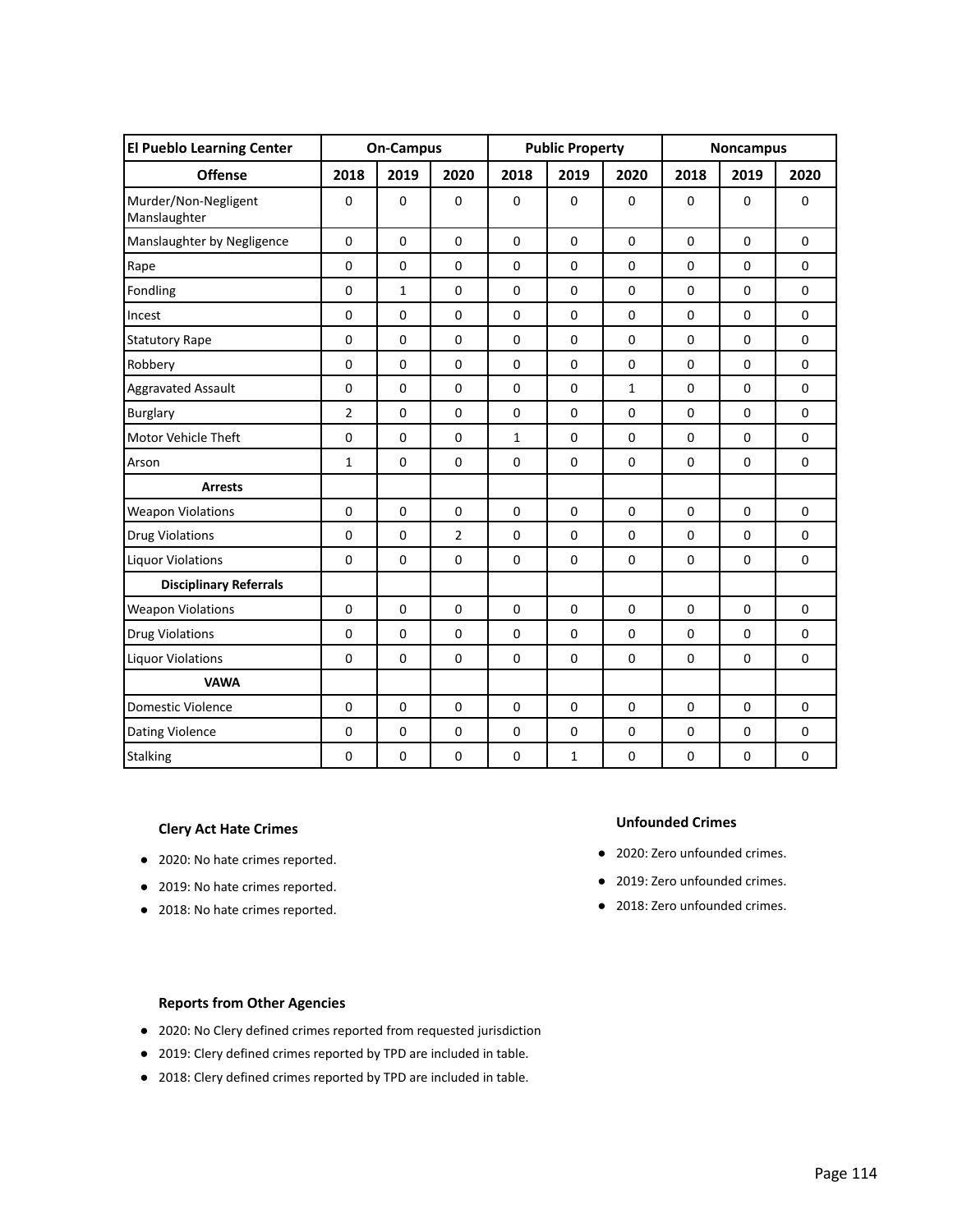| <b>El Rio Learning Center</b>        |                | <b>On-Campus</b> |                | <b>Public Property</b> |                |              | <b>Noncampus</b> |                |             |
|--------------------------------------|----------------|------------------|----------------|------------------------|----------------|--------------|------------------|----------------|-------------|
| <b>Offense</b>                       | 2018           | 2019             | 2020           | 2018                   | 2019           | 2020         | 2018             | 2019           | 2020        |
| Murder/Non-Negligent<br>Manslaughter | $\mathbf 0$    | $\mathbf 0$      | $\mathbf 0$    | $\mathbf 0$            | $\mathbf 0$    | $\mathbf 0$  | $\mathbf 0$      | $\mathbf 0$    | $\mathbf 0$ |
| Manslaughter by Negligence           | $\pmb{0}$      | $\mathbf 0$      | $\mathbf 0$    | $\mathbf 0$            | $\mathbf 0$    | $\mathbf 0$  | $\mathbf 0$      | $\mathbf 0$    | $\mathbf 0$ |
| Rape                                 | $\Omega$       | $\Omega$         | $\Omega$       | $\Omega$               | $\overline{0}$ | $\Omega$     | $\Omega$         | $\Omega$       | $\Omega$    |
| Fondling                             | $\mathbf 0$    | $\mathbf 0$      | $\mathbf 0$    | $\mathbf 0$            | $\mathbf 0$    | $\mathbf 0$  | $\mathbf 0$      | $\mathbf 0$    | $\mathbf 0$ |
| Incest                               | $\pmb{0}$      | $\mathbf 0$      | $\pmb{0}$      | $\mathbf 0$            | $\mathbf 0$    | $\mathbf 0$  | $\mathbf 0$      | $\mathbf 0$    | $\mathbf 0$ |
| <b>Statutory Rape</b>                | $\mathbf 0$    | $\mathbf 0$      | 0              | $\mathbf 0$            | $\mathbf 0$    | $\mathbf 0$  | 0                | 0              | $\mathbf 0$ |
| Robbery                              | $\mathbf 0$    | $\mathbf 0$      | $\pmb{0}$      | $\mathbf 0$            | $\mathbf 0$    | $\mathbf 0$  | $\mathbf 0$      | $\mathbf 0$    | $\mathbf 0$ |
| <b>Aggravated Assault</b>            | $\mathbf 0$    | $\mathbf 0$      | $\mathbf 0$    | $\mathbf 0$            | $\mathbf 0$    | $\mathbf 0$  | $\mathbf 0$      | $\mathbf 0$    | $\mathbf 0$ |
| <b>Burglary</b>                      | $\mathbf 0$    | $\overline{2}$   | $\mathbf{1}$   | $\mathbf 0$            | $\mathbf 0$    | $\mathbf 0$  | $\mathbf 0$      | $\mathbf 0$    | $\mathbf 0$ |
| Motor Vehicle Theft                  | $\mathbf 0$    | $\mathbf 0$      | $\pmb{0}$      | $\mathbf 0$            | $\mathbf{1}$   | $\mathbf 0$  | $\mathbf 0$      | $\mathbf 0$    | $\pmb{0}$   |
| Arson                                | $\mathbf 0$    | $\mathbf 0$      | $\mathbf 0$    | $\mathbf 0$            | $\mathbf 0$    | $\mathbf{1}$ | $\mathbf 0$      | $\mathbf 0$    | $\mathbf 0$ |
| <b>Arrests</b>                       |                |                  |                |                        |                |              |                  |                |             |
| <b>Weapon Violations</b>             | $\mathbf 0$    | $\mathbf 0$      | $\pmb{0}$      | $\mathbf 0$            | $\mathbf 0$    | $\mathbf 0$  | $\mathbf 0$      | $\mathbf 0$    | $\mathbf 0$ |
| <b>Drug Violations</b>               | $\overline{7}$ | $\mathbf{1}$     | $\overline{2}$ | $\mathbf 0$            | $\overline{2}$ | $\mathbf 0$  | 0                | $\mathbf 0$    | $\pmb{0}$   |
| <b>Liquor Violations</b>             | $\pmb{0}$      | $\pmb{0}$        | $\pmb{0}$      | $\pmb{0}$              | $\pmb{0}$      | $\pmb{0}$    | $\pmb{0}$        | $\pmb{0}$      | $\pmb{0}$   |
| <b>Disciplinary Referrals</b>        |                |                  |                |                        |                |              |                  |                |             |
| <b>Weapon Violations</b>             | $\mathbf 0$    | $\mathbf 0$      | $\mathbf 0$    | $\mathbf 0$            | $\mathbf 0$    | $\pmb{0}$    | $\mathbf 0$      | 0              | $\mathbf 0$ |
| <b>Drug Violations</b>               | $\mathbf 0$    | $\mathbf 0$      | $\pmb{0}$      | $\mathbf 0$            | $\mathbf 0$    | $\mathbf 0$  | $\mathbf 0$      | 0              | $\mathbf 0$ |
| <b>Liquor Violations</b>             | $\mathbf 0$    | $\mathbf 0$      | $\pmb{0}$      | $\pmb{0}$              | $\pmb{0}$      | $\pmb{0}$    | $\pmb{0}$        | $\pmb{0}$      | $\pmb{0}$   |
| <b>VAWA</b>                          |                |                  |                |                        |                |              |                  |                |             |
| <b>Domestic Violence</b>             | $\Omega$       | $\Omega$         | $\mathbf 0$    | $\mathbf 0$            | $\mathbf 0$    | $\mathbf 0$  | $\overline{0}$   | $\overline{0}$ | $\mathbf 0$ |
| Dating Violence                      | $\mathbf 0$    | 0                | 0              | $\mathbf 0$            | $\mathbf 0$    | $\mathbf 0$  | $\mathbf 0$      | 0              | $\mathbf 0$ |
| <b>Stalking</b>                      | $\pmb{0}$      | 0                | 0              | $\pmb{0}$              | $\pmb{0}$      | $\pmb{0}$    | $\pmb{0}$        | $\pmb{0}$      | $\pmb{0}$   |

- 2020: No hate crimes reported.
- 2019: No hate crimes reported.
- 2018: No hate crimes reported.

#### **Unfounded Crimes:**

- 2020: Zero unfounded crimes.
- 2019: Zero unfounded crimes.
- 2018: Zero unfounded crimes.

- 2020: No Clery defined crimes reported from requested jurisdiction.
- 2019: No Clery defined crimes reported from requested jurisdiction.
- 2018: No Clery defined crimes reported from requested jurisdiction.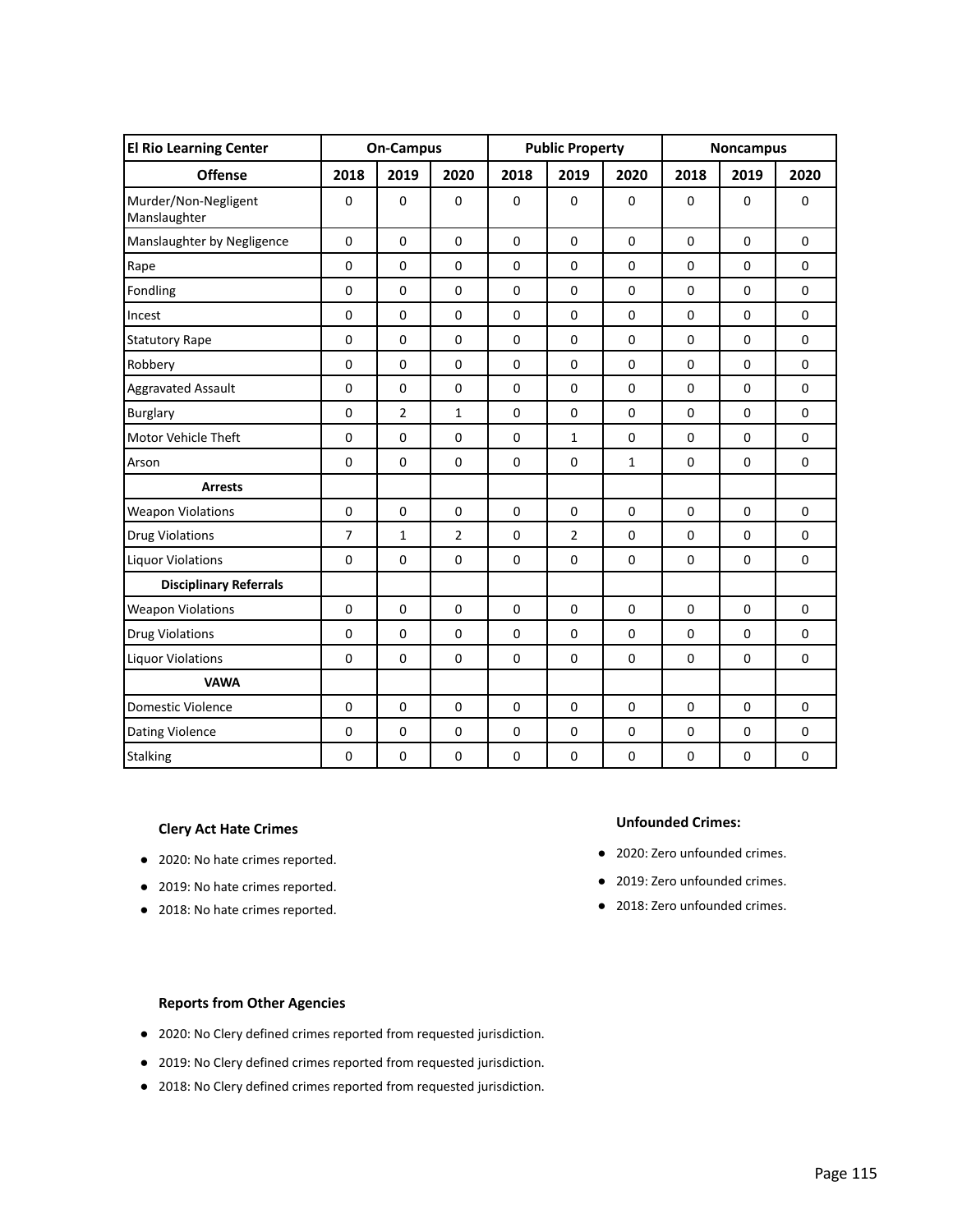| 29th Street Coalition Center         |              | <b>On-Campus</b> |             | <b>Public Property</b> |                |             |                | <b>Noncampus</b> |              |
|--------------------------------------|--------------|------------------|-------------|------------------------|----------------|-------------|----------------|------------------|--------------|
| <b>Offense</b>                       | 2018         | 2019             | 2020        | 2018                   | 2019           | 2020        | 2018           | 2019             | 2020         |
| Murder/Non-Negligent<br>Manslaughter | $\mathbf 0$  | $\mathbf 0$      | $\pmb{0}$   | $\mathbf 0$            | $\mathbf 0$    | $\mathbf 0$ | $\mathbf 0$    | $\mathbf 0$      | $\mathbf 0$  |
| Manslaughter by Negligence           | $\pmb{0}$    | $\mathbf 0$      | $\mathbf 0$ | $\mathbf 0$            | $\mathbf 0$    | $\mathbf 0$ | $\mathbf 0$    | $\mathbf 0$      | $\mathbf 0$  |
| Rape                                 | $\Omega$     | $\Omega$         | $\Omega$    | $\Omega$               | $\overline{0}$ | $\Omega$    | $\Omega$       | $\Omega$         | $\Omega$     |
| Fondling                             | $\mathbf 0$  | $\mathbf 0$      | $\mathbf 0$ | $\mathbf 0$            | $\mathbf 0$    | $\mathbf 0$ | $\mathbf 0$    | $\mathbf 0$      | $\mathbf 0$  |
| Incest                               | $\pmb{0}$    | $\mathbf 0$      | $\pmb{0}$   | $\mathbf 0$            | $\mathbf 0$    | $\mathbf 0$ | $\mathbf 0$    | $\mathbf 0$      | $\mathbf 0$  |
| <b>Statutory Rape</b>                | $\mathbf 0$  | $\mathbf 0$      | 0           | $\mathbf 0$            | $\mathbf 0$    | $\mathbf 0$ | 0              | 0                | $\mathbf 0$  |
| Robbery                              | $\mathbf{1}$ | $\mathbf 0$      | $\pmb{0}$   | $\mathbf 0$            | $\mathbf 0$    | $\mathbf 0$ | $\mathbf 0$    | $\mathbf 0$      | $\mathbf 0$  |
| <b>Aggravated Assault</b>            | $\mathbf 0$  | $\mathbf 0$      | $\mathbf 0$ | $\mathbf 0$            | $\mathbf 0$    | $\mathbf 0$ | $\mathbf 0$    | $\mathbf 0$      | $\mathbf 0$  |
| <b>Burglary</b>                      | $\mathbf 0$  | $\mathbf 0$      | $\mathbf 0$ | $\mathbf 0$            | $\mathbf 0$    | $\mathbf 0$ | $\mathbf 0$    | $\mathbf 0$      | $\mathbf 0$  |
| Motor Vehicle Theft                  | $\mathbf 0$  | $\mathbf 0$      | $\mathbf 0$ | $\mathbf 0$            | $\mathbf 0$    | $\mathbf 0$ | $\mathbf 0$    | $\mathbf 0$      | $\pmb{0}$    |
| Arson                                | $\mathbf 0$  | $\mathbf 0$      | $\mathbf 0$ | $\mathbf 0$            | $\mathbf 0$    | $\mathbf 0$ | $\mathbf 0$    | $\mathbf 0$      | $\mathbf 0$  |
| <b>Arrests</b>                       |              |                  |             |                        |                |             |                |                  |              |
| <b>Weapon Violations</b>             | $\mathbf 0$  | $\mathbf 0$      | $\mathbf 0$ | $\mathbf 0$            | $\mathbf 0$    | $\mathbf 0$ | $\mathbf 0$    | $\mathbf 0$      | $\mathbf 0$  |
| <b>Drug Violations</b>               | $\pmb{0}$    | $\mathbf{1}$     | $\pmb{0}$   | $\mathbf 0$            | $\overline{4}$ | $\mathbf 0$ | 0              | $\mathbf 1$      | $\mathbf{1}$ |
| <b>Liquor Violations</b>             | $\pmb{0}$    | $\pmb{0}$        | $\pmb{0}$   | $\pmb{0}$              | $\pmb{0}$      | $\pmb{0}$   | $\pmb{0}$      | $\pmb{0}$        | $\pmb{0}$    |
| <b>Disciplinary Referrals</b>        |              |                  |             |                        |                |             |                |                  |              |
| <b>Weapon Violations</b>             | $\mathbf 0$  | $\mathbf 1$      | $\mathbf 0$ | $\mathbf 0$            | $\mathbf 0$    | $\pmb{0}$   | $\mathbf 0$    | 0                | $\mathbf 0$  |
| <b>Drug Violations</b>               | $\mathbf 0$  | $\mathbf 0$      | $\pmb{0}$   | $\mathbf 0$            | $\mathbf 0$    | $\mathbf 0$ | 0              | 0                | $\mathbf 0$  |
| <b>Liquor Violations</b>             | $\mathbf 0$  | $\mathbf 0$      | $\pmb{0}$   | $\pmb{0}$              | $\pmb{0}$      | $\pmb{0}$   | $\pmb{0}$      | $\pmb{0}$        | $\pmb{0}$    |
| <b>VAWA</b>                          |              |                  |             |                        |                |             |                |                  |              |
| <b>Domestic Violence</b>             | $\Omega$     | $\Omega$         | $\mathbf 0$ | $\mathbf 0$            | $\mathbf 0$    | $\mathbf 0$ | $\overline{0}$ | $\overline{0}$   | $\Omega$     |
| Dating Violence                      | $\mathbf 0$  | $\mathbf{1}$     | 0           | $\mathbf 0$            | $\mathbf 0$    | $\mathbf 0$ | $\mathbf 0$    | 0                | $\mathbf 0$  |
| <b>Stalking</b>                      | $\pmb{0}$    | 0                | 0           | $\pmb{0}$              | $\pmb{0}$      | $\pmb{0}$   | $\pmb{0}$      | $\pmb{0}$        | $\pmb{0}$    |

- 2020: No hate crimes reported.
- 2019: No hate crimes reported.
- 2018: No hate crimes reported.

#### **Unfounded Crimes**

- 2020: Zero unfounded crime.
- 2019: Zero unfounded crime.
- 2018: Zero unfounded crimes.

- 2020: No Clery defined crimes reported from requested jurisdiction.
- 2019: Clery defined crimes reported by TPD are included in the table.
- 2018: Clery defined crimes reported by TPD are included in the table.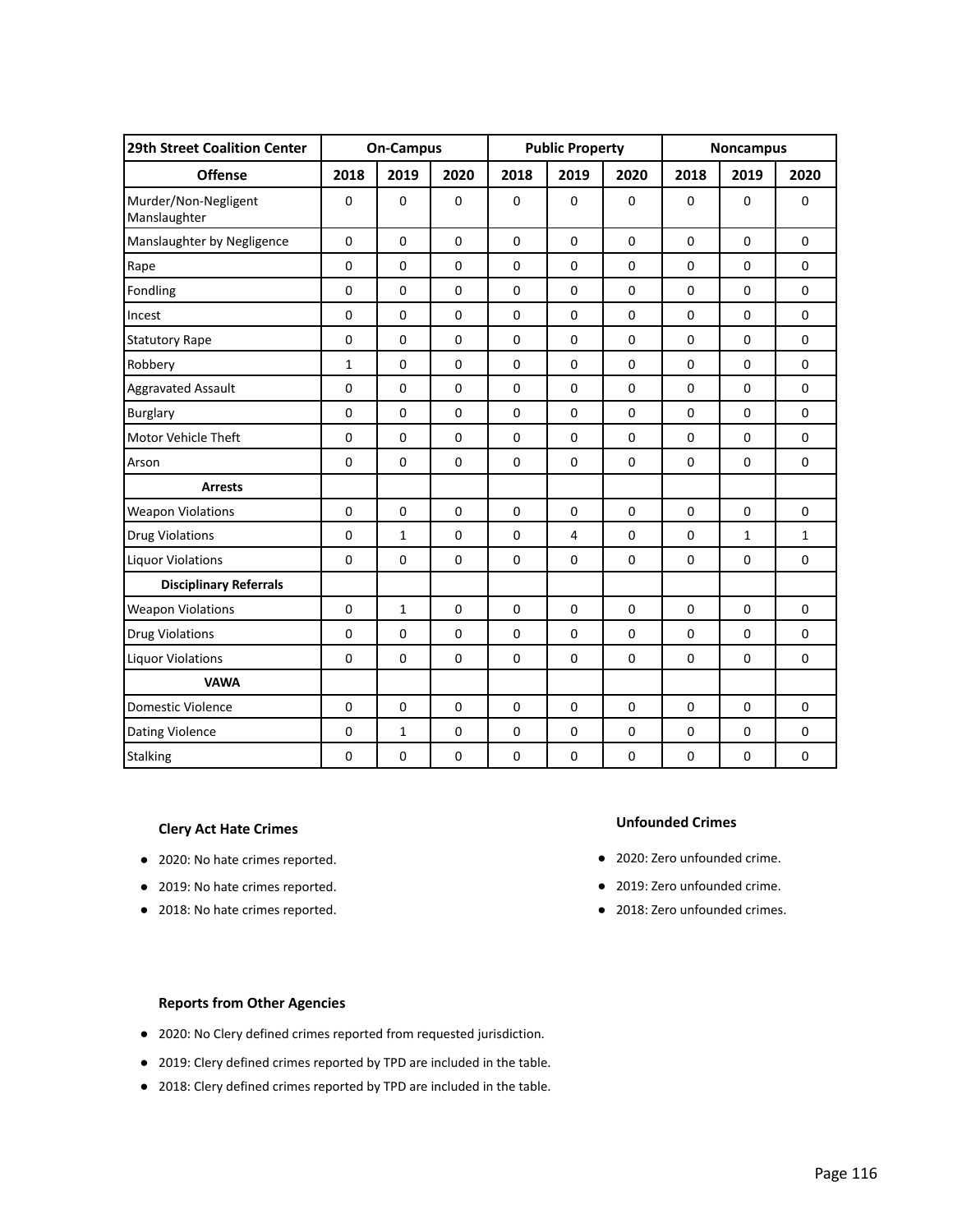| <b>Maintenance &amp; Security</b>    |             | <b>On-Campus</b> |             | <b>Public Property</b> |                |             | <b>Noncampus</b> |                |             |
|--------------------------------------|-------------|------------------|-------------|------------------------|----------------|-------------|------------------|----------------|-------------|
| <b>Offense</b>                       | 2018        | 2019             | 2020        | 2018                   | 2019           | 2020        | 2018             | 2019           | 2020        |
| Murder/Non-Negligent<br>Manslaughter | $\mathbf 0$ | $\mathbf 0$      | $\mathbf 0$ | $\mathbf 0$            | $\mathbf 0$    | $\mathbf 0$ | $\mathbf 0$      | $\mathbf 0$    | $\mathbf 0$ |
| Manslaughter by Negligence           | $\pmb{0}$   | $\mathbf 0$      | $\mathbf 0$ | $\mathbf 0$            | $\mathbf 0$    | $\mathbf 0$ | $\mathbf 0$      | $\mathbf 0$    | $\mathbf 0$ |
| Rape                                 | $\Omega$    | $\Omega$         | $\Omega$    | $\Omega$               | $\overline{0}$ | $\Omega$    | $\Omega$         | $\Omega$       | $\Omega$    |
| Fondling                             | $\mathbf 0$ | $\mathbf 0$      | $\mathbf 0$ | $\mathbf 0$            | $\mathbf 0$    | $\mathbf 0$ | $\mathbf 0$      | $\mathbf 0$    | $\mathbf 0$ |
| Incest                               | $\pmb{0}$   | $\mathbf 0$      | $\pmb{0}$   | $\mathbf 0$            | $\mathbf 0$    | $\mathbf 0$ | $\mathbf 0$      | $\mathbf 0$    | $\mathbf 0$ |
| <b>Statutory Rape</b>                | $\mathbf 0$ | $\mathbf 0$      | 0           | $\mathbf 0$            | $\mathbf 0$    | $\mathbf 0$ | 0                | 0              | $\mathbf 0$ |
| Robbery                              | $\mathbf 0$ | $\mathbf 0$      | $\pmb{0}$   | $\mathbf 0$            | $\mathbf 0$    | $\mathbf 0$ | $\mathbf 0$      | $\mathbf 0$    | $\mathbf 0$ |
| <b>Aggravated Assault</b>            | $\mathbf 0$ | $\mathbf 0$      | $\mathbf 0$ | $\mathbf 0$            | $\mathbf 0$    | $\mathbf 0$ | $\mathbf 0$      | $\mathbf 0$    | $\mathbf 0$ |
| <b>Burglary</b>                      | $\mathbf 0$ | $\mathbf 0$      | $\mathbf 0$ | $\mathbf 0$            | $\mathbf 0$    | $\mathbf 0$ | $\mathbf 0$      | $\mathbf 0$    | $\mathbf 0$ |
| Motor Vehicle Theft                  | $\mathbf 0$ | $\mathbf 0$      | $\mathbf 0$ | $\mathbf 0$            | $\mathbf 0$    | $\mathbf 0$ | $\mathbf 0$      | $\mathbf 0$    | $\pmb{0}$   |
| Arson                                | $\mathbf 0$ | $\mathbf 0$      | $\mathbf 0$ | $\mathbf 0$            | $\mathbf 0$    | $\mathbf 0$ | $\mathbf 0$      | $\mathbf 0$    | $\mathbf 0$ |
| <b>Arrests</b>                       |             |                  |             |                        |                |             |                  |                |             |
| <b>Weapon Violations</b>             | $\mathbf 0$ | $\mathbf 0$      | $\mathbf 0$ | $\mathbf 0$            | $\mathbf 0$    | $\mathbf 0$ | $\mathbf 0$      | $\mathbf 0$    | $\mathbf 0$ |
| <b>Drug Violations</b>               | $\pmb{0}$   | $\pmb{0}$        | $\pmb{0}$   | $\mathbf 0$            | $\mathbf 0$    | $\mathbf 0$ | $\mathbf 0$      | $\mathbf 0$    | $\pmb{0}$   |
| <b>Liquor Violations</b>             | $\pmb{0}$   | $\pmb{0}$        | $\pmb{0}$   | $\pmb{0}$              | $\mathbf 1$    | $\pmb{0}$   | $\pmb{0}$        | $\pmb{0}$      | $\pmb{0}$   |
| <b>Disciplinary Referrals</b>        |             |                  |             |                        |                |             |                  |                |             |
| <b>Weapon Violations</b>             | $\mathbf 0$ | $\mathbf 0$      | $\mathbf 0$ | $\mathbf 0$            | $\mathbf 0$    | $\pmb{0}$   | $\mathbf 0$      | 0              | $\mathbf 0$ |
| <b>Drug Violations</b>               | $\mathbf 0$ | $\mathbf 0$      | $\pmb{0}$   | $\mathbf 0$            | $\mathbf 0$    | $\mathbf 0$ | $\mathbf 0$      | 0              | $\mathbf 0$ |
| <b>Liquor Violations</b>             | $\mathbf 0$ | $\mathbf 0$      | $\pmb{0}$   | $\pmb{0}$              | $\pmb{0}$      | $\pmb{0}$   | $\pmb{0}$        | $\pmb{0}$      | $\pmb{0}$   |
| <b>VAWA</b>                          |             |                  |             |                        |                |             |                  |                |             |
| <b>Domestic Violence</b>             | $\Omega$    | $\Omega$         | $\mathbf 0$ | $\mathbf 0$            | $\mathbf 0$    | $\mathbf 0$ | $\overline{0}$   | $\overline{0}$ | $\Omega$    |
| Dating Violence                      | $\mathbf 0$ | 0                | 0           | $\mathbf 0$            | $\mathbf 0$    | $\mathbf 0$ | $\mathbf 0$      | 0              | $\mathbf 0$ |
| <b>Stalking</b>                      | $\pmb{0}$   | 0                | 0           | $\pmb{0}$              | $\pmb{0}$      | $\pmb{0}$   | $\pmb{0}$        | $\pmb{0}$      | $\pmb{0}$   |

- 2020: No hate crimes reported.
- 2019: No hate crimes reported.
- 2018: No hate crimes reported.

#### **Unfounded Crimes:**

- 2020: Zero unfounded crimes.
- 2019: Zero unfounded crimes.
- 2018: Zero unfounded crimes.

- 2020: No Clery defined crimes reported from requested jurisdiction.
- 2019: No Clery defined crimes reported from requested jurisdiction.
- 2018: No Clery defined crimes reported from requested jurisdiction.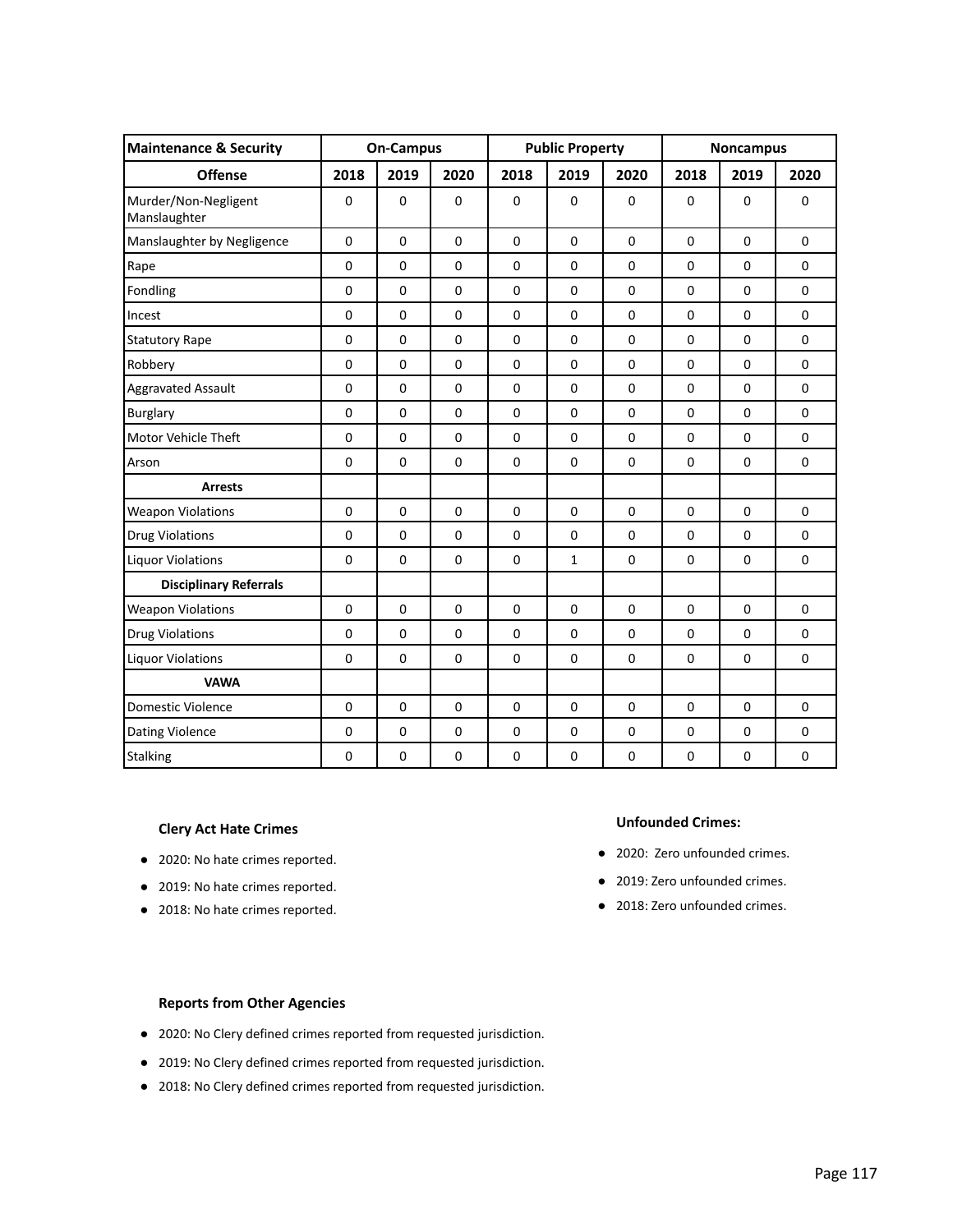# **2021 Annual Fire Safety Report**

The Higher Education Opportunity Act enacted on August 14, 2008, requires institutions that maintain on-campus student housing facilities to publish an annual fire safety report that contains information about campus fire safety practices and standards of the institution. For the purposes of the Clery Act, any student housing facility that is owned or controlled by the institution, or is located on property that is owned or controlled by the institution, and is within the reasonably contiguous geographic area that makes up the campus (within one mile) is considered an on-campus student housing facility.

Fire and life safety features of leased facilities shall be in compliance with all applicable standards of the National Fire Protection Association (NFPA) and adopted codes by the State of Arizona. Facilities are inspected by the PCC Environmental Health and Safety Department members before occupancy.

Resident Students are required to report any fires to the sponsoring department director. PCC does not provide housing evacuation procedures for privately-owned student housing.

#### **2021 Fire Safety Policies at Gateway Apartments**

Fire safety rules compiled from Gateway Apartments Lease agreement located at 2800 W. Broadway Blvd.

#### **Crime or Emergency**

Dial 911 or immediately call local medical emergency, fire, or police personnel in case of accident, fire, smoke, or suspected criminal activity, or other emergency involving imminent harm.

#### **No-Smoking Addendum to the Lease Agreement for Gateway Apartments**

**Definition of Smoking.** Smoking refers to any use or possession of a cigar, cigarette, e-cigarette, hookah, vaporizer, or pipe containing tobacco or a tobacco product while that tobacco or tobacco product is burning, lighted, vaporized, or ignited, regardless of whether the person using or possessing the product is inhaling or exhaling the smoke from such product. The term tobacco includes, but is not limited to any form, compound, or synthesis of the plant of the genus Nicotiana or the species N. tabacum that is cultivated for its leaves to be used in cigarettes, cigars, e-cigarettes, hookahs, vaporizers, or pipes. Smoking also refers to use or possession of burning, lighted, vaporized, or ignited non-tobacco products if they are noxious, offensive, unsafe, unhealthy, or irritating to other persons.

**Smoking Anywhere Inside Buildings of the Apartment Community is Strictly Prohibited.** All forms and use of burning, lighted, vaporized, or ignited tobacco products and smoking of tobacco products inside any dwelling, building, or interior of any portion of the apartment community is strictly prohibited. Any violation of the No Smoking Policy is a material and substantial violation of this Addendum and the Lease Contract.

The prohibition on use of any burning, lighted, vaporized, or ignited tobacco products or smoking of any tobacco products extends to all residents, their occupants, guests, invitees, and all others who are present on or in any portion of the apartment community. The No Smoking Policy and rules extend to, but are not limited to, the management and leasing offices, building interiors and hallways, building common areas, dwellings, club house, exercise or spa facility, tennis courts, all interior areas of the apartment community, commercial shops, businesses, and spaces, work areas, and all other spaces whether in the interior of the apartment community or in the enclosed spaces on the surrounding community grounds. Smoking of non-tobacco products which are harmful to the health, safety, and welfare of other residents inside any dwelling or building is also prohibited by this Addendum and other provisions of the Lease Contract.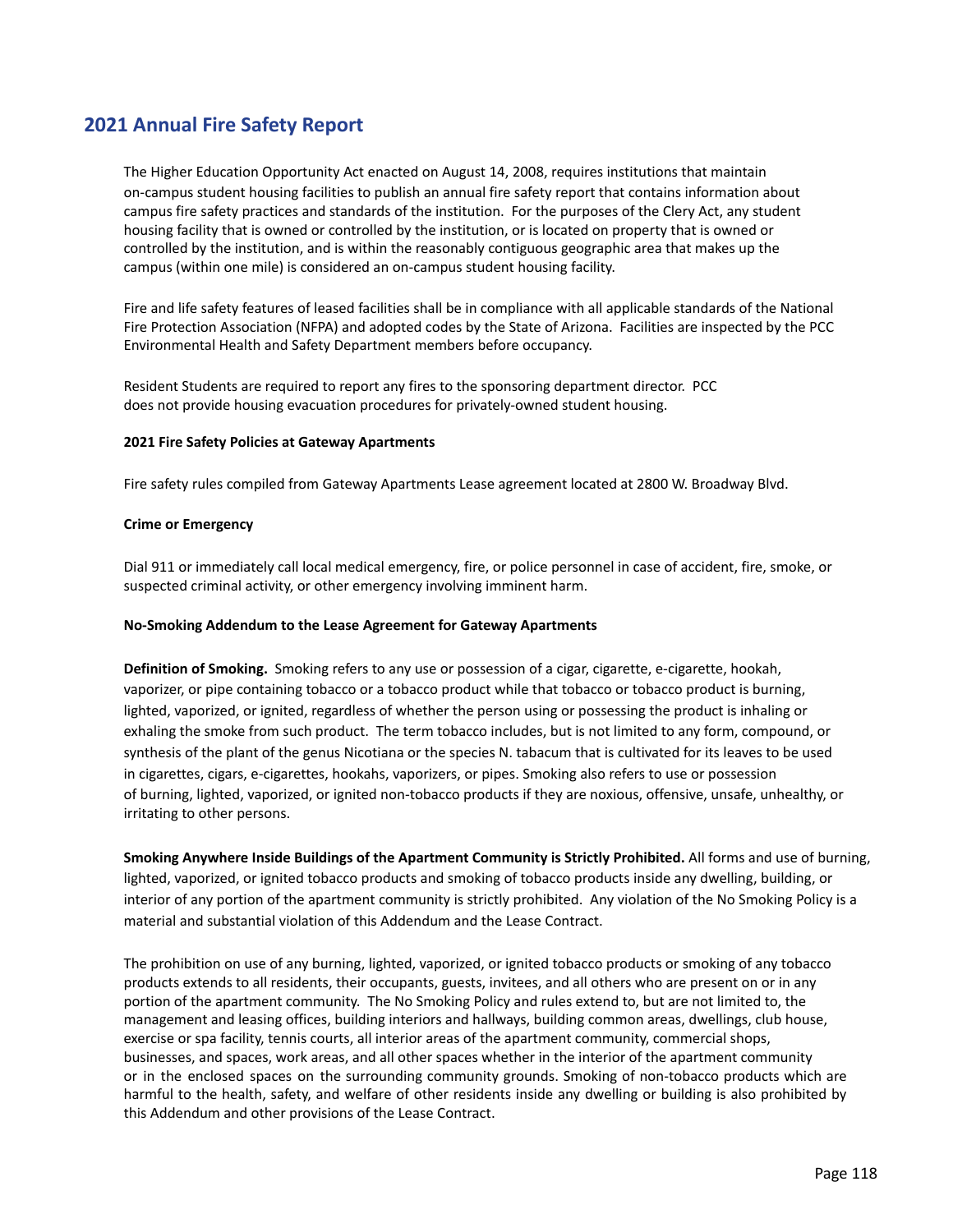#### **Smoking Outside Buildings of the Apartment Community**

Smoking is permitted only in specially designated areas outside the buildings of the apartment community. Smoking is only permitted at least 25 feet from the buildings in the apartment community, including administrative office buildings. The smoking-permissible areas are marked by signage. Smoking on balconies, patios, and limited common areas attached to or outside of the dwelling is not permitted.

Even though smoking may be permitted in certain limited outside areas, Gateway Apartments Management reserves the right to direct occupants, family, guests, and invitees cease and desist from smoking in those areas if smoke is entering the dwellings or buildings or if it is interfering with the health, safety, or welfare or disturbing the quiet enjoyment, or business operations of Gateway Apartments Management, other residents, or guests.

#### **Limitations of Conduct**

Occupants or guests may not anywhere in the apartment community: use candles or use kerosene lamps or kerosene heaters without Gateway Apartments Management prior written approval, or cook on balconies or outside.

#### **Fire Hazards**

In order to minimize fire hazards and comply with city ordinances, Residents shall comply with the following:

- Residents and guests will adhere to the Community rules and regulations and other Gateway Apartments Management policies concerning fire hazards, which may be revised from time to time.
- No person shall knowingly maintain a fire hazard.
- Grills, Barbeques, and any other outdoor cooking or open flame devices will not be used close to combustible materials, tall grass or weeds, on exterior walls or on roofs, indoors, on balconies or patios, or in other locations which may cause fires.
- Fireplaces: Only firewood is permitted in the fireplace. No artificial substances, such as Duraflame® logs are permitted. Ashes must be disposed of in metal containers, after ensuring the ashes are cold.
- Flammable or combustible liquids and fuels shall not be used or stored (including stock for sale) in dwellings, near exits, stairways, breezeways, or areas normally used for the ingress and egress of people. This includes motorcycles and any apparatus or engine using flammable or combustible liquid as fuel.
- No person shall block or obstruct any exit, aisle, passageway, hallway or stairway leading to or from any structure.
- Resident(s) are solely responsible for fines or penalties caused by their actions in violation of local fire protection codes.

#### **Plans for Future Improvements**

No plans reported.

#### **2019 Fire Safety Policies at The Ranch at Star Pass**

Fire safety rules compiled from The Ranch at Star Pass Lease agreement located at 41 South Shannon Road.

- The Ranch is a smoke free property.
- Barbecues or grills are not allowed on balconies or patios at any time.

#### **Crime or Emergency**

Dial 911 or immediately call local medical emergency, fire, or police personnel in case of accident, fire, smoke, or suspected criminal activity, or other emergency involving imminent harm.